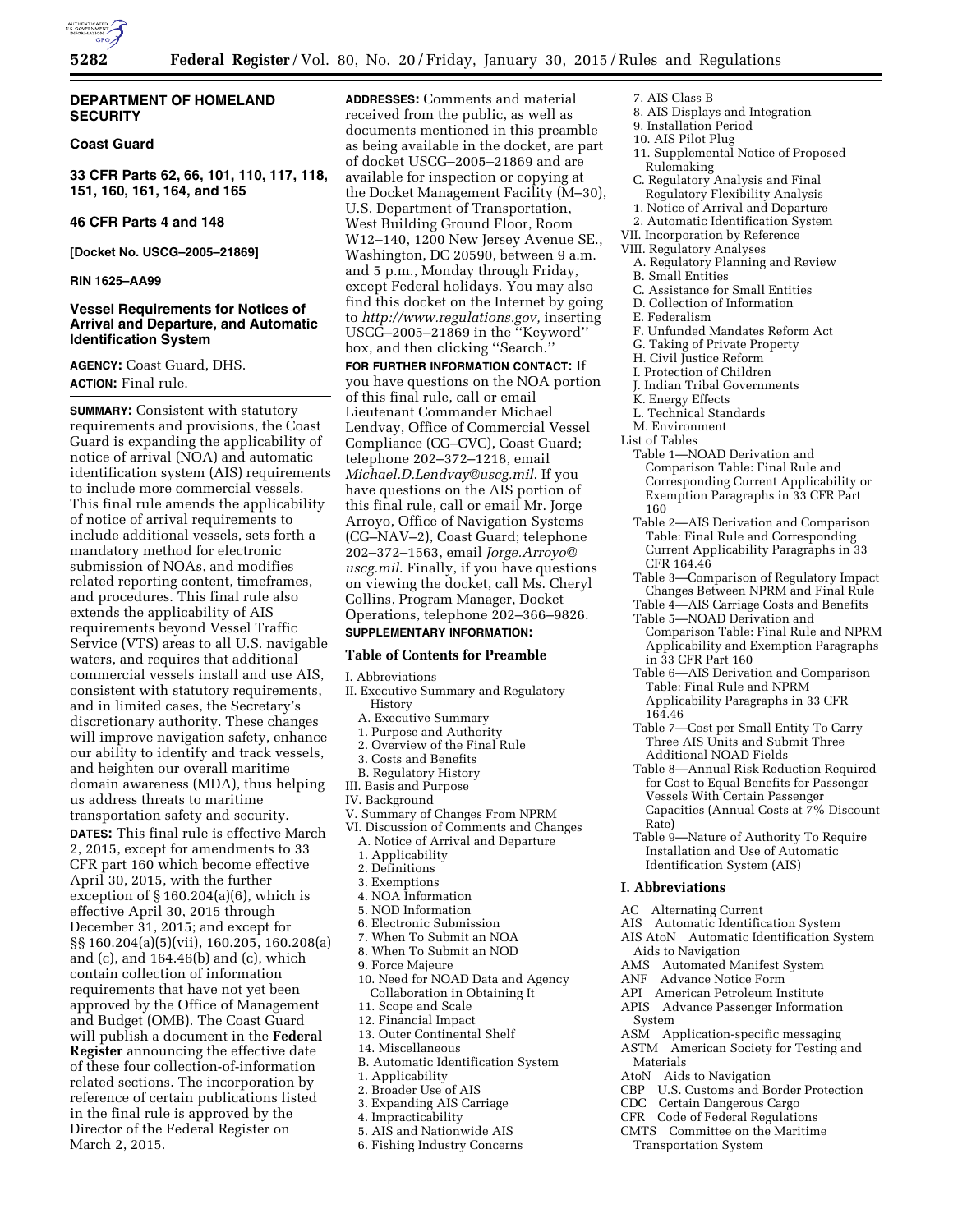- COP Common Operating Picture
- COTP Captain of the Port
- CSR Continuous Synopsis Record
- DGPS Differential Global Positioning System
- DHS U.S. Department of Homeland Security
- ECDIS Electronic Chart Display and Information System
- ECS Electronic Chart System
- eNOAD Electronic Notice of Arrival and Departure
- FCC Federal Communications Commission
- FILS Federal/Industry Logistics
- Standardization
- FRFA Final Regulatory Flexibility Analysis
- IMO International Maritime Organization
- INS mmigration and Naturalization Service IRFA Initial Regulatory Flexibility Analysis
- IRVMC Inland River Vessel Movement Center
- ISM International Safety Management
- ISPS International Ship and Port Facility Security
- ISSC International Ship Security Certificate ITU International Telecommunications
- Union LOOP Louisiana Offshore Oil Port
- LRIT Long Range Identification and
- Tracking
- MARPOL International Convention for the Prevention of Pollution from Ships
- MARSEC Maritime Security
- MDA Maritime Domain Awareness
- MEPC IMO Marine Environment Protection Committee
- MISLE Marine Information for Safety and Law Enforcement
- MKD Minimal Keyboard Display
- MMSI Maritime Mobile Service Identity
- MODU Mobile Offshore Drilling Unit
- MTSA Maritime Transportation Security Act of 2002
- NAICS North American Industry Classification System
- NAIS Nationwide Automatic Identification System
- NARA National Archives and Records Administration
- NAVSAC Navigation Safety Advisory Council
- NEMA National Electrical Manufacturers Association
- NMEA National Marine Electronics Association
- NOA Notice of Arrival
- NOA OCS Notice of Arrival on the Outer Continental Shelf
- NOAD Notice of Arrival and Departure
- NOD Notice of Departure
- NPRM Notice of Proposed Rulemaking
- N–RAT National Risk Assessment Tool
- NVMC National Vessel Movement Center
- OCS Outer Continental Shelf
- OMB Office of Management and Budget
- OSRV Oil Spill Response Vessel
- OSV Offshore Supply Vessel
- PWSA Ports and Waterways Safety Act
- RA Regulatory Analysis
- RFA Regulatory Flexibility Act
- RTCM Radio Technical Commission for Maritime Services
- § Section
- SAFE Port Act Security and Accountability for Every Port Act of 2006
- SBA Small Business Administration
- SN/Circ. (IMO) Safety of Navigation
- Circular
- SNPRM Supplemental Notice of Proposed Rulemaking
- SOLAS International Convention for the Safety of Life at Sea<br>TWIC Transportation
- Transportation Worker Identification Credential
- ULC Universal Location Code<br>U.S.C. United States Code
- United States Code
- VMRS Vessel Movement Reporting System
- VSL Value of Statistical Life
- VTC Vessel Traffic Center
- VTS Vessel Traffic Service
- Waste Delivery Receipt
- WMD Weapon of Mass Destruction
- WME Weapon of Mass Effect

## **II. Executive Summary and Regulatory History**

- *A. Executive Summary*
- 1. Purpose and Authority

The Coast Guard is expanding the applicability of notice of arrival (NOA) and automatic identification system (AIS) requirements to include more commercial vessels, consistent with statutory requirements and provisions. The Coast Guard is finalizing a narrow expansion of the applicability beyond the Congressionally-mandated requirements using the Secretary's discretionary authority. The purpose of these changes is to improve navigation safety, enhance the Coast Guard's ability to identify and track vessels, and heighten the Coast Guard's overall situational and maritime domain awareness (MDA), which will enhance mariner's navigation safety and the Coast Guard's ability to address threats to maritime transportation security.

The authority for the Coast Guard to issue AIS and NOA requirements stems from the Ports and Waterways Safety Act (PWSA) (33 U.S.C. 1221 *et seq.*), which allows the Secretary to require the installation of specified navigation and communications equipment on vessels that operate within a vessel traffic service (VTS) area, pre-arrival notices, and other measures to protect navigation and the marine environment. The authority for the Coast Guard to issue AIS-related requirements also comes from the Maritime Transportation Security Act of 2002 (MTSA), Public Law 107–295, which directs that AIS be required on certain commercial vessels operating on U.S. navigable waters. See specifically, 46 U.S.C. 70114.

## 2. Overview of the Final Rule

This final rule amends the applicability of notice of arrival (NOA) requirements to include additional vessels (commercial vessels 300 gross tons or less coming from a foreign port or place), sets forth a mandatory method for electronic NOAD submission, and

modifies related reporting content, timeframes, and procedures. This final rule also extends the applicability of AIS requirements beyond VTS areas—to all U.S. navigable waters—and to non-VTS users.

3. Costs and Benefits

The cost of this final rule will be borne by approximately 18,000 U.S.-flag and foreign-flag vessel owners or operators. We estimate the total discounted cost of the final rule to be \$46.1 million over the 10-year period of analysis at a 7-percent discount rate, and we estimate that 98 percent of this cost will be borne by U.S. vessels owners and operators. The NOA burden on industry from this rule was minimized to the maximum extent possible and includes three new information fields, consistent with the objectives of this rule. No new government resources are needed to process the NOA information or AISrelated requirements of this rule. The AIS-related requirements of this rule were not applied to low risk, smaller vessels. Based on current estimates of the risks and benefits, expanding AIS installation requirements is not justified for smaller vessels that are not moving certain dangerous cargo (CDC) or flammable or combustible liquid cargo in bulk.

We expect benefits of this final rule to include improved security, safety and environmental protection. The Coast Guard believes that this final rule will enhance maritime and navigational safety through a synergistic effect of NOA and AIS, and will strengthen maritime security. Specifically, when reliable NOA data is combined with other data from sources such as AIS and long-range identification and tracking (LRIT) reporting, a common operating picture is formed in which vesselspecific movements to, from, or in U.S. ports and waterways can be monitored in near-real time. This will enable the Coast Guard to filter data from collection mechanisms that do not require vessel compliance, such as radar, and thereby enhance our ability to rapidly detect, identify, and track suspicious vessels. This assists the Coast Guard and our other interagency partners in decision-making regarding homeland security, and affords decision-makers an opportunity to prioritize resources and meet mission requirements while maintaining MDA.

Improving MDA will also result in improvements to maritime and navigational safety. We assess additional improvements to safety and environmental protection quantitatively, given the existence of historic casualty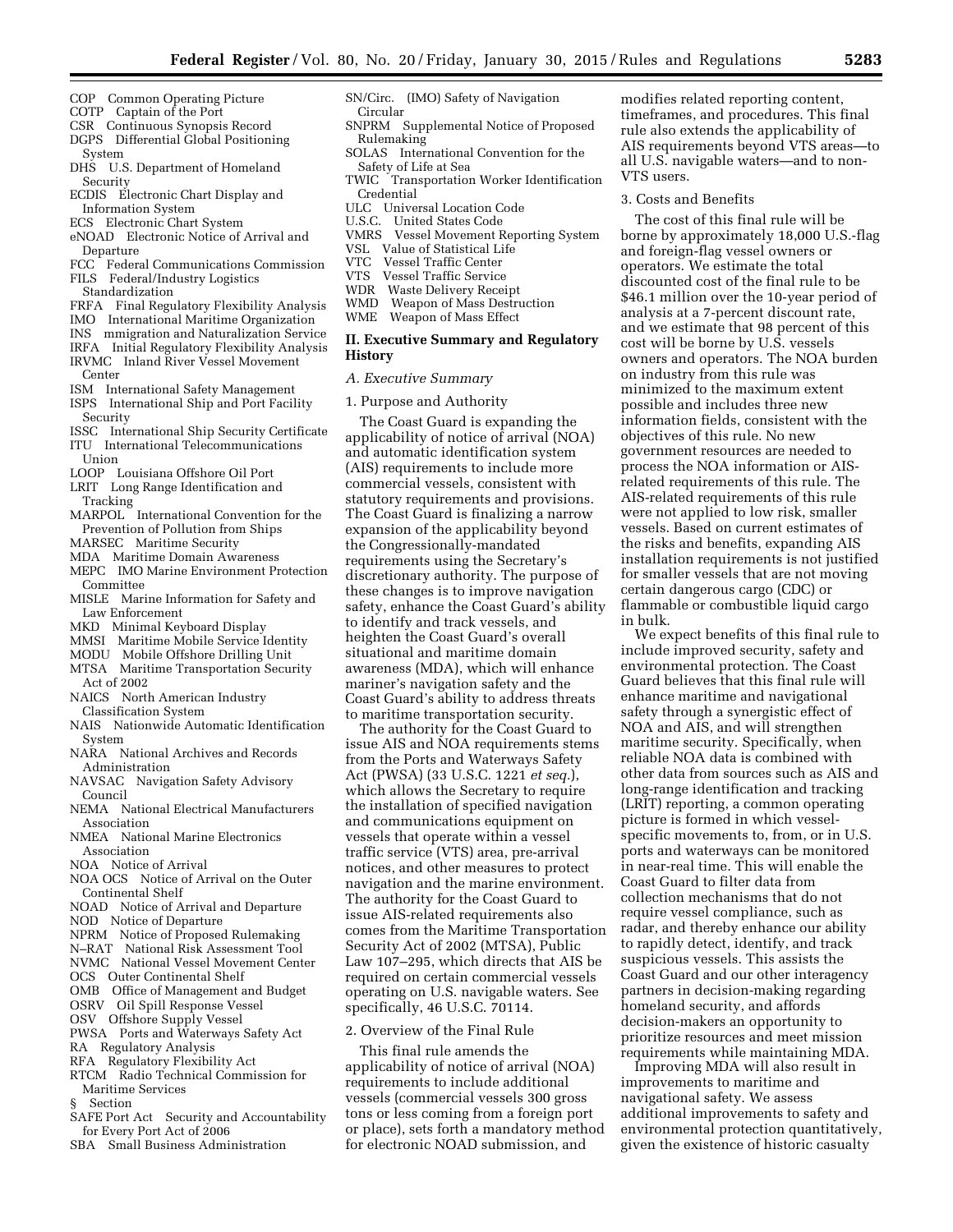data from which to develop such estimates. From the casualty history we can assess the mitigation of fatalities, injuries, property damage, and environmental impacts as a result of oil spills from casualty incidents. We estimate the total discounted benefit (injuries and fatalities avoided) for the AIS portion of the final rule, derived from marine casualty cases for the period 1996 to 2010, to be between \$25.1 and \$31.2 million, using \$9.1 million for the value of statistical life (VSL) at 7- and 3-percent discount rates, respectively. We expect the AIS portion of this final rule to prevent on average 14 barrels of oil (undiscounted) from being spilled annually, or between 85 and 106 barrels at 7- and 3-percent discount rates, respectively, over the 10 year period of analysis.

## *B. Regulatory History*

On December 16, 2008, we published a notice of proposed rulemaking (NPRM) titled ''Vessel Requirements for Notices of Arrival and Departure, and Automatic Identification System'' in the **Federal Register** (73 FR 76295). The preamble of that NPRM contains an extensive post-September 11, 2001, history of NOA and AIS regulatory actions. We provided a 4-month comment period for the proposed rule. We received 91 written submissions. and 27 persons made oral statements at our public meetings. There were approximately 475 comments in response to our NPRM.

Public meetings were requested and two were held. We held the first meeting in Washington, DC, on March 5, 2009, and the second in Seattle, WA, on March 25, 2009. *See* 74 FR 3534, January 21, 2009, and 74 FR 9071, March 2, 2009.

## **III. Basis and Purpose**

This final rule makes revisions to NOAD regulations in 33 CFR part 160 that are necessary to require the submission of comprehensive and timely information on vessels entering U.S. ports and transiting U.S. waters. Also, the revision requiring electronic submissions will expedite processing of NOAD information. Prompt receipt of this information about a vessel and its voyage, cargo, and persons on board, and the operational condition of its navigation equipment will assist us in—

• Preventing damage to structures on, in, or adjacent to the navigable waters of the United States; and

• Protecting those navigable waters. The Secretary of the Department of Homeland Security has delegated to the Coast Guard authority from the PWSA

(33 U.S.C. 1221 *et seq.*). Under this authority, the Coast Guard may promulgate regulations to—

• Require receipt of pre-arrival messages from vessels destined for a U.S. port or place in sufficient time to permit advance vessel traffic planning prior to port entry.

• Protect the navigable waters of the United States, as well as bridges over those waters, and land structures and shore area immediately adjacent to such waters, including measures involving the movement of explosives or other dangerous articles and substances. *See* specifically 33 U.S.C. 1223(a)(5), 1225, and 1231.

This final rule also amends AIS and AIS-related regulations in 33 CFR parts 62, 66, 161, 164, and 165 necessary to implement section 102 of MTSA, Public Law 107–295, 116 Stat. 2064, which directs that AIS be installed and operating on most commercial vessels on the navigable waters of the United States. *See* 46 U.S.C. 70114. In addition, this final rule implements certain mandatory provisions of the International Convention for the Safety of Life at Sea, 1974, (SOLAS), as amended. *See* specifically SOLAS, Chapter V, regulation 19.2.4, which requires all ships of 300 gross tonnage and upwards engaged on international voyages, cargo ships of 500 gross tonnage and upwards not engaged on international voyages, and passenger ships irrespective of size, to be fitted with AIS; and regulation 1.4, which gives the United States some discretion in implementing these AIS requirements for ships. As a Contracting Government to SOLAS, the United States has a responsibility to implement mandatory SOLAS provisions such as these AIS, SOLAS Chapter V provisions. *See*  SOLAS Art. I, SOLAS, 32 U.S.T. 47, and the Protocol of 1978 relating to SOLAS, 32 U.S.T. 5577. As with NOAD data, AIS data also assist us in traffic management, safety, and security.

The combination of these NOA and AIS revisions will help provide a more comprehensive picture of the maritime domain. These NOA and AIS data go into a common operating picture (COP) that uses input from various sources to provide both a visual display of marine traffic and a display of each vessel's accompanying information. This system allows us to detect anomalies in these data elements. Specifically, NOA provides the stated intent of the vessel, which AIS complements by providing actual movement and a historical pattern of behavior. Combining the two, along with non-cooperative means of detection/tracking, provides a check on

both, and thus an early indication of abnormal behavior, hazardous situations and/or potential security incidents.

## **IV. Background**

The NOA- and AIS-specific regulations appear in 33 CFR part 160 subpart C and § 164.46, respectively. AIS-related regulations appear in 33 CFR parts 62, 66, 161, and 165. As noted, the preamble of the NPRM published December 16, 2008, contains an extensive post-September 11, 2001, history of NOA and AIS regulatory actions. *See* 73 FR 76298–76300.

#### **V. Summary of Changes From NPRM**

We made changes from the proposed rule to reduce the burden of the final rule, to more closely align it with statutory requirements, to make it more effective, and to clarify it. We made many of these changes in response to public comments, which we discuss in Section VI, ''Discussion of Comments and Changes.'' If the rationale for the change appears in Section VI, then we point to the specific location of that response in this Section V summary. Otherwise, we provide the rationale for the change by section number here in this summary of NPRM-to-final-rule changes.

• We added a section to 33 CFR part 62 and amended two sections in part 66 to address a comment requesting that we expand AIS carriage to offshore fixed structures. In our NPRM, we encouraged broader use of AIS, but this comment highlighted a particular shortcoming regarding offshore fixed structures. Our proposed rule addressed mobile shipboard devices such as AIS Class A or B, but not offshore structures or AIS Aids to Navigation (AIS AtoN) systems which are best suited for fixed position deployment, such as on offshore oil platforms. Existing AtoN regulations (see 33 CFR 66.01–1 Basic Provisions) bar the use of AIS as a Private Aid to Navigation, and thus preclude the use of an AIS AtoN on certain fixed structures. This prohibition in the current AtoN regulations is inconsistent with our stated objective of broadening the use of AIS. An AIS AtoN would provide position, name, and health status of the aid, such as ''on station, watching properly.'' These amendments to parts 62 and 66, which allow for enhanced MDA and improved navigation safety, would not require anyone subject to our rule to establish an AIS AtoN, they would merely make that option available.

• We amended 33 CFR 118.120 for the same reasons we amended part 66, to allow the use of an AIS AtoN on certain fixed structures, here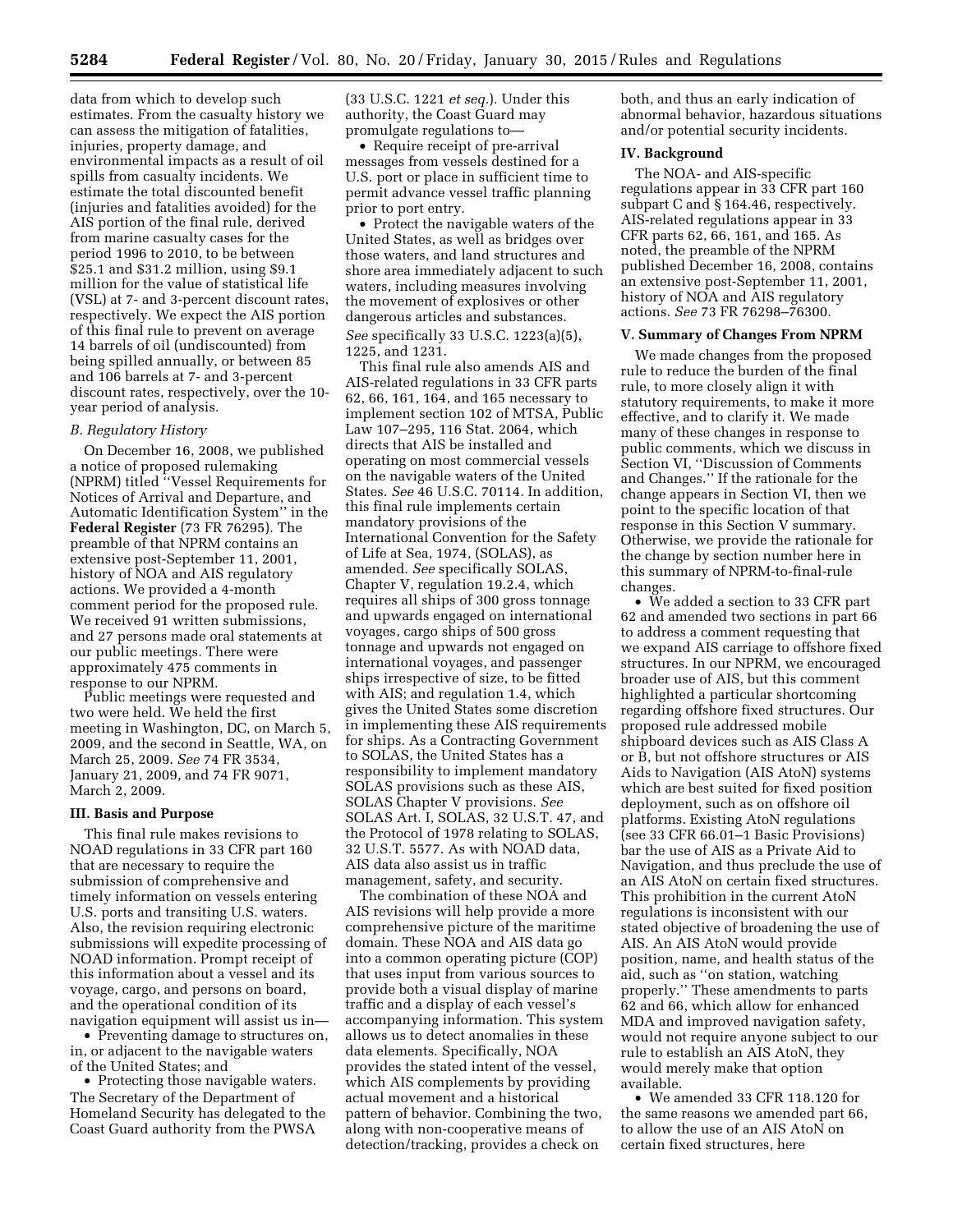specifically bridges. We added the following sentence to § 118.120: The District Commander may authorize the use of Automatic Identification System Aids to Navigation in lieu of or in addition to a racon.

• We removed a technical amendment to § 160.5(d) because that change was implemented in a separate rulemaking, ''Navigation and Navigable Waters; Technical, Organizational, and Conforming Amendments,'' in 2010. *See*  75 FR 36273, 36287, June 25, 2010.

• In the NOA *General* section, § 160.201, we inserted a note to inform readers that notice-of-arrival requirements for the U.S. Outer Continental Shelf appear in 33 CFR part 146.

• In the NOA *Definitions* section, § 160.202, we made five changes. First, we removed the definition for the word ''disembark'' because we no longer use that term in our NOAD regulations. Second, in part because Sec. 617 of the Coast Guard Authorization Act of 2010 (Pub. L. 111–281) amended the 46 U.S.C. 2101(19) definition of ''offshore supply vessel'' after our NPRM was published, we deleted this proposed definition and five others we proposed (''commercial service,'' ''oil spill response vessel,'' ''passenger vessel,'' ''recreational vessel,'' and ''towing vessel'') that appear in 46 U.S.C. 2101. Inserting 46 U.S.C. 2101 definitions in the CFR may make it easier for CFR readers to find the definition of a term used in part 160, but as this recent legislation demonstrates, by inserting these statutory definitions, we create the potential for conflicting definitions. With the recent availability of an online official source of the U.S. Code (see *[http://www.gpo.gov/fdsys/search/](http://www.gpo.gov/fdsys/search/home.action) [home.action](http://www.gpo.gov/fdsys/search/home.action)*), access to 46 U.S.C. 2101 is not as limited as when we proposed our definition section. Our introductory text in § 160.202 pointing to 46 U.S.C. 2101, combined with a new online source for that authority, will make it easy to find the 46 U.S.C. 2101 definitions we have not separately included in § 160.202. Third, rather than use a jurisdictional term not found in 33 CFR part 2, we did not add a definition of ''Continental United States'' as proposed, but instead specified those jurisdictions in the sections in which we proposed to use that term: §§ 160.204(a)(5)(iii) and 160.212(a)(2) and (b)(2). Fourth, to address public comments, we added definitions for the following terms that we did not propose to add in the NPRM and that are not defined in 46 U.S.C. 2101: ''ferry schedule'' and ''Operating exclusively within a single Captain of the Port zone.'' For a discussion of these

two definitions, see the ''Exemptions'' discussion in VI.A.3. Fifth, we added a definition of the term ''boundary waters'' that we use in a new § 160.212 paragraph on when to submit an NOA.

• In the NOA *Applicability* section, § 160.203, we specified in paragraph (a) that the referenced ports and places were those within the navigable waters of the United States or any deepwater port as defined in 33 CFR 148.5 and otherwise clarified that paragraph. For our rationale, see the ''Applicability'' discussion in VI.A.1.

• We revised the NOA *Exemptions and exceptions* section, § 160.204, to address public comments by adding to the list of exempted or excepted vessels United States- or Canadian-flag vessels engaged in certain salvage operations and certain ferries on fixed routes. We also added the requirements each such vessel must meet to qualify for the exemption or exception. In response to a suspension of reporting requirements under regulated navigation area requirements in §§ 165.830 and 165.921 until December 31, 2015, we revised exemption (a)(3), which cited to those reporting requirements, and added a temporary exemption in paragraph (a)(6). For our rationale, see ''Miscellaneous'' discussion in VI.A.14. Also, we revised the heading of this section to better reflect that paragraphs (b) and (c) identify exceptions and for clarification, we replaced ''need not'' with ''is not required to'' in those two paragraphs. And in paragraph (a)(5)(vii), we excluded ferries on fixed routes provided the ferry operator submits an accurate schedule, along with information in paragraphs (a)(5)(vii)(A)– (J), to the Captain of the Port for each port or place of destination listed in the schedule at least 24 hours in advance of the first date and time of arrival listed on the schedule and updates if the schedule or other information submitted changes. For our rationale, see ''Exemptions'' discussion in VI.A.3.

• Based on comments, in the *Information required in an NOA*  section, § 160.206, we did not include the proposed entrance-to-the-port field, Table 160.206(2)(xi); crewmember passport country of issuance and passport date of expiration fields, Table  $160.206(4)(v)$  & (vi); or the person in addition to crew passport country of issuance and passport date of expiration fields, Table  $160.206(5)(v)$  & (vi), in this final rule. For our rationale, see the ''NOA Information'' discussion in VI.A.4. In this section, we also made non-substantive edits for clarity. Effective October 30, 2013, a Nontank Vessel Response Plans and Other Response Plan Requirements final rule

(78 FR 60135, Sept. 30, 2013) added another field to § 160.206, in Table 160.206: USCG Vessel Response Plan Control Number, if applicable. We included that field in our revision of § 160.206.

• We delete the *Information required in an NOD* section, § 160.207, based on our decision not to require notices of departure. For our rationale, see the ''When to Submit an NOD'' discussion in VI.A.8. We made appropriate edits throughout the regulatory text to reflect our removal of the NOD requirement, including the removal of § 160.213.

• In the *Methods for submitting an NOA* section, § 160.210, in paragraph (a), we specify that the methods for submitting an NOA include both currently available options, and methods that may be made available on *<http://www.nvmc.uscg.gov>*in the future. This change ensures that current options described in this final rule will still satisfy submission method requirements even if new options are later made available on *[http://](http://www.nvmc.uscg.gov) [www.nvmc.uscg.gov.](http://www.nvmc.uscg.gov)* We clarified paragraph (b) of § 160.210 by eliminating the restricting eNOADapplication reference when identifying allowable methods for submitting NOAs. The eNOAD application provides an easy-to-use, efficient method for reporting the vessel arrival or departure information required by the Coast Guard or some other Federal agencies for vessels bound for or departing from U.S. ports. It was developed to enable an NOA or NOA update to be submitted directly to the NVMC via the Internet even while the vessel is underway, thereby avoiding the need for fax machines, scanners, and telephones. It provides a means for managing and storing recently submitted NOA data, and allows a previously submitted NOA to be updated and a partially completed NOA to be saved and submitted at a later time. These eNOAD application features make completing and submitting subsequent NOAs faster and easier, but this final rule makes clear that the Coast Guard will continue to accept other electronic methods of submission, such as emailing an XML spreadsheet to *[enoad@nvmc.uscg.gov.](mailto:enoad@nvmc.uscg.gov)* As discussed in VI.A.12, we amended § 160.210(a) to provide the option for a vessel operator who does not have shore-side support available to fax or phone in an NOA or an update, for a vessel in an area without internet access or when experiencing technical difficulties with an onboard computer.

• We revised the *When to submit an NOA* section, § 160.212, to adjust, in paragraph (a)(3), when NOA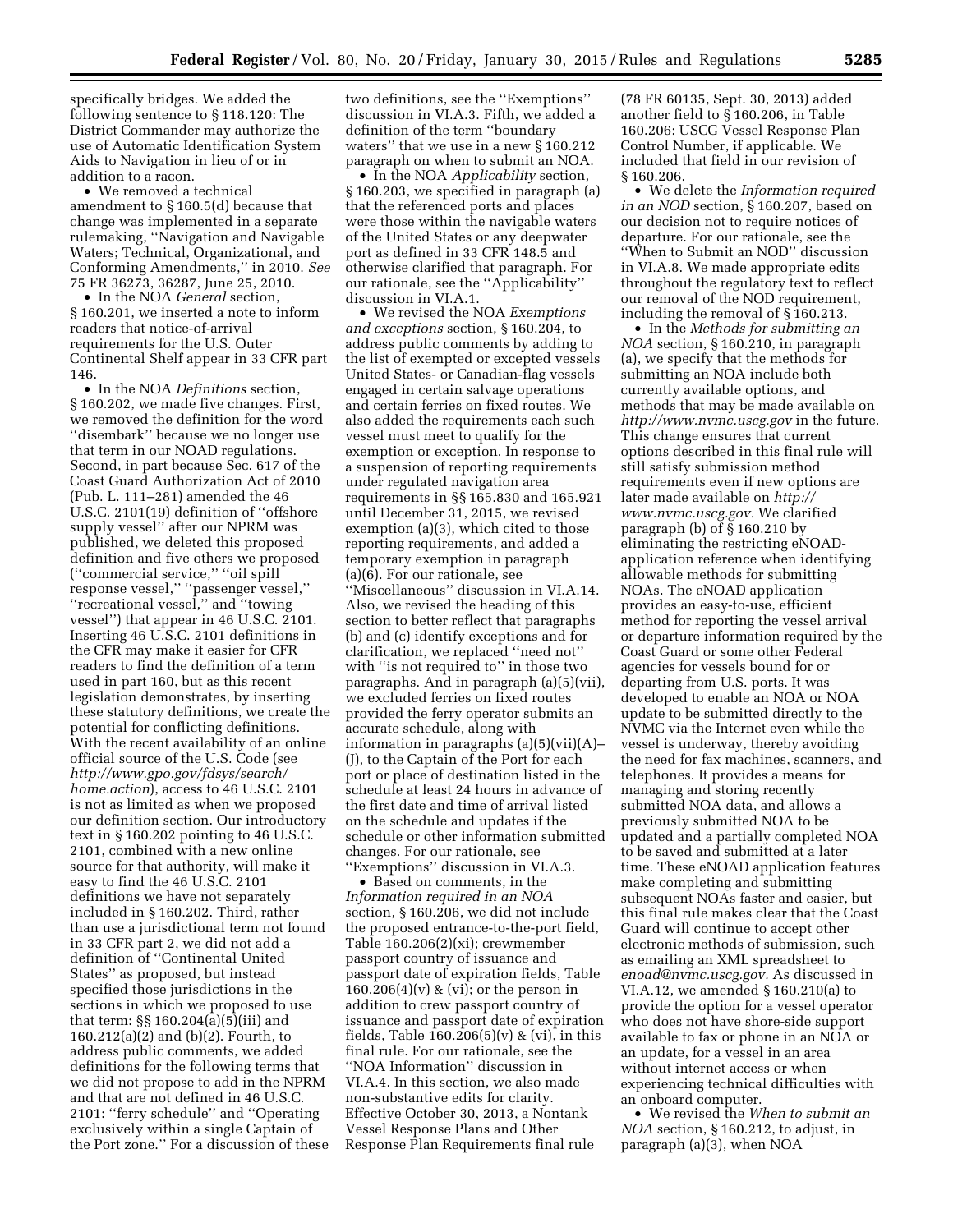submissions would be required for Canadian-flag vessels less than 300 gross tons arriving directly from Canada via boundary waters in response to provisions of the Treaty between the United States and Great Britain relating to boundary waters between the United States and Canada (Boundary Waters Treaty), 36 Stat. 2448; Treaty Series 548. (For a discussion of comments related to this treaty's provisions, see ''When to submit an NOA'' discussion in VI.A.7; also see the ''Exemptions'' discussion of this treaty in VI.A.3). Also, we inserted ''Times for submitting NOAs are as follows'' as introductory text for paragraph (a)(4) to conform with the introductory text of paragraph (b)(4).

• In response to comments on the *When to submit an NOD* section, § 160.213, we decided to eliminate our proposed NOD requirement and to remove § 160.213 . We determined that NOA submission requirements would provide sufficient information. For our rationale, see the ''When to Submit an NOD'' discussion in VI.A.8.

• In the *Vessel operating requirements* section, § 161.12, we corrected a section reference from ''§ 160.203'' to ''§ 160.202.'' We also made similar conforming amendments to reflect the redesignation of our definitions section to § 160.202 in: 33 CFR 101.105, 110.158, 110.168, 110.214, 117.1007, 151.2025, 161.12, 161.19, 165.503, 165.510, 165.753, 165.811, 165.830, 165.921, 165.1181, 165.1183, and 46 CFR 4.05–1 and 148.11. Also as a conforming amendment in a note to table 161.12(c) in § 161.12, we removed a reference to § 164.46 requirements applying to certain VTS and Vessel Movement Reporting System (VMRS) areas because our amendment to § 164.46 in this final rule expands AIS applicability beyond VTS and VMRS areas.

• In the *Applicability exception for foreign vessels* section, § 164.02, we inserted the word ''foreign'' into paragraph (a) to clarify that, except where noted, the requirements of this part do not apply to foreign vessels that meet the criteria listed in paragraphs  $(a)(1)$  and  $(a)(2)$  of that section.

• In the *Incorporation by reference*  section, § 164.03, for reasons stated in the description of § 164.46(a) changes immediately below, we added IMO Safety of Navigation Circular SN.1/ Circ.289, regarding ''Guidance on the Use of AIS Application-Specific Messages;'' deleted SN/Circ.236, which SN.1/Circ.289 revoked; and added National Marine Electronics Association (NMEA) Installation Standard 0400– 3.10. We also updated and

supplemented contact information for organizations listed in this section.

• In the *Automatic Identification System* section, § 164.46, we made the following revisions:

Æ In paragraph (a), *Definitions,* we revised the definition for ''Properly installed, operational'' by adding International Maritime Organization Safety of Navigation Circular 289, deleting Circular 236, and adding the National Marine Electronics Association (NMEA) Installation Standard 0400– 3.10. The IMO Maritime Safety Committee approved SN.1/Circ.289 after publication of our NPRM. This new circular revises two application specific messages denoted in IMO SN/Circ.236, revokes five others, and, adds 14 new applications. As noted below in our ''Broader Use of AIS'' discussion in VI.B.2, the applications added by SN.1/ Circ.289 will broadly expand the capability and use of AIS. SN.1/Circ.289 revoked SN/Circ.236 effective January 1, 2013. Based on a comment, we added NMEA Installation Standard 0400–3.10 as an option to comply with it in lieu of SN/Circ.227 and 245 because the IMO AIS requirements and guidelines were tailored to large deep-draft seagoing vessels and may be impractical for the majority of small and shallow-draft vessels subject to this rule. An example of an impracticality created by IMO AIS requirements would be a 27-foot vessel attempting to maintain a 30-foot separation between radio antennas on board. For our response to the comment, see the ''Impracticability'' discussion in VI.B.4.

 $\circ$  In response to comments, in paragraph (b), *AIS carriage,* we specified a Coast Guard type-approved AIS Class A device as the standard for meeting the carriage requirement (for our rationale, see "AIS Class B" discussion in VI.B.7); we redesignated paragraphs (b)(1)–(5) as  $(b)(1)(i)$ – $(v)$  to facilitate our addition of paragraph (b)(2) that lists vessels we determined may use a Coast Guard typeapproved AIS Class B device to satisfy the carriage requirement (for our rationale, see ''AIS Class B'' discussion in VI.B.7); we revised the applicability criteria for vessels carrying passengers by setting a higher general threshold than we had proposed—those carrying more than 150 passengers (instead of more than 50)—and by not adopting our proposed inclusion of vessels carrying more than 12 passengers for hire and capable of speeds in excess of 30 knots (for our rationale, see ''Applicability'' and ''Broader Use of AIS'' discussions in VI.B.1 and VI.B.2); and we supplemented the vessels-movingcertain-dangerous-cargo applicability paragraph to ensure that vessels

carrying or moving propane and gasoline as cargo are also required to use AIS (for our rationale, see ''Definitions'' discussion in VI.A.2 and ''Applicability'' and ''Expanding AIS Carriage'' discussions in VI.B.1 and VI.B.3). To be consistent in our terminology, we changed ''engaged in commercial towing'' in paragraph (b)(1)(ii) that expressly covers towing vessels to ''engaged in commercial service,'' and in paragraph (b)(1)(v) we deleted the ''es'' from ''cargoes'' to match the term we point to as being defined in 33 CFR part 160 subpart C, ''certain dangerous cargo.'' We also replaced the content of the informational note to paragraph (b), which discussed AIS Class B devices, with information regarding a Coast Guard Captain of the Port's (COTP's) authority under 33 U.S.C. 1223(b)(3) and 33 CFR 160.111 to restrict the operation of a vessel if he or she determines that, by reason of weather, visibility, sea conditions, port congestion, other hazardous circumstances, or the condition of such vessel, the restriction is justified in the interest of safety.

Æ In paragraph (c), *SOLAS provisions,*  we included the titles of Chapter V regulations 19.2.1.6, 19.2.3.5, and 19.2.5.1 (''Positioning System,'' ''Transmitting Heading Device,'' and ''Gyro Compass,'' respectively) to make it easier for the reader to identity the subject matter of the SOLAS regulation listed. We also removed paragraph (c)(1) because the vessels we intended to cover with it that do not engage on international voyages are covered by § 164.46(b)(1) and those that do are covered by both § 164.46(b)(1) and proposed  $\S 164.46(c)(2)$ , which we redesignated as (c)(1) in this final rule.  $\overline{\circ}$ 

 Within paragraph (d), *Operations*—  $\blacksquare$  In (d)(1), we replaced "33 U.S.C. 2001 through 2073'' with ''33 CFR part 83,'' because 33 U.S.C. 2001–2038 have been repealed, and the inland navigation rules are now contained in 33 CFR part 83. *See* Sec. 303 of Public Law 108–293, and 75 FR 19544, April 15, 2010;

 $\blacksquare$  In (d)(2)(i), we removed the unnecessary phrase ''should the need arise'' and restructured this paragraph regarding the ability to reinitialize AIS so that it was easier to understand;

 $\blacksquare$  In (d)(2)(iv), we added the word ''fields'' to identify AIS data that must be accurately inputted;

 $\blacksquare$  In (d)(2)(v), we limited the applicability of the paragraph to vessels subject to § 164.46 (b) to distinguish SOLAS based-requirements applicable to vessels subject to paragraph (c); in response to comments (see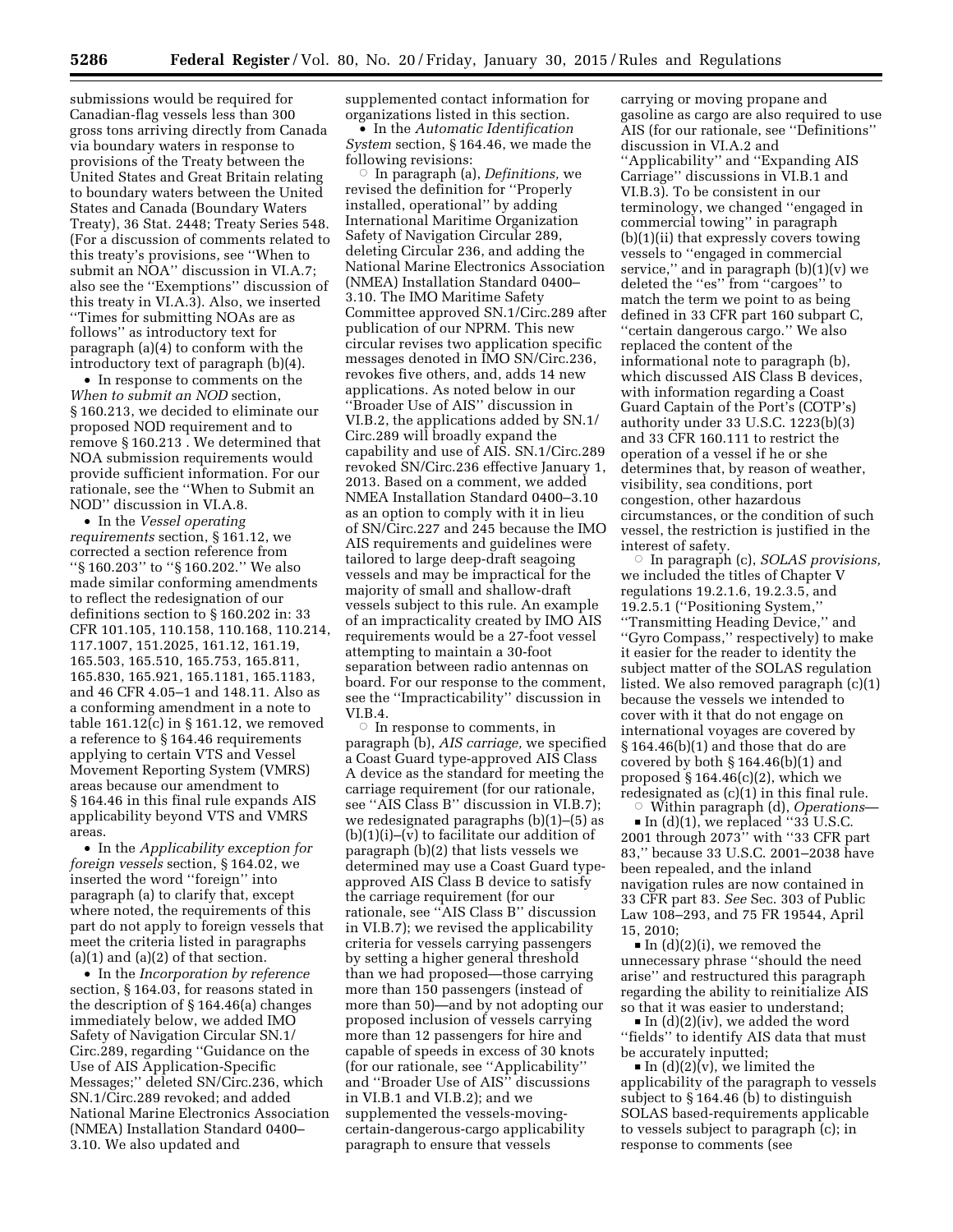''Impracticability'' discussion in VI.B.4), we added the words ''and at least 15 minutes prior to getting underway if the vessel is'' to limit the time AIS must be in continual operation on moored vessels; and, lastly, we condensed the discussion of AIS being turned off when continual operation would compromise safety or a security incident is imminent;

 $\blacksquare$  In (d)(3), we made minor edits to more clearly distinguish safety-related AIS text messaging from AIS application-specific messaging;

 $\blacksquare$  We added paragraph (d)(4) to address the emerging use of AIS ASM and to further distinguish AIS ASM from AIS text messaging—by stating that AIS application-specific messages are permissible, but are limited to no more than one per minute and to messages consistent with international standards and registered for use in the United States or Canada; and

 $\blacksquare$  In the note to paragraph (d), we inserted a reference to, and World Wide Web address for, the ''U.S. AIS Encoding Guide'' to help AIS users encode (input) consistent and accurate data; we deleted the sentence referring to external positioning systems and amended the word 'integration' to the more proper term 'interfacing'; current AIS does not require further integration for its operation. We also added the sentence ''Most application-specific messages require interfacing to an external system that is capable of their portrayal, such as equipment certified to meet Radio Technical Commission for Maritime Services (RTCM) standard 10900 series'' to provide useful information to those planning to use AIS ASM.

Æ In paragraphs (e), *Watchkeeping,*  and (f), *Portable AIS,* we made minor edits for clarification.

 $\circ$  In response to comments, in paragraph (g), *Pilot Port,* we replaced the term ''Pilot Port'' with the more specific term ''AIS Pilot Plug;'' added ''by other than the vessel Master and crew'' to qualify the subject-to-pilotagebased applicability of this paragraph; added ''and permanently affixed (not an extension cord) and adjacent'' to clarify positioning of the AIS Pilot Plug; and inserted a reference to NEMA 5–15 as an example of a 120-volt 50/60 Hz AC power receptacle.

 $\circ$  In response to comments, in paragraph (h), *Exceptions,* we increased the possible maximum duration of a deviation from 1 year to 5 years (for our rationale, see the ''Broader Use of AIS'' discussion in VI.B.2); inserted examples to supplement our description of types of vessels that may seek a deviation from AIS requirements; added vessels

whose design or construction makes it impracticable to operate an AIS device (*e.g.,* a submersible); and added those vessels using an AIS Class B device that lacks a display as a possible candidate for a deviation from AIS requirements in paragraphs (d)(2)(ii) and (e).

 $\circ$  We redesignated paragraph (i), *Implementation Date,* as paragraph (j), and inserted a new paragraph (i), *Prohibition.* In the new ''Implementation Date'' paragraph (j) we included those vessels identified in paragraphs (b) and (c) of § 164.46 in the group of vessels that must install AIS no later than 13 months after publication of this final rule—the NPRM had proposed 7 months after publication. For our rationale, see the ''Installation Period'' discussion in VI.B.9.

 $\circ$  We added new paragraph (i), *Prohibition,* to note there is a prohibition of shore-side broadcasts from AIS Class A or B devices unless such stations are specifically licensed (*e.g.,* a marine support station) to do so by the Federal Communications Commission. Class A and B devices are mobile devices not intended for shoreside use; their reporting rate is set by speed and course changes and so they have a navigation status. Using them ashore could confuse mariners on the water, who may assume they are mobile devices on the water (*e.g.,* coming around a bend vice in warehouse ashore) and take action accordingly.

## **VI. Discussion of Comments and Changes**

As noted above, we received 91 written submissions to our docket, and statements from 27 persons who spoke at our public meetings. In total, there were approximately 475 comments in response to our NPRM. These written submissions and summaries of our two public meetings are available in the public docket for this rulemaking, where indicated under **ADDRESSES** or use direct link *[http://](http://www.regulations.gov/#!docketDetail;D=USCG-2005-21869) [www.regulations.gov/](http://www.regulations.gov/#!docketDetail;D=USCG-2005-21869)*

*[#!docketDetail;D=USCG-2005-21869.](http://www.regulations.gov/#!docketDetail;D=USCG-2005-21869)*  Below, we summarize these comments and any changes we made to the regulatory text in response. We discuss the NOAD comments first, then the AIS comments, and, finally, the Regulatory Assessment comments.

## *A. Notice of Arrival and Departure*

In the NPRM, we used 11 categories to describe our proposed revisions to NOA regulations. *See* 73 FR 76302–03, December 16, 2008. We used nine of these same categories below to discuss comments we received on the NOAD portion of the NPRM. We did not receive comments on our proposed

§ 160.205 to clarify who must submit an NOAD or on our proposed removal of a suspended requirement related to Customs Form 1302, so we did not use those two categories below. We have inserted five additional comment discussion categories: Need for NOAD Data and Agency Collaboration in Obtaining It, Scope and Scale, Financial Impact, Outer Continental Shelf, and Miscellaneous. Some comments raised issues in more than one of these categories, so we occasionally return to a discussion of a comment.

## 1. Applicability

One commenter recommended that we clarify the phrase ''port or place of the United States'' as it pertains to U.S. Outer Continental Shelf (OCS) locations. The commenter noted that the Coast Guard used the term ''port or place of the United States'' in § 160.203, which sets out the applicability of this rule, without providing a specific definition. They said that the Coast Guard declined to define this term as requested by the commenter in its August 5, 2002 submission to the docket (USCG–2002– 11865–0008) for the ''Automatic Identification System; Vessel Carriage Requirement'' rulemaking that produced a final rule in 2003. The commenter seeks to clarify this term as it pertains to a location on the OCS, which can become viewed as a ''place in the United States'' when a Mobile Offshore Drilling Unit (MODU) is operating on location. The commenter notes that the Coast Guard's statement in the 2003 rule (68 FR 9537, 9538, Feb. 28, 2003) suggests that the Coast Guard may not consider a location on OCS to be a U.S. port or place.

The Coast Guard addressed Notice of Arrival issues concerning the OCS in a January 2011 final rule titled ''Notice of Arrival on the Outer Continental Shelf'' (76 FR 2254, January 13, 2011). Based on this and similar comments, however, and as discussed further below in the NOA ''Definitions'' and ''Outer Continental Shelf'' sections, VI.A.2 and VI.A.14, we have revised § 160.203 to limit the applicability of regulations in 33 CFR part 160, subpart C, to vessels bound for or departing from U.S. ports or places in the navigable waters of the United States or deepwater ports. This revision is intended to make clear that, with the exception of visits to deepwater ports, visits to ports or places in the OCS are covered by 33 CFR part 146 and are not covered by this rule.

We have placed NOA applicability and exemption provisions from both the final rule and the current CFR adjacent to each other in the following derivation and comparison table so that you may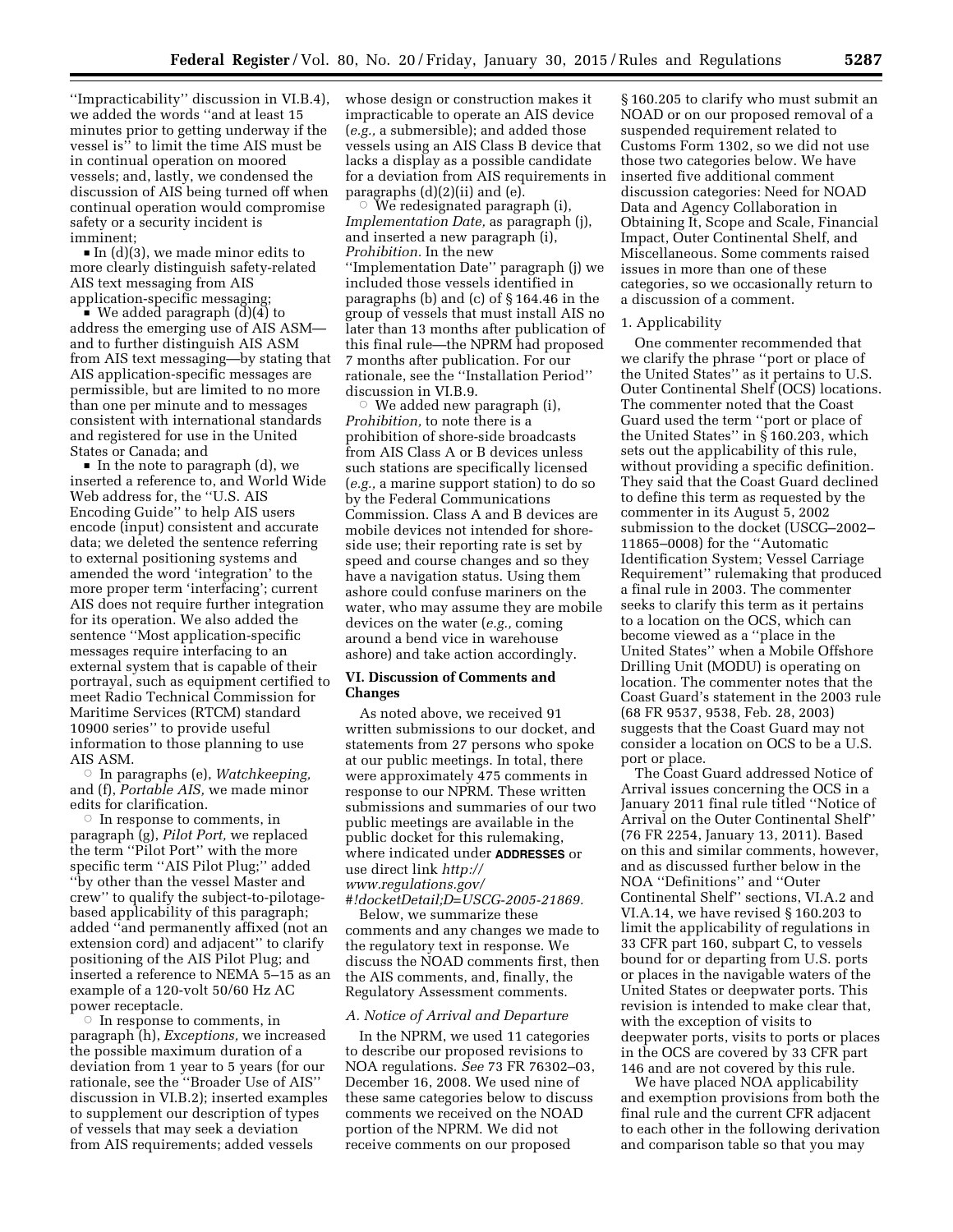$\equiv$ 

quickly identify changes this final rule is introducing that may impact your

vessel or company.

# TABLE 1—NOAD DERIVATION AND COMPARISON TABLE: FINAL RULE AND CORRESPONDING CURRENT APPLICABILITY OR EXEMPTION PARAGRAPHS IN 33 CFR PART 160

| Final rule section or<br>paragraph in 33 CFR<br>part 160 | Text                                                                                                                                                                                                                                                                                                                                                                                                                | Corresponding section<br>or paragraph currently<br>in 33 CFR part 160 | Text                                                                                                                                                                                                                                                                                                                                                                                                                                                                                                                   |
|----------------------------------------------------------|---------------------------------------------------------------------------------------------------------------------------------------------------------------------------------------------------------------------------------------------------------------------------------------------------------------------------------------------------------------------------------------------------------------------|-----------------------------------------------------------------------|------------------------------------------------------------------------------------------------------------------------------------------------------------------------------------------------------------------------------------------------------------------------------------------------------------------------------------------------------------------------------------------------------------------------------------------------------------------------------------------------------------------------|
| §160.203(a)                                              | This subpart applies to the following vessels<br>that are bound for or departing from ports<br>or places within the navigable waters of the<br>United States, as defined in 33 CFR<br>2.36(a), which includes internal waters and<br>the territorial seas of the United States,<br>and any deepwater port as defined in 33<br>CFR 148.5:<br>(1) U.S. vessels in commercial service, and<br>(2) All foreign vessels. | $$160.202(a)$ & (b)                                                   | (a) This subpart applies to U.S. and foreign<br>vessels bound for or departing from ports<br>or places in the United States.<br>(b) This subpart does not apply to U.S. rec-<br>reational vessels under 46 U.S.C. 4301 et<br>seq., but does apply to foreign recreational<br>vessels.                                                                                                                                                                                                                                  |
| § 160.204(a) ………………                                      | NO CHANGE IN TEXT FROM CURRENT<br>CORRESPONDING CFR PARAGRAPH.                                                                                                                                                                                                                                                                                                                                                      | $§160.203(a)$                                                         | Except for reporting notice of hazardous con-<br>ditions, the following vessels are exempt<br>from requirements in this subpart:                                                                                                                                                                                                                                                                                                                                                                                       |
|                                                          | A passenger or offshore supply vessel when<br>employed in the exploration for or in the re-<br>moval of oil, gas, or mineral resources on<br>the continental shelf.                                                                                                                                                                                                                                                 |                                                                       | Passenger and supply vessels when they are<br>employed in the exploration for or in the re-<br>moval of oil, gas, or mineral resources on<br>the continental shelf.                                                                                                                                                                                                                                                                                                                                                    |
|                                                          | An oil spill response vessel (OSRV) when en-<br>gaged in actual spill response operations<br>or during spill response exercises.                                                                                                                                                                                                                                                                                    |                                                                       | Oil Spill Recovery Vessels (OSRVs) when<br>engaged in actual spill response operations<br>or during spill response exercises.                                                                                                                                                                                                                                                                                                                                                                                          |
|                                                          | After December 31, 2015, a vessel required<br>by 33 CFR 165.830 or 165.921 to report its<br>movements, its cargo, or the cargo in<br>barges it is towing.                                                                                                                                                                                                                                                           |                                                                       | (3) Vessels operating upon the following<br>waters:<br>(i) Mississippi River between its sources and<br>mile 235, Above Head of Passes;<br>(ii) Tributaries emptying into the Mississippi<br>River above mile 235;<br>(iii) Atchafalaya River above its junction with<br>the Plaquemine-Morgan City alternate wa-<br>terway and the Red River; and<br>(iv) The Tennessee River from its confluence<br>with the Ohio River to mile zero on the Mo-<br>bile River and all other tributaries between<br>those two points. |
|                                                          | A United States or Canadian vessel engaged<br>in the salving operations of any property<br>wrecked, or rendering aid and assistance<br>to any vessels wrecked, disabled, or in dis-<br>tress, in waters specified in Article II of the<br>1908 Treaty of Extradition, Wrecking and<br>Salvage (35 Stat. 2035; Treaty Series 502).                                                                                   |                                                                       | NO CORRESPONDING PARAGRAPH.                                                                                                                                                                                                                                                                                                                                                                                                                                                                                            |
|                                                          | The following vessels neither carrying certain<br>dangerous cargo nor controlling another<br>vessel carrying certain dangerous cargo.                                                                                                                                                                                                                                                                               |                                                                       | If not carrying certain dangerous cargo or<br>controlling another vessel carrying certain<br>dangerous cargo, the following vessels are<br>exempt from NOA requirements in this sub-<br>part:                                                                                                                                                                                                                                                                                                                          |
|                                                          | A foreign vessel 300 gross tons or less not<br>engaged in commercial service.                                                                                                                                                                                                                                                                                                                                       |                                                                       | Vessels 300 gross tons or less, except for<br>foreign vessels entering any port or place<br>in the Seventh Coast Guard District as de-<br>scribed in 33 CFR 3.35-1(b).                                                                                                                                                                                                                                                                                                                                                 |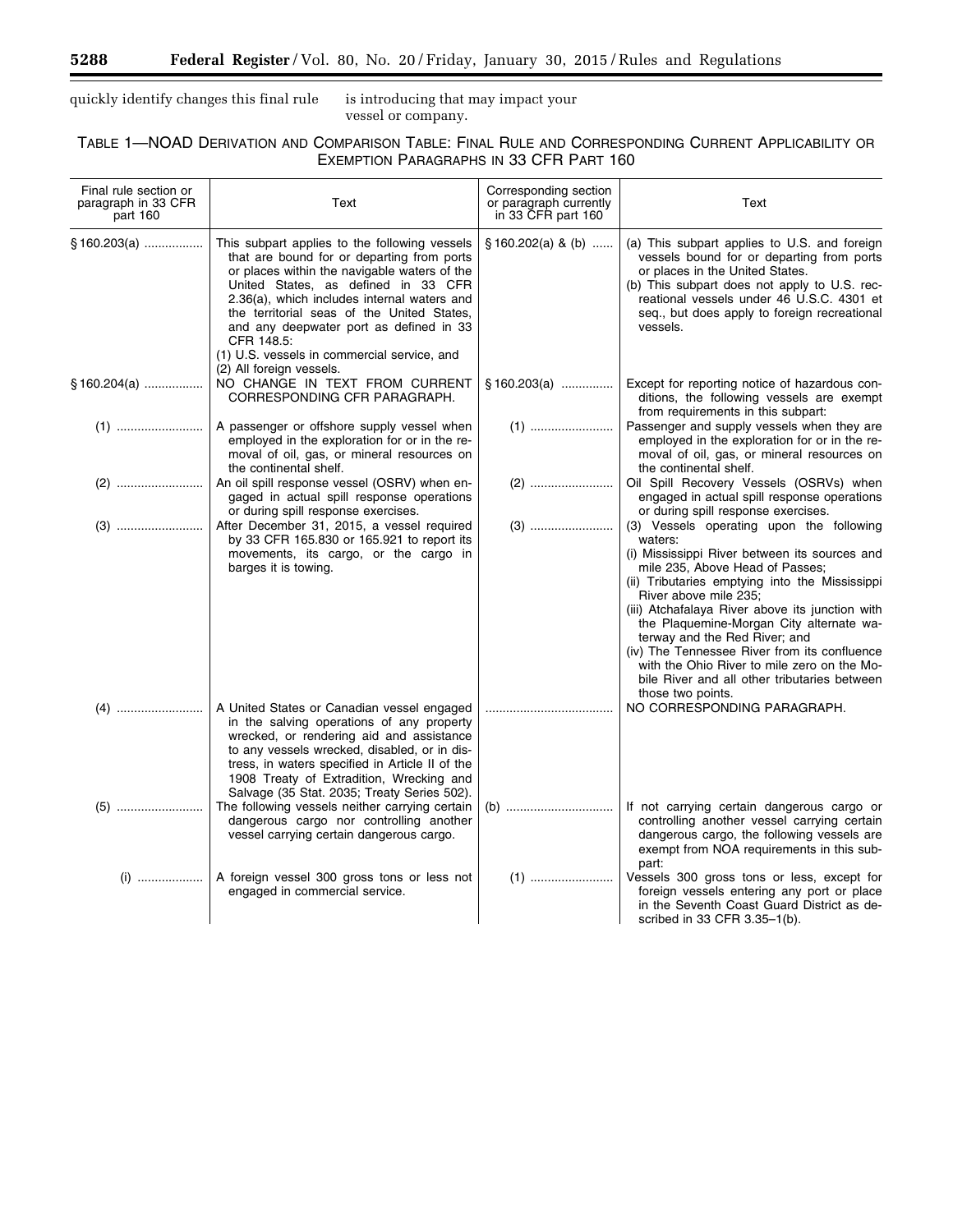## TABLE 1—NOAD DERIVATION AND COMPARISON TABLE: FINAL RULE AND CORRESPONDING CURRENT APPLICABILITY OR EXEMPTION PARAGRAPHS IN 33 CFR PART 160—Continued

| Final rule section or<br>paragraph in 33 CFR<br>part 160 | Text                                                                                                                                                                                                                                                                                                                                                                                                                                                                                                                                                                                                                                                                                                                                                                                                                                                                                                                                                                                                                                                                                                                                                                                                                                                                                                                                                                                                                                                                                                                                                                                                                                                                                                                                                                        | Corresponding section<br>or paragraph currently<br>in 33 CFR part 160 | Text                                                                                                                                                                   |
|----------------------------------------------------------|-----------------------------------------------------------------------------------------------------------------------------------------------------------------------------------------------------------------------------------------------------------------------------------------------------------------------------------------------------------------------------------------------------------------------------------------------------------------------------------------------------------------------------------------------------------------------------------------------------------------------------------------------------------------------------------------------------------------------------------------------------------------------------------------------------------------------------------------------------------------------------------------------------------------------------------------------------------------------------------------------------------------------------------------------------------------------------------------------------------------------------------------------------------------------------------------------------------------------------------------------------------------------------------------------------------------------------------------------------------------------------------------------------------------------------------------------------------------------------------------------------------------------------------------------------------------------------------------------------------------------------------------------------------------------------------------------------------------------------------------------------------------------------|-----------------------------------------------------------------------|------------------------------------------------------------------------------------------------------------------------------------------------------------------------|
| (ii)                                                     | A vessel operating exclusively within a single<br>Captain of the Port zone. Captain of the<br>Port zones are defined in 33 CFR part 3.                                                                                                                                                                                                                                                                                                                                                                                                                                                                                                                                                                                                                                                                                                                                                                                                                                                                                                                                                                                                                                                                                                                                                                                                                                                                                                                                                                                                                                                                                                                                                                                                                                      |                                                                       | Vessels operating exclusively within a Cap-<br>tain of the Port Zone.                                                                                                  |
| (iii)                                                    | A U.S. towing vessel and a U.S. barge oper-<br>ating solely between ports or places of the<br>contiguous 48 states, Alaska, and the Dis-<br>trict of Columbia.                                                                                                                                                                                                                                                                                                                                                                                                                                                                                                                                                                                                                                                                                                                                                                                                                                                                                                                                                                                                                                                                                                                                                                                                                                                                                                                                                                                                                                                                                                                                                                                                              |                                                                       | Towing vessels and barges operating solely<br>between ports or places in the continental<br>United States.                                                             |
| $(iv)$<br>$(v)$                                          | Except for a tank vessel, a U.S. vessel oper-<br>ating solely between ports or places of the<br>United States on the Great Lakes.                                                                                                                                                                                                                                                                                                                                                                                                                                                                                                                                                                                                                                                                                                                                                                                                                                                                                                                                                                                                                                                                                                                                                                                                                                                                                                                                                                                                                                                                                                                                                                                                                                           |                                                                       | Public vessels.<br>Except for tank vessels, U.S. vessels oper-<br>ating solely between ports or places in the<br>United States on the Great Lakes.                     |
| $(vi)$                                                   | A U.S. vessel 300 gross tons or less, en-<br>gaged in commercial service not coming<br>from a foreign port or place.                                                                                                                                                                                                                                                                                                                                                                                                                                                                                                                                                                                                                                                                                                                                                                                                                                                                                                                                                                                                                                                                                                                                                                                                                                                                                                                                                                                                                                                                                                                                                                                                                                                        |                                                                       | Vessels 300 gross tons or less, except for<br>foreign vessels entering any port or place<br>in the Seventh Coast Guard District as de-<br>scribed in 33 CFR 3.35-1(b). |
| (vii) ……………                                              | Each ferry on a fixed route that is described<br>in an accurate schedule that is submitted<br>by the ferry operator, along with informa-<br>tion in paragraphs $(a)(5)(vii)(A)$ – $(J)$ of this<br>section, to the Captain of the Port for each<br>port or place of destination listed in the<br>schedule at least 24 hours in advance of<br>the first date and time of arrival listed on<br>the schedule. At least 24 hours before the<br>first date and time of arrival listed on the<br>ferry schedule, each ferry operator who<br>submits a schedule under paragraph<br>$(a)(5)(vii)$ of this section must also provide<br>the following information to the Captain of<br>the Port for each port or place of destina-<br>tion listed in the schedule for the ferry, and<br>if the schedule or the following submitted<br>information changes, the ferry operator<br>must submit an updated schedule at least<br>24 hours in advance of the first date and<br>time of arrival listed on the new schedule,<br>and updates on the following items when-<br>ever the submitted information is no longer<br>accurate:<br>(A) Name of the vessel;<br>(B) Country of registry of the vessel;<br>(C) Call sign of the vessel;<br>(D) International Maritime Organization (IMO)<br>international number or, if the vessel does<br>not have an assigned IMO international<br>number, the official number of the vessel;<br>(E) Name of the registered owner of the ves-<br>sel:<br>(F) Name of the operator of the vessel;<br>(G) Name of the vessel's classification soci-<br>ety or recognized organization, if applica-<br>ble;<br>(H) Each port or place of destination;<br>(I) Estimated dates and times of arrivals at<br>and departures from these ports or places;<br>and |                                                                       | NO CORRESPONDING PARAGRAPH.                                                                                                                                            |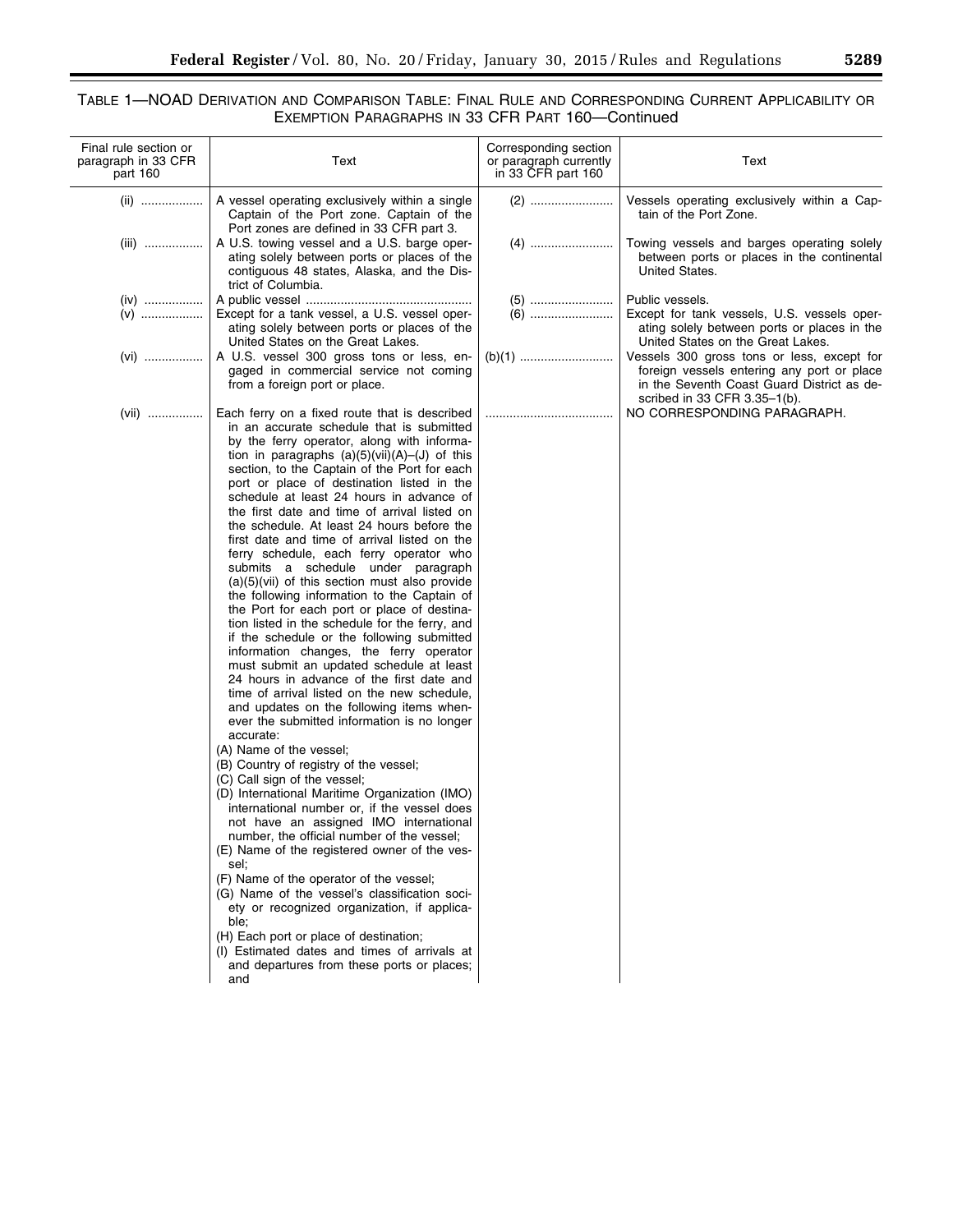## TABLE 1—NOAD DERIVATION AND COMPARISON TABLE: FINAL RULE AND CORRESPONDING CURRENT APPLICABILITY OR EXEMPTION PARAGRAPHS IN 33 CFR PART 160—Continued

| Final rule section or<br>paragraph in 33 CFR<br>part 160 | Text                                                                                                                                                                                                                                                                                                                                                                                                                                                                                                                                                                                                                                                                                                                  | Corresponding section<br>or paragraph currently<br>in 33 CFR part 160 | Text                                                                                       |
|----------------------------------------------------------|-----------------------------------------------------------------------------------------------------------------------------------------------------------------------------------------------------------------------------------------------------------------------------------------------------------------------------------------------------------------------------------------------------------------------------------------------------------------------------------------------------------------------------------------------------------------------------------------------------------------------------------------------------------------------------------------------------------------------|-----------------------------------------------------------------------|--------------------------------------------------------------------------------------------|
| (6)                                                      | (J) Name and telephone number of a 24-hour<br>point of contact.<br>April 30, 2015 through December 31, 2015,<br>vessels identified as being subject to 33<br>CFR 165.830 or 165.921.<br>When a vessel is bound for a port or place of<br>the United States under force majeure, it<br>must comply with the requirements in this<br>section, but not other sections of this sub-<br>part. The vessel must report the following<br>information to the nearest Captain of the<br>Port as soon as practicable:<br>(a) The vessel Master's intentions;<br>(b) Any hazardous conditions as defined in<br>$$160.202$ ; and<br>(c) If the vessel is carrying certain dangerous<br>cargo or controlling a vessel carrying cer- |                                                                       | NO CORRESPONDING PARAGRAPH.<br>Vessels arriving at a port or place under<br>force majeure. |
|                                                          | tain dangerous cargo, the amount and<br>name of each CDC carried, including cargo<br>UN number if applicable.                                                                                                                                                                                                                                                                                                                                                                                                                                                                                                                                                                                                         |                                                                       |                                                                                            |

### 2. Definitions

One commenter recommended that the definition of ''certain dangerous cargo'' be expanded to include vessels carrying propane and gasoline so that these vessels would have to use AIS under AIS regulations redesignated as 33 CFR 164.46(b)(1)(v).

For purposes of NOA regulations, there is a definition of certain dangerous cargo (CDC) in redesignated § 160.202, which is referenced in AIS regulation 33 CFR 164.46 $(b)(1)(v)$ . The definition of CDC was revised by a separate final rule entitled ''Notification of Arrival in U.S. Ports; Certain Dangerous Cargoes'' (75 FR 59617, September 28, 2010). We address the recommendation that vessels moving propane or gasoline as cargo be required to use AIS in the AIS portion of this final rule preamble because we amended redesignated 33 CFR  $164.46(b)(1)(v)$  in the AIS regulations, instead of changing the NOA definition of CDC in 33 CFR part 160, which would have triggered other requirements not requested by the commenter.

One commenter who operates youthprogram sailing vessels, recommended adding the following sentence to our proposed ''commercial service'' definition in § 160.202: ''A vessel in which persons on board are sharing expenses, with no paid staff and which is engaged in youth development of character and citizenship shall not be considered a commercial vessel.''

We note that our definition for ''commercial service'' mirrors the definition in 46 U.S.C. 2101 and is intended to cover a broad range of commercial activities. We did not change our definition of commercial service based on this comment because the suggested revision would unnecessarily narrow that definition.1

A youth vessel inspected as a sailing school vessel under 46 CFR part 169 would not be considered to be operating in commercial service, and thus would not be subject to NOA requirements. But the commenter noted that his youthprogram vessels are licensed as Small Passenger Vessels under 46 CFR chapter I, subchapter T, which would be considered vessels engaged in commercial service. If these vessels are operating exclusively within a single COTP zone (*see* 33 CFR part 3 for a description of zones), they likely qualify for the exemption in  $\S$  160.204(a)(5)(ii). Also, under 33 CFR 160.214, the vessel owner may request a waiver from NOAD requirements from the local COTP. This waiver provision allows the COTP to make assessments based on factors in his or her COTP zone that are difficult to account for in a general rule.

One commenter recommended that the current definition of ''operator'' should explicitly state that, for vessels subject to SOLAS Chapter IX, the operator is the ''company'' listed on the vessel's Continuous Synopsis Record (CSR), International Safety Management (ISM) Document of Compliance, and Safety Management Certificate.

We note that the operator will not always meet the SOLAS Chapter IX definition of ''company.'' We did not propose to change the definition of ''operator'' in our NPRM and we did not change the definition based on this comment because the SOLAS Chapter IX, Reg. 1 definition of ''company'' does not limit the owner, organization, or person who has assumed responsibility for operation of the ship to the "company" listed on the vessel's Continuous Synopsis Record, ISM Document of Compliance, and Safety Management Certificate. The unchanged definition of ''operator,'' which appears in redesignated § 160.202, identifies the ''person including, but not limited to, an owner, a charterer, or another contractor who conducts, or is responsible for, the operation of the vessel'' as the operator.

One commenter noted that, given the availability of dynamic positioning systems, the definitions of ''port or place of departure'' and ''port or place of destination'' should be revised to capture locations where vessels transfer passengers or cargo offshore, even if the vessel is not anchored or moored.

With respect to this final rule, we do not agree that we should add the offshore transfer of passengers or cargo as a factor for either of these definitions. This final rule expands the AIS requirements to include more vessels; therefore, we are increasing our MDA of

<sup>1</sup>Our definition of ''commercial service'' is also very similar to CBP's definition of ''commercial vessel'' in 19 CFR 4.7b(a).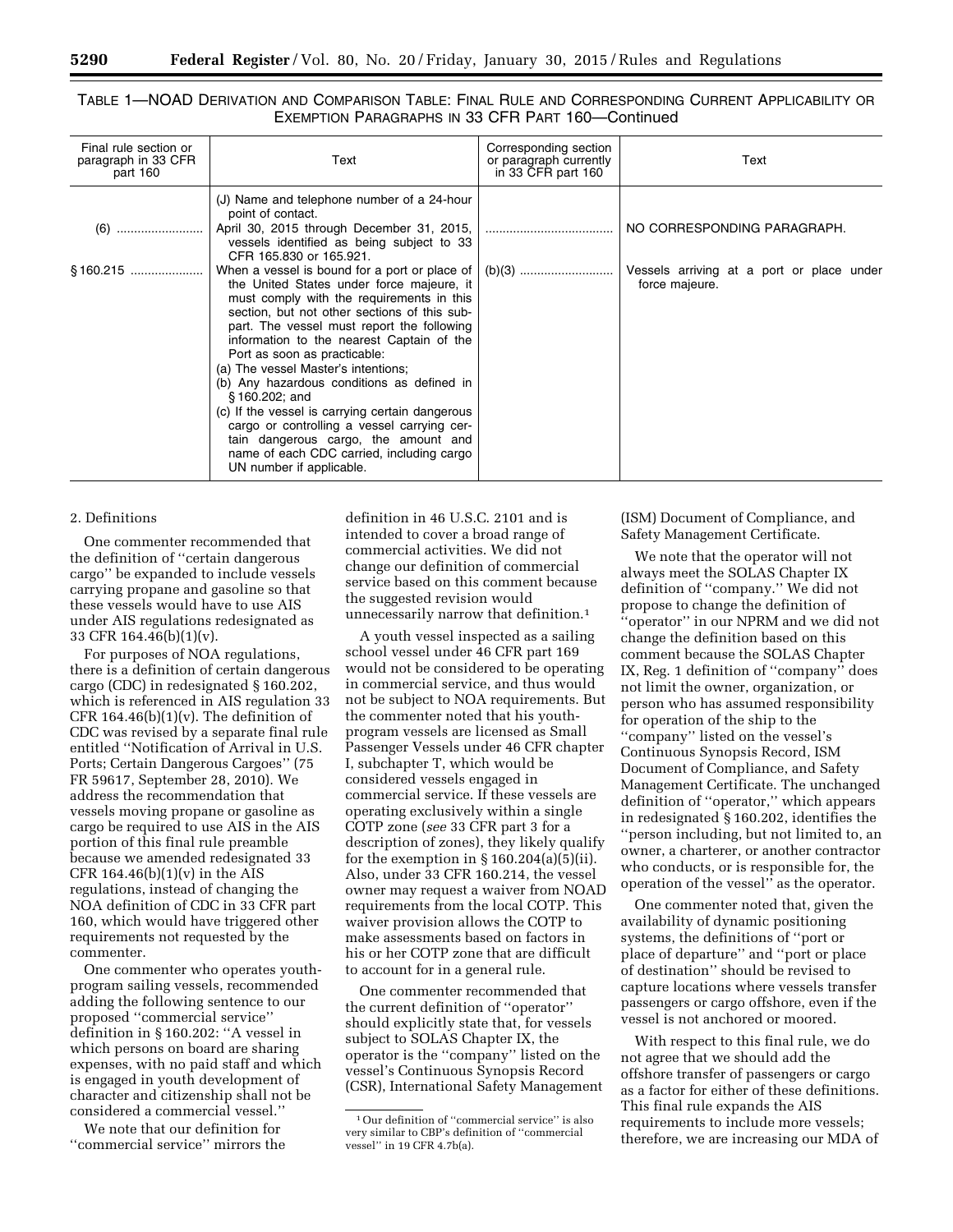when two or more vessels may be engaged in the activities the commenter describes. Also, to the extent these offshore activities take place in U.S. navigable waters, revising these two § 160.202 definitions as suggested would create a burden for vessels engaged in lightering offshore, and we decline to impose such a requirement without obtaining comments on the suggested revision. Additionally, a separate final rule titled ''Notice of Arrival on the Outer Continental Shelf'' (76 FR 2254) was published January 13, 2011, which addressed NOA requirements for certain offshore activities.

#### 3. Exemptions

Commenters gave various reasons why ferries should be exempted from NOAD requirements: Current CBP practices of prescreening passengers in Canada and subjecting the vessel to a customs inspection when it arrives in the United States make Coast Guard NOAD requirements redundant and unjustifiable; ferries operate on a set arrival and departure schedule, so the Coast Guard already knows when a ferry will arrive; risks associated with prescreened international ferry passengers are significantly less than risks associated with domestic ferries; under the Western Hemisphere Travel Initiative, at the United States-Canadian border, each person must have a passport, United States passport card, or certain other limited acceptable official documents; collecting and transmitting data 60 minutes before departure would eliminate a ferry operator's ability to serve last-minute travelers; NOA requirements on ferries would impact profitability and increase labor costs to collect and enter data; ferries that operate between different COTP zones, even though the ports are nearby, would be required to submit excessive daily reports even though the government has failed to show any heightened risk for operating between two COTP zones, while another operator transiting as far or farther in a single COTP zone would not be burdened with high costs of submitting 20 NOADs per day; and NOA requirements would put ferries at a competitive disadvantage with alternate choices in travel, such as land routes.

Based on comments received, we have added an NOA reporting exemption for certain ferries. We recognize that ferries are on fixed routes and schedules that can result in multiple, predictable visits within a 24-hour period to the same U.S. port, and that, due to the nature of ferry operations, it would be impractical to subject ferries to the same NOA

reporting requirements as other vessels. Therefore, in this final rule we exempt ferries, as defined in 46 U.S.C. 2101(10b), that provide certain information to COTPs. As discussed above, we have not included our proposed notice of departure requirement in this final rule.

To qualify for this exemption, the ferry operator must submit the schedule for the ferry to the COTP for each port or place of destination listed in the schedule by April 30, 2015, or at least 24 hours in advance of the first date and time of arrival listed on the schedule, in addition to other information listed in new paragraph § 160.204(a)(5)(vii), including a 24-hour contact number. This exception more closely aligns with the CBP's exception in 19 CFR 4.7b(c)(1), which does not require ferries to submit either an electronic passenger arrival manifest or an electronic crew member arrival manifest. Because we need to ensure that the Coast Guard's 41 COTPs are aware of ferries entering their zones, a blanket exemption for ferries would not satisfy our need to maintain sufficient MDA.

One commenter requested an exemption for fixed-route ferry systems and tour operators remaining within specific geographic areas less than 1 nautical mile from land, whose vessels, routes, and schedules are established, and that this exemption apply to those operations (a) that are not on international voyages, (b) that do not provide overnight accommodations, and (c) whose voyages are less than 6 hours long. The commenter noted that this last provision would benefit those operations most impacted by the NOAD/AIS requirements: Small ferry operators, harbor excursion, and nature cruise operators. Also, a commenter stated that vessels such as large fish tenders make several short duration calls in separate COTP zones, triggering back-to-back reporting and an undue amount of paperwork.

The final rule contains many exemptions that apply in all U.S. waters, but there are limits to the use of general exemptions. A given set of factors, such as those described by the first commenter, may not pose a safety or security threat in one COTP zone, but may in another. For those situations, the Coast Guard may issue a waiver under § 160.214 that allows us to make assessments at the COTP level to grant relief from NOA reporting requirements based on factors specific to a given port or COTP zone.

As noted above, since publication of the NPRM, we have added an exemption for ferries that provide certain general information to COTPs.

First, if the vessels on a fixed route in a specific geographic area the commenter describes do not meet the definition of ''ferry,'' but operate exclusively within one COTP zone and do not carry CDC, the vessels would be exempt from NOA requirements under § 160.203(a)(5)(ii). Second, if such vessels are on a fixed route transiting two or more COTP zones, the COTP in each of those zones has the discretion to grant a waiver under 33 CFR 160.214. Similarly, the large fish tenders, mentioned in the second comment, that make short trips transiting more than one COTP zone may request a waiver from the COTPs responsible for those zones.

A commenter recommended that, rather than requiring an operator to submit for renewal annually, a waiver should remain in force until a material change occurs, such as a change in route or character of the navigable waterway. This remain-in-force-until-materialchange approach would be similar to the EPA Vessel General Permit and the state-issued Department of Environmental Protection Stormwater Runoff Permit automated renewal precedent. This change from the proposed rule would relieve an operator of yet another administrative task, while appropriately assigning reporting responsibility.

We note that if a waiver is granted, the termination date of that waiver will be at the discretion of the COTP. Over time, factors that impact security or safety may change. Periodic review of waivers allows the COTP to determine whether continuing a waiver is consistent with current security and safety assessments and strategy. We did not make any changes from the proposed rule based on this comment.

One commenter supports NOA requirements for vessels carrying CDC, but noted that when conditions make such requirements unnecessary, the Coast Guard should provide a waiver provision.

We note that § 160.214 provides a waiver provision at the COTP's discretion if NOA requirements appear to be unnecessary. In addition, force majeure provisions in § 160.215 of this final rule contain only limited reporting requirements under certain conditions beyond the control of the ship's Master. As previously noted, a separate final rule titled ''Notification of Arrival in U.S. Ports; Certain Dangerous Cargoes'' was published September 28, 2010. That rule is intended to relieve an unnecessary burden on industry by including more lower-risk cargoes in the CDC residue category, thereby reducing the number of notice of arrival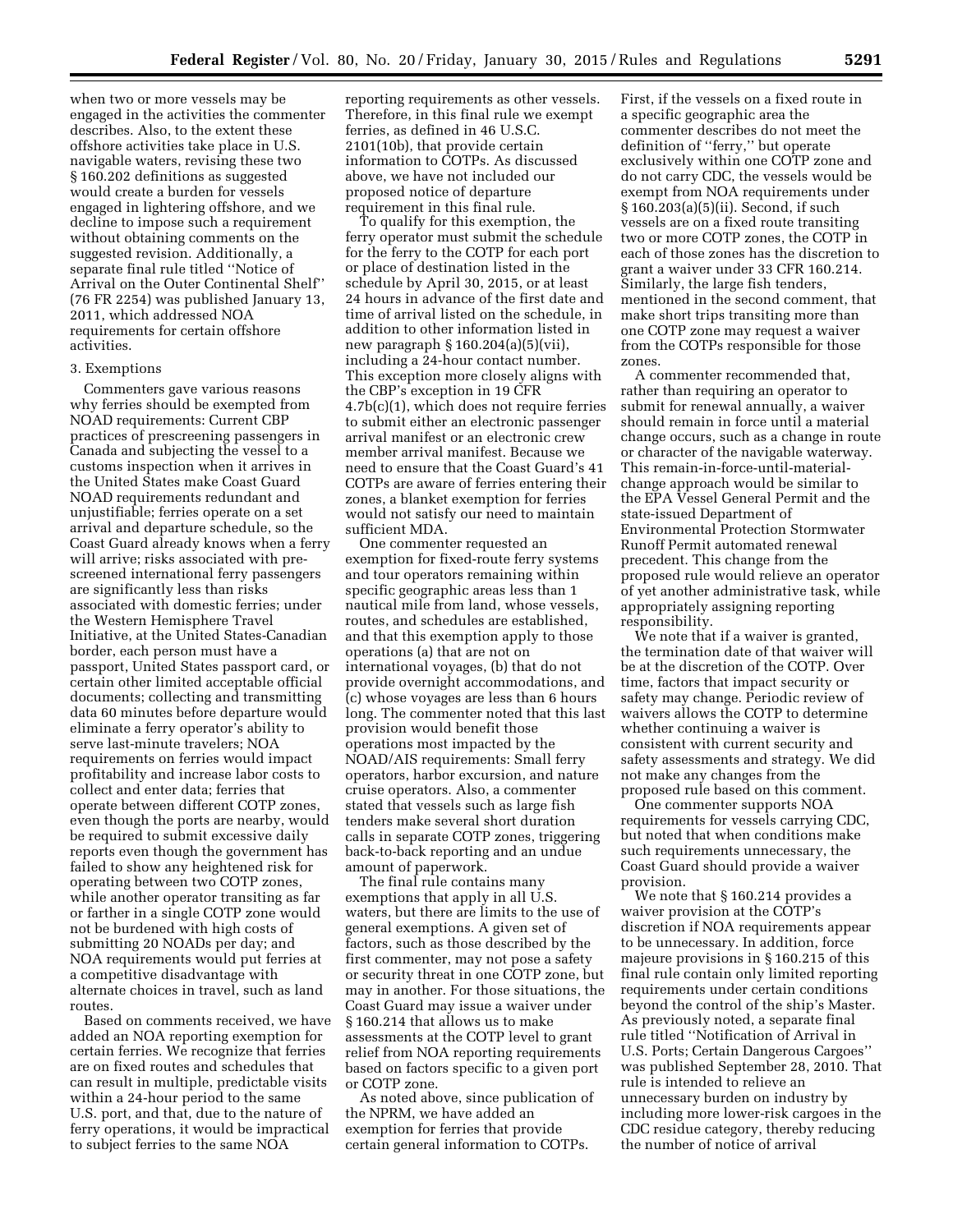submissions required based on the cargo a vessel is carrying. These new CDC and CDC-residue definitions currently appear in § 160.204, which will be redesignated by this final rule as § 160.202. This section redesignation is intended to move the definitions closer to the beginning of subpart C. We made no revisions in response to this waiverprovision comment.

One commenter stated that NOA regulations should not apply to tender vessel operations for cruise ships, whether performed by ship's tender or by a local vessel hired for this purpose. The commenter stated that non-U.S.-flag cruise ships arriving at or departing from any U.S. port currently must submit an NOA, irrespective of whether the previous port of departure or entry is a U.S. or foreign port, and that these notices cover passenger and crew manifests; that because the cruise ship is already in a U.S. port, the tender vessel is neither physically arriving at, nor departing from, a foreign port; that for CBP purposes, these persons are considered to have arrived or departed upon arrival or departure of the cruise ship itself; that no persons are permitted to come ashore unless and until the CBP officers have cleared the ship, and that further clearance is unnecessary when passengers depart the ship to the shore, whether departure is facilitated by a gangway or by a tendering vessel; that these vessels would also appear to be exempt from NOA requirements because their temporary operations within a port occur exclusively within a single COTP zone; and that some tendering vessels may be exempted or may receive a waiver under the limited local area of operation, but that exemption may be too narrowly defined, because some tendering vessels may travel as far as 2 or 3 miles.

We have not established a separate NOA exemption for tender vessels, but under  $\S 160.204(a)(5)(ii)$ , to the extent that the operations of tender vessels are exclusively within a single COTP zone, and the vessel is not carrying CDC, the tender vessel would not need to submit an NOA. If a tender vessel is carried onboard an arriving cruise ship, then a separate NOA need not be submitted for the tender vessel but if after this arrival the tender vessel begins traveling under its own power, it would be subject to NOAD requirements unless it fits into an NOAD exemption. In situations where a local tender vessel services one or more cruise ships, as long as it operates exclusively in a single COTP zone and is not carrying CDC, the tender vessel would be exempt from NOA requirements. In response to this and other comments, we have added a

definition for ''Operating exclusively within a single Captain of the Port zone'' in § 160.202 to clarify what we mean by that term.

One commenter noted that its youth program vessels would not be able to comply with NOAD requirements because these sailing vessels have no computers on board and there is no Wi-Fi (wireless Internet or network connections) available in the inlet from which the vessels sail. The commenter suggested that this problem could be settled if a waiver or exemption is granted or if its vessels were considered noncommercial.

As noted above in the ''Definitions'' discussion, VI.A.2, we did not change the definition of ''commercial vessel'' for these vessels for the reasons stated there, nor do we see a valid basis for creating an exemption for vessels in this program. However, the waiver section in subpart C, § 160.214, may be a means to deal with the situation this commenter described. The COTP may grant a waiver of some or all of the NOA requirements for a given situation if, based on the COTP's assessment, a waiver is warranted. Also, note that in response to a comment discussed below in VI.A.12, we amended § 160.210(a) to provide the option for a vessel operator who does not have shore-side support available to fax or phone in an NOA or an update, for a vessel in an area without internet access or when experiencing technical difficulties with an onboard computer.

One commenter expressed support for the proposal to maintain the exemption for U.S. commercial vessels 300 gross tons or less and not carrying CDC that transit between ports or places of the United States. This commenter stated that changing this exemption would adversely affect commerce, specifically intercoastal commerce, and, subsequently, interstate commerce.

This comment relates to § 160.204(a)(4)(vi) in the NPRM. As proposed, we narrowed the 300-grosstons-or-less exemption in the current § 160.203(b)(1) that covers U.S. and foreign vessels. Under § 160.204(a)(5)(vi) in this final rule, a U.S. vessel 300 gross tons or less, engaged in commercial service but not carrying CDC, will be exempt from NOA requirements only if the vessel is not coming from a foreign port or place. There is no longer an NOA exception for foreign commercial vessels based on tonnage, but § 160.204(a)(5)(i) does contain an exemption for foreign vessels 300 gross tons or less not engaged in commercial service.

One commenter asked us to consider the 1908 Treaty of Extradition,

Wrecking and Salvage (Salvage Treaty) (35 Stat. 2035; Treaty Series 502). This treaty states, in part, that nothing in customs, coasting, or other laws or regulations shall restrict in any manner salving operations of vessels wrecked, disabled, or in distress, or wrecking appliances ''in the waters or on the shores of the other country in that portion of the St. Lawrence River through which the International Boundary line extends, and, in Lake Ontario, Lake Erie, Lake St. Clair, Lake Huron, and Lake Superior, and in the Rivers Niagara, Detroit, St. Clair, and Ste Marie, and the Canals at Sault Ste Marie, and on the shores and in the waters of the other country along the Atlantic and Pacific Coasts within a distance of thirty miles from the International Boundary on such Coasts.'' Art. II of the Salvage Treaty. Regarding reporting, it states that vessels from either the United States or Canada employed in salving in the waters of the other shall, as soon as practicable afterwards, make full report at the nearest custom house of the country in whose waters such salving takes place. The commenter also noted that Article II of the Salvage Treaty also permits vessels from either country to conduct emergency operations in the other's territorial waters when necessary to assist a disabled vessel in distress. The commenter concluded that requiring tugs or other vessels to comply with time clearances and notices prior to and after embarking on an Article II mission would restrict salving operations, putting vessels, crews, property, and the environment at risk.

Based on this comment about the Salvage Treaty which provides reciprocal rights for United States and Canada in matters of wrecking and salvage, we have added an exemption for United States- and Canadian-flag vessels engaged in operations identified by Article II of this treaty for the waters and shores it specifies. This exemption appears in revised § 160.204(a)(4).

One commenter noted that exemptions in proposed § 160.204(a)(4)(iii) for U.S. towing vessels and U.S. barges operating solely between ports or places of the continental United States should include passenger vessels operating solely on fixed routes between ports and places of the continental United States. The commenter states that exemptions already exist for U.S. towing vessels and barges, commercial U.S. vessels less than 300 gross tons, public vessels, and vessels other than tank vessels operating on the Great Lakes.

We note that certain passenger vessels may qualify for some of the four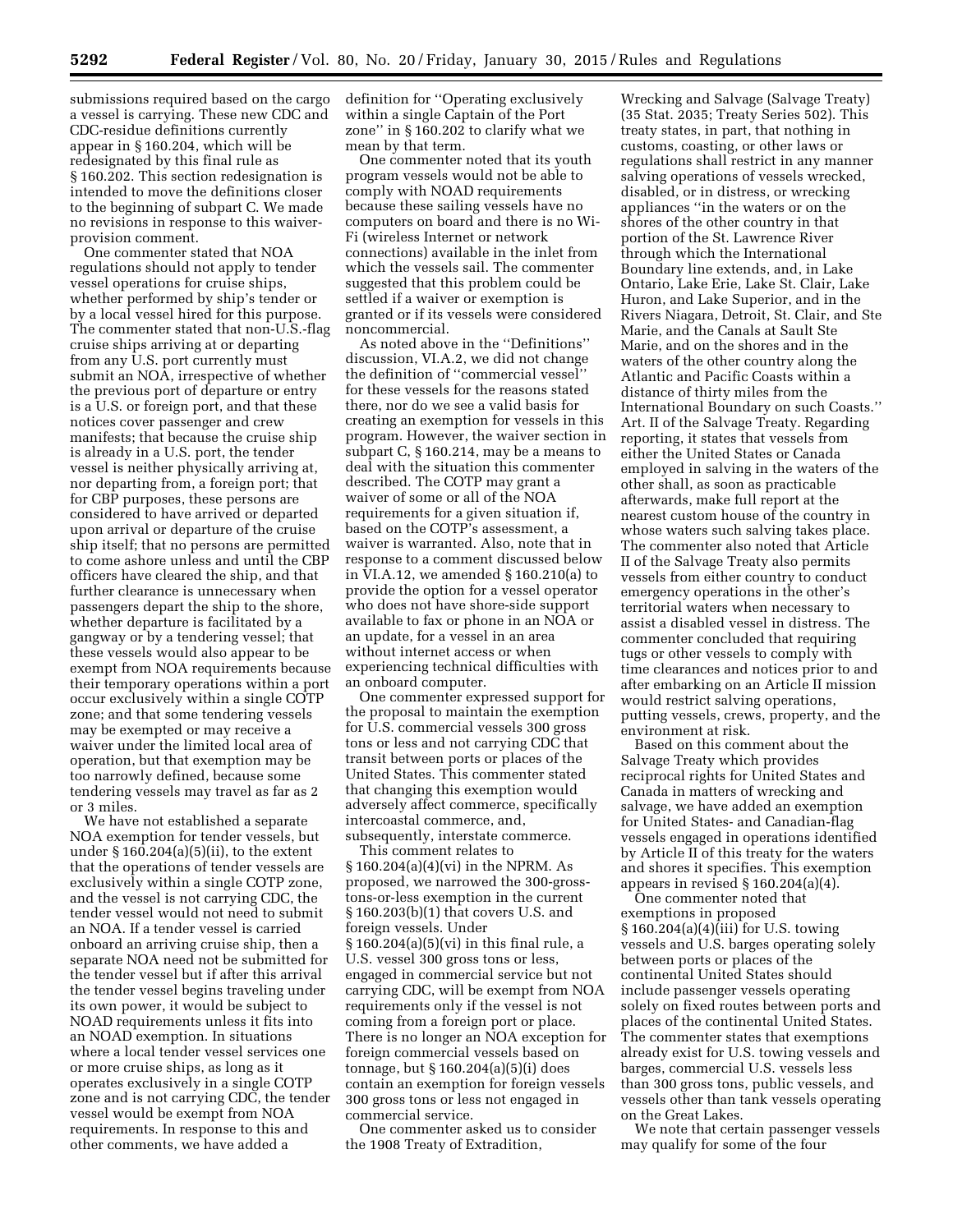exemptions cited by this commenter, but reasons for those exemptions do not support creating a general exemption for all passenger vessels. First, towing vessels and barges do not carry passengers and, like other vessels, are required to comply with NOA requirements when carrying CDC. Second, before September 11, 2001, both United States- and Canadian-flag vessels that operated solely on the Great Lakes and that were not tank vessels or carrying CDC were exempt under 33 CFR 160.201(c)(8)(2001) from NOA requirements. Our current Great Lakes exception, § 160.203(b)(6), reflected in redesignated  $\S 160.204(a)(5)(v)$  of this final rule, is narrower but does not exclude passenger vessels, and is consistent with the more-than 100-yearold Boundary Waters Treaty, proclaimed May 13, 1910, with specific provisions to ''continue free and open [navigation] for the purposes of commerce'' on the Great Lakes and other United States-Canadian boundary waters. Third, some passenger vessels would qualify for the exemption under § 160.204(a)(5)(vi) for U.S. commercial vessels 300 gross tons or less that are not carrying CDC or coming from a foreign port or place, and those passenger vessels greater than 300 gross tons would share size features that warrant NOA requirements. Fourth, the Coast Guard established the exemption for public vessels not carrying CDC because such vessels would be owned or operated by a government. We have not made a change from the proposed rule based on this comment.

In addition to the exemptions cited, certain passenger vessels will qualify for an exemption we have added to the final rule for ferries that provide certain general information to COTPs. Other passenger vessels seeking exemptions for operating solely on fixed routes between ports or places in the continental United States may seek a waiver under 33 CFR 160.214 from each COTP for the zones the vessel plans to transit. The operating-within-a-single-COTP-zone exception relieves a reporting burden for non-CDC vessels once they enter a COTP zone but does not interfere with each COTP having access to NOA information for vessels subject to NOA requirements that arrive in the COTP's zone.

One commenter noted that the proposed revision to NOAD regulations does not affect its vessels transporting passengers and vehicles to the island of Martha's Vineyard and Nantucket, but that it would be unjustifiable to impose NOAD on operations within lakes, bays, or sounds.

We note that the exemption for vessels not carrying CDC that operate exclusively within the same COTP zone may cover most vessels otherwise subject to NOAD regulations that operate in lakes, bays, or sounds. If a vessel is transiting more than one COTP zone, however, then under 33 CFR 160.214, the vessel Master may request a waiver from NOA requirements. As noted above, based on comments received on the NPRM, we have included an exemption for ferries that provide certain general information to the COTPs.

One commenter noted that the existing § 160.204(b)(2) and proposed § 160.204(a)(4)(ii) operating-exclusivelyin-a-single-COTP-zone exception is confusing and will decrease MDA. The commenter stated that this exemption should be removed, made applicable to U.S.-flag vessels only, or limited to vessels that remain inside the territorial sea baseline or boundary line. Finally, the commenter recommended that if the exemption stays, it should be reworded to remove ''exclusively,'' and should instead read ''A vessel that transits from one port or place to another port or place within a single Captain of the Port zone. Captain of the Port zones are defined in 33 CFR part 3.'' Another commenter cited Congressional mandates in the Security and Accountability for Every Port Act of 2006 (SAFE Port Act)(Pub. L. 109–347) to support his request to exclude foreign vessels from this exemption. Another commenter stated that, regarding the exemption for operating within a single COTP zone, typically, the NOA is understood to be required for arrival at a port. The commenter noted that if a COTP zone area is 200 miles all the way out to the exclusive economic zone, a vessel does not have to submit an NOA to that place, be it at the Louisiana Offshore Oil Port (LOOP) or a port. The commenter asked if this single-COTPzone exemption includes ''voyages to nowhere;'' for example, a ship that leaves Miami, goes offshore for 24 or 48 hours, stays within the COTP Miami zone, and comes back to Miami. The commenter also asked whether the exemption is for navigable waters only or also includes the exclusive economic zone.

In response to the commenter who finds the term confusing, we have added a definition of ''operating exclusively within a single Captain of the Port zone'' to 33 CFR 160.204 that is intended to clarify the NOAD single-COTP-zone exemption.

While a vessel's initial arrival in a COTP zone may require the submission of an NOA, when a vessel is operating

exclusively within a single COTP zone, it may qualify for an exemption under § 160.204(a)(5)(ii) and thus not have to file an NOA or update for each of its transits within that COTP zone. With regard to the recommendation that this operating-in-a-single-COTP-zone exemption only apply to U.S.-flag vessels, we note that foreign-flag vessels are screened upon arrival to their first U.S. port, as are U.S. commercial vessels arriving from a foreign port or place. Therefore, the potential threat posed by a foreign vessel can be assessed and appropriate measures taken on a caseby-case basis, rather than having this exception apply only to U.S. vessels. This approach allows for efficient use of Coast Guard assets and resources and prevents the imposition of an unnecessary burden on the maritime industry.

Under regulations in 33 CFR part 160, subpart C, the COTP zone exemption covers the entire COTP zone, which may extend 200 nautical miles from shore. If the ''trip to nowhere'' is within a single COTP zone, then it would not trigger NOA requirements in part 160. Current regulations in 33 CFR part 146, however, impose separate NOA requirements for vessels calling on an offshore location. *See* specifically §§ 146.401 and 146.405. Also, in reference to the LOOP, § 150.325 identifies NOAD requirements for the owner, Master, agent, or person in charge of a tanker bound for a manned deepwater port.

One commenter noted that the exemption for passenger vessels and offshore supply vessels  $(OSVs)(\$160.204(a)(1))$  when employed in the exploration for or in the removal of oil, gas, or mineral resources on the continental shelf, and for oil spill response vessels (OSRVs)  $(\S 160.204(a)(2))$  when engaged in actual spill response operations or during spill response exercises, should not extend to foreign-flag vessels. The commenter notes that, as written, the exemption for OSRVs and OSVs may be interpreted as allowing similar foreign vessels to enter or leave U.S. ports without reporting, and that such vessels currently work ''under the radar'' of government agencies and thus create security vulnerabilities. The commenter recommended that the Coast Guard add ''U.S.'' to § 160.204(a) to indicate that exempt vessels do not include foreignflag vessels. The commenter cautioned that if the Coast Guard left the final rule written as the proposed rule, the final rule would allow foreign-flag offshore supply vessels to come and go at will in this country, and that this would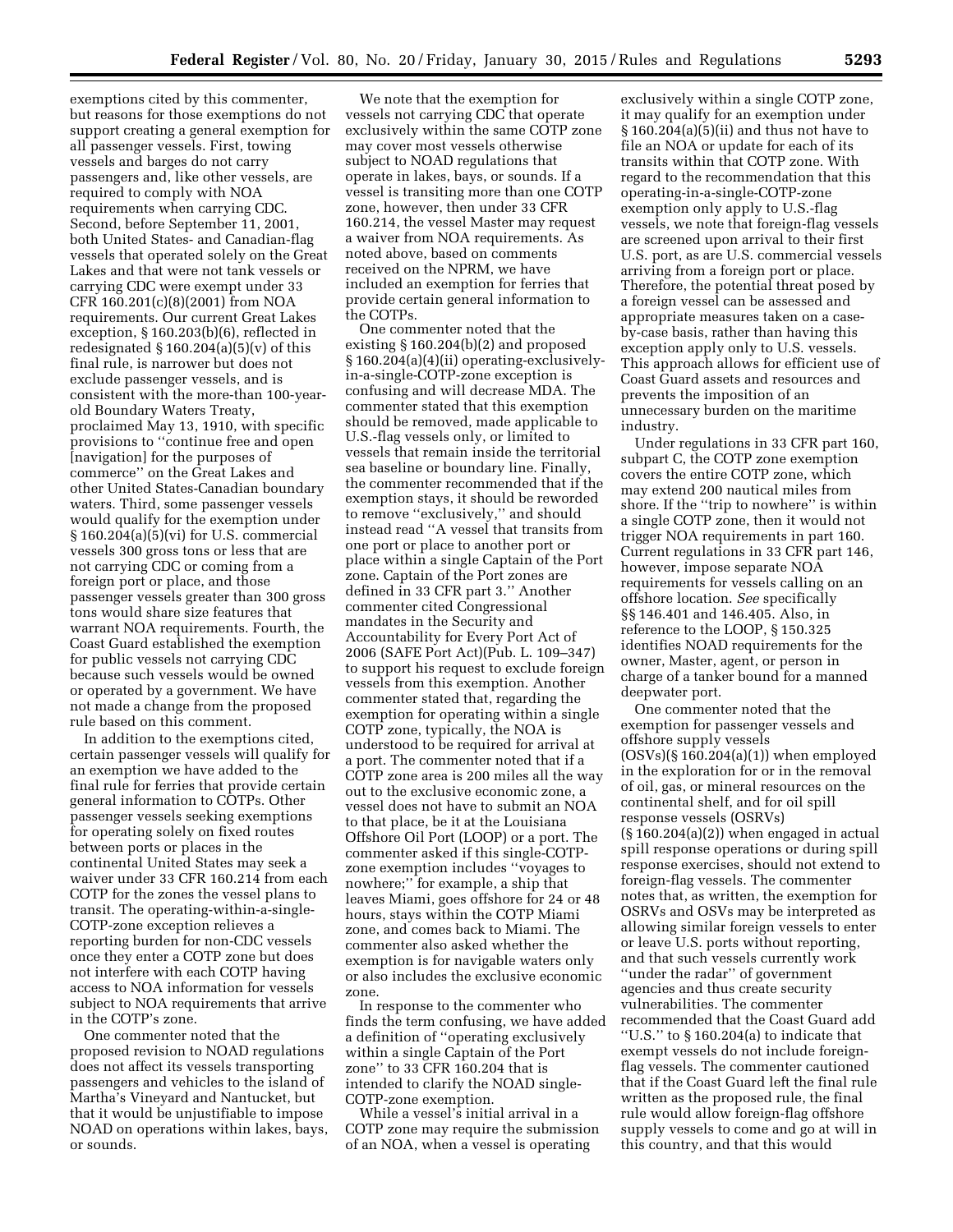represent a security risk to America, in direct violation of the law.

We note that under § 160.204(a), OSRVs, whether foreign flag or U.S. flag, will continue to be exempt from requirements in 33 CFR part 160, subpart C, when they are engaged in actual spill response operations or during spill response exercises, as will U.S. and foreign passenger vessels and offshore supply vessels when employed in the exploration for or in the removal of oil, gas, or mineral resources on the continental shelf. As we have noted, however, we recently published an NOA–OCS final rule (76 FR 2254, Jan. 13, 2011) that covers notice-of-arrival requirements on the OCS and satisfies SAFE Port Act implementation requirements intended to improve maritime security through enhanced layered defenses, and for other purposes. For NOA requirements on the Outer Continental Shelf, see 33 CFR part 146. We did not make any changes from the proposed rule based on this comment.

One commenter stated that the Coast Guard should consider that individual vessel waivers by COTP will not work given the number of vessels visiting various ports at various times and having to be considered individually.

We anticipate that COTPs will be able to meet the demand created by waiver requests. We recognize that factors presented by certain vessels that will be subject to NOAD requirement for the first time under this final rule may warrant a waiver for a specific vessel within a specific COTP zone, and that COTPs may receive more waiver requests in response to this final rule. We have taken into consideration the COTP's workload under the waiver provision of § 160.214 and have reviewed blanket exemption requests extensively to determine if relief may be granted at the national level in this final rule. We have determined that allowing COTPs to grant waivers should continue to be a means we leave open to provide relief from NOAD requirements when such relief is justified in a specific situation.

One commenter focused on the OCS and requested that the Coast Guard ensure that the exemptions from NOA only apply to U.S.-flag vessels, and that this exemption should be across the board—not just for offshore supply vessels, but for OSRVs and some of the other vessels that have exemptions.

We have concluded that limiting exemptions to U.S.-flag vessels is impracticable because it would place an unnecessary burden on foreign-flag vessels, which may interfere with commerce. The NOA requirements serve

a variety of purposes, including, but not limited to, maintaining MDA and scheduling inspections. Once a foreignflag ship has been screened and appropriate activities (inspection, boarding, etc.) have been carried out, the Coast Guard has assessed, and in some cases reduced, the risk the ship may pose.

One commenter stated that, from the enforcement side, there is sometimes a difference between how arrivals and departures are reported. The commenter offered the following example: A vessel arrives in Miami and submits an NOA for Miami. While the vessel is in port, it shifts to Fort Lauderdale, which is still within the COTP Miami Zone. But for the NOD to be accurate, it would report Fort Lauderdale. The commenter asks whether this scenario creates enforcement confusion and if there is some means to address this.

We do not believe situations like this will create an issue as it pertains to enforcement. The COTP is aware of his or her geographical boundaries and the ports within those boundaries. And, as we discuss elsewhere, we have eliminated our proposed notice of departure. But if a vessel is operating in a single COTP zone and submits an NOA from a departure port within that zone that is different from their arrival port in that zone, it will not create confusion.

One commenter who reported making frequent near-port offshore transits offered his assessment that local Coast Guard concerns deal with the inability to monitor vessel traffic offshore. The commenter stated that one of the problems in the industry is the Coast Guard's inconsistent application of NOA exemptions or overriding regulations in response to security concerns.

We work to ensure consistent application of the NOA regulations throughout all U.S. ports by establishing an internal NOA enforcement policy that provides guidance to all field units. We also provide general guidance to clarify the intent or purpose of certain provisions of the NOA and to ensure it is being applied consistently throughout the Coast Guard. This information is located in the General Information portion of the ''Port State Control'' page on Homeport (*[http://](http://www.homeport.uscg.mil/) [www.homeport.uscg.mil/](http://www.homeport.uscg.mil/)*) and on the NVMC World Wide Web site (*[http://](http://www.nvmc.uscg.gov) [www.nvmc.uscg.gov](http://www.nvmc.uscg.gov)*). We have also published a notice of policy in the **Federal Register** that addresses how the definition of ''port or place of destination'' is interpreted by the Coast Guard. *See* 71 FR 62210, October 24, 2006. Please note that while we try to

ensure consistency, there are port specific factors that the COTP must take in consideration when evaluating the potential risk that may be associated with a vessel arrival to his or her zone.

#### 4. NOA Information

One commenter supported the proposed rule's added NOA requirements to submit the Maritime Mobile Service Identity (MMSI) number and to report whether the vessel is 300 gross tons or less, but recommended that the Coast Guard require the submission of information on vessel type, last and next port of call, and hull type for tankers and barges.

We do not believe that collecting vessel and hull type of tankers and barges through NOAD reporting requirements is necessary because we are able to determine vessel and hull type through other means.

Section 160.206 and Table 160.206(2)(iii) and (ix) of this final rule require reporting of the port or place of the United States a vessel will visit, as well as its last port or place of departure. Based on this comment, however, we did make a nomenclature revision, adopting defined terms for use in Table 160.206(2)(ix) by changing the proposed ''Last Port of Call'' to ''Last port or place of departure,'' and making a corresponding change in Table 160.206(2)(x).

One commenter recommended that the Coast Guard specify the Universal Location Code (ULC), developed by the Federal Industry Logistics Standardization (FILS) Committee, as the means to report the data element in proposed Table 160.206(2)(iii)(''For the port or place of the United States to be visited, list the name of the receiving facility, the port or place, the city, and the state.''). The commenter noted that this revision would allow the Coast Guard to easily cross reference information on locations collected by other agencies to improve safety and enhance security. The commenter identified a government World Wide Web site where the list of location codes would be available.

As noted, § 160.206(a) and Table 160.206(2)(iii) of this final rule, as in the proposed rule, requires the name of the receiving facility, port or place, city and state. This information is available to vessel owners and provides the necessary detail required for this final rule to meet its PWSA objectives of obtaining information necessary to help enhance the safety and security of U.S. ports and waterways and to permit vessel traffic management. We are active participants of the Federal Initiative for Navigation Data Enhancement (FINDE)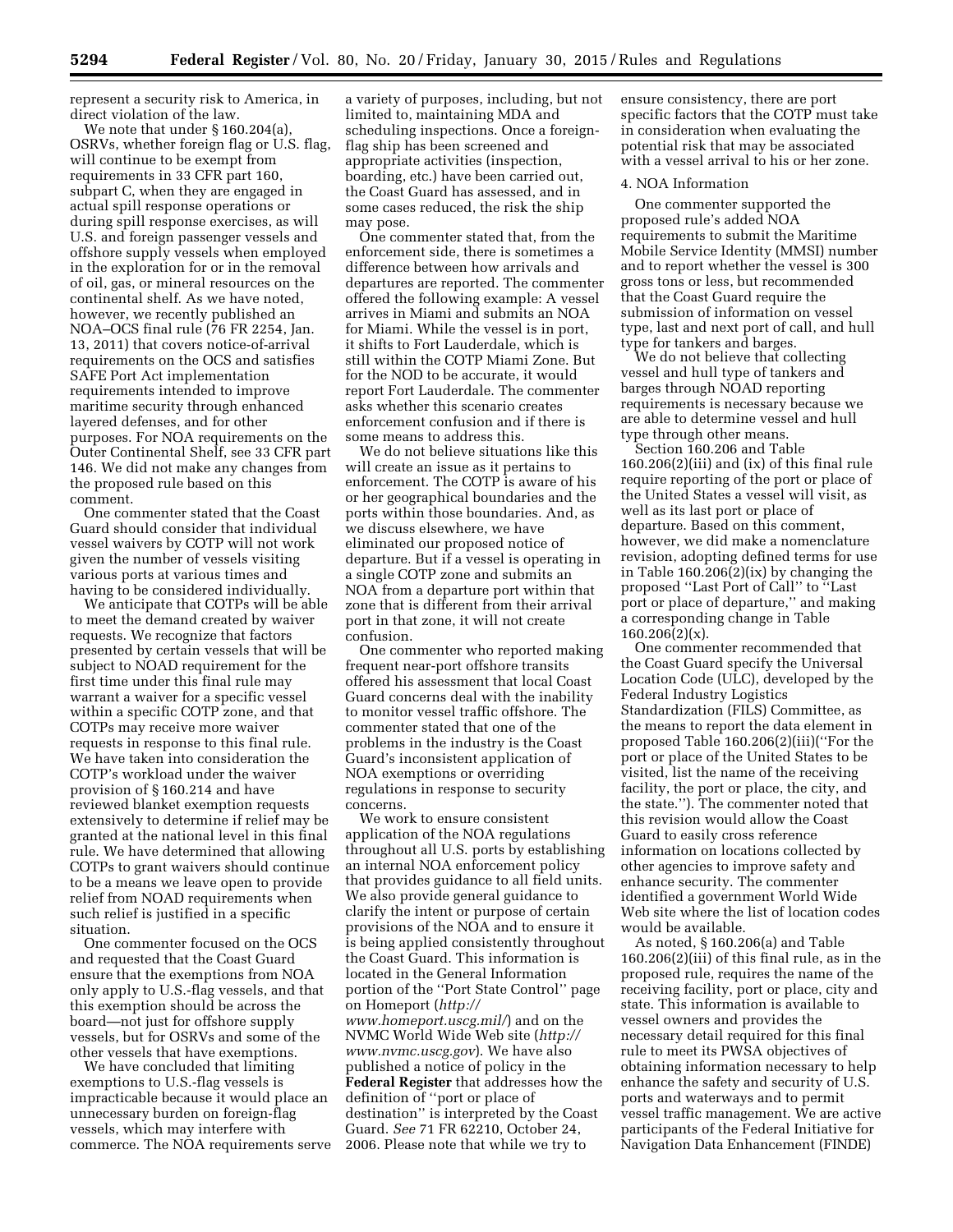and proponents of the FINDE ULC. Unfortunately, we are not currently able to use the ULC in our enterprise systems. Also, we would want to initiate a separate rulemaking to invite comments specifically on the use of ULCs for NOAs before imposing such a requirement. Therefore, we have not made any changes based on this comment.

One commenter stated that the new requirement for vessels to submit their estimated time of arrival to the entrance to the port (if applicable) would prove extremely helpful for vessels calling on the Lower Mississippi River.

We concur that it would be helpful for the Coast Guard to receive a vessel's estimated date and time of arrival to the entrance of the port, but because we can obtain this data through other existing means, we have decided not to include this new proposed item (2)(xi) in Table 160.206 in this final rule. This paragraph would have required the submission of the estimated date and time of arrival of when a vessel would reach, for example, the sea buoy, pilot station, or COLREGS demarcation line of a port, if applicable. The Coast Guard can use AIS data in combination with the essential, current NOA requirement in paragraph (a)(2)(iv), for a vessel to estimate the date and time of its arrival ''[f]or the port or place of the United States to be visited,'' to provide MDA on when the vessel will reach the entrance to the port.

One commenter wanted the Coast Guard to take a more aggressive stance on Certificate of Adequacy compliance regarding maritime pollution, and recommended that we use this rule to require the submission, as part of NOADs, of two IMO forms, the Advance Notice Form (ANF) discussed in MEPC.1/Circ.644, and the Waste Delivery Receipt (WDR) discussed in MEPC.1/Circ.645, to provide necessary visibility to verify COAs and help implement the International Convention for the Prevention of Pollution from Ships (MARPOL). The commenter stated that the timing differential between NOA and ANF and WDR submissions would need to be rectified.

The submission of IMO forms to verify the Certification of Adequacy to implement MARPOL, and the implementation of a mandatory mechanism for ships to request shoreside reception services and a follow-up questionnaire are outside the scope of this rulemaking. We have not made any changes from the proposed rule based on this comment.

At the March 12, 2009, public meeting on MARPOL Reception Facilities (*see* 74 FR 8807, February 26, 2009), we raised

a number of challenges regarding the shoreside waste reception issue. We noted that a mandatory mechanism needs to be implemented for ships to request shoreside waste reception services and also to report whether services were provided as requested.

One commenter stated that MARPOL reception facility reporting should not be integrated into the electronic Notice of Arrival and Departure (eNOAD) program because the commenter supports the use of recently published IMO standardized Advance Notice Forms and Waste Delivery Receipt as the vehicle by which port states can collect information on the adequacy of MARPOL reception facilities in their nations. The commenter noted that integrating various information needs of these forms would be difficult to do in a clear and concise fashion, given the already complex eNOAD format. The commenter also stated that waste reception facility data, under a separate system, can be routed directly to the appropriate Coast Guard officials for review and action, and obviate the need for these officials to access the eNOAD database to retrieve reception facility information.

The Coast Guard has developed the eNOAD application, accessible via the National Vessel Movement Center's (NVMC's) World Wide Web site, to provide a vessel with the means of fulfilling the arrival and departure notification requirements of the Coast Guard and CBP online.

While we may agree with this MARPOL reception facility comment, as noted above in response to a commenter with a different view, revising the NOA rule to integrate MARPOL reception facilities into NOAD requirements, and thus eNOAD application, is beyond the scope of this rulemaking.

One commenter agreed with the Coast Guard in requiring only the last five foreign ports for domestic vessels, but the commenter stated that it is very important that foreign vessels supply the Coast Guard with the last five ports, whether domestic or foreign, because the Coast Guard needs to start looking at the total picture of the U.S. maritime domain.

We note that, as proposed in the NPRM, we have added item (2)(ix) to Table 160.206, which, under § 160.206(a), requires a vessel, domestic or foreign, to list its last port of departure. We have also converted two data fields for the last five ports or places visited to the last five foreign ports or places visited. *See* Table 160.206(2)(i) & (ii). Once the vessel has entered U.S. waters, the last-port-orplace-of-departure data generated by

Table 160.206(2)(ix) will provide us with sufficient data on a vessel's travel within U.S. waters to maintain MDA.

This information is necessary for Coast Guard compliance verification examination matrixes to determine the threat a vessel poses to a U.S. port. The last-five-foreign-ports information is also needed for the Condition of Entry (COE) Program which assesses effectiveness of anti-terrorism measures in foreign ports. If effective antiterrorism measures are not in place, then conditions of entry are imposed on vessels bound for the United States—see *e.g.,* recent COE notice (79 FR 33771, June 12, 2014). This information has also been useful to screen to determine if a vessel has visited a country impacted by the Ebola virus outbreak within its last five ports of call.

One commenter stated that the COTP in Houston needs to know that a vessel came from New Orleans, and prior to that, that it came from Mobile. The commenter noted the Coast Guard needs to be able to track a vessel moving through the Gulf of Mexico.

As mentioned above, we have added item (2)(ix) in Table 160.206, which, under § 160.206(a), requires vessels to list their last port or place of departure. So whether a vessel is coming from a foreign port or place or another U.S. port or place, the COTP in Houston in the commenter's example will have access to that information. If a COTP is interested in identifying the track of a vessel once it is in U.S. waters, there are other means and methods (*e.g.,* AIS and VTS data) at the COTP's disposal which can be used to determine this without requiring vessels to list more than their last U.S. port or place of departure.

One commenter stated that while it may be outside the scope of this rulemaking, the Coast Guard should add the following recommendation to the scope of the rulemaking. The commenter recommends that adding more data elements that combine Coast Guard reporting with additional customs reporting could eliminate an entire set of paperwork that is processed for the CBP, namely, CBP Form I–418, Passenger List—Crew List. The commenter noted that this is not the first time the commenter has made this recommendation and that, if adopted, the change would save both the private sector and government agencies a great deal of time and money. Another commenter stated that many other improvements can be made to this reporting system and repeated a past suggestion for a working group of users sitting together with the Coast Guard and the CBP to identify opportunities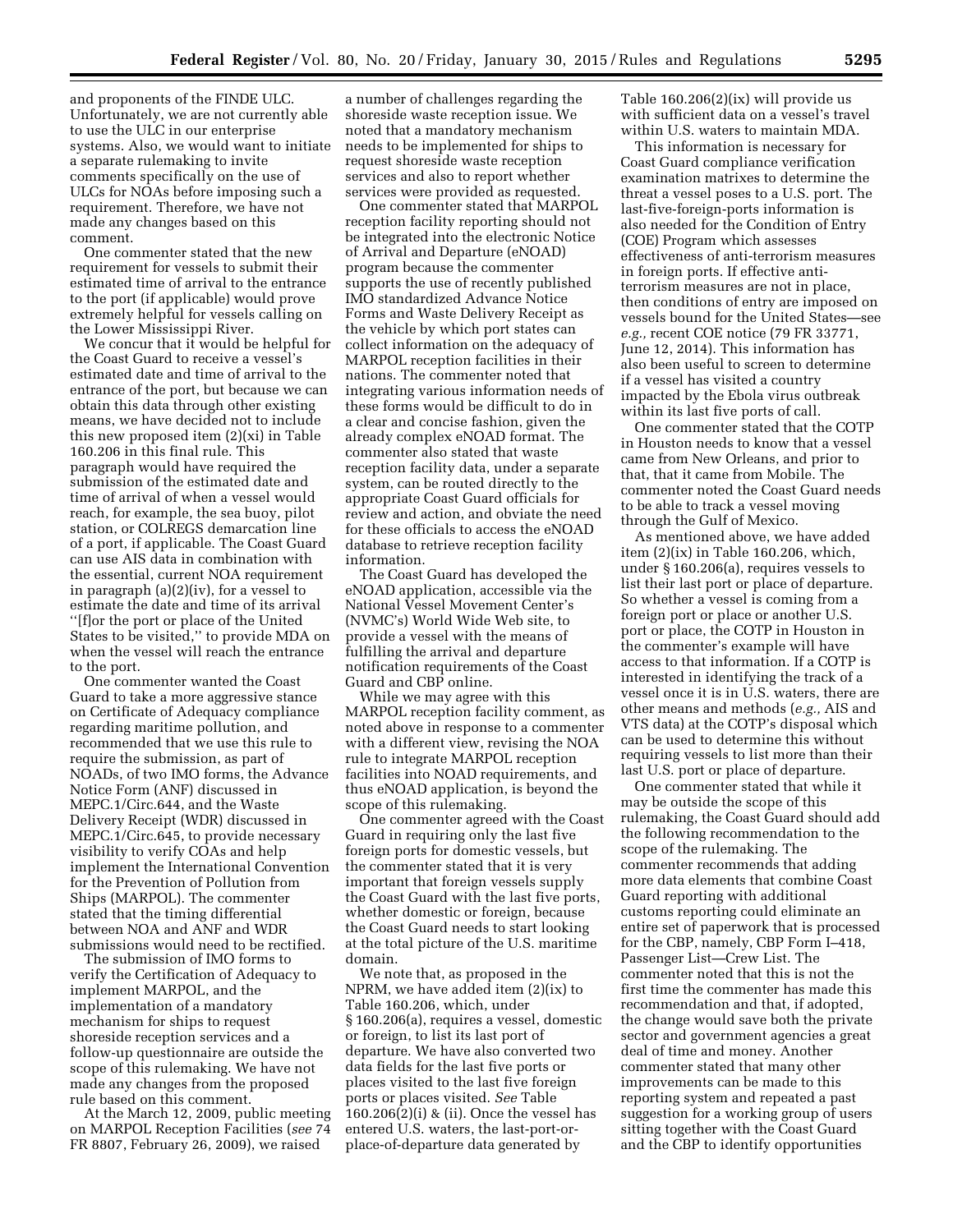for improving and streamlining the report.

We are working with the CBP to address any eNOAD application issues related to Form I–418. Regarding the form itself, the CBP has noted that Form I–418, which is used by Masters, owners, or agents of vessels in complying with sections 231 and 251 of the Immigration and Nationality Act, is completed upon the vessel's arrival at its first port in the United States. *See* 75 FR 1069, January 8, 2010. The CBP is looking for ways to streamline and automate that process (see the CBP supporting statement for information collection 1651–0103). We have not made a change from the proposed rule based on this comment.

We remain open to suggestions for improving the eNOAD reporting system. We have forwarded the suggestion for a working group to the responsible Coast Guard office. Our focus here, however, is on specific comments on the revisions to the CFR that we proposed in our NPRM or specific comments on how we might best revise NOAD regulations. We have made no changes from the proposed rule based on these comments.

One commenter stated that the massive amount of reporting information and duplicate reports are indicative of a system that is ''working harder and not smarter.'' The commenter presented as an example that the Coast Guard proposes NOAs that require four vessel identifiers. The commenter stated that this means that on every NOA, we are reporting the name, call sign, official number, and now the MMSI number, and that three of these are unique vessel identifiers.

In § 160.206(a) and item (1) in Table 160.206, we require submission of the vessel's name, call sign, IMO international number (or an official number if no IMO number), and, if applicable, MMSI number, because multiple vessels may carry the same name. These four NOA data elements allow us to more quickly either authenticate the vessel's reported identity or detect problems with those submitted data. In the latter case, we seek to determine if there is an error in one or more of the identifiers or if a vessel is attempting to submit false or improper identification data.

One commenter stated that Coast Guard field units are continuously telling them that they have to report all broken equipment on the NOA. The commenter asserted this is not required currently or in the revised regulations, but that there is a lack of clarity on this point. Finally, the commenter stated that whenever there is a requirement to submit a CG–2692 form (Report of

Marine Accident, Injury or Death) for a casualty report, they are constantly asked why they did not report it on the NOA.

Regarding broken equipment, we work to ensure that our field units know NOA requirements, including the one for reporting broken navigation equipment on the NOA. Existing regulations do require an NOA report on the operational condition of navigation equipment required by 33 CFR 164.35, and, as we proposed, Item (6) in Table 160.206 of this final rule expands that requirement to report on the operational condition of all navigation equipment (including AIS) required in 33 CFR part 164. Moreover, in a note to Table 160.206, we specify that submitting this report in the NOA, ''indicating that navigation equipment is not operating properly[,] does not serve as notice to the District Commander, Captain of the Port, or Vessel Traffic Center, under 33 CFR 164.53,'' which has additional reporting requirements. Regarding casualties, if the marine casualty involves a hazardous condition as defined by redesignated § 160.202, the notice given to the nearest Coast Guard Sector Office or Group Office, as required by redesignated 33 CFR 160.216, will satisfy 46 CFR 4.05–1 casualty reporting requirements. Note, however, that there is a separate requirement under 46 CFR 4.05–10 that requires a written report on Form CG– 2692. The NOA is not used to satisfy the redesignated § 160.216 requirements to report hazardous conditions, but in cases where the failure of a vessel's navigation equipment creates a hazardous condition, the question as to why that condition was not reported on the NOA is appropriate.

One commenter expressed problems discerning the requirements, particularly with immigration agencies and the CBP, regarding whether to use the spelling from a national passport or a U.S. Visa on our reports.

We cannot address issues that pertain to the CBP or other agency regulations that involve immigrants; for purposes of Coast Guard NOAD regulations, however, we have left it to the owner or operator to determine which document more accurately reflects the spelling of a person's name. For questions pertaining to CBP electronic passenger and crew manifest requirements, please visit the NVMC's World Wide Web site at *<http://www.nvmc.uscg.gov>*or call the CBP at 409–727–0285, extension 238.

One commenter who occasionally deals in lightering, particularly in other areas of the world, was not sure whether to list a lightering location as a last port, because it is not officially a terminal or

a dock. The commenter expressed problems with explaining to Masters of his company's vessels how to deal with transits of U.S. and international canals, such as the Panama Canal. The commenter offered an example of whether a vessel would need to report coming through the Chesapeake and Delaware Canal on a nearby coastwise voyage.

If a vessel is engaged in lightering, then the lightering position would not be considered a port or place under 33 CFR part 160, and this not would trigger part 160 applicability unless, while lightering, the vessel anchors or moors in the navigable waters of the United States or at a deepwater port. If a vessel anchors or moors in foreign waters while it is lightering, than that lightering position would be considered a foreign port or place and must be included on vessel's NOA under § 160.206 (a) and item (2)(i) in Table 160.206, if it was one of the last five foreign ports or places visited. Regarding canals, if a vessel is only transiting through a canal, and does not anchor or moor during that transit, then it would not be considered as arriving at or departing from a port or place.

We had proposed to add new fields for crewmember passport country of issuance and passport date of expiration in Table 160.206(4)(v) & (vi), and for persons in addition to crew, passport country of issuance and passport date of expiration fields in Table 160.206(5)(v) & (vi). We have not included these new fields in our final rule because we consider this information to be a matter of record based on CBP requirements.

#### 5. NOD Information

One commenter discussing fishing industry vessels stated that the largest issue with the proposed rule is the time it takes to get an accurate NOD list of persons sailing and to input these data into electronic format for transmittal to the Coast Guard. As further discussed in the ''When to Submit an NOD'' section below, VI.A.8, based on comments on the NPRM, we have eliminated our proposal to require NODs. We have deleted § 160.213(a); this final rule does not require NODs.

#### 6. Electronic Submission

One commenter recommended that the Coast Guard allow continued use of the Excel Workbook format for submission of NOADs via email, which the commenter believes is more processeffective. The commenter noted that some vessels are not set up to connect directly to the Internet to make real-time submissions, and that it is more processeffective for the ship's Master to submit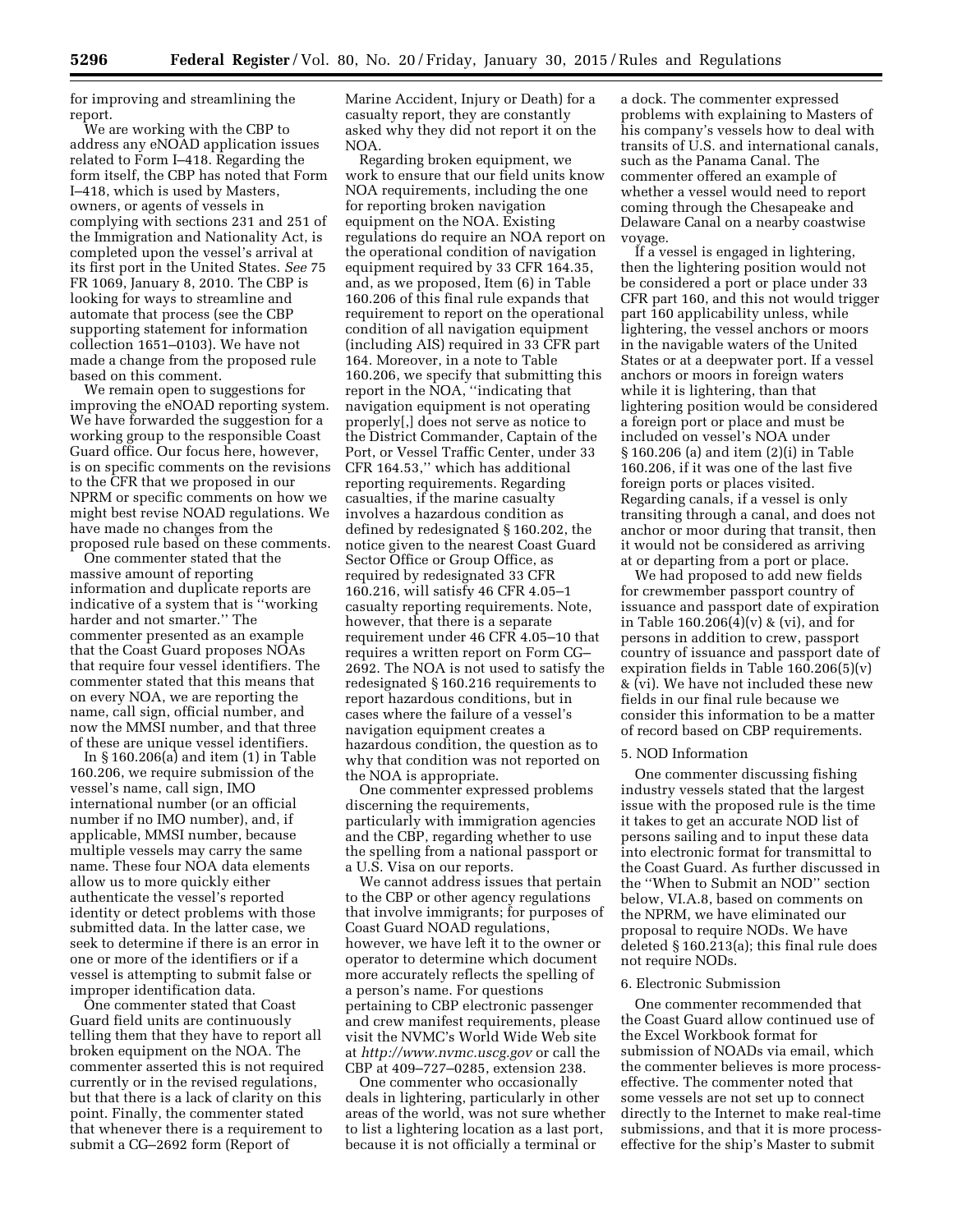updates to the NVMC directly rather than by going through a vessel agency service. The commenter stated that the format and process for submitting NOADs and updates in the Excel format has been of minimum administrative burden for their Masters and is easily supportable without requiring direct real-time Internet connectivity from the ship.

Under this final rule, and as indirectly reflected in the proposed rule, we will accept the following electronic forms: Submission through the NVMC eNOAD World Wide Web site, XML, which includes Excel Workbook format. XML spreadsheets may be submitted via email to *[sans@nvmc.uscg.gov.](mailto:sans@nvmc.uscg.gov)* Based on this comment, we are revising the final rule from the proposed § 160.210 to specify that these currently available options, or other methods made available on *<http://www.nvmc.uscg.gov>*  in the future, may be used to satisfy this requirement.

One commenter stated that many commercial fishing vessels do not have the capability to submit NOAD information electronically, and therefore the rule creates an additional administrative workload that may require hiring additional administrative personnel because the information would have to be sent by a shore-based office.

We have sought to impose the least burden possible while still meeting our regulatory objectives of obtaining information necessary to help ensure that we reach our PWSA objective of enhancing the safety and security of U.S. ports and waterways and to permit vessel traffic management. Many commercial fishing vessels would not be required to submit NOADs because they would qualify for an exemption, such as operating exclusively within a single COTP zone (§ 160.204(a)(5)(ii)) or being a U.S. vessel 300 gross tons or less, engaged in commercial service and not coming from a foreign port or place  $(\S 160.204(a)(5)(vi)).$ 

Regarding fishing vessels and other vessels, we do not believe our final rule will cause additional costs based on some vessels not having the capability for electronic submission other than vessels we have already estimated costs for in the regulatory analysis (RA). CBP requires electronic submission on most, if not all, of the vessels added by our final rule. Computer and internet access costs were captured by CBP in its 2005 Electronic Transmission of Passenger and Crew Manifests for Vessels and Aircraft (aka Advance Passenger Information System or APIS) final rule (70 FR 17820, April 7, 2005) that required all commercial vessels (minus

ferries) ''arriving in the United States from any place outside the United States,'' to submit arrival manifests electronically; therefore, we did not include the cost of computers or internet service for vessels affected by our rule. The Coast Guard assumed that vessel owners and operators will submit arrival information from onboard the vessel and not leverage any efficiencies from centralized fleet reporting.

We did revise the current Mississippi-River-and-tributaries exemption, but we anticipate that most of those vessels will be able to take advantage of other exemptions afforded in the final rule such as the single-COTP-zone or U.S. vessel-300-gross-tons-or-less exemptions. The Coast Guard does not collect information specifically on vessels that transit solely on the Mississippi and its tributaries; therefore, we are unable to quantify the number of vessels that take advantage of the current exemption.

Also, in our final rule we created an exemption for certain ferries. Those on a fixed route between two or more COTP zones qualify for an exemption if they make a one-time submission as specified in  $§ 160.204(a)(5)(vii)$  to qualify for the exemption, and are required to make future submissions only if their schedules or other submitted information changes. This alternative submission would not require a computer, and submission of such information has been a common industry practice since 2003 to obtain waivers from COTPs, and therefore any ferry lacking the capability for electronic submission would not incur additional costs as a result of our final rule.

One commenter noted that limiting eNOAD submissions to this World Wide Web-based program may pose problems when severe weather events cause power outages; for example, companies did not have Internet service post-Hurricane Katrina until cell phone towers were rebuilt and cable re-laid. The commenter recommended that the Coast Guard provide an alternative method to report to the NVMC.

This final rule does not limit submissions to only NVMC World Wide Web-based applications. It also allows for other electronic forms of submission such as email. But in cases where communication infrastructure is damaged and telecommunication services are not available due to natural disasters such as Katrina, the COTP may waive any or all NOA requirements within her or his COTP zone; also, a vessel may request a waiver under 33 CFR 160.214 of any or all NOAD requirements.

One commenter noted that it operates between the eastern Caribbean and the Mid-Atlantic States, and would like to alert the Coast Guard to some obstacles that might arise by requiring only electronic submissions. The commenter stated that one of its bases is St. Thomas, USVI, and on most of its vessels, the computers—if they have them on board—do not support the downloading of the notices or responses to the notices. The commenter noted that if its employees go shoreside to comply, they need to use Internet cafes that have computers and technology dating back to the 1990s. The commenter further stated that if they go to the homes of fellow captains, they have dial-up systems instead of broadband, and it takes hours to comply, so that doing away with paper notification entirely presents an obstacle.

We understand that some vessel owners may submit shoreside NOAs but the Coast Guard does not collect information on the number of vessels that utilize this method of NOA submission. For the regulatory analysis, we assumed that all NOADs will be submitted from the vessel, and not take advantage of efficiencies from centralized fleet reporting. As use of the Internet continues to become more popular including wireless Internet access via cellular/satellite networks, we anticipate greater access to faster Internet transmissions in more locations. Also, the vessel Master, owner, or agent may take advantage of XML spreadsheets—readily available on the NVMC's World Wide Web site—that can be downloaded and retained for future use to minimize the time needed to transmit NOAs.

As stated in the NPRM, mandating electronic submission of NOAs allows the Coast Guard to quickly and automatically process, validate, and screen arrival notices. *See* 73 FR 76303, December 16, 2008. As discussed in VI.A.12, however, we amended § 160.210(a) to permit phone or fax submission of an NOA or an update, in limited circumstances.

#### 7. When To Submit an NOA

As noted in the *Exemptions* section above, one commenter reported a problem with being able to meet the requirement to submit a manifest either 96 hours or 1 hour before departure because his youth-program sailing vessels, which sometime sail to Canada from Tacoma, WA, do not have computers onboard, and there is no wireless Internet or network connections in the inlet from which these vessels sail.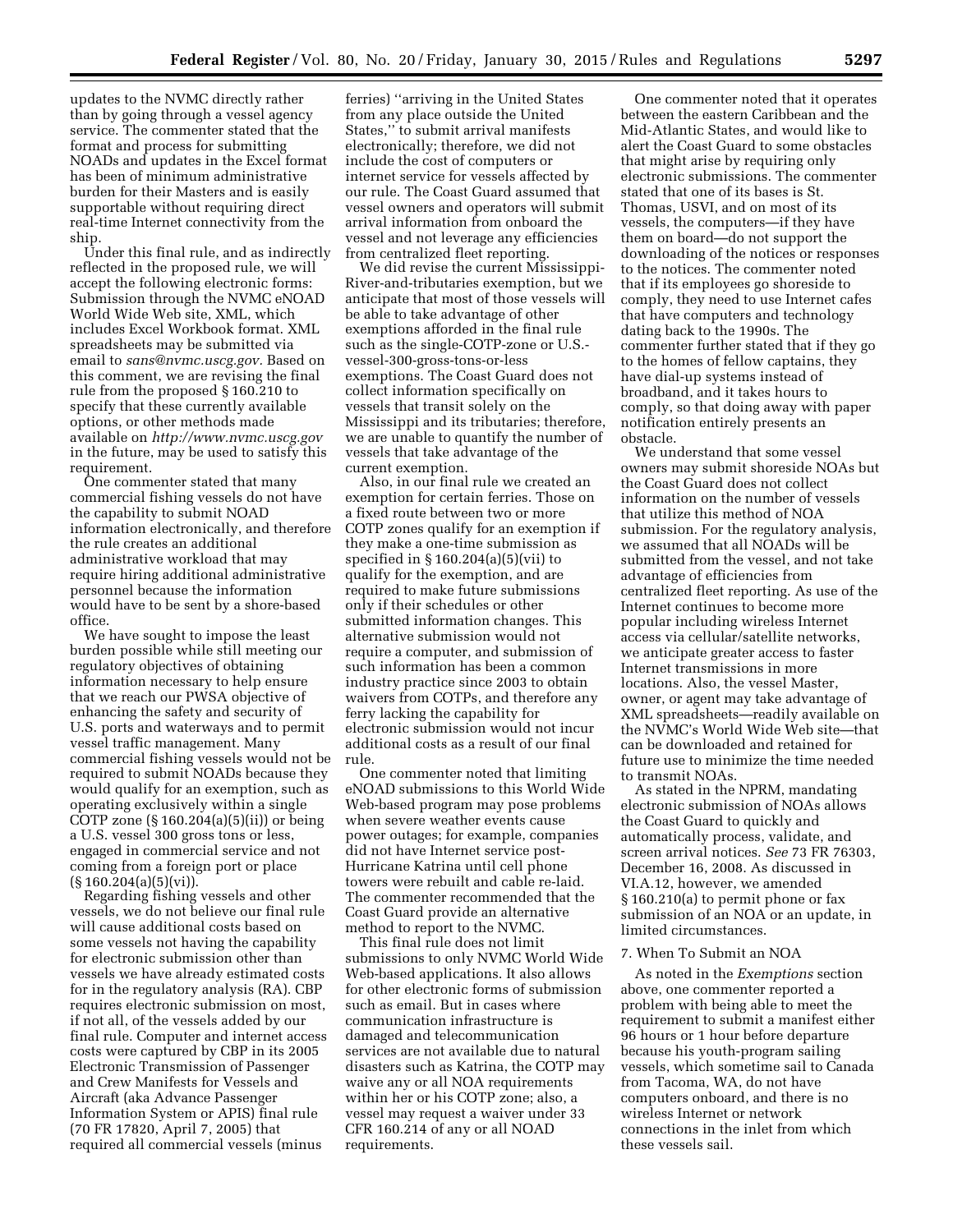Under existing Custom and Border Protection requirements in 19 CFR 4.7b and 4.64, commercial vessels 2 arriving from a foreign port or departing for a foreign port are required to submit arrival or departure manifests electronically. This Coast Guard final rule only requires NOAs, and those are to be submitted at the same times that CBP requires that arrival manifests be submitted. These youth-program sailing vessels may not meet CBP's definition of ''commercial vessel'' and thus may not trigger CBP requirement, but the Coast Guard may consider them vessels in commercial service and thus subject to 33 CFR part 160 NOAD requirements, unless they otherwise fit into an exemption.3

As we noted previously, under § 160.212, the time an NOA must be submitted varies based on the duration of the vessel's voyage. Under § 160.214, however, a vessel may request a waiver of NOAD requirements from the COTPs whose zones it plans to transit. This waiver provision allows the COTP to make assessments based on specific factors about the vessel or COTP zone that are difficult to reflect in a general rule without imposing unnecessary burdens.

One commenter wrote that lowering the applicability threshold for NOA reporting would not impact its fleet, which operates exclusively in the Great Lakes, but the commenter found some aspects of the current eNOAD reporting timelines to be punitive to vessels trading exclusively within the Great Lakes and St. Lawrence Seaway system. This commenter requests that the number of hours before arrival that an NOA is due, as stated in § 160.212, should be reduced to 6 hours for vessels engaged in non-ocean-going, short-haul (voyage of 24 hours or less) shipping. Also, for voyages of less than 24 hours, vessels may also have to contact local COTP.

3For arrival submission times, compare 19 CFR 4.7b(b)(2) with 33 CFR 160.212(a)(4); for departure submission times, compare 19 CFR 4.64 (b) $(2)$  with 33 CFR 160.213(a). Because these youth program sailing vessels occasionally sail to and from Canada, they would not be eligible for the exception of operating within a single COTP zone under § 160.204(a)(5)(ii) for such trips because they would be leaving the COTP zone and thus not operating exclusively within it.

We considered this request to relax the timelines in 33 CFR 160.212 for submitting NOAs and NOA updates for vessels in general engaged in non-oceangoing, short-haul shipping, but have determined that this information is needed from such vessels on the timelines we proposed so that the Coast Guard and other federal entities have sufficient time to screen these vessels. As proposed in the NPRM, however, we did add a provision that would allow an NOA submission 60 minutes or more before departure for U.S. vessels 300 gross tons or less, engaged in commercial service and not carrying CDC, that are coming from a foreign port or place on a voyage of less than 24 hours. *See* § 160.212(a)(3) and discussion in NPRM at 73 FR 76303, December 16, 2008. As discussed below in the *Financial Impact* section, VI.A.12, in response to another comment on the NPRM and provisions in the Boundary Waters Treaty (36 Stat. 2448; Treaty Series 548), we have revised  $\S 160.212(a)(3)$  to extend its provisions to Canadian-flag vessels arriving directly from Canada, via boundary waters, to a U.S. port or place in the Great Lakes.

We note that for vessels subject to the 60-minutes-before-departure requirement, under § 160.214, a U.S. or foreign vessel may seek a waiver from the requirement for when NOA or NOA updates must be submitted. The COTP, who can evaluate the waiver request based on the circumstances of the COTP zone in which the vessel will arrive, may grant a waiver ''for any vessel or class of vessels upon finding that the vessel, route, area of operations, conditions of the voyage, or other circumstances are such that application of this subpart is unnecessary or impractical for purposes of safety, environmental protection, or national security.''

One commenter asked the Coast Guard to consider allowing vessels with a voyage of less than 24 hours to submit an NOA prior to departure. The commenter stated that this change would reduce the number of NOAs that need to be updated because data are not really known until departure. This commenter noted that current discussions of the ''Seaborne Highway'' suggest that the number of vessels with relatively short port calls and voyage times, and those operating on established schedules, is expected to increase. Finally, this commenter stated there is an inability to submit NOAs with consecutive ports (consolidated NOAs).

We acknowledge that for vessels making short voyages it would be more

advantageous to the owner or operator if NOAs could be submitted as close to departure as possible. The Coast Guard and other government agencies, however, need the time specified in the final rule to analyze and act on NOA data. We also need NOAs to reflect current data.

Section 160.212(a)(3) of this final rule permits U.S. commercial vessels of 300 gross tons or less, arriving from a foreign port or place on a voyage of less than 24 hours, to submit an NOA up to 60 minutes before departure. Whether the voyage is short or long, because of the nature of their cargo, we require towing vessels moving CDC solely between ports or places of the contiguous 48 states, Alaska, and the District of Columbia to submit an NOA before departure, but at least 12 hours before arrival at the port or place of destination. *See* § 160.212(a)(2).

As for the inability to submit NOAs with consecutive ports, we note that the submission of consolidated NOAs was introduced by a temporary rule issued soon after September 11, 2001 (66 FR 50565, October 4, 2001), and was included in a 2003 final rule (68 FR 9537, February 28, 2003). Under current regulations, a vessel may submit a consolidated NOA if, while on a single voyage, it plans to stop at more than one port or place in the United States.

In the NPRM, we proposed to eliminate § 160.206(d), which specifically addresses consolidated NOAs, and to change the NOA data required by § 160.206(a) and Table 160.206(2)(iv) & (v) from information regarding each U.S. port or place to be visited to information for ''the port or place of the United States to be visited.'' We proposed this change, which is contained in this final rule, because we found that some vessels fail to submit updated crew information and cargo information after submitting the consolidated NOA. As previously noted, we have redesigned our eNOAD application to retain previously submitted information to help reduce the burden of preparing subsequent submissions.

One commenter requested that for U.S.-flag vessels operating on the Great Lakes on voyages of less than 24 hours, the Coast Guard reinstate a previous requirement that all vessels submit an NOA prior to departing the dock. The commenter notes this would avoid subsequent amendments caused by changes before departure but after an NOA is submitted. The commenter also stated that these vessels pose low security risk, and that they will be required to have a Transportation Worker Identification Credential (TWIC)

<sup>2</sup>There are differences in the terms and definitions CBP and the Coast Guard use regarding commercial vessels. In *19 CFR 4.7b* (a), CBP defines ''commercial vessel'' as ''any civilian vessel being used to transport persons or property for compensation or hire.'' In 33 CFR 160.202, the Coast Guard uses the 46 U.S.C. 2101 definition of ''commercial service'' (''any type of trade or business involving the transportation of goods or individuals, except service performed by a combatant vessel'') to identify vessels in § 160.203 that are subject to NOAD regulations.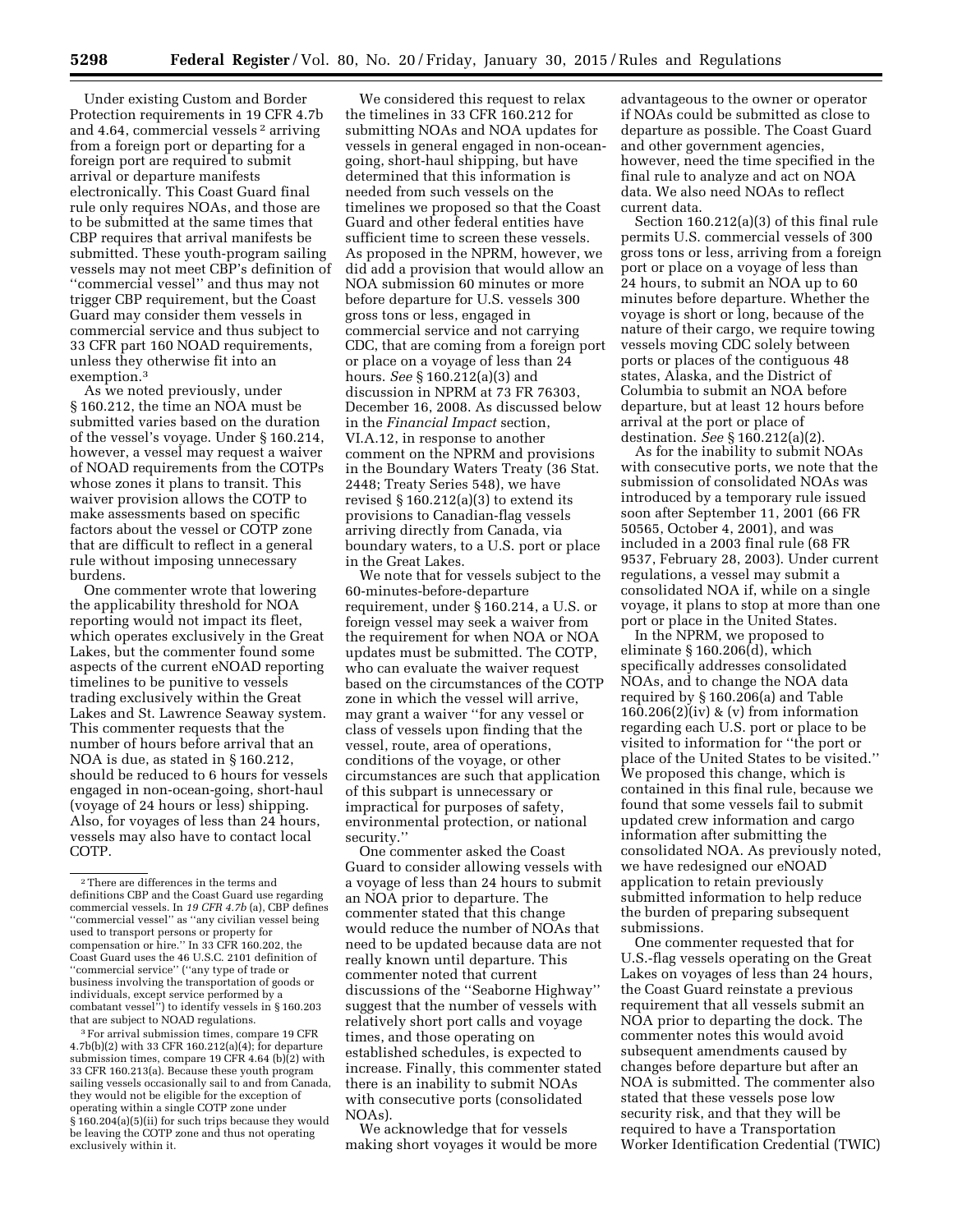by April 15, 2009, and thus would not represent a security threat. In addition, this commenter recommended that vessels that fuel in Canada should be exempt from NOA requirements because there is no demonstrable need to file an NOA when simply fueling in Canada. This commenter noted that the 24-hour rule does not recognize that changes in vessel plans can require an unanticipated fueling in Canada, and that a refueling vessel would either have to check down or go to anchor to comply with the 24-hour rule if the local Coast Guard COTP does not allow it to enter sooner.

We note that under both the existing regulations  $(\S 160.212(a)(3)(ii))$  and this final rule (§ 160.212(a)(4)(ii)), a vessel greater than 300 gross tons on a voyage of less than 96 hours could submit an NOA just before departure, provided the NOA is submitted at least 24 hours before arrival. In this final rule, we allow U.S-flag vessels 300 gross tons or less that are coming from a foreign port or place to submit an NOA 60 minutes or more prior to departure if the voyage is less than 24 hours and the vessel is not carrying CDC (*see* 33 CFR 160.212(a)(3)). As noted immediately above, the 60-minute requirement is necessary to provide the Coast Guard and other federal agencies an opportunity to screen the vessel's passengers, crew, and cargo.

Regarding updates, for vessels greater than 300 gross tons, § 160.212(b)(4)(iii) is intended to accommodate unexpected incidents and allows vessels on voyages of less than 24 hours to submit an update at least 12 hours before arriving in the port or place of destination. For U.S. vessels 300 gross tons or less, under § 160.212(b)(3), an NOA update may be submitted as late as 6 hours before arrival.

## 8. When To Submit an NOD

One commenter recommended that the Coast Guard remove the proposed requirement that U.S.-flag vessels operating between U.S. ports submit NODs, because this requirement would impose an excessive administrative burden on vessel operators without producing significant offsetting security benefits. The commenter stated that the proposed rule would require U.S.-flag vessels traveling from one U.S. port to another U.S. port, after completing a voyage from a foreign port, to submit NODs—as U.S.-flag vessels carrying CDC are required to—even if they have never visited a foreign port.

In response to comments, we have removed the NOD requirement. This final rule does not require NODs. We have determined that requiring an NOD

for a vessel going to a U.S. port is unnecessarily redundant because the vessel would also have to submit an NOA for their next U.S. port of destination. For vessels departing for a foreign port or place, we have not retained our proposed new requirement for an NOD because we consider that information to be a matter of record based on CBP requirements for vessels departing for a foreign port of place to submit departure manifests.

One commenter noted that, in the discussion of NOAD requirements, there is no discussion of how those requirements might impact the CBP's reporting requirement for vessels operating under a cruising license, specifically, private vessels greater than 300 gross tons. The commenter also stated that, while an NOD is not required while transiting the same COTP zone, the CBP still requires reporting. The commenter further asked whether this reporting will take the place of the reporting required if the vessel changes COTP zones.

We work with the CBP to ensure consistency in reporting requirements whenever possible; there may be some differences in requirements, because our missions and those of the CBP differ. We do not believe our NOA requirements will impact CBP reporting requirements, and as we have noted, we have removed our proposed NOD requirement.

To note differences between the CBP electronic-passenger-and-crew-arrivalmanifest requirements and our NOA requirements, compare 8 CFR 231.1 and 19 CFR 4.7b with 33 CFR part 160, subpart C. For the CBP electronicpassenger-and-crew-departure-manifest requirements, see 8 CFR 231.2 and 19 CFR 4.64; see also 8 CFR 231.3. For each regulation, you should ensure that you provide the information required.

#### 9. Force Majeure

One commenter stated that with severe weather conditions, requirements for eNOA filing may negatively impact vessel safety because a vessel may be subject to financial penalty if it deviates to another port or harbor. The commenter also noted that in addition to weather conditions, vessel destinations can change frequently and on short notice because of port and dock congestion, ice conditions, and cargo availability.

We believe that our final rule properly addresses unanticipated or unforecasted severe weather conditions. Vessels that are forced to deviate to another port or harbor because of severe weather may claim Force Majeure, notify the local COTP of arrival, and provide the limited information required under § 160.215. The NOA update requirements in § 160.208 are designed to accommodate changes in arrival caused by nonweather factors, such as port and dock congestion or cargo availability. Under 33 CFR 160.204(a)(5)(vi), U.S. vessels 300 gross tons or less, engaged in commercial service, not coming from a foreign port or place, and not carrying CDC, are exempted from meeting this NOA requirement.

10. Need for NOAD Data and Agency Collaboration in Obtaining It

Many of the comments in this category were focused on the interaction of Coast Guard and CBP requirements. We present these first.

One commenter stated that the CBP and the Coast Guard should collaborate to make current software more efficient and less confusing, and to eliminate repetitive entries. The commenter noted that the same data are captured currently by the CBP, so additional reporting is burdensome and unfair because it serves no justifiable security purpose. Also, the commenter stated that the CBP uses real-time data to screen passengers when they leave Canada and when they enter the United States. Another commenter noted that there is no point in collecting and submitting the same information gathered and recorded by the CBP.

Another commenter noted that the CBP and the Coast Guard have the same security goals, and that they should improve information sharing to lessen the demand placed on vessel operators by duplicative information requests. Another commenter stated that the CBP and the Coast Guard undertake impractical and financially irresponsible, duplicative efforts, noting that all of its international ferry passengers are pre-inspected by the CBP at the Victoria, BC terminal and are then inspected on arrival at Port Angeles terminal, and that every passenger must complete the International Crossing Form (IMO 24–2). Ferry operator employees provide vehicle license plate numbers to the CBP. The commenter also notes that under this system, there would be multiple layers of security for ferries, but still only one layer of security for the land border, which represents direct competition for ferries.

Another commenter recommended that the CBP and the Coast Guard compare Form I–418 data with eNOAD submissions and then add other data fields to eliminate the need for a paper Immigration and Naturalization Service (INS, now the CBP) Form I–418 (Passenger List—Crew List). Another commenter also sought the elimination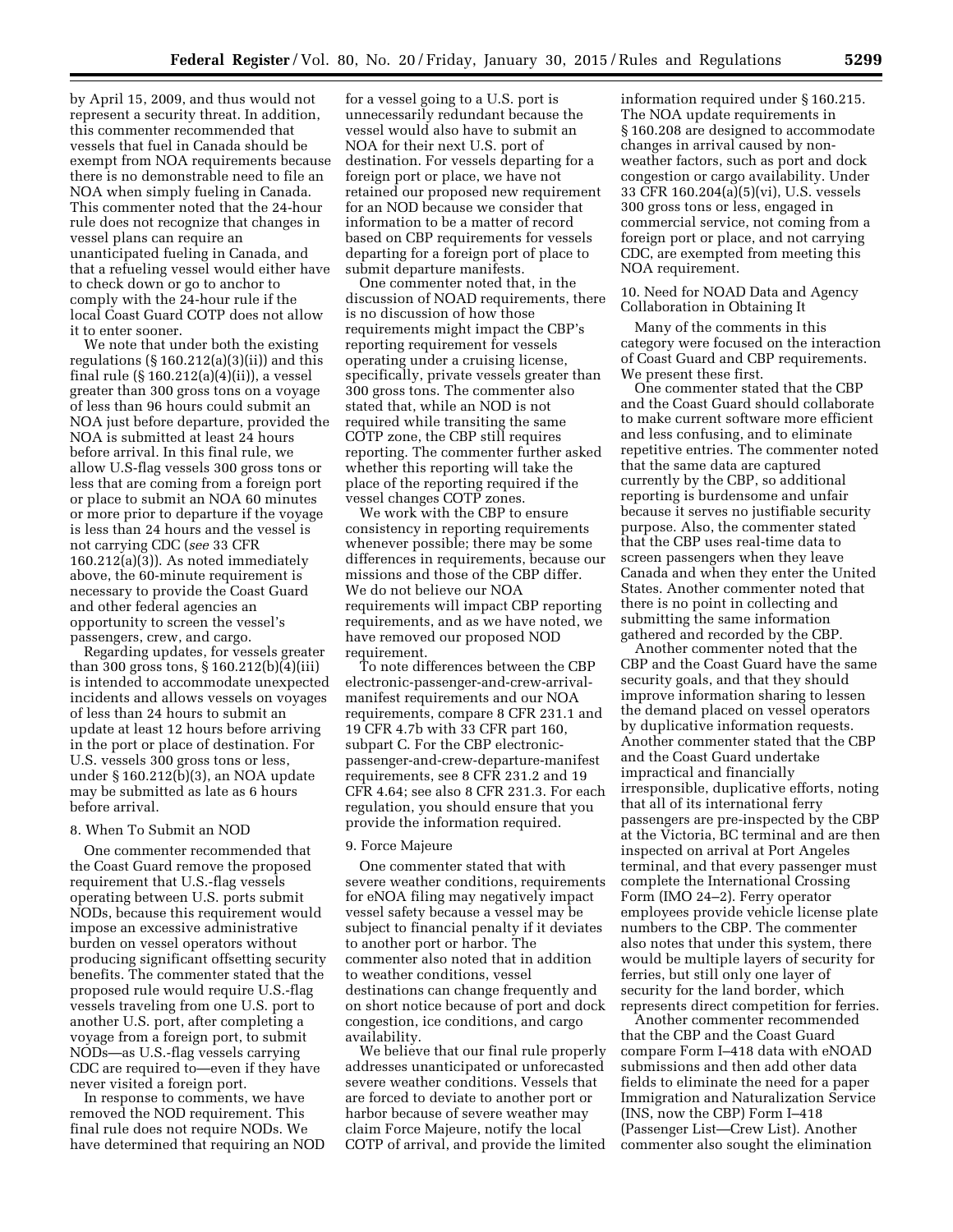of paper Form I–418 through programming changes to the eNOAD system to capture all necessary crew data. The second commenter noted that vessels are still required to file a paper Form I–418 with the CBP, which contains virtually the same data elements that are collected in the eNOAD, with the exception of the following three data elements in I–418:

1. Will crewmember be performing longshore work while in the U.S.? (yes/ no)

2. Date crewmember joined the ship. 3. Date crewmember separated from the ship.

One commenter saw the need for the addition of a field to declare a valid International Carrier Bond, because this information would assist the CBP in tracking fines related to APIS submissions and reduce the number of intent-to-fine notices being delivered to the wrong vessel agent.

Finally, a commenter stated that the Coast Guard and other parts of the Department of Homeland Security should coordinate their information needs, and noted that the proposed reporting system would require vessel operators to capture and forward information already captured by the CBP. Also, this commenter stated that creating duplicate information taken from several sources by different authorities or processes wastes time, resources, and effort and introduces the opportunity for error.

We agree that we should collaborate with the CBP. We have taken steps to eliminate duplicate reporting requirements and have established the NVMC World Wide Web site and eNOAD application to facilitate receipt of information required by both the Coast Guard and CBP. (For more details on the NVMC World Wide Web site, see VI.A.4, NOA Information, above.) In 2013, NVMC modified the eNOAD application to include fields which capture the Form I–418 information, allowing for electronic submission of this information. We will continue to work towards not only providing a single window for reporting, but also an application that is both more userfriendly and efficient.

As we stated in the NPRM preamble, we have worked with the CBP to avoid requiring a vessel to submit the same information to our agencies separately, but our agencies do have separate missions. The information we need to better enable us to fulfill our missions, for example under 33 U.S.C. 1225—to prevent damage to structures on, in, or adjacent to the navigable waters of the United States, safe vessel traffic management, as well as protecting those

navigable waters—may differ somewhat from information the CBP requires to implement the laws defining its missions. To the extent, however, that we both require the same information of vessels, we do not require separate submissions of that information to satisfy our respective regulations in 19 CFR and 33 CFR. The eNOAD application allows a vessel owner to fill out one NOA, which is disseminated to both the Coast Guard and CBP upon submittal.

This final rule requires submission of general cargo information as well as whether the vessel is carrying CDC, but the CBP requires more detailed information about the cargo. *See* 19 CFR 4.7. While the CBP has identified the eNOAD as an approved system for submitting vessel crew manifest data to the CBP (70 FR 17820, 17828, April 7, 2005, ''vessel carriers must use the eNOAD or XML transmission methods to transmit required manifest information''), in 19 CFR 4.7(b)(2) it identifies a separate means for submission of electronic cargo declaration information to the CBP: The vessel Automated Manifest System (AMS) or any electronic data interchange system approved by CBP and announced in the **Federal Register**  to replace the AMS system for this purpose.

We agree that we share security goals with the CBP. As we noted above and in our NPRM (73 FR 76303, Dec. 16, 2008), however, our agencies have different missions. We have worked with the CBP to avoid requiring a vessel to submit the same information to our agencies separately. The eNOAD application allows an arriving or departing ship to satisfy both agencies' crew and passenger information requirements with a single submission to NVMC. *See* 33 CFR 160.206 and 19 CFR 4.7b.

Regarding international ferry passengers, as noted in the *Exemptions*  section above, we have added an NOAD reporting exemption for certain ferries. To qualify for this exemption, the ferry operator must submit the schedule for the ferry to the COTP for each port or place of destination listed in the schedule by April 30, 2015 or at least 24 hours in advance of the first date and time of arrival listed on the schedule after § 160.204(a)(5)(vii) of this final rule becomes effective. Ferry operators seeking this exemption must also submit other information listed in new paragraph § 160.204(a)(5)(vii), including a 24-hour contact number. This exemption more closely aligns our regulations with the CBP's advance electronic passenger or crew member

manifest exception for ferries in 19 CFR  $4.7b(c)(1)$ .

We are working with the CBP to address any eNOAD issues related to Form I–418, which calls for more information about passengers and crew than is required by the Coast Guard and CBP to be submitted electronically. As proposed in the NPRM, we have removed the option, formerly in § 160.206(c), of submitting Form I–418 to satisfy crew and passenger information reporting requirements. Regarding the form itself, which is used by Masters, owners, or agents of vessels in complying with sections 231 and 251 of the Immigration and Nationality Act, the CBP has noted that it is completed upon arrival of the vessel. *See* 75 FR 1069, January 8, 2010. The CBP is looking for ways to streamline and automate that process (see CBP supporting statement for information collection 1651–0103).

Currently, we permit multiple methods to submit an NOA. This final rule, which mandates electronic submission, will more closely align our procedures with those of the CBP, which currently receives advance electronic crew and passenger manifest information through the eNOAD application.

The request to add a field to declare a valid International Carrier Bond is beyond the scope of this Coast Guard rulemaking. We have forwarded this comment, however, to the CBP for their consideration.

One commenter noted that requirements for vessel operators to collect passenger, crew, and vessel movement information in the NOAD are duplicative and costly, and may produce misinformation.

We disagree. For reasons stated in the preamble of our NPRM, we do not view our NOA requirements as duplicative. We have removed our proposed requirement for vessels to submit an NOD.

One commenter stated that the Coast Guard's proposed changes represent an unnecessary redundancy when transiting between U.S. ports, and that this undue burden increases the potential for errors. The commenter recommended that information submitted in the NOD should be shared with the recipients of the NOA to avoid having a separate notice with the same data being input by the owner or operator, and that only one notice should be required per voyage.

We acknowledge that there is unnecessary redundancy in the submittal of both an NOA and NOD for consecutive U.S. port visits. As previously mentioned, we have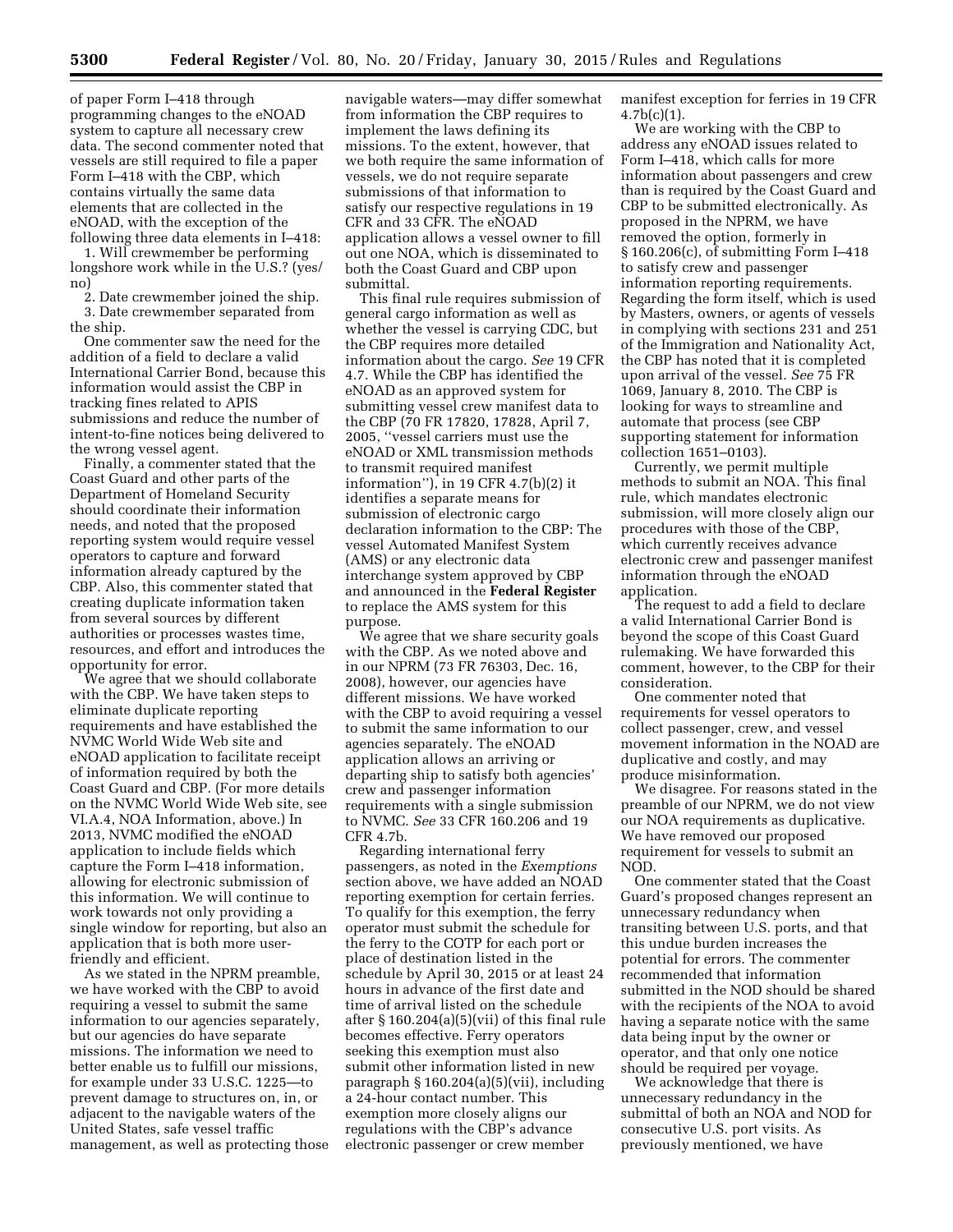eliminated our proposed NOD requirement.

One commenter stated there is no reason why a vessel would need to report in again (*i.e.,* after submitting an initial NOA) while the vessel is equipped with and monitored by AIS, especially if the vessel is participating in a cooperative VTS system. The commenter notes that the Coast Guard would already have information on the vessel's previous whereabouts at foreign ports.

We need the information collected on the NOA to fulfill our PWSA regulatory objective of obtaining information necessary to help enhance the safety and security of U.S. ports and waterways. Neither AIS nor VTS requirements provide the data, such as changes in passengers or crew, called for by NOA requirements. The § 160.204(a)(5)(ii) exemption for a vessel operating in a single COTP zone reduces the number of NOAs that need to be submitted while still ensuring that NOAs can be used by a COTP to find out what vessels will be entering his or her COTP zone and who will be on board those vessels.

To the extent that a single transmission is the best way to meet agency requirements, we agree with one commenter who stated that the Coast Guard and sister agencies should coordinate information needs and submission timing so that a single NOAD submission will meet the information needs of all appropriate agencies. In addition to the CBP, we have worked with other agencies that need information from ships arriving at or departing from U.S. ports or places. For example, the Saint Lawrence Seaway Development Corporation also allows the eNOAD to be used as a means of satisfying SLSDC requirements. *See* Seaway Notice No. 6– 2008 (*[http://www.greatlakes](http://www.greatlakes-seaway.com/en/pdf/navigation/notice20080311.pdf)[seaway.com/en/pdf/navigation/](http://www.greatlakes-seaway.com/en/pdf/navigation/notice20080311.pdf) [notice20080311.pdf](http://www.greatlakes-seaway.com/en/pdf/navigation/notice20080311.pdf)*).

As noted above, based on NPRM comments, we have eliminated our proposed NOD requirement. We note that this change in no way alters CBP's current electronic passenger departure manifest and electronic crew member departure manifest requirements. *See* 19 CFR 4.64.

One commenter noted that expansion of NOAD and AIS requirements to additional vessel populations and transit events will enhance MDA. The commenter stated that while the current eNOAD system adequately tracks vessels entering U.S. waters bound for a U.S. port or departing a U.S. port, in many cases it does not adequately track vessel movements while a given vessel

transits among several U.S. ports. We agree; the expansion of NOA and AIS requirements implemented by this final rule will enhance MDA and greatly improve our ability to track vessel movements from one U.S. port or place to another.

One commenter stated that the proposed rule is not feasible, citing an example of a seafood company that has 10 vessels, 8 of which have over 100 persons sailing, most of whom are contracted on the day of sailing. Noting that these persons have already undergone background checks prior to being offered employment, the commenter questions the security benefit from the added workload this final rule will place on the fishing vessel industry and the Coast Guard.

As noted above, we have sought to impose the least burden possible while still meeting our regulatory objectives of obtaining information necessary to help ensure the safety and security of U.S. ports and waterways and to enhance vessel traffic management. A vessel large enough to have 100 persons on board may not qualify for the exemption for U.S. vessels 300 gross tons or less, engaged in commercial service not coming from a foreign port or place (§ 160.204(a)(5)(vi)), and may sail too widely to qualify for the exemption for a vessel operating exclusively in a single COTP zone (§ 160.204(a)(5)(ii)), but NOAs are intended to provide a layer of security that allows the Coast Guard and other federal agencies to act on current information about persons on vessels planning to enter U.S. waters, transiting U.S. waters, or about to arrive in a U.S. port or place. Background checks provide a layer of security, but they do not provide these real-time data that better enable us to prevent or respond to a maritime transportation security incident.

One commenter stated that DHS regulations in 8 CFR part 231 governing submission of arrival and departure manifests state that requirements for electronic submission of manifests do not apply to vessels arriving directly from Canada and that this should be formally acknowledged in this NOAD rule.

We disagree with this commenter's reading of 8 CFR part 231. Paragraph (b)(2) of 8 CFR 231.1 does contain an exception to the Form I–94 requirement for vessels ''arriving directly from Canada on a trip originating in that country,'' and 8 CFR 231.2(b)(2) contains a Form I–94 exception for vessels ''departing on a trip directly for and terminating in Canada.'' However, both of these sections point to requirements to submit manifests

electronically. Section 231.1(a) points to 19 CFR 4.7b requirements for the ''electronic transmission of arrival manifests covering passengers and crew members,'' and § 231.2(a) points to 19 CFR 4.64 requirements for the ''electronic transmission of departure manifests covering passengers and crew members.''

One commenter requested that the Coast Guard reevaluate the final rule after the AIS requirements have taken effect and the Nationwide AIS (NAIS) monitoring infrastructure is in place, and then assess the continued need for NOAD requirements. The commenter notes that once AIS is fully implemented, it could obviate the need for NOAD reports and foreign crew data would continue to be provided through CBP reports.

As recommended, we will reevaluate our need for NOAD data after the AIS requirements in this final rule become effective and the development of AIS application-specific messaging that mirrors eNOAD (see ''Broader Use of AIS'' discussion in VI.B.2). Section 160.206 and paragraph 164.46(a) of this final rule reflect the different nature of information called for by the NOA and AIS requirements. To the extent that AIS can be relied on in the future to provide information that satisfies needs currently met only by NOAD data, we will consider revising NOAD regulations.

One commenter noted that some areas that CDC vessels transit have VTS or AIS coverage, or both, and stated that this coverage provides the Coast Guard with an excellent awareness of movements within the port area. The commenter writes that these systems should enable the Coast Guard to monitor the movements of these vessels within a port area without the need for frequent NOA updates and delays created by the current system. The commenter recommends that the Coast Guard use VTS and/or AIS coverage to track vessel movements in the port area instead of requiring frequent NOA submissions for vessels carrying CDC within a port.

We disagree with this recommendation. A combination of NOA, AIS, and VTS data provides a more complete picture that better enables us to meet our regulatory objectives of obtaining information necessary to help enhance the safety and security of U.S. ports and waterways. Not only would we be unaware of passenger and crew information for these vessels, but we would not have advance notice and other essential data obtained through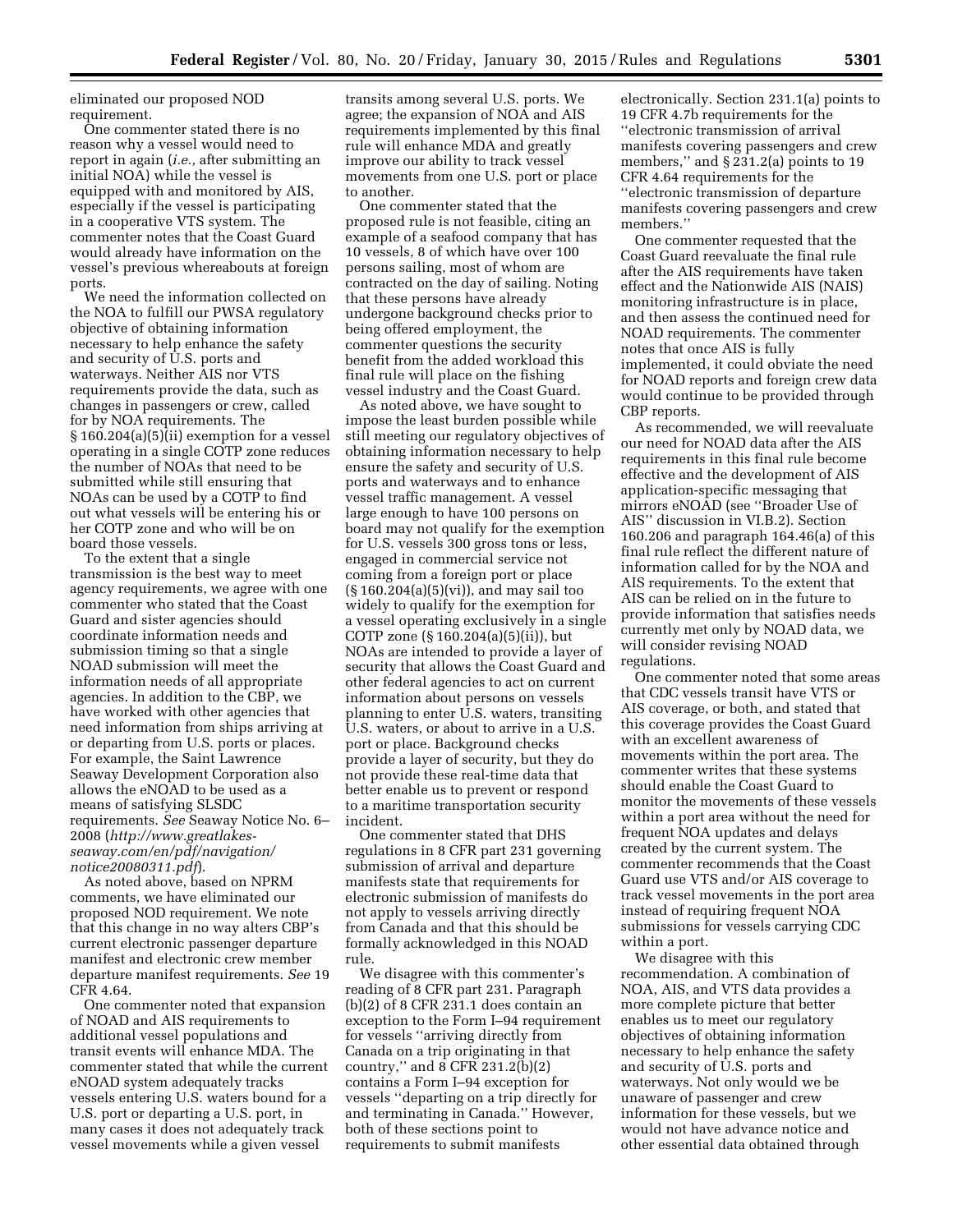NOAs to put security measures in place for vessels carrying CDC.

One commenter stated that just one or two typing errors on a crew list can be repeated multiple times in extremely short order. The commenter noted that Houston is the petrochemical capital of the Americas, and is fed by surrounding industrial ports, the majority of which are in the same COTP zone. The commenter stated that its ships bounce between these ports on a daily basis and that the port chemical trading pattern occurs between these ports like a ball in a pinball machine. The commenter noted that transits can be as long as 16 hours sea-buoy-to-sea-buoy, and as short as 4 hours, and that combined with reports for small cargo parcels, the NOA for the next port, and the NOD for the existing port, there could be as many as five reports simultaneously, with the majority of the massive amount of information required by each being virtually the same.

Based on comments on the proposed rule, we eliminated our proposed NOD requirement. If a vessel is operating in the same COTP zone and is not carrying CDC, then the single-COTP-zone exemption in  $\S 160.204(a)(5)(ii)$  would apply. We expanded our definition of ''CDC residue'' in our ''Notification of Arrival in U.S. Ports; Certain Dangerous Cargoes'' final rule (75 FR 59617, September 28, 2010). This revision, which reflects the reduced risks associated with CDC reside, allows more vessels to take advantage of the single-COTP-zone exception. For vessels carrying CDC cargo, however, the COTP must evaluate all factors associated with the cargo, vessel, crew, and the infrastructure in the port and determine if it is necessary to utilize Coast Guard resources to mitigate any potential threat that the vessel cargo may pose. Vessels carrying CDC also have the option to request a waiver from the local COTP under § 160.214.

In regards to reporting information, we are working towards eliminating the need to reenter data that are still applicable to the next NOA submitted via the eNOAD; through future software upgrades, we expect to decrease the amount of time spent on data entry with respect to both the NOA and NOD.

One commenter noted that, in the past, massive updates and reporting have resulted in industry delays and confusion at the National Vessel Movement Center and at the local Coast Guard field units because they are overwhelmed with too many reports and cannot decipher the new information. The commenter noted that these reports always result in delays to industry, and that the minimum delay

costs \$1,000 an hour. The commenter asks why the reports cannot be simplified, combined, and streamlined by consolidating all of the repeated information. The commenter stated that once the information has been input on the first report, there should be no reason to repeat it continuously because the vessels are screened coming into every port by Marine Information for Safety and Law Enforcement (MISLE) at the field unit and the information is already contained in the first submitted report. Finally, the commenter makes an apparent reference to the 60-minutesbefore-departure NOA requirement in proposed  $\S 160.212(a)(3)$  when noting that for short voyages, the Coast Guard has already considered an allowance within its regulations for vessels under 300 gross tons, but not for vessels with the aid of AIS and COP in place. The commenter noted that no vessel bounces around ports in the United States more than chemical tankers, and requested that the Coast Guard provide some type of allowance to facilitate this type of trade.

We are working proactively towards streamlining the eNOAD application and process. Many vessels that ''bounce around'' ports may qualify for an exemption because they are 300 gross tons or less or because they are operating exclusively in a single COTPzone, but these exemptions are limited to vessels not carrying CDC. Vessels carrying CDC do not qualify for these exemptions because of the risk associated with their cargo. Also, chemical tankers departing to another COTP zone will need to submit an NC The infrastructure, assets, and other factors in each COTP zone may be different, creating a different level of risk for the zone. Each COTP will need to evaluate this risk and determine if there are any additional criteria or safeguards that will need to be put in place.

#### 11. Scope and Scale

One commenter noted that the rule has direct implications for a transit ferry system for islands in Casco Bay, and would impose a significant economic and administrative burden for that industry. The commenter recommended that the Coast Guard consider the scope and scale of the rule, and not underestimate the significant economic impact or overestimate the necessity of the rule.

This final rule will not impact the Casco Bay ferry system because their vessels operate in a single COTP zone and therefore will be exempted. If Casco Bay ferry system chooses to operate in two or more COTP zones then it would

need to provide the COTPs in those zones a one-time submission of their schedule and the information requested in  $\S 160.204(a)(5)(vii)$  to qualify for an exemption from standard NOA reporting.

We gave considerable consideration to the proposed rule and determined it is necessary to increase MDA by extending NOAD requirements for vessels that were not previously covered under part 160, but based on comments we received on the NPRM we have made revisions. We have revised our regulatory analysis to note existing CBP requirements and to reflect changes from requirements that the Coast Guard proposed in the NPRM and those we included in this final rule.

We expect this final rule to impose minimal regulatory costs on industry as a result of our elimination of the proposed NOD requirements, the addition of several exemptions and an exception, and the addition of only three NOA information fields that are new to industry. Also, as noted above in the ''Exemptions'' preamble discussion, based on comments on the NPRM, we have added an exemption for certain ferries in § 160.204(a)(5)(vii).

#### 12. Financial Impact

We received various comments on the financial impact of the rule. Commenters noted that companies will incur computer software, programming, and hardware costs to process and protect data called for by this rule; that the cost of this added regulatory compliance is significant; that this rule presents an economic burden to marine operators already having financial difficulties; that there are substantial costs to capturing, coding, and transmitting data required by NOAD regulations; that requirements present a negative economic impact during a bad economy and a negative impact and threat to the viability of local economies; and that NOAD data collection will add a big administrative burden to passenger vessel operators.

The Coast Guard estimated the NOAD costs of the rule based on the rule's requirements and current CBP regulations. The additional cost for U.S. vessel owners and operators is for the new NOA fields on the NOA form; only three of these fields are new to industry. See the regulatory analysis in the docket for further detail. Any vessel coming from or departing to a foreign port or place is required to submit an electronic NOAD under CBP regulations, which require the use of a computer and associated hardware and software; therefore, we did not include the cost of a computer and other associated costs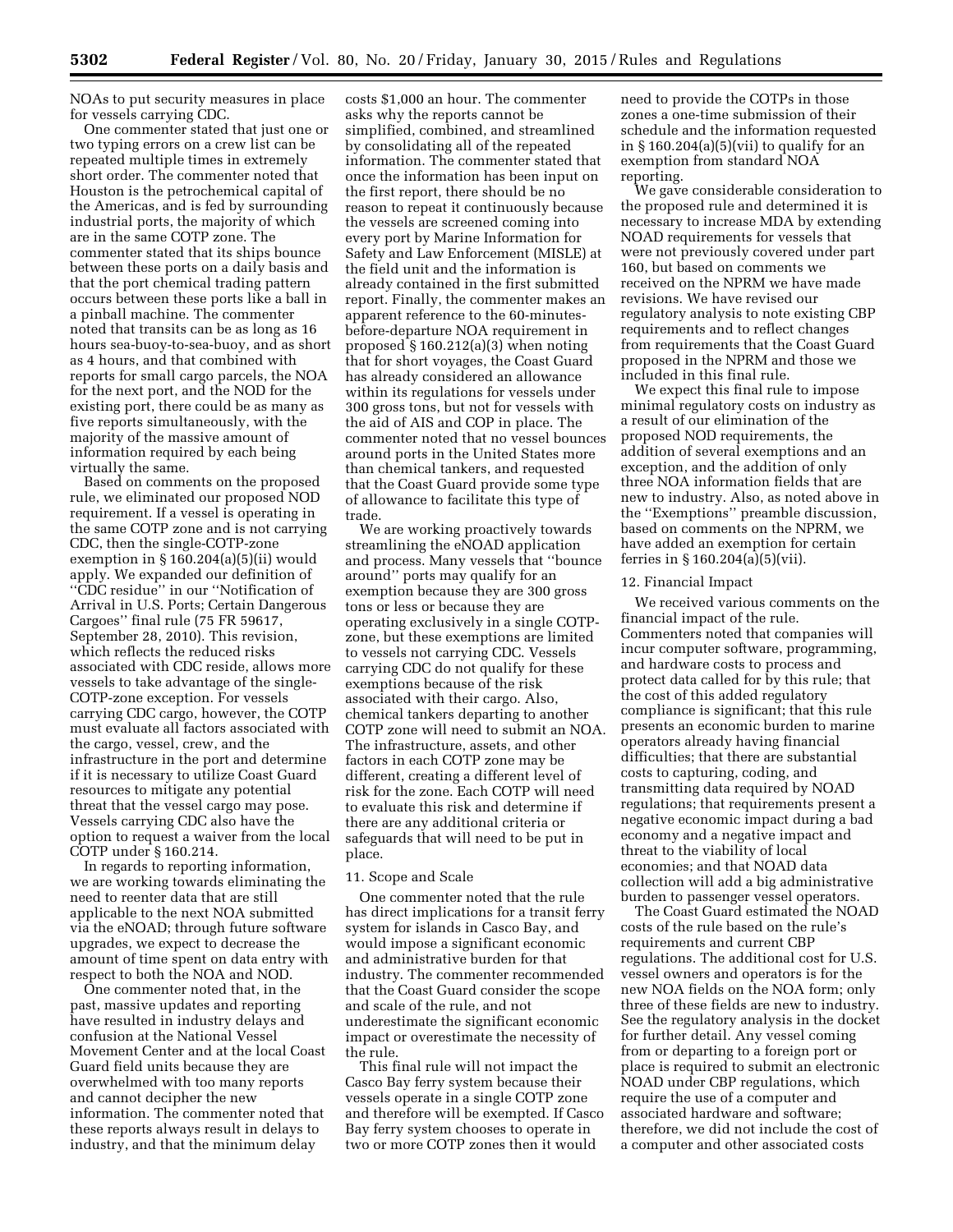such as programming, hardware and software for the affected vessel population in this rule. Based on labor costs and the time to fill in the information for the three fields of data that are new to industry, we estimate it will cost a vessel owner or operator less than 1 dollar per trip to submit the additional arrival information. The Coast Guard attempted to reduce the financial impact of the NOA requirements on vessel owners and operators by adding exemptions and an exception based on comments from the NPRM. Additionally, the Coast Guard more closely aligned its requirements to CBP regulations in an effort to reduce the financial burden on industry and we also eliminated our proposed NOD requirement.

One commenter requested that the Coast Guard consider the cumulative financial and administrative burden for maritime operators from this final rule, which comes in addition to other costs associated with regulations for TWIC, stability, discharges, STCW, other licensing changes, security plans, etc.

We have considered the cumulative impacts associated with this final rule. Please see the AIS Cumulative Impact section of the regulatory analysis in the docket, including Table 22, Cumulative Impacts of AIS Final Rule. Executive Order 13563 underscored Executive Order 12866's directive for government agencies to tailor their regulations to impose the least burden on society by taking into account the cost of cumulative regulations. The Coast Guard and DHS are working to implement this Order.

In this final rule, we have sought to reduce the burden on industry by choosing the least-cost alternative with the use of Class B AIS devices for certain vessel classes given the statutory basis for AIS carriage, where ''no action'' is not an option. This allows us to meet our regulatory objectives of obtaining information necessary to help enhance the safety and security of United States ports and waterways and to enhance vessel traffic management. Moreover, regarding passenger vessels, in this final rule we are not adopting the threshold of 50 or more passengers we proposed in the NPRM. Instead, we are setting the threshold at vessels certificated to carry more than 150 passengers, which is similar to the current threshold of more than 150 passengers for hire. *See* 33 CFR  $164.46(a)(3)(i)$  and (iii) (2013). Other than certain dredges, all of the vessels this final rule add to those currently required to install and use AIS (see Table 6 in the RA) are covered by 46 U.S.C. 70114(a)(1)(A) and (C) which

give no discretion to the Secretary. Based on our analysis, all vessels moving certain dangerous cargo and vessels certificated to carry more than 150 passengers are already covered by the 46 U.S.C. 70114(a)(1)(A) and (C), MTSA length threshold. In the regulatory analysis in the docket for review, we estimated the costs to industry for the NOA and AIS portions of this rule. From our analysis, the NOA portion of this rule adds a present value discounted cost of about \$201,619 over the 10-year period of analysis using a 7 percent discount rate for all vessel owners and operators that must comply with NOA requirements. Our final rule adds less than 1 dollar per vessel trip for owners and operators to comply with the NOA portion of this rule. For AIS, we present a cumulative impact of the 2003 MTSA AIS final rule and this final rule, in the regulatory analysis available in the docket for review.

For NOA, and in our effort to be as least burdensome as possible, the Coast Guard more closely aligned its NOA regulations with CBP regulations to make it easier to satisfy both requirements through a single submission.

One commenter disagreed with our proposal to expand the applicability of NOAD regulations and noted that this revision would be disproportionately costly to its towing vessels which operate on the Great Lakes, and to small businesses, because its tugs do not have onboard computers, Internet access, or facsimile capability, and because its offices that are capable of submitting NOAD notices electronically to the NVMC are not manned 24 hours a day, 7 days a week, 365 days per year. The commenter notes that the nature of Great Lakes shipping involves short transits between the United States and Canada, with frequent border crossings, and that any form of electronic submission disproportionately affects this population of vessels and small businesses. This commenter recommended that vessels 300 gross tons or less arriving from a foreign port should have a more cost-effective avenue of reporting, such as verbal [spoken] notification and electronic notification within 48 hours.

Based on this comment regarding vessels 300 gross tons or less, and provisions in the Boundary Waters Treaty (36 Stat. 2448; Treaty Series 548), we are extending provisions in § 160.212(a)(3) to Canadian-flag vessels arriving directly from Canada, via boundary waters, to a United States port or place on the Great Lakes. Such vessels 300 gross tons or less and on a voyage of less than 24 hours may submit an NOA as late as 60 minutes before departure from the foreign port or place.

Under the waiver section in subpart C, § 160.214, a COTP may grant a waiver of some or all of the NOA requirements for a given vessel in his or her COTP zone, if, based on the COTP's assessment, a waiver is warranted. As we stated above in response to a comment regarding a different type of vessel without a computer on board, if the COTP determines that the situation warrants it, he or she may grant a waiver. Further, the COTP may require as a condition of the waiver that, instead of NOA data being submitted to the NVMC via methods specified in § 160.210, the NOA data be conveyed to the COTP via an alternative means. We do not believe that a blanket exemption for towing vessels coming from a foreign port or places on the Great Lakes is warranted. In § 160.212(a)(3) of the final rule, we permit NOAs from certain vessels to be submitted up to 60 minutes before departure. However, to maintain sufficient MDA, we do need NOA data on vessels, persons, and cargo coming to the United States from foreign ports or places, even if the foreign port or place is a short distance away.

One commenter stated that the rule understates the initial cost of compliance because it does not account for additional crew overtime incurred by requiring vessels to wait to depart from and arrive at the United States, the cost of Internet access, computer/ Internet installation, and computer training for crews. The commenter noted that the rule places a disproportionate burden on vessels 300 gross tons or less and on small businesses.

We do not believe that we underestimated the initial cost of compliance. Since the CBP's Electronic Transmission of Passenger and Crew Manifests for Vessels and Aircraft final rule (70 FR 17820, April 7, 2005) precedes our rule for NOA requirements for vessels coming from a foreign port or place, we removed the costs associated with the submittal of NOAs and the computer cost for vessels that make these transits because the CBP's final rule already requires electronic submission and subsequently estimated these costs in the cost analysis for its APIS final rule; therefore, we have revised our regulatory analysis accordingly and removed the costs associated with NOAs for vessels coming from a foreign port or place. Based on NVMC data, the Coast Guard estimates that about 2,500 foreign flag vessels 300 gross tons or less come to the United States from a foreign port; we estimate about 500 of these vessels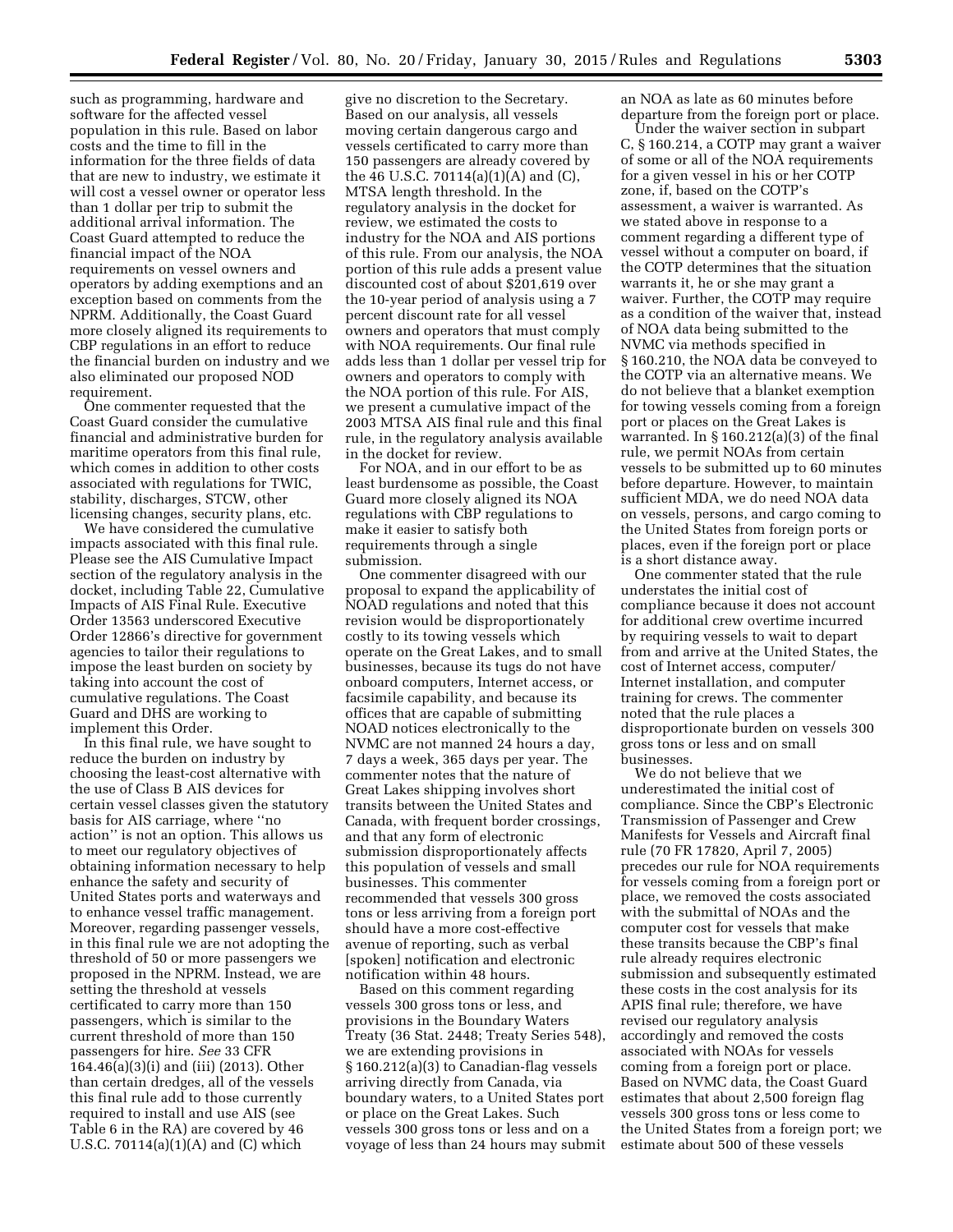transit two or more COTP zones; the associated cost for these vessels is presented in the regulatory analysis. A discussion of the population appears on page 24 in the NOA cost analysis section of the regulatory analysis available in the docket for review. The Coast Guard does not collect information on whether vessel owners submit arrival information from shoreside facilities; for the purpose of our analysis and for tractability, we assume vessel owners would submit arrival information from onboard the vessel. Even with this conservative assumption, as noted previously, we expect this rule to impose minimal regulatory costs on industry as a result of our elimination of the proposed NOD requirements, the addition of several exemptions and exceptions and the addition of only three NOA information fields that are new to industry. We note that under  $\S 160.204(a)(5)(vi)$  of this final rule, U.S. vessels 300 gross tons or less, engaged in commercial service not coming from a foreign port or place and not carrying CDC are exempted.

The Coast Guard views U.S. vessels operating strictly on a domestic route as posing a reduced safety and security threat and we have incorporated several exemptions to exclude vessels operating solely in the United States. See 33 CFR 160.204. Certain vessels are still required to submit a NOA, however, so that COTPs can be made aware of vessels planning to enter his or her zone, and for the Coast Guard to schedule inspections, and possibly establish safety or security zones.

One commenter asked the Coast Guard to consider the cumulative economic impact of the NOAD rule on ferry companies serving international routes. The commenter noted that, viewed in isolation, each regulatory proposal (*e.g.,* TWIC, TWIC readers, DOT passenger vessel accessibility requirements, EPA vessel discharge permits for vessel incidental discharges, EPA vessel air emission restrictions, passenger weight limitations and vessel stability revisions, and vessel speed limits for the right whale) may have some justification and its cost to vessel operators may appear to be manageable, but taken as a whole, the proposals are costly and burdensome to the international ferry operators, who are also suffering because of the downturn in international traffic across the United States-Canadian border in recent years.

For the final rule, we completed a Final Regulatory Flexibility Analysis (FRFA). The specific statutory requirements of a FRFA can be found at 5 U.S.C. 604(a). Under these statutory requirements, we did not consider the

cumulative impact of our other regulations on small businesses or affected ferry operations. This final rule will impose no additional costs on ferry owners and operators. Ferries that operate on a fixed route between two or more COTPs zones and on a regular schedule will be exempt from NOAD requirements if they submit the information required under § 160.204(a)(5)(vii). This submission has been a common industry practice since 2003 to obtain waivers from COTPs; therefore, there is no additional cost associated with this provision. All vessels that transit within the same COTP that do not carry a CDC will be exempt from submitting NOADs. We acknowledge that some of our other regulations have imposed additional costs on vessel owners and operators subject to this rule, which contains revised applicability provisions. We have taken the cost associated with this rule into consideration; please see the regulatory analysis in the docket for a discussion of the impacts of this rule on industry. In this final rule, we have sought to impose the least burden possible while still meeting statutory and international mandates, as well as our regulatory objectives of obtaining information necessary to help enhance the safety and security of U.S. ports and waterways and to enhance vessel traffic management. Therefore, in our effort to reduce costs on industry and small entities, we abandoned our proposal to reduce the threshold of more than 150 passengers for AIS carriage to a threshold of 50 or more passengers. As previously noted, other than certain dredges, all of the vessels this rule adds to those currently required to install and use AIS (see Table 6 in the RA) are covered by 46 U.S.C. 70114(a)(1)(A) & (C) which give no discretion to the Secretary. We also present a cumulative impact analysis for the 2003 AIS final rule and this final rule in Table 22 of the regulatory analysis available on the docket for review.

One commenter noted that, with 50 ships worldwide and shipping offices around the world, his or her organization does not change the operating system on its computers often and that it has to upgrade its ships and offices almost simultaneously. The commenter noted its organization does not take computer operating system upgrades lightly.

We do not anticipate that an upgrade to the computer operating system is necessary for the submission of an NOAD. In light of the CBP's APIS final rule published in 2005, in which vessels coming from a foreign port or place must submit an arrival manifest (with

the exception of ferries), this rule would not require an upgrade or replacement of existing means of submitting NOAs. If a vessel operator is required to submit an NOA or an update, but the vessel is in an area without internet access, he or she would be free to radio or use other non-internet means to convey NOA information to others in his or her organization that would be able to make a submission via the internet. In situations where a vessel operator must submit an NOA or an update, for a vessel in an area without internet access or when experiencing technical difficulties with an onboard computer, and he or she has no shore-side support available, the vessel operator may fax or phone the NOA or update, to the NVMC. However, based on Coast Guard information and for the purpose of the supporting regulatory analysis, our estimates assume NOAD information received by the NVMC is through the Internet.

#### 13. Outer Continental Shelf

We received various requests to make changes from the proposed rule with respect to vessels on, or sailing to or from, the U.S. OCS.

Because of the unique operations of vessels arriving in the OCS, we initiated a separate rulemaking, ''Notice of Arrival on the Outer Continental Shelf'' (NOA OCS) (RIN 1625–AB28), to address the statutory directive from section 109 of the Security and Accountability for Every Port Act of 2006 (SAFE Port Act), Public Law 109– 347, 120 Stat. 1884). The final rule in that NOA OCS rulemaking was published January 13, 2011 (76 FR 2254). That separate rule addresses applicability, OCS NOA reporting times, as well as information submission requirements under that rule. *See* 33 CFR part 146, as amended by 79 FR 36401, June 27, 2014.

As noted above in the ''Applicability'' section, VI.A.1, we have revised § 160.203 to make it clear that visits to ports or places on the OCS other than deepwater ports will not directly trigger 33 CFR part 160, subpart C, NOAD requirements; see NOA OCS regulations in 33 CFR part 146 that point to regulations in 33 CFR part 160. For example, § 146.405 refers to information specified in 33 CFR Table 160.206. To increase awareness of 33 CFR part 146 NOA OCS requirements, we have added a note to § 160.201 referring to these requirements.

#### 14. Miscellaneous

On January 21, 2009, we published a notice (74 FR 3534) announcing a March 5, 2010, public meeting to be held in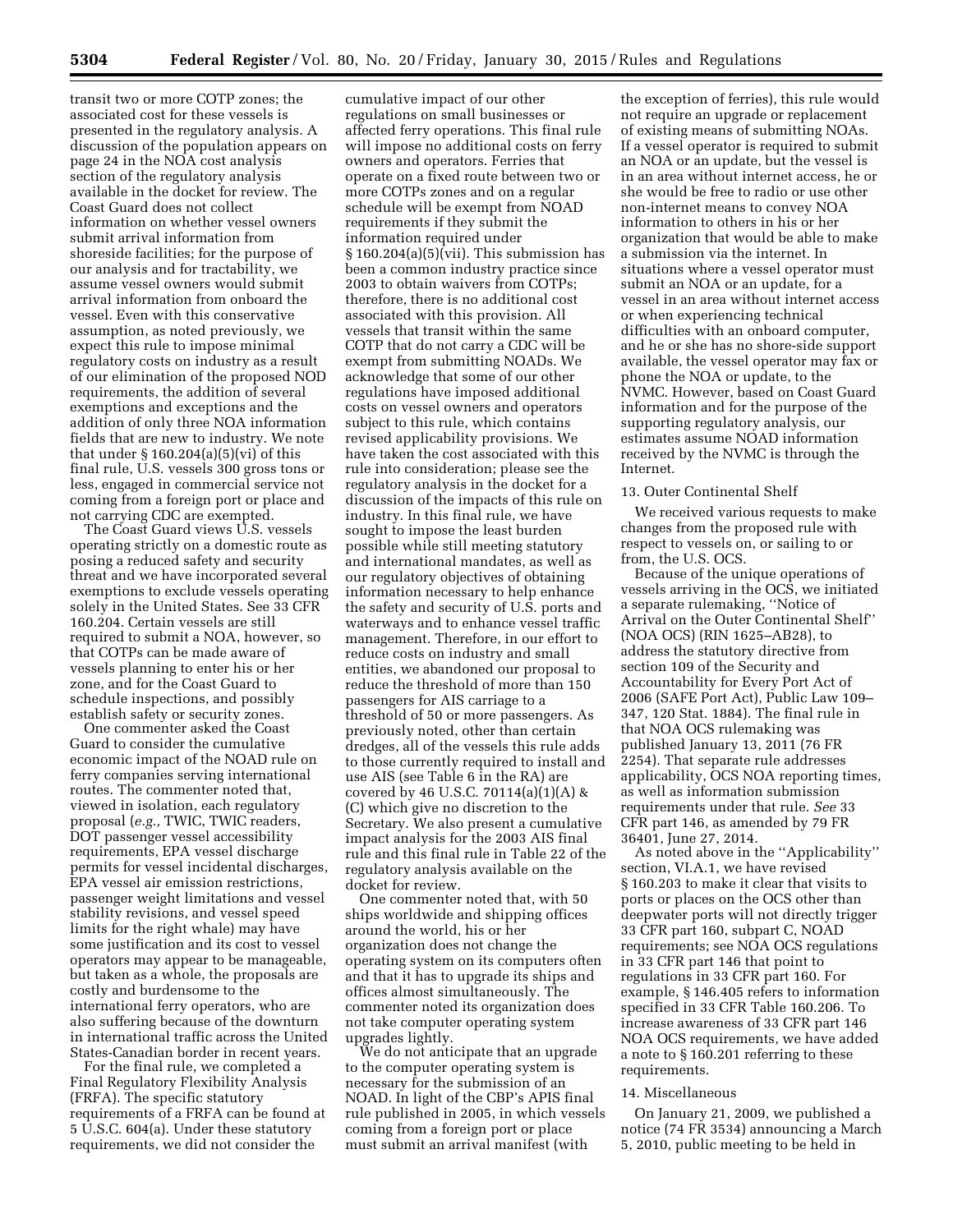Washington, DC. Several commenters requested that we schedule an additional public meeting in the Pacific Northwest because west coast international transportation companies, including international ferry operators, are located there and it was impractical for small companies or Washington State Ferry officials to attend the public meeting in Washington, DC. We received an additional request to hold meetings in the Southwest, Mid-Continental/Mid-West, and the Atlantic Northeast.

As noted above, we held one public meeting in Washington, DC, and another public meeting in Seattle, WA. We believe those two opportunities for the public to submit oral comments were sufficient, particularly given the 4 month period we provided the public in which to submit written comments. Also, we made audio recordings of these two public meetings, and made the recordings available online to the public via a link in the docket to audio-digital (MP3) files. These recordings allowed those who could not attend either meeting to listen to what was said at each meeting before the end of the comment period.

One commenter recommended amending NOAD rules to allow inland vessels to submit NOAs to a single common authority—specifically to allow any barge or towing vessel that operates on the inland and intracoastal waterways above or below Mississippi River mile 235 to be classified as inland and to report to the IRVMC, rather than the NVMC. The commenter stated that NOA requirements call for information from inland vessel operators that is inapplicable to their operations and of no material value for national security. Further, the commenter stated that this information is impractical and useless as applied to inland vessels, particularly if the reporting vessel operates below mile 235 on the Lower Mississippi River or the Gulf Intracoastal Waterway and needs to report to both NVMC and IRVMC.

In our NPRM, we proposed to revise the current NOA exemption in § 160.203(a)(3) that applies to all vessels operating upon the Mississippi River between its sources and mile 235, Above Head of Passes, and certain tributaries, so that this exemption would apply only to vessels required by 33 CFR 165.830 or 165.921 to report to IRVMC. The comment period on the NPRM closed April 15, 2009, but on January 10 and 18, 2011, the Commanders of the Eighth and Ninth Coast Guard Districts, respectively, published rules that stayed IRVMC reporting requirements for barges loaded

with CDC on inland rivers in the Eighth Coast Guard District and a portion of the Illinois Waterway System located in the Ninth Coast Guard District. These stays were extended and now last until December 31, 2015. *See* 76 FR 1360, January 10, 2011, 76 FR 2827, January 18, 2011, 78 FR 25, January 2, 2013, 78 FR 4788, January 23, 2013, 78 FR 60216, October 1, 2013, and 78 FR 61183, October 3, 2013.

In this final rule, where the revised exemption is redesignated as § 160.204(a)(3), after December 31, 2015, a vessel required to report under §§ 165.830 or 165.921 would not also be required under part 160 to submit NOAs to NVMC. Until December 31, 2015, temporary exemption § 160.204(a)(6) will apply to all vessels subject to §§ 165.830 or 165.921. During these stays in reporting requirements under §§ 165.830 or 165.921, Commanders of the Eighth and Ninth Coast Guard Districts will analyze future reporting needs and evaluate possible changes in CDC reporting requirements. *See* 78 FR 25, January 2, 2013, and 78 FR 4788, January 23, 2013, 78 FR 60216, October 1, 2013, and 78 FR 61183, October 3, 2013.

The IRVMC actively tracked the movement of CDC barges on inland rivers in the §§ 165.830 or 165.921 regulated navigation areas in Coast Guard Districts Eight and Nine, respectively, and analyzed data from Fleeting Area Managers. The NOA information and timing of submission of NOAs under 33 CFR part 160, which is a primary source of data for ships arriving from foreign ports or places, presents different burdens than the now-stayed IRVMC reporting requirements under §§ 165.830 or 165.921. Compare, for example, §§ 160.206 and 160.212 of this final rule with stayed reporting requirements in § 165.830(d), (e), and (f), or § 165.921(d), (e), and (f). This final rule has been written so that Commanders of Eighth and Ninth Coast Guard Districts may continue to analyze reporting needs from vessels moving CDC barges on inland rivers in their districts, without subjecting those vessels subject to § 165.830 or § 165.921 to NOAD requirements under 33 CFR part 160.

As for reporting to a single common authority, this final rule does not control where District Eight and Nine RNA regulations may require vessels subject to those regulations to report. But as for vessels operating below mile 235 on the Lower Mississippi River, on the Gulf Intracoastal Waterway, or on other waters where they are subject to 33 CFR part 160 NOAD requirements, the information we require is needed to meet our PWSA regulatory objectives of obtaining information necessary to help enhance the safety and security of U.S. ports and waterways and to enhance vessel traffic management.

One commenter suggested that the Coast Guard issue a secure, World Wide Web-based report showing vessels cleared for arrival and that it use a uniform NOAD verification process with each Coast Guard COTP's Homeland Security group's screening of NOADs submitted and cleared by the NVMC. The commenter noted that it is beneficial to know whether additional information or a vessel boarding is required by the port's Homeland Security Office well in advance of the vessel's arrival so that time management impacts to the vessel's Master and crew can be minimized and the vessel can proactively communicate any prospective delays to the terminal or refinery waiting for its arrival.

Once the NVMC receives an NOA, an email is sent to the submitter if the NOAD is not accepted. However, vessels are not ''cleared'' by the NVMC. Regarding advance notice of boarding, it is at the COTP's discretion to determine notification times if a boarding is to occur. Under authority of 33 U.S.C. 1223 and 33 CFR 160.111, a District Commander or COTP may place operational controls on a vessel when he or she—

• Has reasonable cause to believe the vessel is not in compliance with any regulation, law, or treaty;

• Determines that the vessel does not satisfy the conditions for vessel operation and cargo transfers specified in § 160.113; or

• Determines that the vessel warrants such controls in the interest of safety due to weather, visibility, sea conditions, temporary port congestion, other temporary hazardous circumstances, or the vessel's condition.

Also, under 46 U.S.C. 70110, the Secretary may establish conditions of entry for ships coming from a foreign port that she or he has found does not maintain effective antiterrorism measures, and may deny entry to vessels that do not meet these conditions. However, we do not clear vessels for arrival.

The CBP's regulation 19 CFR 4.7 references a ''Vessel Entrance or Clearance Statement,'' Customs Form 1300. Under 19 CFR 4.3, certain vessels are required to make formal entry on their arrival at a U.S. port or place. The CBP may grant clearance for a vessel to depart a U.S. port or place. *See* 19 CFR 4.60, 4.61 and 4.95; re CBP clearance related to departures, see 19 CFR 4.63 and 4.75.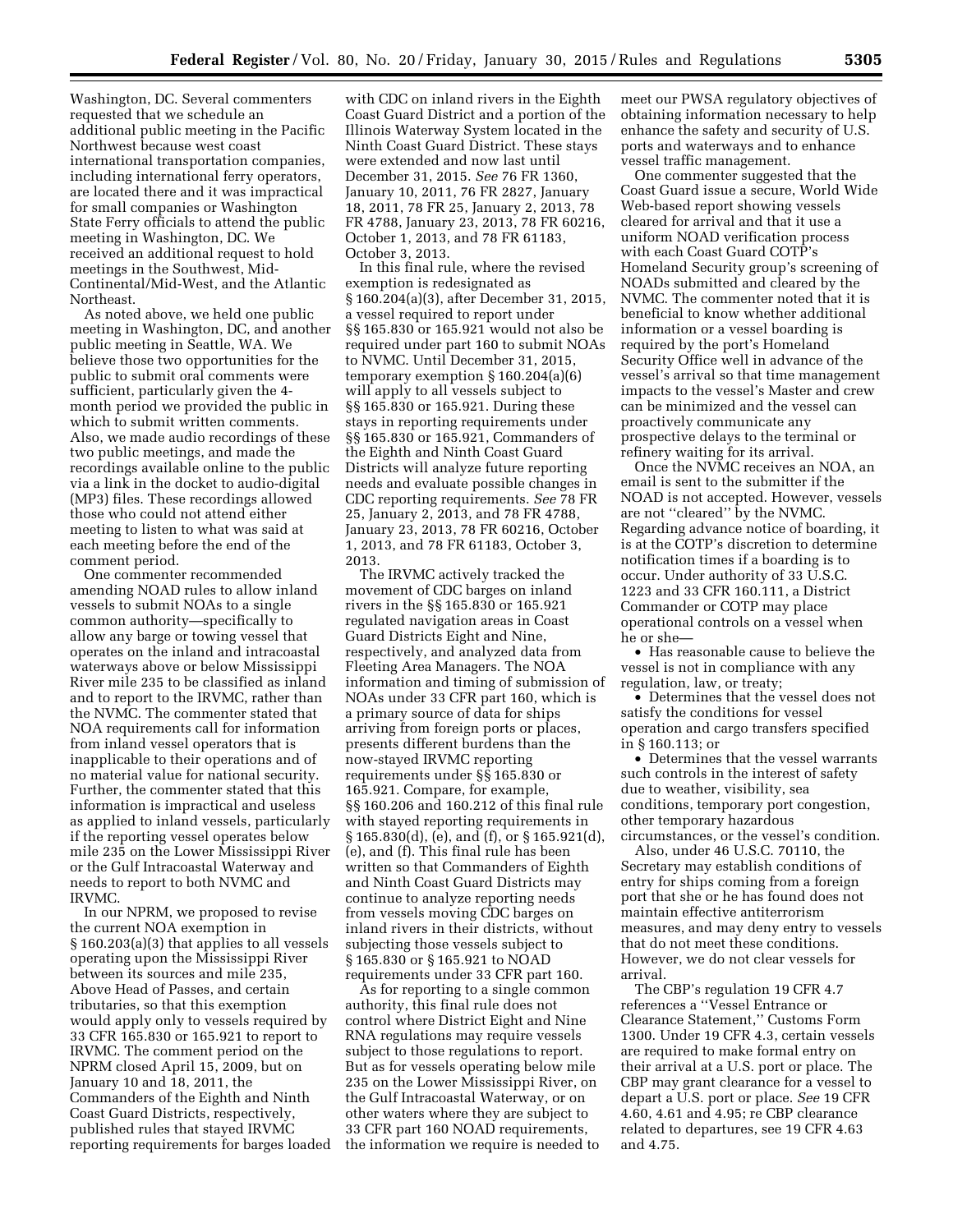One commenter noted that his company operates more than 50 chemical tankers and has a similar amount on time charter, that it operates worldwide, that its tankers can carry up to 52 separate bulk liquid cargoes on board, that its vessels go to various U.S terminals and take on specific cargoes, and that with two crews for each vessel, the company has 100 Masters and at least 100 chief mates that it has to educate on NOAD procedures. According to the commenter, the company experiences inconsistent and confusing procedures on a regular basis, particularly with regard to the way regulations are applied by Coast Guard field units. The commenter noted at a public meeting in Washington, DC that there had been comments made there to the effect that the rules are pretty clear, but that when you get down to the field unit, particularly with security concerns, the regulations in the code are not applied universally throughout the country, particularly in the Gulf of Mexico.

We are working to ensure consistent application of the NOAD regulations throughout all U.S. ports. Different responses by COTPs to NOAD data submitted for a given vessel may reflect different priorities based on different factors in COTP zones. Questions pertaining to NOAD regulations and the application of those regulations should be directed to the Office of Vessel Activities NOA Program Manager. Contact information is available on the eNOAD World Wide Web site.

One commenter stated that, despite regular NVMC upgrades, some in the industry have been forced to use thirdparty contractors to comply with NOA requirements. The commenter noted that this means every report is handled twice—once aboard the vessel and once by a contractor—and thus there is twice the opportunity for errors.

We note that an NOA can be submitted directly to the NVMC via the eNOAD World Wide Web application or by email. If a vessel chooses to use a third-party contractor, that is at the vessel owner's discretion, but the vessel owner retains responsibility for the accuracy of the information.

One commenter stated that when small changes are made to forms or notices, errors may go undetected because of the massive amount of information that is asked for time and time again, and be repeated on every required form. The commenter noted these errors can result in cumulative penalties. The commenter stated that his company has experienced penalties from the CBP—specifically immigration—for crew-caused typing

errors, and that if the company is doing multiple crew reporting and makes one error, then submits that copied form five times, it has now subjected itself to five times the penalties because the error appears on five copies.

We cannot speak to CBP or other agency practices as they pertain to penalties resulting from typing errors. We note, however, that a requirement in § 160.208 as proposed stated that whenever events cause submitted NOA information to become inaccurate, vessels must submit an update within the times required in § 160.212. Based on this comment, however, we are revising that regulatory text to make clear that the owner, agent, Master, operator, or person in charge of the vessel must submit an update within the times required any time events cause the submitted data to become inaccurate or the submitter realizes that the data initially submitted were inaccurate. As noted previously, however, if the estimated time of arrival is the only data element that becomes inaccurate and the new estimate is less than 6 hours off from the original estimate, then the owner, agent, Master, operator, or person in charge need not submit an update. Also under § 160.208(b), such persons need not file updates to correct the vessel location or position of the vessel at the time of reporting, or to report changes to crewmembers' positions or duties on the vessel.

One commenter stated that there is currently a 6-hour window during which, if a vessel's anticipated arrival time is within plus or minus 6 hours, no update is required. However, the commenter noted, there are some new provisions in the NPRM that would require the vessel to submit an update within 12 hours, which would not be practical.

We note that the requirement for submitting an update is the same as the current requirement for a vessel whose remaining voyage is less than 24 hours, with the exception of U.S. vessels 300 gross tons or less. *See* §§ 160.208 and 160.212(b)(3). We have made no changes from the proposed rule based on this comment.

One commenter stated that there was a need for greater specificity in the regulatory language to avoid confusion when all of the provisions of the rule are put into practice, and to ensure that the Coast Guard is truly meeting the congressional intent with regards to security.

As reflected in many of the changes we made from the proposed regulatory text, including adding definitions and specifying vessels that may use AIS Class B to satisfy AIS requirements, we have taken steps to ensure that this final rule is clear and specific. Also, in the preamble, we repeatedly link NOA requirements in this final rule with PWSA statutory objectives of helping to enhance the safety and security of U.S. ports and waterways.

One commenter stated that the Coast Guard correctly exempted OSVs from NOAD requirements. The commenter noted that this reflects both the past coverage of these vessels under NOA and the many years of an exemption and practices that have shown that these vessels do not represent a significant security concern. The commenter also noted that the existing exemption reflects our recognition that these vessels make so many transits that tracking all of their arrivals and departures would create a burden on both the Coast Guard and the industry. The commenter further stated, however, that there are discussions both in Congress and internally in the Coast Guard over raising tonnage limits on OSVs, and expressed hope that the Coast Guard's definition would not lock this into a separate standard for OSVs than might eventually come out of that process.

In the NPRM we proposed adding a definition of ''offshore supply vessel,'' a term we use in exemption § 160.204(a)(1), based on the 46 U.S.C. 2101(19) definition. In 2010, that statutory definition was amended by section 617 of the Coast Guard Authorization Act of 2010 (Pub. L. 111– 281). For reasons stated in the ''Summary of Changes from NPRM'' discussion, Section V, we did not create a part 160 definition of ''offshore supply vessel,'' but instead simply relied on the introductory language in the definition section, § 160.202, which adopts 46 U.S.C. 2101(19) definitions for otherwise undefined terms. This revision does not lock OSVs into a separate NOAD standard. Revisions to OSV-specific regulations based on a statutory change in OSV tonnage limits are outside the scope of this rulemaking.

Finally, while not in response to a comment, we delayed making any amendments to 33 CFR part 160 effective until April 30, 2015. We selected this date 90 days after publication to ensure that we have changes to the eNOAD application thoroughly tested and in place before the effective date.

### *B. Automatic Identification System*

In the NPRM, we used 12 categories to describe our proposed revisions to AIS regulations. *See* 73 FR 76304–05, December 16, 2008. For this final rule, we used a different set of categories to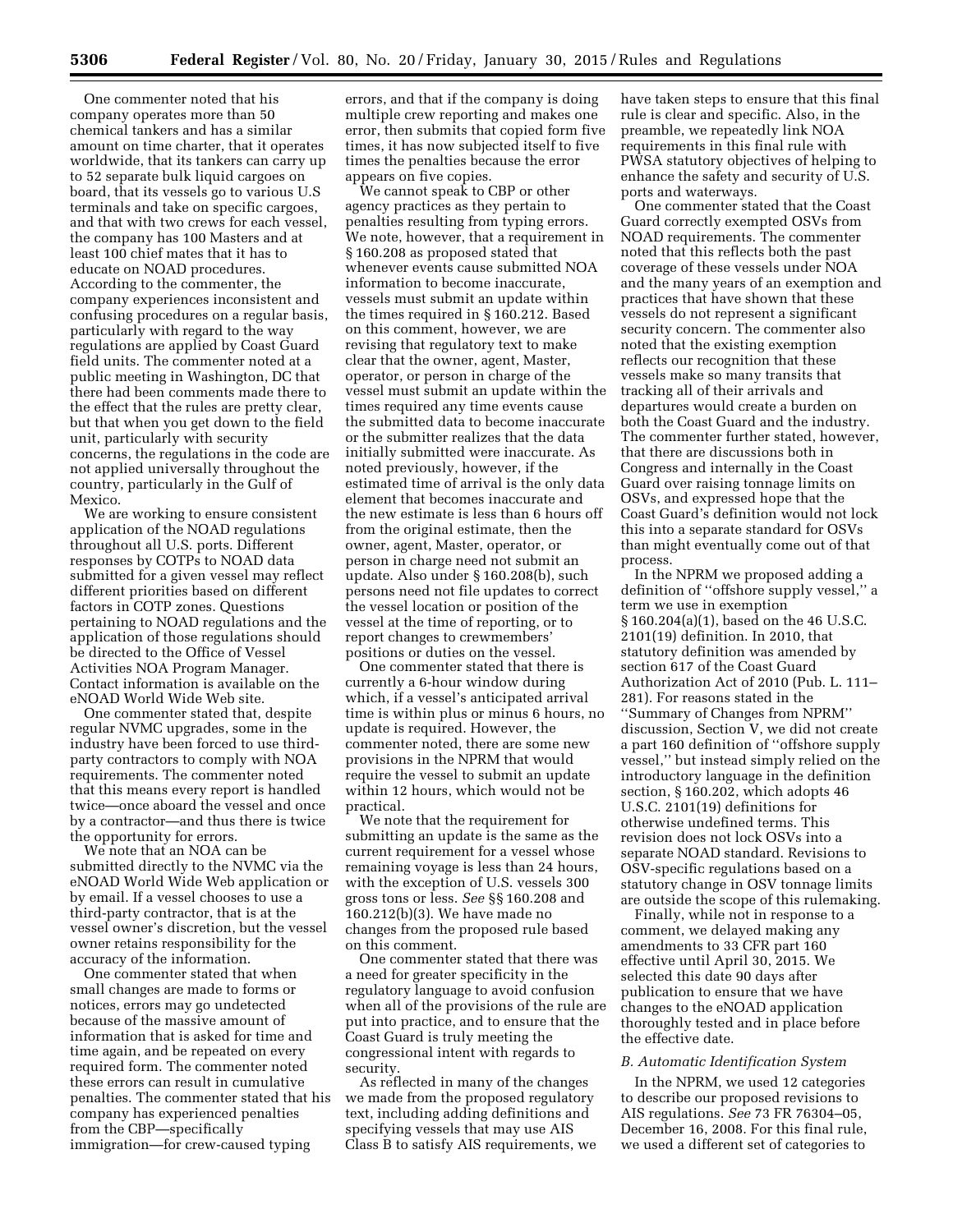group and discuss comments we received on the AIS portion of the NPRM. These 11 categories are: Applicability, Broader Use of AIS, Expanding AIS Carriage, Impracticability, AIS and Nationwide AIS, Fishing Industry Concerns, AIS Class B, AIS Displays and Integration, Installation Period, AIS Pilot Plug, and Supplemental Notice of Proposed Rulemaking.

## 1. Applicability

Some comments received in opposition to the proposed AIS rule questioned the need for it, its benefits, and whether it should be applicable to the commenter's type of vessel (*e.g.,*  sailing vessels and tenders), operation (*e.g.,* marine assistance), or operating area (*e.g.,* rivers). The Marine Transportation Security Act (MTSA) of 2002 is our enabling statute that directs which vessels will be required to install and use AIS. This statute specifies selfpropelled commercial vessels of at least 65 feet overall in length and towing vessels of more than 26 feet overall in length and 600 horsepower. *See* 46 U.S.C. 70114(a)(1)(A) and (C). In addition, MTSA directs the Secretary to require AIS on vessels ''carrying more

than a number of passengers for hire as determined by the Secretary'' and vessels for which the Secretary finds AIS ''is necessary for the safe navigation of the vessel.'' *See* 46 U.S.C.  $70114(a)(1)(B)$  and (D). In this final rule we have included the following selfpropelled vessels under MTSA provisions in 46 U.S.C. 70114(a)(1)(B) and (D) that do provide some discretion to the Secretary:

• Vessels (less than 65 feet in registered length) that are certificated to carry more than 150 passengers whether or not the passengers are for hire.

• Vessels engaged in dredging operations in or near a commercial channel or shipping fairway in a manner likely to restrict or affect the navigation of other vessels; and

• Vessels engaged in the movement of CDC or flammable or combustible liquid cargo in bulk.

Given the nature of their operation, these vessels pose a unique challenge to navigation, and we have determined that AIS is necessary for the safe navigation of these vessels.

Since 1972, a similar group of vessels has been required by the Vessel Bridgeto-Bridge Radiotelephone Act (Pub. L.

92–63) and implementing regulations to have radiotelephones while navigating. *See* 33 U.S.C. 1201–1208 and 33 CFR part 26. The primary purpose of the Radiotelephone Act is navigation safety, an objective that it shares with MTSA. Together, the Radiotelephone Act and MTSA AIS implementing regulations provide a synergy that enhances situational awareness and could mitigate the risk of collisions and other mishaps, such as a collision with a vessel carrying passengers, a vessel engaged in dredging near a commercial channel, or one moving hazardous cargo. Data from AIS provide the telephone equivalent of ''caller ID,'' which can greatly facilitate radiotelephone communication, reducing the time required to establish a joint plan for avoiding collisions.

We have placed AIS applicability provisions from both the final rule and the current CFR adjacent to each other in the following derivation and comparison table so that you may quickly identify changes this final rule is introducing that may impact your vessel or company. Further details, including costs and impacts, are provided in the regulatory analysis.

TABLE 2—AIS DERIVATION AND COMPARISON TABLE: FINAL RULE AND CORRESPONDING CURRENT APPLICABILITY PARAGRAPHS IN 33 CFR 164.46

| Final rule paragraph in<br>33 CFR 164.46 | Text                                                                                                                                                       | Corresponding para-<br>graph currently in<br>33 CFR 164.46 | Text                                                                                                                                                                                                                                                                                                                                                                                                                                                                                                                                                                                                                                                     |
|------------------------------------------|------------------------------------------------------------------------------------------------------------------------------------------------------------|------------------------------------------------------------|----------------------------------------------------------------------------------------------------------------------------------------------------------------------------------------------------------------------------------------------------------------------------------------------------------------------------------------------------------------------------------------------------------------------------------------------------------------------------------------------------------------------------------------------------------------------------------------------------------------------------------------------------------|
|                                          | must have on board a properly installed,<br>operational Coast Guard type-approved<br>AIS Class A device:.                                                  |                                                            | The following vessels must have a properly<br>installed, operational, type approved AIS as<br>of the date specified.                                                                                                                                                                                                                                                                                                                                                                                                                                                                                                                                     |
|                                          | (i) $\ldots$ $\ldots$ $\ldots$ $\ldots$ $\ldots$ $\ldots$ $\ldots$ A self-propelled vessel of 65 feet or more in<br>length, engaged in commercial service. | $(1)$ & $(3)$ (i)                                          | $(a)(1)$ Self-propelled vessels of 65 feet or<br>more in length, other than passenger and<br>fishing vessels, in commercial service and<br>on an international voyage, not later than<br>December 31, 2004.<br>$(a)(3)$ Notwithstanding paragraphs $(a)(1)$ and<br>$(a)(2)$ of this section, the following vessels,<br>when navigating an area denoted in Table<br>161.12(c) of $§$ 161.12 of this chapter, not<br>later than December 31, 2004: (i) Self-pro-<br>pelled vessels of 65 feet or more in length,<br>other than fishing vessels and passenger<br>vessels certificated to carry less than 151<br>passengers-for hire, in commercial service; |
|                                          | (ii) $\ldots$ $\ldots$ $\ldots$ $\ldots$   A towing vessel of 26 feet or more in length<br>and more than 600 horsepower, engaged<br>in commercial service; |                                                            | Towing vessels of 26 feet or more in length<br>and more than 600 horsepower, in com-<br>mercial service.                                                                                                                                                                                                                                                                                                                                                                                                                                                                                                                                                 |
|                                          | (iii)    A vessel that is certificated to carry more<br>than 150 passengers.                                                                               |                                                            | than 150 passengers-for-hire.                                                                                                                                                                                                                                                                                                                                                                                                                                                                                                                                                                                                                            |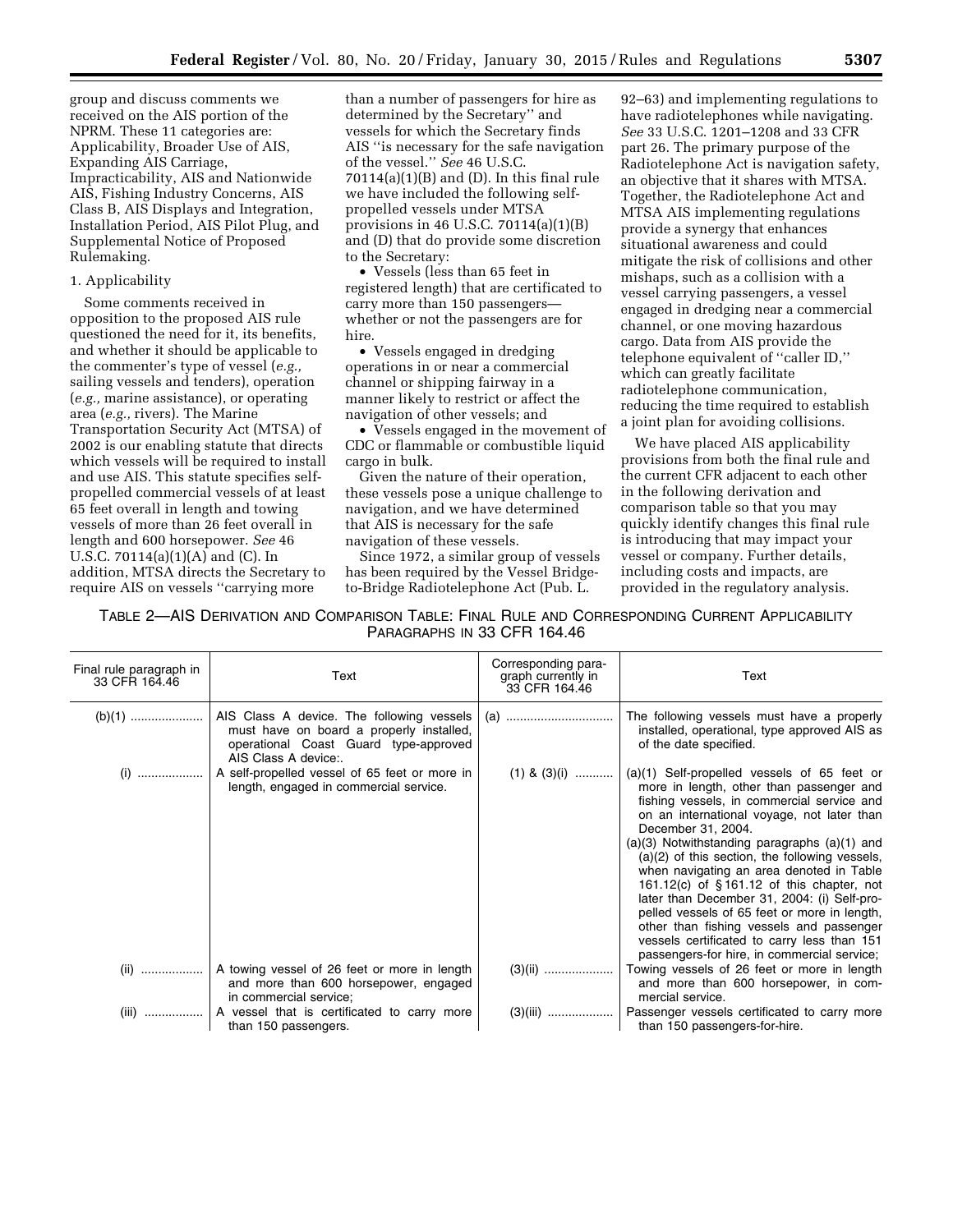۰

## TABLE 2—AIS DERIVATION AND COMPARISON TABLE: FINAL RULE AND CORRESPONDING CURRENT APPLICABILITY PARAGRAPHS IN 33 CFR 164.46—Continued

| Final rule paragraph in<br>33 CFR 164.46 | Text                                                                                                                                                                                                                                                                                                                                                                                    | Corresponding para-<br>graph currently in<br>33 CFR 164.46 | Text                                                                                                                                                                                                                                                                                                                                                                                                                                                                                                                                         |
|------------------------------------------|-----------------------------------------------------------------------------------------------------------------------------------------------------------------------------------------------------------------------------------------------------------------------------------------------------------------------------------------------------------------------------------------|------------------------------------------------------------|----------------------------------------------------------------------------------------------------------------------------------------------------------------------------------------------------------------------------------------------------------------------------------------------------------------------------------------------------------------------------------------------------------------------------------------------------------------------------------------------------------------------------------------------|
| $(iv)$                                   | A self-propelled vessel engaged in dredging<br>operations in or near a commercial channel<br>or shipping fairway in a manner likely to re-                                                                                                                                                                                                                                              |                                                            | NO CORRESPONDING PARAGRAPH.                                                                                                                                                                                                                                                                                                                                                                                                                                                                                                                  |
| $(V)$                                    | strict or affect navigation of other vessels.<br>A self-propelled vessel engaged in the move-<br>ment of-(A) Certain dangerous cargo as<br>defined in subpart C of part 160 of this<br>chapter, or (B) Flammable or combustible<br>liquid cargo in bulk that is listed in 46 CFR                                                                                                        |                                                            | NO CORRESPONDING PARAGRAPH.                                                                                                                                                                                                                                                                                                                                                                                                                                                                                                                  |
|                                          | 30.25-1, Table 30.25-1.<br>AIS Class B device. Use of a U.S. Coast<br>Guard type-approved AIS Class B device<br>in lieu of an AIS Class A device is permis-<br>sible on the following vessels if they are<br>not subject to pilotage by other than the<br>vessel Master or crew:                                                                                                        |                                                            | NO CORRESPONDING PARAGRAPH.                                                                                                                                                                                                                                                                                                                                                                                                                                                                                                                  |
| $(i)$<br>(ii)                            | Vessels identified in paragraph (b)(1)(i) of this<br>section that are certificated to carry less<br>than 150 passengers, and that-(A) Do not<br>operate in a VTS or VMRS area defined in<br>Table 161.12(c) of §161.12 of this chapter,<br>and (B) Do not operate at speeds in ex-<br>cess of 14 knots; and                                                                             |                                                            | NO CORRESPONDING PARAGRAPH.<br>NO CORRESPONDING PARAGRAPH.                                                                                                                                                                                                                                                                                                                                                                                                                                                                                   |
| (iii)                                    | Vessels identified in paragraph (b)(1)(iv) of<br>this section engaged in dredging oper-<br>ations                                                                                                                                                                                                                                                                                       |                                                            | NO CORRESPONDING PARAGRAPH.                                                                                                                                                                                                                                                                                                                                                                                                                                                                                                                  |
|                                          | SOLAS provisions. The following self-pro-<br>pelled vessels must comply with Inter-<br>national Convention for Safety of Life at<br>Sea (SOLAS), as amended, Chapter V,<br>regulation 19.2.1.6 (Positioning System),<br>19.2.4 (AIS Class A), and 19.2.3.5 (Trans-<br>mitting Heading Device) or 19.2.5.1 (Gyro<br>Compass) as applicable (Incorporated by<br>reference, see § 164.03): |                                                            | Notwithstanding paragraph (a)(1) of this sec-<br>tion, the following, self-propelled vessels,<br>that are on an international voyage must<br>also comply with SOLAS, as amended,<br>Chapter V, regulation 19.2.1.6, 19.2.4, and<br>19.2.3.5 or 19.2.5.1 as appropriate (Incor-<br>porated by reference, see § 164.03):                                                                                                                                                                                                                       |
| $(1)$                                    | A vessel of 300 gross tonnage or more, on<br>an international voyage                                                                                                                                                                                                                                                                                                                    | $(2)(ii)$ - $(iv)$                                         | (ii) Tankers, regardless of tonnage, not later<br>than the first safety survey for safety equip-<br>ment on or after July 1, 2003; (iii) Vessels,<br>other than passenger vessels or tankers, of<br>50,000 gross tonnage or more, not later<br>than July 1, 2004; and<br>(iv) Vessels, other than passenger vessels or<br>tankers, of 300 gross tonnage or more but<br>less than 50,000 gross tonnage, not later<br>than the first safety survey for safety equip-<br>ment on or after July 1, 2004, but no later<br>than December 31, 2004. |
| $(2)$                                    | A vessel of 150 gross tonnage or more, when<br>carrying more than 12 passengers on an<br>international voyage                                                                                                                                                                                                                                                                           |                                                            | Passenger vessels, of 150 gross tonnage or<br>more, not later than July 1, 2003.                                                                                                                                                                                                                                                                                                                                                                                                                                                             |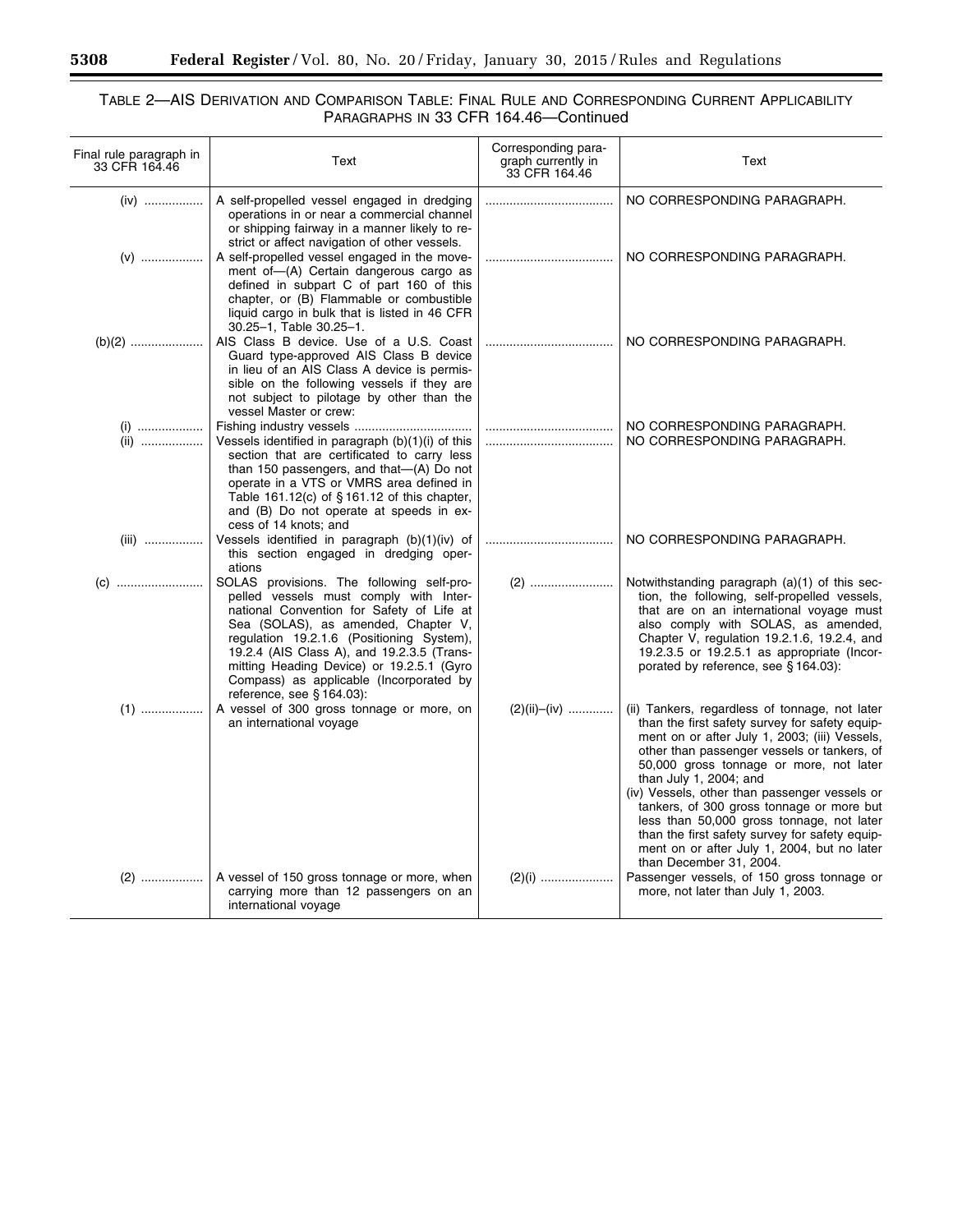### 2. Broader Use of AIS

We recognize that AIS will not overcome all challenges to maritime transportation safety or prevent all transportation security incidents. It is, however, the most effective tool currently available to enhance a mariner's situational awareness and our own MDA. When using AIS, pertinent real-time, digital navigation information can be autonomously and continuously exchanged between AIS-equipped vessels. AIS not only provides a position (in a manner similar to radar), but it also provides vessel data (*e.g.,*  dimensions, type, call-sign, destination, ETA, navigation status) that are difficult, if not impossible, to ascertain visually and that would be burdensome, cumbersome, and distracting to exchange via voice communications. Additionally, AIS is currently the only effective means of providing real-time electronic navigation chart information from shore to ship via the broader use of AIS Application Specific Messaging (ASM), the ''smart phone'' applications for AIS. These applications use a common message type which can be processed by most AIS stations. However, embedded within the message are specific navigation- and safetyrelated data that are not available via other AIS messages or other existing marine safety information systems (Notice to Mariners, NAVTEX for delivery of navigational and meteorological warnings and forecasts, etc.). These messages can provide a more dynamic detail to information that is traditionally conveyed by slower means: chart updates, (*e.g.,* new navigation hazards), printed notices to mariners, navigation publications and directives, meteorological and hydrographic Web sites, and more. Because this information, like all AIS data, is digital, it can easily be decoded and portrayed on multiple navigation devices, such as electronic charts, radar, and multi-function displays. In the near future, we expect to design and develop ASM to augment or replace some other types of reporting, including potentially eNOAD, IRVMC, and right whale sightings.

In 2010, in Safety of Navigation Circular 289, the IMO adopted a compendium of ASM that promises to greatly enhance AIS utility and navigation safety. These ASM applications will provide: exchange, reporting, and broadcast of environmental, meteorological, and hydrological data, as is currently being done on the St. Lawrence Seaway, Tampa Bay, and VTS Sault Ste. Marie, and is envisioned for more waterways;

data on dangerous cargo and/or persons on board; port clearance and berthing information; data on mandatory and recommended routes; extended vessel static and voyage related data; VTS broadcast of targets representing vessels with or without AIS but beyond the range (*e.g.,* around a bend) of other AIS vessels; and pertinent time-critical dynamic navigation information concerning a specified geographic area, polygon or position.

We are working closely and diligently with the Committee on the Maritime Transportation System (CMTS) (see e-Navigation Integrated Action Team at *[http://www.cmts.gov/Activities/](http://www.cmts.gov/Activities/ActionTeams.aspx) [ActionTeams.aspx](http://www.cmts.gov/Activities/ActionTeams.aspx)*) and other Federal agencies, such as the National Oceanic and Atmospheric Administration and U.S. Army Corps of Engineers, to expand the development and ensure the consistency of ASM throughout the United States. Accordingly, we have added to this final rule a new provision in § 164.46(d)(4) to ensure that in the United States, only the use of ''applications adopted by the International Maritime Organization (such as, IMO SN.1/Circ.289) or those denoted in the International Association of Marine Aids to Navigation and Lighthouse Authorities' (IALA) ASM Collection for use in the United States or Canada'' is permissible. Moreover, § 164.46(d)(4) notes that an individual application transmission is limited to no more than one every minute.

Some commenters lauded these benefits and the benefits of AIS in general, and requested we extend AIS applicability to other vessels (*e.g.,* all vessels that interact with seagoing vessel traffic). While we strongly encourage the use of AIS, we recognize that not all vessels can achieve the full benefit of AIS because of their unique nature (*e.g.,* submarines) or mode of operations (*e.g.,* fleeting area). To accommodate these situations, we provide a means for individual operators to request a deviation from AIS carriage requirements in 33 CFR 164.46(h). In response to comments, we have extended this provision to include vessels whose design (*e.g.,* submarines or vessels with an open or exposed cabin), construction, or outfitting (*e.g.,* a vessel without electrical power) makes it impracticable to operate an AIS. *See*  33 CFR 164.46(h)(4). Further, to alleviate the administrative burden on industry and the Coast Guard, and at the same time recognize that situations may change in the future, we have extended the allowable deviation period from 1 to 5 years. *See* § 164.46(h).

Numerous commenters questioned adopting the threshold of 50-or-more

passengers for requiring AIS. One commenter stated that the Coast Guard has not justified the requirement for passenger vessels with the capacities of between 50 and 150 passengers to carry AIS and that such a requirement would not diminish the potential threats to the U.S. marine transportation system that the Coast Guard described. We believe requiring AIS on vessels certificated to carry more than 50 passengers would help diminish threats to the U.S. maritime transportation system, but based on our analysis of the cost and the lack of benefits of such a requirement, we have abandoned the lower threshold we proposed.

We did describe a number of maritime-related terrorist events in the NPRM (see 73 FR 76296, December 16, 2008), but we did not claim that AIS alone would prevent those or future incidents. We stated that these incidents called attention to the vulnerability of the United States to potential terrorist attacks, and that U.S. waterways and ports present both vulnerable and attractive targets. See 73 FR 76297. All vessels that carry passengers are potential terrorist targets and may also provide a means of transportation for terrorists; particularly because passengers may board the vessel without having to go through thorough background checks required of some crewmembers.

AIS is the only digital source of data the Coast Guard and other federal agencies have to gain a comprehensive real-time understanding of activities in our maritime domain, with the tools currently available on most vessels (*i.e.,*  radar or ECS), which thus improves our ability to prevent and respond to transportation security and safety incidents. For example, if we learn that passenger vessels have been targeted or that one is involved in a distress situation, we are more readily able to locate the specific position and course of these vessels and mitigate the consequences of an incident, and, are also more readily able to share that information with others.

The commenter specifically noted that when promulgating current AIS regulations in 2003, the Coast Guard determined that passenger vessels carrying 150 or fewer passengers do not pose a significant risk of a transportation security incident and therefore did not require such vessels to develop Coast Guard-approved vessel security plans, and that nothing in the NOAD AIS NPRM has changed the conclusion of very low security risk in the National Risk Assessment Tool (N– RAT) published in the 2003 Implementation of National Maritime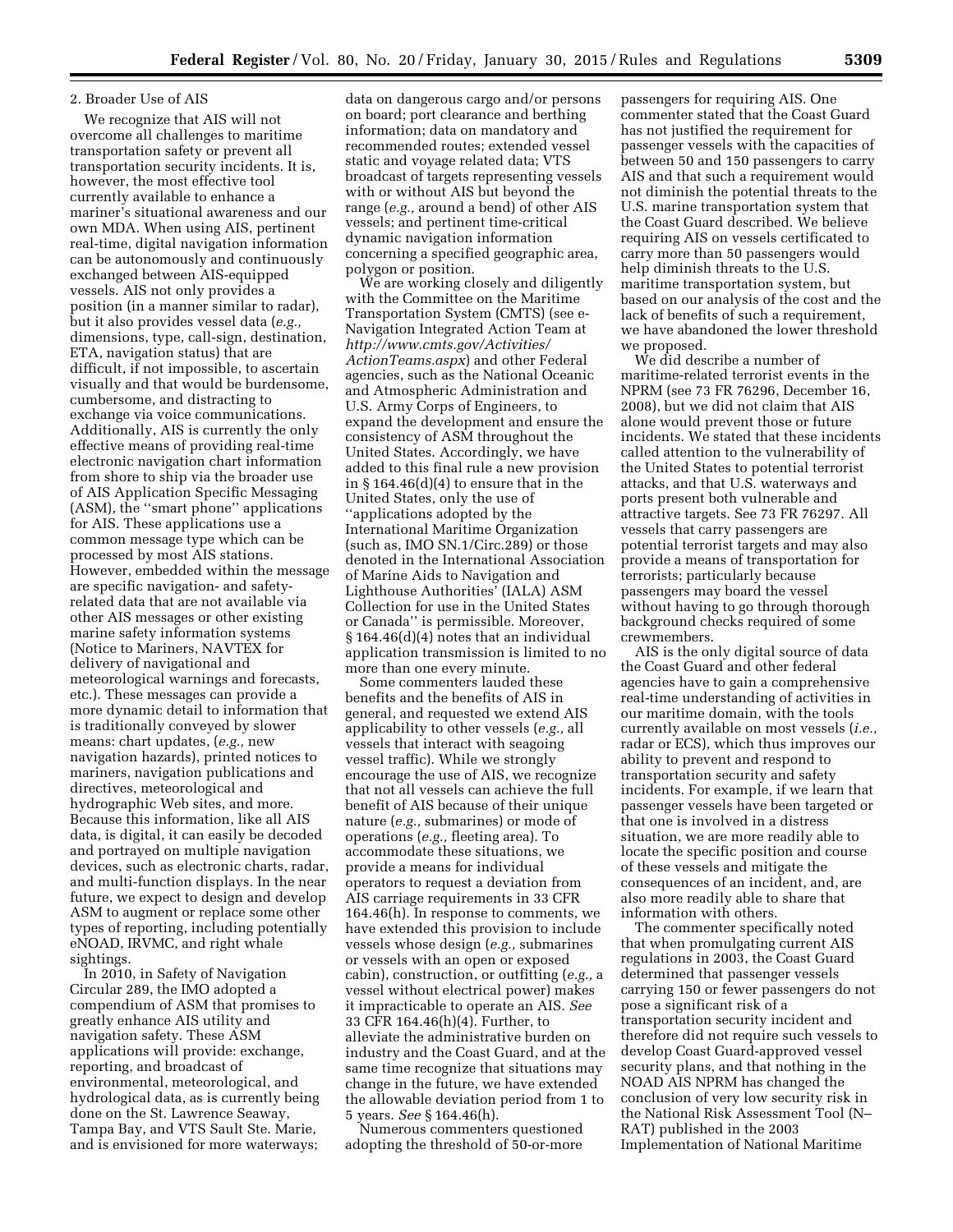Security Initiatives temporary interim rule. *See* 68 FR 39246, July 1, 2003. Based on that N–RAT analysis, however, we did not conclude that vessels carrying less than 150 passengers were risk free. As we previously stated; however, based on public comments and to reduce costs on industry and small entities, we have set the passenger threshold for AIS carriage in this final rule to those vessels certificated to carry more than 150 passengers.

The commenter also noted that in a Transportation Worker Identification Credential (TWIC)—Reader Requirements advance NPRM (74 FR 13360, March 27, 2009) the Coast Guard identified vessels that carry less than 500 passengers as being in the lowest risk category. In that ANPRM, which focused on identification for mariners, we did note, however, the potential for such vessels to be involved in a transportation security incident. See 74 FR 13366. A transportation security incident means a security incident resulting in a significant loss of life, environmental damage, transportation system disruption, or economic disruption in a particular area.

The commenter also questions the need for AIS for navigation safety for vessels between 50 and 150 passengers and notes that of the injuries, deaths, and barrels of oil spilled the Coast Guard noted that might have been prevented by the use of AIS, that there is no apportionments as to vessel service and that the preponderance of waterways associated with these casualties are not typically used by passenger vessels generally and those carrying 50 to 150 passengers specifically. Given this, and the commenter's own experience, the commenter concluded that the contribution by passenger vessels to those accident and casualty totals is negligible or non-existent. Finally, the commenter quotes from a Coast Guard report on passenger safety on vessels under 1000 gross tons based on 1992– 2003 data and notes the report states that 81.2 percent of casualties were not related to the operation of a vessel, and that fatalities were rare and when grouped by type of accident, there were no trends or patterns.

As previously noted, in this final rule we are not adopting the threshold of 50 or more passengers we proposed in the NPRM. We have adopted a threshold of more than 150 passengers in § 164.46(b)(1)(iii) of this final rule that is similar to our current passenger-forhire threshold, but we did not retain the ''for-hire'' qualifier. We found no passenger vessels outside of VTS areas

affected by the AIS portion of this final rule that are less than 65 feet in length and carry more than 150 passengers. All passenger vessels we found to be affected by this final rule are included in the 65-feet-or-more category. This approach, which is based on authority in 46 U.S.C. 70114(a)(1)(B) & (D) and covers vessels certificated to carry more than 150 passenger—whether for forhire or not, is similar to that taken in SOLAS which does not use ''for-hire'' when establishing a passenger vessel threshold.

SOLAS Regulation V.19.2.4 requires AIS on all passenger ships regardless of size or type of voyage. Under SOLAS any vessel carrying more than 12 passengers is a ''passenger ship.'' *See*  SOLAS Regulation I.1(f). This AIS SOLAS provision reflects the objective of SOLAS which is to promote the safety of life at sea. We have exercised tonnage-threshold discretion under SOLAS to enable us to set our MTSAbased passenger threshold at more than 150.

As proposed, we eliminated the distinction of ''for hire'' from the types of vessels that are required to have AIS because we believe the safety benefits of AIS should extend beyond vessels carrying passengers for hire that are, nonetheless, under the MTSA threshold of 65 feet in length. In doing so, we ensure that this provision of the final rule will cover all small passenger vessels and ferries in commercial service that are certificated to carry more than 150 passengers.

Some commenters requested that we exempt certain waterways, as we are authorized to do under MTSA. *See* 46 U.S.C. 70114(a)(2)(B). While we agree that there might be waterways where the full benefit of AIS may not be realized *e.g.,* only one vessel using AIS on that waterway, we do not favor a patchworkof-waterways approach because situations for a given waterway may change. Because AIS is designed to provide an effective means for multiple users to exchange vessel navigation information, independent of the waterway where it is used, its benefit is proportional to the number of users and not necessarily the area of use. Therefore, rather than exempt specific waterways where there might be a small number of users, we have specified an exception in § 164.46(h)(3) for vessels that are not likely to encounter other AIS-equipped vessels. AIS can also provide valuable information in certain waterways even where there is a likelihood of encountering only one other vessel with AIS—for example, rounding a bend and other situations

where other sensors, such as radar, may not detect the other vessel as soon.

One commenter stated that we failed to provide support for our assertion in our NPRM that passenger vessels added by the 50-passenger threshold would not be uniquely impacted. The commenter stated that nearly all passenger vessels of less than 65 feet that carry 50 to 150 passengers are operated by small businesses and that this segment of the U.S. maritime industry is in fact uniquely impacted. As previously noted, we have abandoned our proposal to reduce the threshold of more than 150 passengers for AIS carriage to 50 or more passengers. In 2003, as part of our initial effort to obtain information before issuing an NPRM to expand AIS applicability beyond what was included in our temporary interim rule, we solicited responses to questions. *See* 68 FR 39369, July 1, 2003. In the preamble of the final rule we published that year, we specifically mentioned reopening the comment period on questions we presented in that initial effort as well an additional question regarding expanding AIS carriage to small passenger vessels. See 68 FR 60562, October 22, 2003. In an October 2003 notice, we then asked for reasons why passenger vessels 65 feet or more in length that carry less than 151 passengers (and fishing vessels 65 feet or more in length) should be treated differently than other commercial vessels. See 68 FR 61819, October 30, 2003. After reviewing comments received in response to the questions we published in 2003 and the NPRM, we have found that many of these vessels may be owned by small entities that do not operate year around or in areas that are likely to encounter other AIS users (*e.g.,* excursion vessels in Lake Tahoe). The vessels certificated to carry less than 150 passenger impacted by  $\S$  164.46(b)(1)(i) of this final rule, are impacted in a manner that is different than the other 5,560 U.S. flag vessels that we estimate will be affected by the AIS portion of this final rule. Because these passenger vessels are greater than 65 feet in length, 46 U.S.C. 70114(a)(1)(A) dictates that they be equipped with and operate AIS. To reduce the cost of this requirement, however, in § 164.46(b)(2)(ii) we permit the use of AIS Class B devices on vessels certificated to carry less than 150 passengers if they do not operate in a VTS or VMRS area and do not operate at speeds in excess of 14 knots. Regarding our separate requirement in § 164.46(b)(1)(iii) for vessels certificated to carry more than 150 passengers, we decided to maintain the existing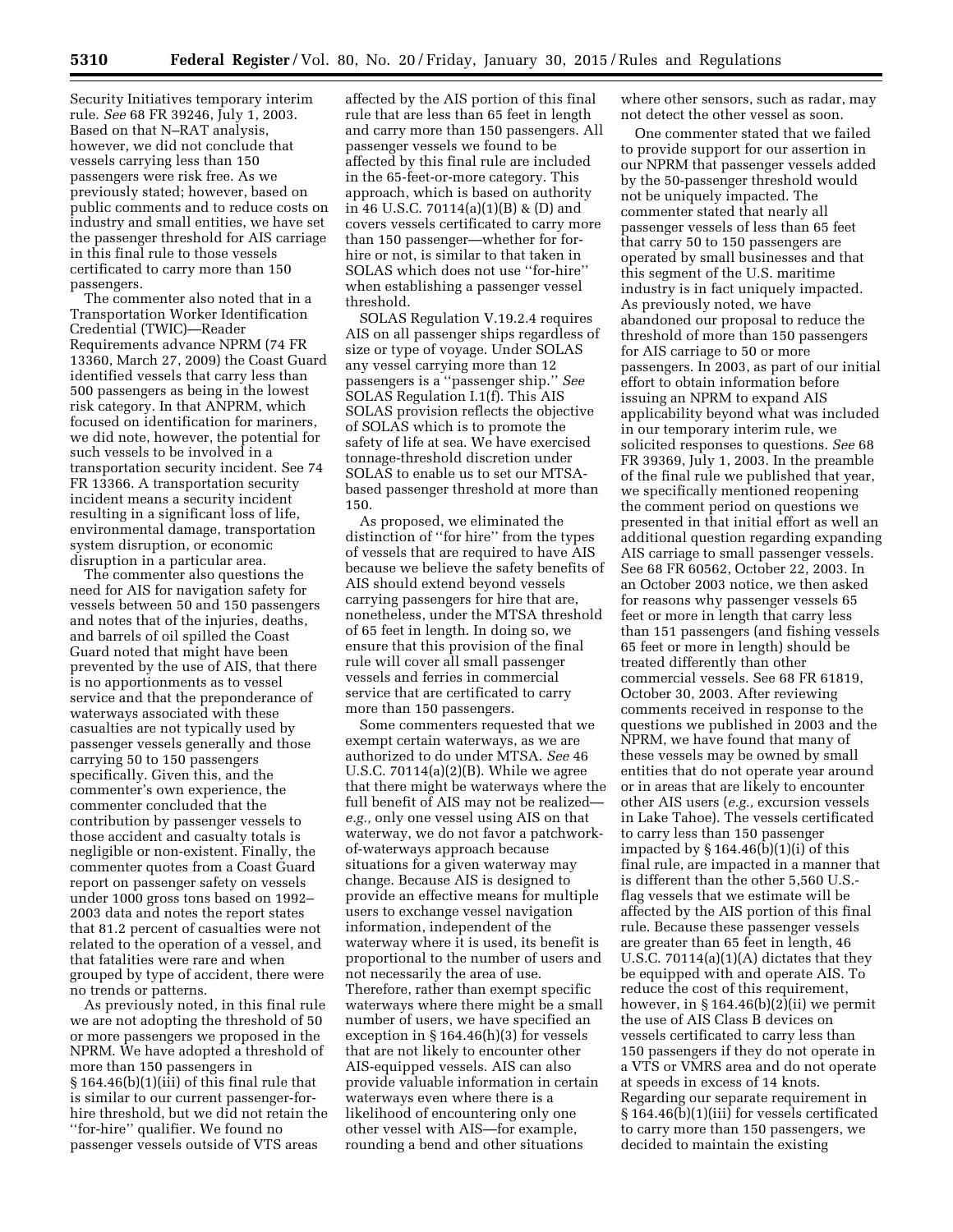threshold of more than 150 passengers, rather than decrease it to the threshold of more than 50 passengers we proposed, but we did expand the threshold to include any passenger, not solely passengers for hire, and, as with our other AIS requirements, we expanded the threshold to all navigable waters. While the Coast Guard believes that AIS can be of great benefit to all vessels, particularly those carrying passengers, we recognize that the majority of these vessels that carry less than 150 passengers (whether for hire or not) would probably request a deviation of this final rule because they would meet one of more of the exception criteria denoted in 33 CFR 164.46(h), because they either operate solely within a confined area, are on short fixed-schedule voyages, or are not likely to encounter other AIS-equipped vessels. Thus, to mitigate both the burden to industry of requesting deviations and to the Coast Guard of adjudicating a large number of requests, we have adopted a threshold of more than 150 passengers for all passenger vessels, including high-speed passenger vessels. As noted above, we did not include our separate 12-passenger threshold for vessels capable of speeds in excess of 30 knots–see § 164.46(b)(4) in the NPRM—in this final rule.

## 3. Expanding AIS Carriage

As noted above, we received comments asking us to expand AIS carriage beyond the population in our proposal. Below, we address the requests to expand AIS requirements to offshore platforms.

The primary benefit of AIS is to provide near real-time dynamic information (*i.e.,* position, course, and speed); therefore, we do not see the need for all fixed charted structures such as offshore platforms to have AIS for the safe navigation of the vessel. We do believe, however, that certain fixed structures, based on their position and proximity to shipping lanes or safety fairways, are sometimes relied upon as if they were aids to navigation, and thus could benefit from AIS Aids to Navigation (AIS AtoN) and could enhance MDA and navigation safety. An AIS AtoN provides position, name, and health status of the aid, such as whether or not the aid is on station and watching properly.

Given the advent of AIS AtoN and the benefit that these stations may provide to the shipboard users required to have AIS under this final rule, we have amended 33 CFR 62.52, 66.01–1, and 66.01–5(i) to recognize and allow the use of AIS AtoN stations or other electronic private aids to navigation.

Those seeking to deploy an electronic private AtoN are required to go through the application and approval process set forth in 33 CFR part 66 for private aids to navigation.

As for requiring AIS on other vessels beyond what we proposed in the NPRM, we extended applicability to selfpropelled vessels engaged in the movement of flammable or combustible liquid cargo in bulk, so we would be sure to include vessels moving gasoline or propane as cargo. As we previously stated, we encourage all commercial vessels to equip themselves with AIS. However, this final rule requires AIS only on those vessels for which we have authority to require carriage of AIS; that is, for those vessels specifically identified in MTSA, and other vessels including passenger vessels, that we have determined require AIS for the safe navigation of the vessel.

## 4. Impracticability

We received various comments on the impracticability and safety risk of certain AIS provisions in our proposed rule. One such example was our requirement to maintain AIS in operation at all times while a vessel is moored, which would require having the vessel's power plant running to operate AIS when nobody is on board a practice that we did not intend to promote by this rule. In response to this comment, we amended  $\S 164.46(d)(2)(v)$ to require AIS to be in operation only at least 15 minutes prior to getting underway. Similarly, others commented on the impracticability of having AIS because their vessels lacked an adequate power supply (*e.g.,* floating plants) or because the vessel's design made AIS use impracticable (*e.g.,* submarines or open cabin vessels).

The focus of MTSA and our rule is to require the use of AIS devices on selfpropelled vessels, most of which should be capable of properly operating an AIS. We recognize, however, that it may be impracticable for some vessels to install or operate AIS properly or effectively. Therefore, we have added paragraph  $(h)(4)$  to  $§$  164.46 that specifically accommodates vessels whose design or construction makes it impracticable to operate an AIS device (*e.g.,* those that lack electrical power, have an exposed or open cabin, or are submersible) by allowing these vessels to seek up to a 5-year deviation. Further, we amended  $§ 164.46(b)(1)(iv)$  to apply only to a ''self-propelled vessel engaged in dredging operations,'' instead of a ''dredge or floating plant.'' This change makes it clear that non-self propelled dredges or floating plants are not required to be outfitted with AIS

shipboard devices. In so doing, however, we note that via the dredging permitting process, state authorities and the Army Corps of Engineers may seek—consistent with amended regulations in 33 CFR chapter I, subchapter C—to have AIS AtoNs installed on certain fixed structures near dredging areas when necessary to provide greater safety to those conducting dredging or transiting the area.

Another impracticability raised by a commenter at one of our public meetings was a conflict with some of the requirements (such as radio antenna separation in excess of 30 feet for a 27 foot towing vessel) set forth in the IMO installation guidelines that our NPRM incorporated by reference. The IMO AIS requirement and guidelines were tailored to large deep-draft seagoing vessels and we agree with the commenter that some of the IMO AIS guidance is impractical for the majority of small and shallow-draft vessels subject to this final rule.

The proper installation of modern electronics is very important and should be done diligently to ensure that all equipment operates according to its design and purpose and does not degrade the use of other equipment (*e.g.,*  create electromagnetic interference). The commenter above who noted the conflict created by IMO AIS guidelines also brought to our attention the standard published by the NMEA.

The NMEA has for years published marine electronic installation standards that are widely used and relied upon by the industry. The NMEA, which serves a broad constituency of deep- and shallow-draft vessels, is well aware that sometimes different techniques, for example, use of thicker or better shielded cabling, may be required because of the size of the vessel or other issues. We have reviewed the AISrelated NMEA Installation Standard and find that it provides sound guidance where the IMO guidelines may be impractical for some installations on non-seagoing vessels. Therefore, to provide users an alternative and options that best serve their vessels, we have incorporated the NMEA standard by reference and have amended § 164.46(a) to include NMEA Installation Standard 0400–3.10, in the definition of ''properly installed, operational.''

Although it is not an impracticability, certain commenters expressed concerns with the requirement to continuously upkeep and ensure the accuracy of all AIS data fields. Because AIS was purposely designed to require minimal user interaction, entry for most data (*e.g.,* MMSI, vessel name, call-sign, IMO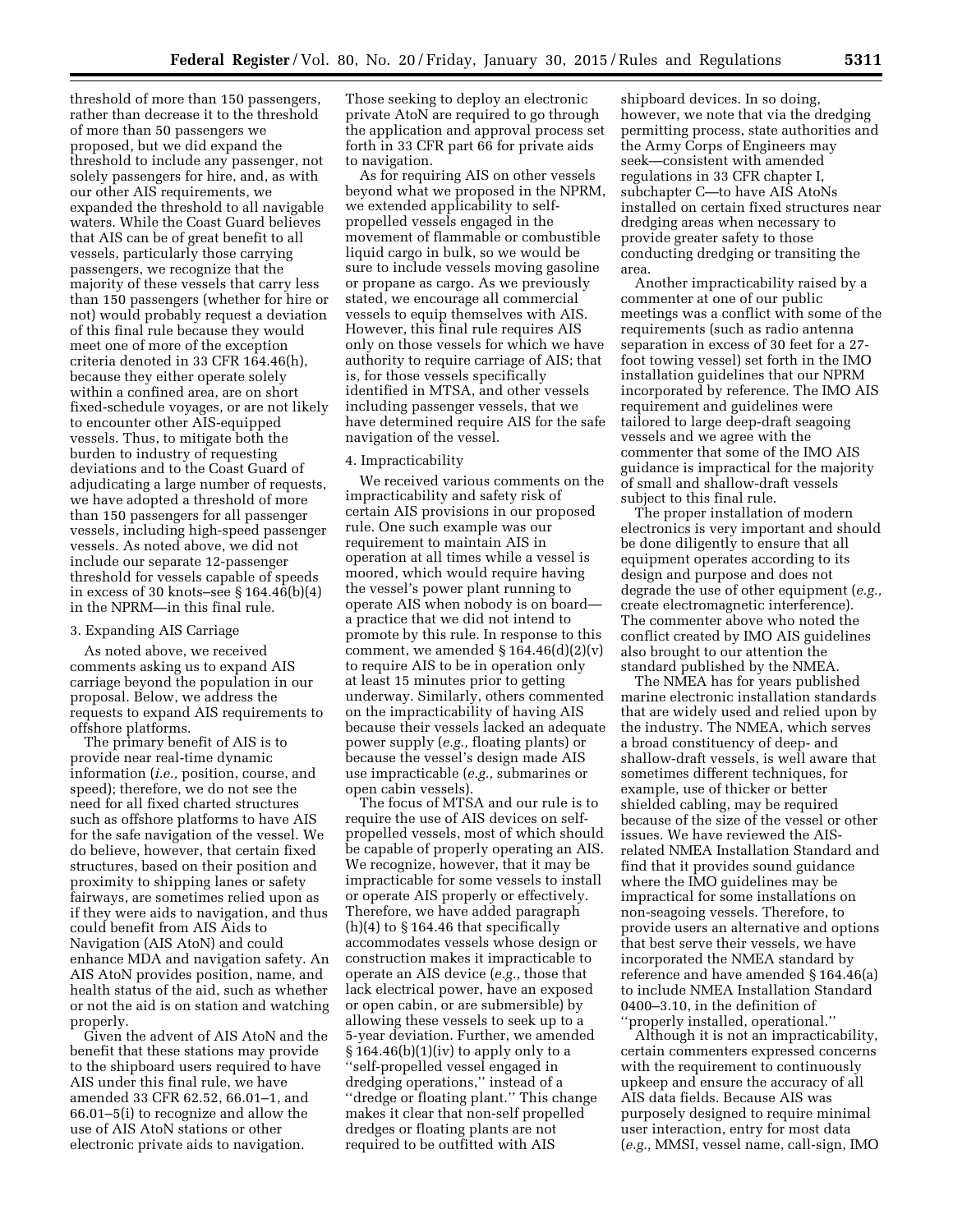number, type, dimensions, and antenna location) is required only once, at the time of installation. All AIS dynamic data (*e.g.,* position, speed over ground, course over ground) are either fed into AIS via an external source or derived from the device's internal Global Navigation Satellite System, all without user interaction. There are, however, four AIS ''voyage related'' data fields (*i.e.,* navigation status, destination location, estimated time of arrival, and static draft) that do require manual updating as conditions change.

To ease the burden and ensure consistent and accurate data encoding among all AIS users, we have developed an *AIS Encoding Guide* that is available at our ''AIS Frequently Asked Questions'' (FAQ #2) page at *[http://](http://www.navcen.uscg.gov/?pageName=AISFAQ) [www.navcen.uscg.gov/](http://www.navcen.uscg.gov/?pageName=AISFAQ) [?pageName=AISFAQ.](http://www.navcen.uscg.gov/?pageName=AISFAQ)* In this guide, users are advised to use their maximum draft instead of static draft, thus eliminating the need to update this field. The guide also provides formatting conventions that allow ferry operators who continuously operate between two set locations, or operators of vessels that perform ''voyages to nowhere'' (such as workboats, dinner or excursion vessels, and certain other vessels that operate to and from their home berths), to encode their ''Destination'' and ''ETA'' fields only once.

For vessels that operate between multiple ports and berths, we have, as requested by the U.S. Army Corp of Engineers and in support of the Federal/ Industry Logistics Standardization (FILS), adopted the FILS code as the unique identifier for their destinations. Through our association with the Radio Technical Commission for Maritime Services (RTCM), we anticipate that this uniform coding scheme will be embraced by software and charting manufacturers and that they will develop simpler ways to encode this information into AIS and other systems. Thus, the only AIS parameter that most domestic AIS users must maintain is the vessel's ''navigation status,'' which usually requires only a selection from a drop-down menu on the vessel's AIS, and can be easily remembered because it will usually require updating only to reflect a change in the vessel's navigation lights or day shapes. We anticipate that this process will be automated in the future when AIS is also integrated with the vessel's navigation light controller. *See* IMO Resolution MSC.253(83), ''Performance Standard for Navigation Light Controllers.''

## 5. AIS and Nationwide AIS

Some commenters questioned whether we should require AIS in areas where we do not have infrastructure in place to receive AIS data. First, as noted in our NPRM, the use of AIS from vessel to vessel may prevent collisions wherever it is used and does not require the existence of shore-side AIS infrastructure to do so. Second, since 2007, our Nationwide AIS (NAIS) project has provided us with AIS receive capability throughout the Great Lakes, U.S. coastal waters and approaches, and in the most congested portions of the Western Rivers. In those few areas where we do not currently have coverage, we anticipate that most potential users will avail themselves of the waiver process because of the low number of users that operate in these areas, such as the Colorado and Snake Rivers. For further information on NAIS and its coverage, visit *[http://](http://www.uscg.mil/hq/g-a/Ais/) [www.uscg.mil/hq/g-a/Ais/.](http://www.uscg.mil/hq/g-a/Ais/)* 

#### 6. Fishing Industry Concerns

Various commenters questioned the need for AIS on fishing vessels, noting that these vessels are already being tracked by Vessel Monitoring Systems (VMS). As we have stated previously (68 FR 39353, ''Existing AIS-Like Systems''), AIS and the National Marine Fisheries Service (NMFS) VMS devices are two distinct systems that are not interoperable or interchangeable. The NMFS VMS is primarily a one-way system required by NMFS as a means of monitoring and enforcing compliance with NMFS requirements. Conversely, AIS is a two-way system designed as a means for AIS users to exchange navigation information for collision avoidance, something the NMFS VMS is not designed to do. This two-way system permits AIS to be both a safety and a security tool.

Some commenters also expressed concern about the impact AIS would have on disclosing their fishing ''hot spots'' (*i.e.,* preferred fishing locations). Various commenters expressed concerns that the use of AIS would cause congestion by revealing the locations of a fishing vessel's hot spots. Even if analysis of AIS data would somehow attract vessels to the same spot, this situation would not supersede the importance of AIS in providing fishing vessels and other operators with situational awareness to help safely navigate while in close proximity to other vessels. For similar reasons, existing Navigation Rules specifically require any vessel engaged in fishing to display distinctive lights or day shapes, which indicate to other vessels that the

fishing vessel may be unable to maneuver to avoid collision; AIS simply extends the range of this warning.

## 7. AIS Class B

We received numerous replies to our solicitation on whether the option to use AIS Class B devices to satisfy AIS requirements should be discretionary or whether we should clearly specify in this final rule which vessels may use it and on which waterways. Class B devices are compatible and less expensive than AIS Class A devices, but, are not as functional (lack safety related text messaging capability), powerful (transmit at 2 Watts vice 12.5 Watts) or versatile (lack interfacing options for external sensors or displays). For other differences *see* ''AIS Comparison by Class Sheet'' at *[http://](http://www.navcen.uscg.gov/pdf/AIS_Comparison_By_Class.pdf) [www.navcen.uscg.gov/pdf/AIS](http://www.navcen.uscg.gov/pdf/AIS_Comparison_By_Class.pdf)*\_ *[Comparison](http://www.navcen.uscg.gov/pdf/AIS_Comparison_By_Class.pdf)*\_*By*\_*Class.pdf.* A list of all Coast Guard type-approved equipment can be found at: *[https://cgmix.uscg.mil/](https://cgmix.uscg.mil/Equipment/EquipmentSearch.aspx) [Equipment/EquipmentSearch.aspx.](https://cgmix.uscg.mil/Equipment/EquipmentSearch.aspx)*  Some commenters favored our decision to permit the use of Class B, but felt that we should prescribe or clarify who could use such devices and where. In response to these comments, and to decide which vessels should be allowed to use Class B devices and where, we solicited the assistance of the Navigation Safety Advisory Council (NAVSAC), a Coast Guard-sponsored Federal Advisory Committee chartered to provide the Secretary of DHS with guidance on navigation safety matters through the Commandant of the Coast Guard. Members of NAVSAC discussed and resolved the matter at their meeting in May 2008 (*see* USCG–2005–21869– 0106). We agreed, in part, with their resolution and have amended § 164.46(b)(2) to clearly prescribe the use of U.S. Coast Guard type-approved AIS Class B devices in lieu of Class A devices on the following vessels if they are not subject to pilotage: fishing industry vessels (*i.e.,* any vessel engaged in the fishing trade), vessels engaged in dredging operations, and those vessels certificated to carry less than 150 passengers that do not operate in a Coast Guard VTS or VMRS, and that are not capable of speeds in excess of 14 knots. Class B users operating in excess of 14 knots travel a much farther distance between required position reports than Class A users would at any speed. Because of this time delay between reports, and as brought to our attention by some commenters, when viewed on a navigation display, fast-moving vessels using Class B devices would appear to jump from position to position, in contrast to a more fluid display of vessels using Class A devices.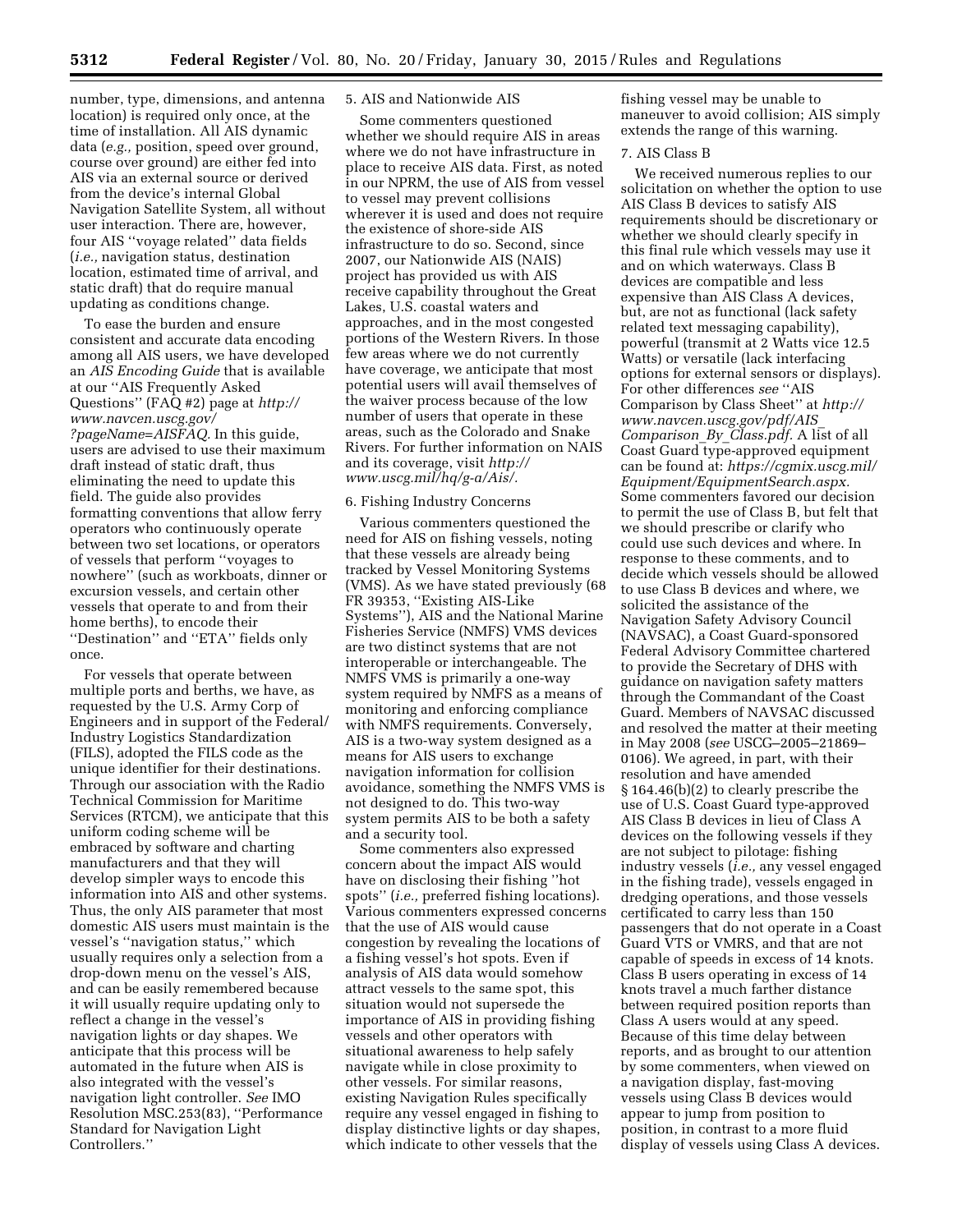While there may be ways to mitigate these phenomena, such as dead reckoning Class B vessels between their 30-second position reports, we believe that doing so would reduce confidence in AIS data. Therefore, we adopted a 14 knot threshold that NAVSAC included as a threshold for one of its recommendations. But we did not, as NAVSAC had recommended, extend this option to all vessels that travel only under 14 knots because we anticipate that some of these vessels (*e.g.,* vessels towing cargo) will need to use application specific messaging for the safe navigation of the vessel and such messaging is not permitted via AIS Class B (*e.g.,* cargo or voyage specific reporting to Coast Guard Sectors or Army Corp of Engineers lockmasters).

We did receive a comment questioning the use of Class B devices in a river environment where channels are close to moored vessels and another commenter questioned the use of AIS on rivers as a navigation tool because they asserted it does not take into account the change in the speed of the current. We note that AIS provides the identification and position of a vessel, as well as its course over ground and speed over ground. When making collision avoidance determinations on a river or elsewhere, speed over ground data is more desirable and reliable than speed over water data, which does not reflect the impact of a current on the vessel's speed. In  $\S 164.46(b)(2)$ , where we specify when AIS Class B may be used to satisfy an AIS carriage requirement, we have not excluded the use of AIS Class B on rivers.

## 8. AIS Displays and Integration

We received various comments regarding the installation and integration of AIS with other navigation equipment and display systems. Some stated, correctly, that we did not include these costs in our regulatory analysis. Our regulatory analysis did not include these costs because our NPRM did not propose, nor does this final rule require, that such displays be used.

AIS devices consist of a main unit and two external antennas for GPS and VHF communications. They do not require integration with other systems on board. However, the main unit of each AIS, by design, allows for various interfacing options, primarily as outputs that can be used with other shipboard systems, such as radar, electronic charting system, and multi-function displays. This interfacing option was not included in the installation or unit costs because such interfacing is not required by AIS, and because we have no means of ascertaining how many users would

avail themselves of this functionality or would purchase ancillary equipment. Although the prices of AIS have dropped since our NPRM, we use the same average cost we used then as well as the installation costs since we expect them to be about the same as our estimate in the NPRM. We did not receive comments specifically on our training estimates and therefore we continue to use the estimates as presented in the NPRM. Based on our estimates and assumptions in the NPRM, we use the values below as estimates per unit, which includes the AIS device, graphical display, presentation software, and other equipment.

We have not required this integration or specified displays because standards have not yet been fully developed to ensure the safety and efficacy of such integration or presentation options, such as addressing screen clutter and target filtering. We are working with the various standards bodies to see that such standards are developed.

Further, unlike AIS Class A devices, AIS Class B devices are not required to have a Minimal Keyboard Display (MKD) and many are designed with their own display systems. Consequently, we have amended § 164.46(h)(5) in this final rule so that such users are not required to meet the provision of § 164.46(d)(2)(ii) to have the ''ability to access AIS information from the primary conning position.''

#### 9. Installation Period

Various commenters requested that we extend the proposed 7-month installation period for vessels not currently required to have AIS. We recognize that it has been several years since we published our NPRM and that many vessel owners or operators may not have planned or budgeted for this requirement. We also recognize that the purchase and installation of AIS requires proper budgeting and planning; therefore, we are amending § 164.46(j) to extend the installation period to 12 months after the effective date of this rule (13 months after publication) to allow the industry adequate time to purchase and install the equipment required by this final rule.

One commenter stated that our proposed rule was drafted during a time when the assumption was that vessels would have installed AIS during 2008 and AIS would be operational in 2009. This commenter requested that we delay the effective date until the national economy rebounds. Since our NPRM was published in 2008, the cost of AIS has continued to drop. We have used current cost estimates and other

updated data in our regulatory analysis for this final rule. And, as we noted, this final rule extends the AIS installation date to 12 months after the effective date of this rule.

### 10. AIS Pilot Plug

We received various comments regarding the requirements for an AIS Pilot Plug. The commenters asked whether these requirements applied to all piloted vessels and to vessels using AIS Class B, and whether an extension cord was an acceptable receptacle. In response to these comments, we amended § 164.46(g) in this final rule to clarify that the pilot plug must be within 3 feet of a permanently affixed electrical receptacle, and that these AIS pilot plug requirements apply only to vessels that embark a pilot. We also amended § 164.46(b)(2) in this final rule to preclude the use of AIS Class B to satisfy § 164.46 requirements if the vessel is subject to pilotage by other than the vessel Master or crew.

## 11. Supplemental Notice of Proposed Rulemaking

We received a request from a trade association and many of its members to publish a supplemental notice of proposed rulemaking (SNPRM) in lieu of this final rule because they felt that we needed more time to properly address the cumulative impact of the rule and its associated costs, and to have it reflect a more current regulatory analysis. We have taken the cost associated with this rule into consideration; please see the regulatory analysis on the docket for a discussion of the impacts of the rule on the industry. We are aware that recently issued Coast Guard regulations may impose costs on vessels subject to this rule. See discussion of our cumulative impact assessment of this rule in Section VI.A.12 above. In this rule, we have sought to impose the least burden possible while still meeting our regulatory objectives of obtaining information necessary to help enhance the safety and security of United States ports and waterways and to enhance vessel traffic management. The industry has been provided with ample notice of forthcoming requirements and the associated cost and impact regarding this rule. Although the cost is not insignificant, we see no legitimate reason to further delay implementation of the AIS MTSA directive by issuing an SNPRM.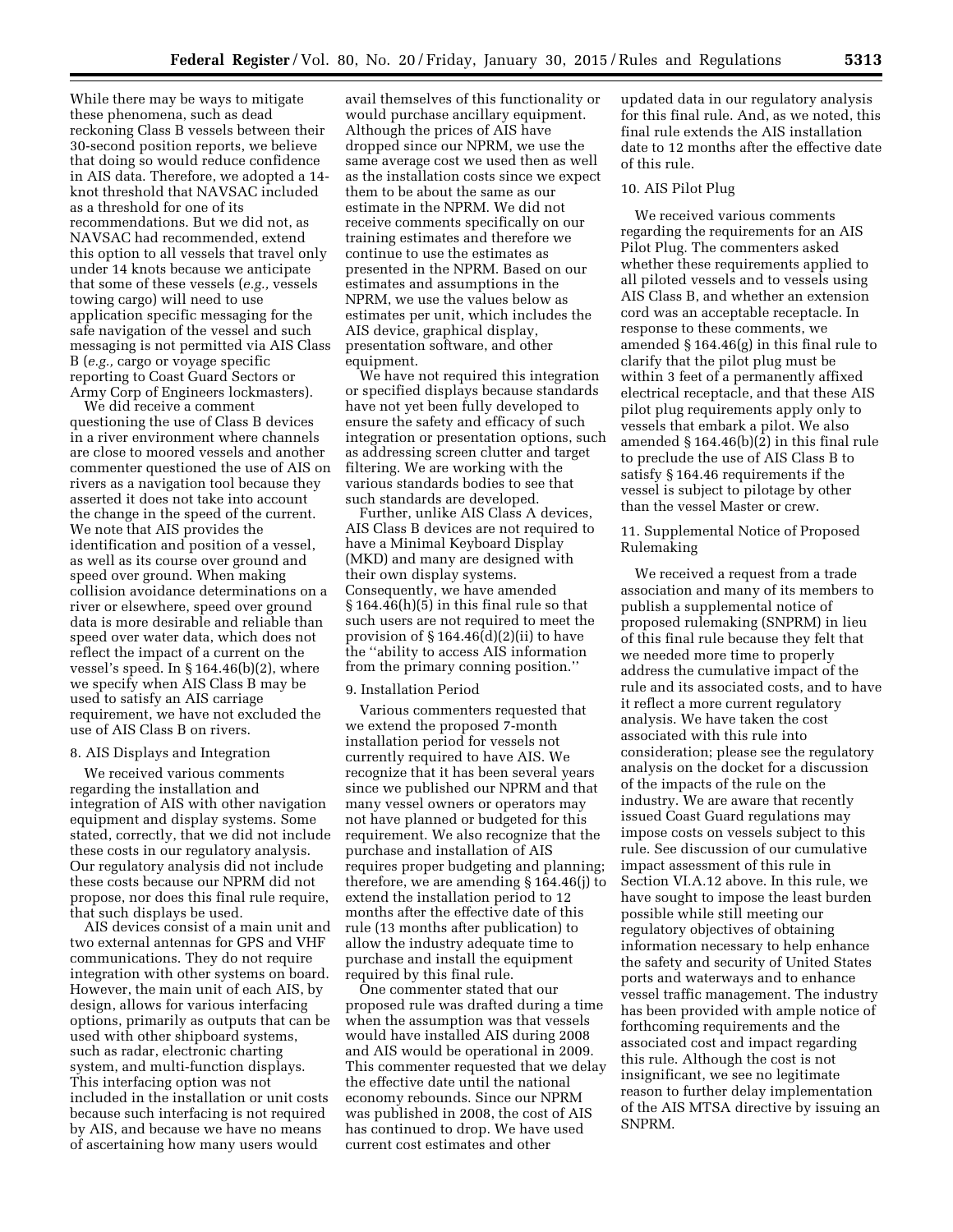## *C. Regulatory Analysis and Final Regulatory Flexibility Analysis*

# 1. Notice of Arrival and Departure

We received public comments on the duplicative nature of the requirements and the inherent redundancy of NOAD. As a result, we eliminated our proposed NOD requirement. We also received public comments from ferry owners and operators regarding the burdensome nature of the requirements. We agreed and we will continue to exempt ferries that operate exclusively within the same COTP zone that do not carry CDC from the NOA requirements of this rule, as defined in § 160.204. Ferries that operate on a fixed route between two or more COTP zones and on a regular schedule may submit their schedule and other information required under  $§ 160.204(a)(5)(vii)$  to qualify for an NOAD exemption for ferries, which reduces the burden on vessel owners and operators. We expect the number of ferries affected after these exemptions to be about 150.

We received several public comments on the Initial Regulatory Flexibility Analysis (IRFA) stating that the rule will have a disproportionate adverse economic effect on owners of vessels of 300 gross tons or less. In an attempt to alleviate some of the burden of the NOAD requirements on small entities, we have more closely aligned our NOA requirement with the CBP electronic passenger and crew arrival manifest requirements, and we have eliminated our proposed NOD requirement. In addition, U.S. vessels of 300 gross tons or less not carrying CDC and transiting two or more COTP zones are exempt under 33 CFR 160.204(a)(5)(vi). These provisions combined should help to reduce the burden on some smaller vessel owners and operators. Waivers may be granted at a COTP's discretion under 33 CFR 160.214. We also received public comments from ferry owners and operators stating that ferries should be exempted from reporting requirements if transiting two or more COTP zones. As noted, we agree and established an exemption for certain ferries in § 160.204(a)(5)(vii). Public comments also suggested maintaining the waiver provisions. We agree and have not changed the waiver provisions in § 160.214.

Please note that NOAD cost-andimpact related comments also appear above in Sections VI.A.6 (Electronic Submission), 10 (Need for NOAD Data and Agency Collaboration in Obtaining It), and 11 (Scope and Scale).

## 2. Automatic Identification System

We received public comments stating that AIS implementation is too costly and should not be required for smaller vessel owner and operators. Based on these comments that AIS would adversely affect small vessels owners and operators, and our assessment of the speed and maneuverability of vessels, we made a change from the proposed rule that will allow the following vessels to meet our AIS carriage requirement by installing Class B AIS devices, a less costly alternative to Class A AIS devices: (1) Fishing industry vessels, (2) Vessels that are certificated to carry more than 150 passengers, that are less than 65 feet in length, that do not operate in a VTS or VMRS area defined in Table 161.12(c) of § 161.12 of this chapter, and that are not capable of speeds in excess of 14 knots, and (3) self-propelled vessels engaged in dredging operations in or near a commercial channel or shipping fairway in a manner likely to restrict or affect navigation of other vessels.

The Class B AIS device is significantly less expensive (average unit cost of about \$700) than the Class A AIS device (average unit cost of about \$3,230) (see the Regulatory Impact Analysis in the docket for more detail on cost). This change in the requirement will impact about 55 percent of the affected population of vessels and should alleviate some of the economic burden on smaller vessel owners and operators. In addition, this final rule does not require passenger vessels less than 65 feet in length to carry an AIS device if they are not certificated to carry more than 150 passengers.

We also received comments on the unaddressed associated installation cost of an AIS device. An AIS device is a standalone device that can function without the requirement of integration or a retrofit; therefore, we do not expect additional installation costs over and above the estimates presented in the NPRM. We used publicly available information to obtain the cost for each device.

### **VII. Incorporation by Reference**

The Director of the Federal Register has approved the material in § 164.46 for incorporation by reference under 5 U.S.C. 552 and 1 CFR part 51. Copies of the material are available from the sources listed in § 164.03.

#### **VIII. Regulatory Analyses**

We developed this rule after considering numerous statutes and executive orders related to rulemaking. Below we summarize our analyses

based on 14 of these statutes or executive orders.

## *A. Regulatory Planning and Review*

Executive Orders 13563 and 12866 direct agencies to assess the costs and benefits of available regulatory alternatives and, if regulation is necessary, to select regulatory approaches that maximize net benefits (including potential economic, environmental, public health and safety effects, distributive impacts, and equity). Executive Order 13563 emphasizes the importance of quantifying both costs and benefits, of reducing costs, of harmonizing rules, and of promoting flexibility. This rule has been designated a ''significant regulatory action'' although not economically significant, under section 3(f) of Executive Order 12866. Accordingly, the final rule has been reviewed by the Office of Management and Budget (OMB). A combined final Regulatory Analysis and Final Regulatory Flexibility Analysis is available in the docket as indicated under **ADDRESSES**. A summary of the Analysis follows.

The total cost of this rule over the 10 year period of analysis at a 7-percent discount rate is \$46.5 million, with annualized costs of \$6.6 million. Over 98 percent of the estimated costs of this rule are a direct result of express statutory mandates.

For the NOA portion of the final rule, we estimate the total 10-year discounted cost to be about \$935,597 using a 7 percent discount rate. We estimate the annualized cost to be about \$133,208 using a 7-percent discount rate. Of the total overall cost for the NOA portion of this final rule, 100 percent of the costs are discretionary.

For the AIS portion of this final rule, we estimate the total 10-year discounted cost to be \$46.0 million using a 7 percent discount rate, of which 0.15 percent of the costs are discretionary and 99.85 percent of the costs are from provisions expressly required by statute. We estimate the annualized cost to be \$6.5 million using a 7-percent discount rate. See Table 3.

We expect benefits of this final rule to include improved security, safety and environmental protection. The Coast Guard believes that this final rule will enhance maritime and navigation safety through a synergistic effect of NOA and AIS, and will strengthen maritime security.

We believe this final rule, through a combination of NOA and AIS, will strengthen and enhance maritime security. Combining the NOA requirement with other sources such as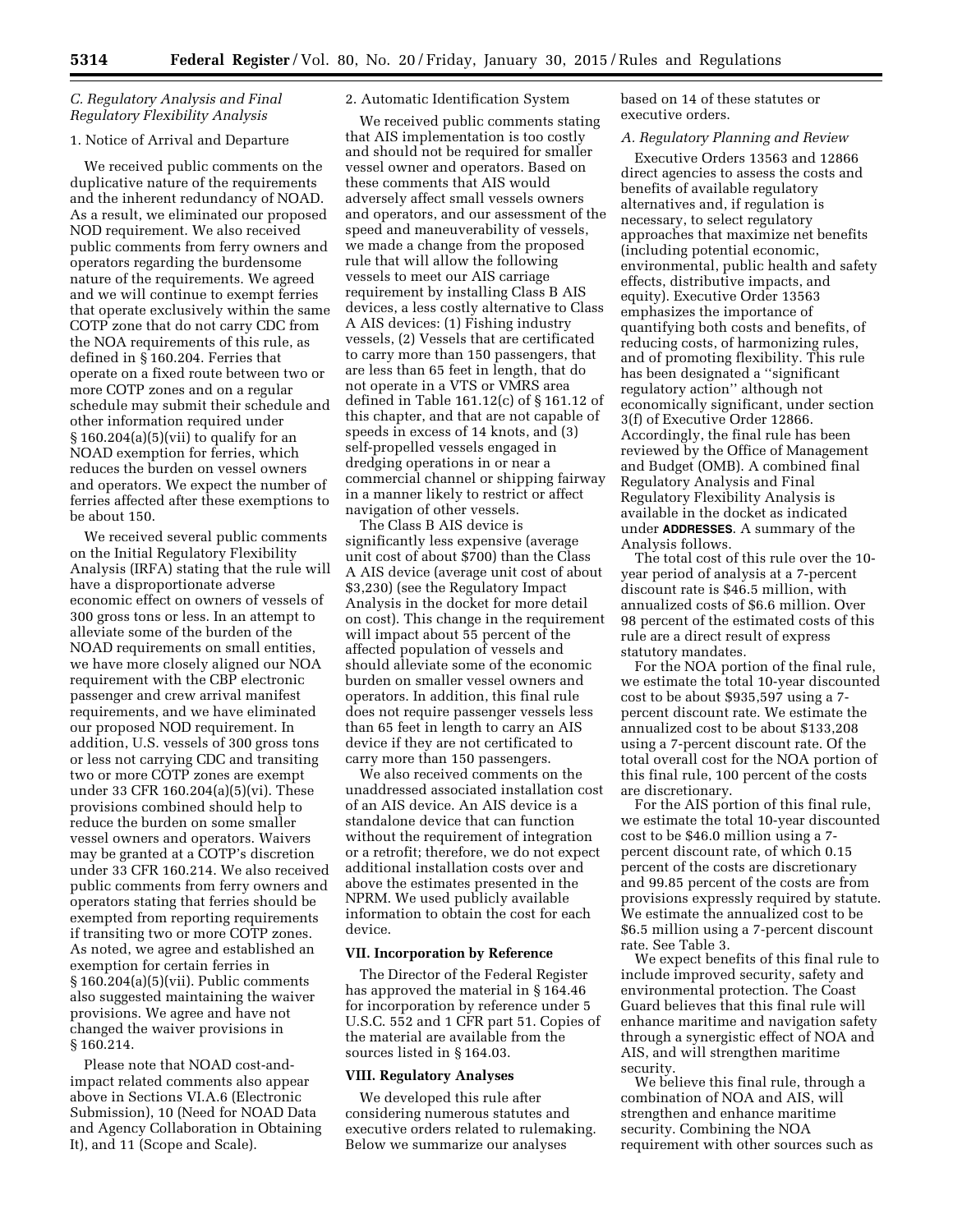AIS, we expect the final rule to help us form a COP in which vessel-specific movements in our ports and waterways can be monitored in real time, enabling us to filter data from non-compliant collection mechanisms such as radar, thereby enhancing our ability to rapidly detect, identify, and track suspicious vessels.

We assess improvements to maritime security qualitatively, resulting from the

improved quantity and quality of information, and enhanced communications and MDA. We expect quantitative benefits in the form of pollution prevented and casualties avoided. From our analysis of casualty cases over a 15-year period from 1996– 2010, we estimate that the final rule will prevent between 85 and 106 barrels of oil from being spilled, at 7- and 3 percent discount rates, respectively,

over the 10-year period of analysis. We estimate the value of casualties (deaths, injuries) avoided to be between \$25.1 and \$31.2 million over the same period of analysis, at 7- and 3-percent discount rates, respectively. The following table provides a comparison of regulatory impacts resulting from changes between the NPRM and the final rule.

| TABLE 3-COMPARISON OF REGULATORY IMPACT CHANGES BETWEEN NPRM AND FINAL RULE |  |
|-----------------------------------------------------------------------------|--|
|-----------------------------------------------------------------------------|--|

| Category                                                                                  | <b>NPRM</b>                                                                                                                                                                   | <b>Final Rule</b>                                                                                                                                                                                    | Reason for change                                                                                                                                                                                                                                                                                                                                                                                                                                                                |
|-------------------------------------------------------------------------------------------|-------------------------------------------------------------------------------------------------------------------------------------------------------------------------------|------------------------------------------------------------------------------------------------------------------------------------------------------------------------------------------------------|----------------------------------------------------------------------------------------------------------------------------------------------------------------------------------------------------------------------------------------------------------------------------------------------------------------------------------------------------------------------------------------------------------------------------------------------------------------------------------|
| Compliance Start Date<br>Number of vessels affected                                       | <i>NOAD:</i> Beginning 2009<br>NOAD: 30,850 U.S. and foreign<br>AIS: 17,442 U.S. and foreign                                                                                  | NOA: April 30, 2015<br>AIS: March 1, 2016<br>NOA: 18,377 U.S. and foreign<br>vessels.<br>AIS: 5,922 U.S. and foreign ves-                                                                            | Extension of compliance start<br>date.<br>Change in applicability, as well as<br>improved data analysis, which<br>explains why final rule esti-                                                                                                                                                                                                                                                                                                                                  |
| Costs (\$ millions, 7-percent dis-<br>count rate) (U.S. and Foreign<br>vessels combined). | 10-year: \$51.3-\$69.5 (millions)<br>Annualized: \$7.3-\$9.7 (millions)                                                                                                       | sels.<br>Foreign Costs: Mean trips, \$0.73-<br>\$0.89 million (7 and 3 percent).                                                                                                                     | mates are lower than in NPRM.<br>Decline in NOA costs due to<br>elimination of proposed NOD<br>requirement, the addition of<br>several exemptions and an ex-<br>ception; also existing CBP re-<br>quirements for electronic sub-<br>missions allowed us attribute<br>the cost of computers to CBP<br>regulations. Change in AIS ap-<br>plicability; additional flexibility<br>for compliance to include the<br>less costly Class B AIS devices<br>on certain classes of vessels. |
|                                                                                           | 10-year: \$130.1 million<br>Annualized: \$18.0 million.                                                                                                                       | U.S. Costs: Mean trips, \$0.20-<br>\$0.24 million (7 and 3 percent).                                                                                                                                 |                                                                                                                                                                                                                                                                                                                                                                                                                                                                                  |
|                                                                                           | 10-year: \$181.4-\$199.6 (millions)                                                                                                                                           | Annualized:<br>\$133,208<br>(above<br>NOA costs not in millions).                                                                                                                                    |                                                                                                                                                                                                                                                                                                                                                                                                                                                                                  |
|                                                                                           | Annualized: \$25.3-\$27.7 (mil-<br>lions).                                                                                                                                    |                                                                                                                                                                                                      |                                                                                                                                                                                                                                                                                                                                                                                                                                                                                  |
|                                                                                           |                                                                                                                                                                               | Foreign Costs: \$0.58-\$0.69 mil-<br>lion (7 and 3 percent).<br>U.S. Costs: \$45.0-\$53.4 million<br>(7 and 3 percent).<br>10-year: \$46.0 million<br>Annualized: \$6.5 million.<br>Total NOA & AIS: |                                                                                                                                                                                                                                                                                                                                                                                                                                                                                  |
| Benefits (\$ millions, 7-percent dis-<br>count rate).                                     | NOAD & AIS: Enhanced MDA,<br>synergy between both portions<br>of rule; improved communica-<br>tion.                                                                           | 10-year: \$46.5 million<br>Annualized: \$6.6 million.<br>NOA & AIS: Enhanced MDA, syn-<br>ergy between both portions of<br>rule; improved communication.                                             | Extension of compliance start<br>date; change in applicability.                                                                                                                                                                                                                                                                                                                                                                                                                  |
|                                                                                           | 10-year: \$24.7 million (avoided in-<br>juries, fatalities).<br>Annualized: \$3.5 million (avoided<br>injuries, fatalities).<br>136 barrels of oil not spilled (10-<br>year). | 10-year: \$25.1 million (avoided in-<br>juries, fatalities).<br>Annualized: \$3.6 million (avoided<br>injuries, fatalities).<br>85 barrels of oil not spilled (10-<br>year).                         |                                                                                                                                                                                                                                                                                                                                                                                                                                                                                  |

The Coast Guard is revising the applicability of NOA and AIS to include more commercial vessels. The NOA

requirements include: establishing a mandatory requirement for electronic submission of NOA, and modifying

reporting content, timeframes, and procedures. This final rule will also require foreign-flag commercial vessels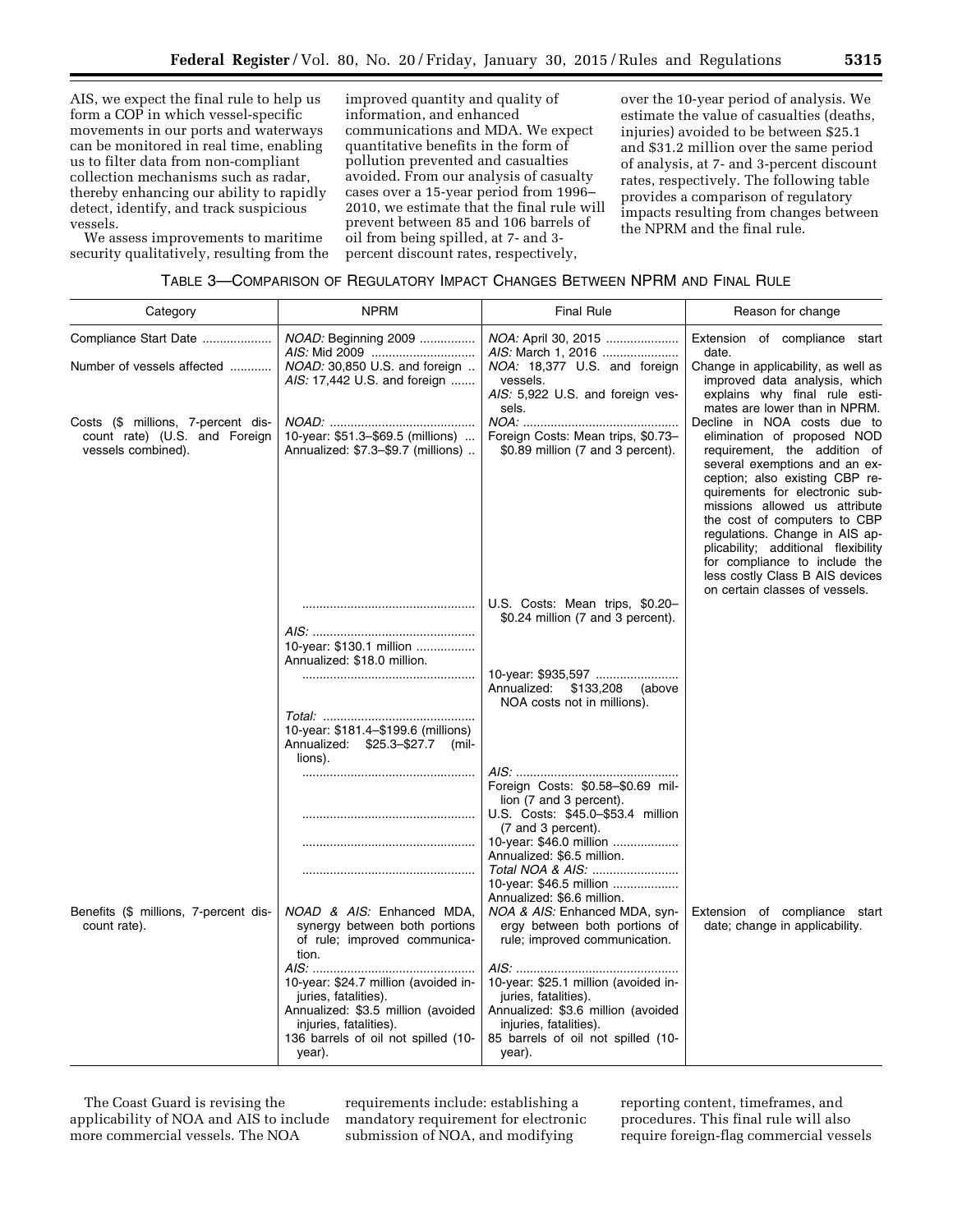300 gross tons and less to submit NOAs when transiting two or more COTP zones, will add five additional fields to the NOA information requirements (but information for two of these fields is already required by two Coast Guard fields that are being modified), and eliminate consolidated NOAs.

This final rule also updates our implementation of SOLAS AIS requirements and permits use of AIS Class B devices for certain vessels not subject to SOLAS to meet § 164.46 AIS

requirements. It also extends MTSAbased AIS carriage requirements beyond the current VTS areas to all U.S. navigable waters. The MTSA-based, AIS portion of this final rule covers all commercial self-propelled vessels 65 feet or more in length (including fishing and passenger vessels), and towing vessels at least 26 feet in length and 600 horsepower. It also includes—

• Self-propelled vessels engaged in dredging operations in or near a commercial channel or shipping fairway

in a manner likely to restrict or affect navigation of other vessels, and

• Vessels moving CDC as defined in subpart C of part 160 of this chapter, or flammable or combustible liquid cargo in bulk.

• Vessels certificated to carry more than 150 passengers. The following table describes AIS carriage costs and benefits and identifies the source of each requirement:

### TABLE 4—AIS CARRIAGE COSTS INCLUDING INITIALIZATION AND UPDATES, AND BENEFITS 4

| Vessels required<br>by Final Rule to<br>have AIS     | Annualized cost<br>$(7%)$ /vessel<br>population                                       | Specific MTSA or SOLAS<br>source provision                                                                                                                                                       | Coast Guard's effort to<br>minimize cost                                                                                                                                                                                                                                                                                                                                                                                                                                                                                                                                                                                                                                                                                                                                                                                                                                                                                                                                                                     | Benefits (quantified benefits<br>include all affected vessels)                                                                                                                                                                                                                                                                                                                                                                                                                                                                                                                                                                                                                                                                                                                                                                                                                                                                                                                                                                                                              |
|------------------------------------------------------|---------------------------------------------------------------------------------------|--------------------------------------------------------------------------------------------------------------------------------------------------------------------------------------------------|--------------------------------------------------------------------------------------------------------------------------------------------------------------------------------------------------------------------------------------------------------------------------------------------------------------------------------------------------------------------------------------------------------------------------------------------------------------------------------------------------------------------------------------------------------------------------------------------------------------------------------------------------------------------------------------------------------------------------------------------------------------------------------------------------------------------------------------------------------------------------------------------------------------------------------------------------------------------------------------------------------------|-----------------------------------------------------------------------------------------------------------------------------------------------------------------------------------------------------------------------------------------------------------------------------------------------------------------------------------------------------------------------------------------------------------------------------------------------------------------------------------------------------------------------------------------------------------------------------------------------------------------------------------------------------------------------------------------------------------------------------------------------------------------------------------------------------------------------------------------------------------------------------------------------------------------------------------------------------------------------------------------------------------------------------------------------------------------------------|
| Commercial ves-<br>sels $\geq$ 65 feet in<br>length. | \$4.4 million/4,402<br>vessels, including<br>2,906 fishing ves-<br>sels. <sup>5</sup> | Title 46 U.S.C. 70114(a)(1)(A)<br>(section 102 of MTSA).<br>Mandatory; Under this MTSA<br>provision, no decision by<br>the Secretary is required to<br>establish which vessels<br>must have AIS. | For all vessels included based on<br>MTSA, a deviation of up to 5<br>years may be granted for-<br>• Vessels that operate solely<br>within a very confined area<br>(e.g., less than a 1 nautical-<br>mile radius, shipyard, or barge<br>fleeting facility);<br>• Vessels that conduct only<br>short voyages (less than 1<br>nautical mile) on a fixed sched-<br>ule (e.g., a bank-to-bank river<br>ferry service or a tender ves-<br>sel);<br>• Vessels that are not likely to<br>encounter other AIS-equipped<br>vessels:<br>• Vessels whose design or con-<br>struction makes it impracti-<br>cable to operate an AIS device<br>(e.g., those that lack electrical<br>power, have an exposed or<br>open cabin, or are submers-<br>ible); or<br>• Vessels denoted in paragraph<br>(b)(2) that seek a deviation<br>requirements in para-<br>from<br>graphs $(d)(2)(ii)$ and $(e)$ of this<br>section because their AIS<br>Class B device lacks a display.<br>• Fishing vessels may use an<br>AIS Class B unit. | By requiring AIS on the vessels<br>listed in this table, this final<br>rule provides AIS data that-<br>• Enhances situational and mari-<br>time domains awareness which<br>assists users in traffic manage-<br>ment, safety, and security (i.e.,<br>MDA) decision-making;<br>Enables transportation<br>$\bullet$<br>effi-<br>ciency by reducing the more<br>dramatic ship movements re-<br>quired to avoid collisions when<br><i>in extremis:</i> lower fuel con-<br>sumption, more reliable sched-<br>uling, faster transits; and<br>Improves, as intended<br>by<br>SOLAS, collision avoidance,<br>vessel traffic services, and, a<br>means for authorities to obtain<br>info on vessels and their car-<br>goes.<br>Quantitative Benefits (all vessels<br>classes):<br>85-106 barrels of oil not spilled,<br>7- and 3-percent discount<br>rates, 10-year period of anal-<br>ysis.<br>\$25.1-\$31.2 million in injuries<br>and deaths at 7- and 3-percent<br>discount rates over 10-year pe-<br>riod of analysis, or \$3.6 million<br>annualized at both discount<br>rates. |

<sup>4</sup>We estimated the cost per vessel to carry AIS (Class A) in the 2003 MTSA final rule to be \$9,500 (undiscounted). Due to decreasing costs of AIS

units over the past 5–7 years, we estimate the cost per vessel to carry AIS (Class A) for this final rule to be about \$4,500 (undiscounted) per vessel.

<sup>5</sup>These figures do not include towing vessels and dredges which are accounted for separately below.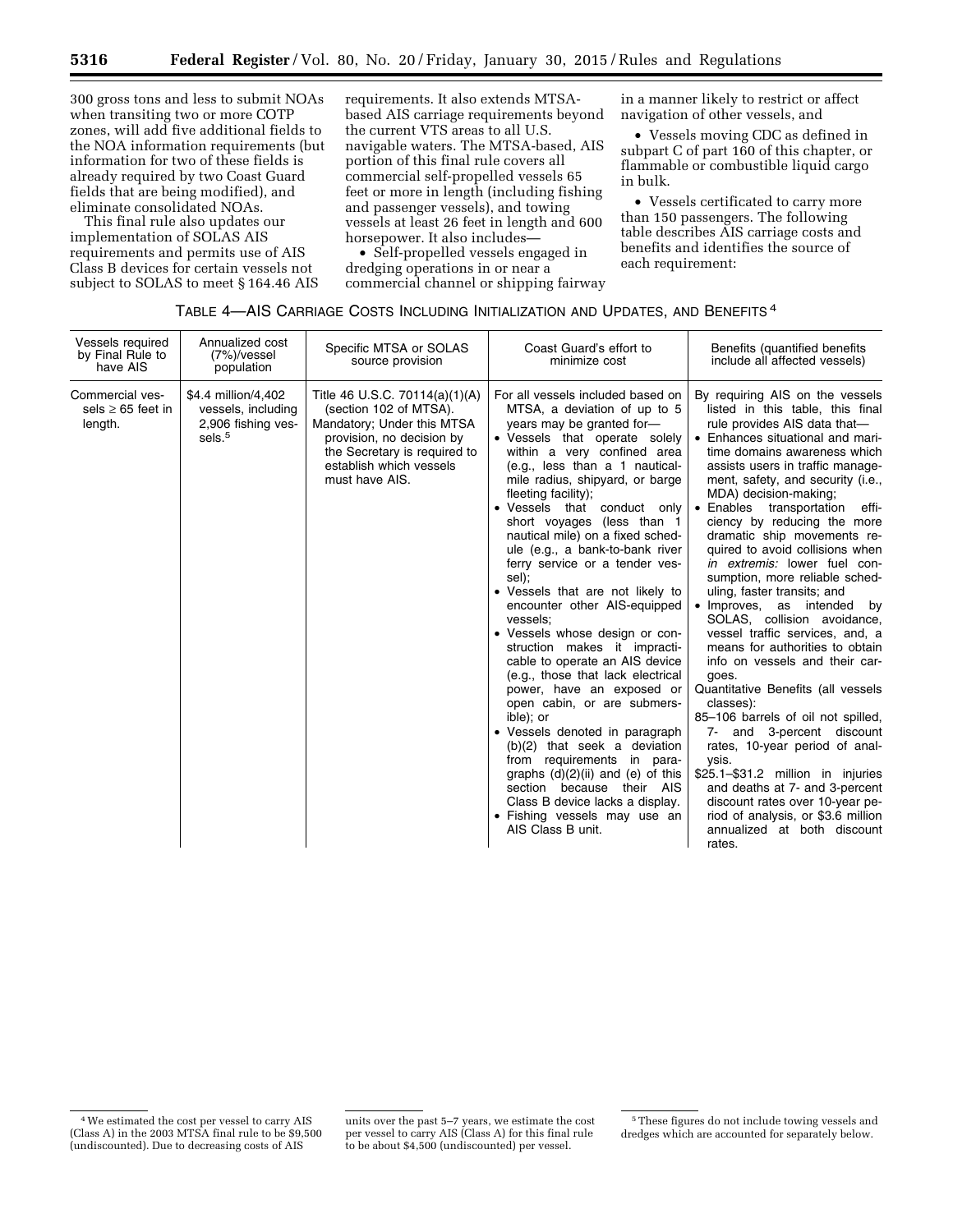# TABLE 4—AIS CARRIAGE COSTS INCLUDING INITIALIZATION AND UPDATES, AND BENEFITS 4—Continued

| Vessels required<br>by Final Rule to<br>have AIS                                                                                        | Annualized cost<br>$(7%)$ /vessel<br>population                                | Specific MTSA or SOLAS<br>source provision                                                                                                                                          | Coast Guard's effort to<br>minimize cost                                                                                                                                                                                                                                                                                                                                                                                                                                                                                                                                                                                                                                                                                                                                                                                                                                                  | Benefits (quantified benefits<br>include all affected vessels)                                                                                                                                                                                                                                                                                                                     |
|-----------------------------------------------------------------------------------------------------------------------------------------|--------------------------------------------------------------------------------|-------------------------------------------------------------------------------------------------------------------------------------------------------------------------------------|-------------------------------------------------------------------------------------------------------------------------------------------------------------------------------------------------------------------------------------------------------------------------------------------------------------------------------------------------------------------------------------------------------------------------------------------------------------------------------------------------------------------------------------------------------------------------------------------------------------------------------------------------------------------------------------------------------------------------------------------------------------------------------------------------------------------------------------------------------------------------------------------|------------------------------------------------------------------------------------------------------------------------------------------------------------------------------------------------------------------------------------------------------------------------------------------------------------------------------------------------------------------------------------|
| Passenger ves-<br>sels certificated<br>to carry more<br>than 150 pas-<br>sengers and<br><65 feet in<br>length.                          | 0 vessels $6$                                                                  | 46 U.S.C. 70114(a)(1)(B) &<br>(D).<br>Discretionary; Under these<br>MTSA provisions, a deci-<br>sion by the Secretary is re-<br>quired to establish which<br>vessels must have AIS. | Exercised<br>discretion<br>under<br>SOLAS not to include all ves-<br>sels carrying more than 12<br>passengers.<br>MTSA mandate based on DHS<br>passenger-for-hire<br>Secretary<br>threshold<br>determination.<br>SOLAS mandate extends to all<br>vessels carrying more than 12<br>passengers. DHS determina-<br>tion to adopt a threshold of<br>more than 150 passengers<br>takes into account the con-<br>sequences of a transportation<br>safety or security incident and<br>the impact on small entities.<br>$\bullet$ Exercised<br>discretion<br>under<br>SOLAS not to include all ves-<br>sels carrying more than 12<br>passengers.<br>• Limited to self-propelled ves-<br>sels.<br>• Limited to vessels certificated<br>to carry more than 150 pas-<br>sengers.<br>May use an AIS Class B unit, if<br>not in a VTS or VMRS area,<br>and not capable of operating<br>above 14 knots. | No quantified benefits, since no<br>vessels in this category exist in<br>our population of vessels.                                                                                                                                                                                                                                                                                |
| Towing vessels $\geq$<br>26 ft in length<br>and 600 hp.                                                                                 | \$2.0 million/1,429<br>vessels.                                                | 46 U.S.C. 70114(a)(1)(C)<br>Mandatory; Under this MTSA<br>provision, no decision by<br>the Secretary is required to<br>establish which vessels<br>must have AIS.                    |                                                                                                                                                                                                                                                                                                                                                                                                                                                                                                                                                                                                                                                                                                                                                                                                                                                                                           | Although expressly required by<br>MTSA, owners and operators<br>of these towing vessels accrue<br>the same benefits as owners<br>and operators all other vessels<br>equipped with AIS. Quantified<br>benefits included in first cat-<br>egory of this table.                                                                                                                       |
| Dredges                                                                                                                                 | \$0.010 million/17<br>vessels.                                                 | 46 U.S.C. 70114(a)(1)(D)<br>Discretionary; Under this<br>MTSA provision, a decision<br>by the Secretary is required<br>to establish which vessels<br>must have AIS.                 | • Limited to self-propelled ves-<br>sels.<br>• Limited to vessels that are en-<br>gaged in dredging operations<br>in or near a commercial chan-<br>nel or shipping fairway in a<br>manner likely to restrict or af-<br>fect navigation of other vessels.<br>• May use an AIS Class B unit                                                                                                                                                                                                                                                                                                                                                                                                                                                                                                                                                                                                 | Provides greater awareness to<br>vessels engaged in dredging<br>near a commercial channel of<br>approaching vessels, and pro-<br>vides approaching vessels with<br>greater awareness of dredging<br>activity, and thus addresses<br>the risk of collisions and other<br>mishaps involving such ves-<br>sels. Quantified benefits in-<br>cluded in first category of this<br>table. |
| Vessels engaged<br>in the move-<br>ment of certain<br>dangerous<br>cargo or flam-<br>mable or com-<br>bustible liquid<br>cargo in bulk. | nil 7/0 vessels (Ves-<br>sels included in<br>first category of<br>this table). | 46 U.S.C. 70114(a)(1)(D)<br>Discretionary; Under this<br>MTSA provision, a decision<br>by the Secretary is required<br>to establish which vessels<br>must have AIS.                 | Limited to self-propelled vessels<br>of 26 feet or under.                                                                                                                                                                                                                                                                                                                                                                                                                                                                                                                                                                                                                                                                                                                                                                                                                                 | Provides greater awareness to<br>vessels carrying CDC of ap-<br>proaching vessels, and pro-<br>vides all other AIS users with<br>greater awareness, and thus<br>addresses the risk of collisions<br>and other mishaps involving<br>such vessels. Quantified bene-<br>fits included in first category of<br>this table.                                                             |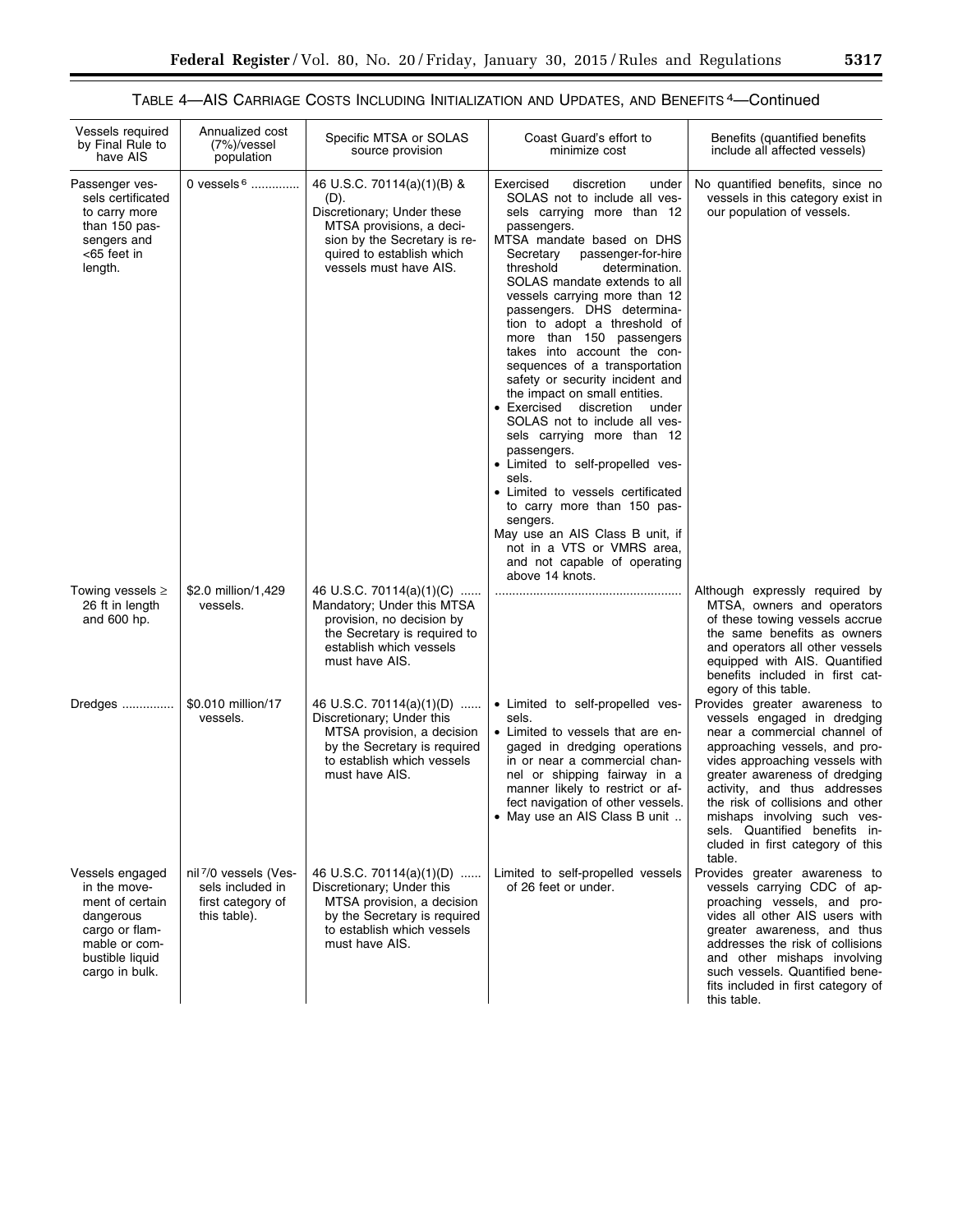| Vessels required<br>by Final Rule to<br>have AIS                                                                          | Annualized cost<br>(7%)/vessel<br>population | Specific MTSA or SOLAS<br>source provision                                                                                                                                                                                                                                                              | Coast Guard's effort to<br>minimize cost                      | Benefits (quantified benefits)<br>include all affected vessels)                                                                                                                    |
|---------------------------------------------------------------------------------------------------------------------------|----------------------------------------------|---------------------------------------------------------------------------------------------------------------------------------------------------------------------------------------------------------------------------------------------------------------------------------------------------------|---------------------------------------------------------------|------------------------------------------------------------------------------------------------------------------------------------------------------------------------------------|
| Vessels ≥300<br>gross tonnage,<br>on an inter-<br>national voyage.                                                        | nil $8/0$ vessels                            | SOLAS Art. I, SOLAS, 32<br>U.S.T. 47, and the Protocol<br>of 1978 relating to SOLAS.<br>32 U.S.T. 5577. SOLAS,<br>Chapter V, regulation 1.4<br>and 19.2.4.<br>Mandatory; Under this<br>SOLAS provision, no deci-<br>sion by the Secretary is re-<br>quired to establish which<br>vessels must have AIS. | Use of an AIS Class B Device is<br>not permitted under SOLAS. | As a Contracting Government to<br>SOLAS, the United States has<br>a responsibility to implement<br>mandatory SOLAS provisions<br>such as these AIS, SOLAS<br>Chapter V provisions. |
| A vessel of $\geq$ 150<br>gross tonnage,<br>when carrying<br>more than 12<br>passengers on<br>an international<br>voyage. | nil $9/0$ vessels                            | Same as above                                                                                                                                                                                                                                                                                           |                                                               | Same as above.                                                                                                                                                                     |

## TABLE 4—AIS CARRIAGE COSTS INCLUDING INITIALIZATION AND UPDATES, AND BENEFITS 4—Continued

We have placed NOAD applicability and exemption provisions from both the

final rule and the NPRM adjacent to each other in the following derivation and comparison table so that you may quickly identify differences in vessels covered by this final rule compared with those the NPRM proposed to cover.

TABLE 5—NOAD DERIVATION AND COMPARISON TABLE: FINAL RULE AND NPRM APPLICABILITY AND EXEMPTION PARAGRAPHS IN 33 CFR PART 160

| Final rule paragraph in<br>33 CFR part 160 | Final rule text                                                                                                                                                                                                                                                                                                                                                                                                     | NPRM paragraph in<br>33 CFR part 160 | Proposed rule text                                                                                                                                                       |
|--------------------------------------------|---------------------------------------------------------------------------------------------------------------------------------------------------------------------------------------------------------------------------------------------------------------------------------------------------------------------------------------------------------------------------------------------------------------------|--------------------------------------|--------------------------------------------------------------------------------------------------------------------------------------------------------------------------|
| $§ 160.203(a)$                             | This subpart applies to the following vessels<br>that are bound for or departing from ports<br>or places within the navigable waters of the<br>United States, as defined in 33 CFR<br>2.36(a), which includes internal waters and<br>the territorial seas of the United States,<br>and any deepwater port as defined in 33<br>CFR 148.5:<br>(1) U.S. vessels in commercial service, and<br>(2) All foreign vessels. | §160.203(a)                          | This subpart applies to U.S. vessels in com-<br>mercial service and all foreign vessels that<br>are bound for or departing from ports or<br>places of the United States. |
| $§ 160.204(a)$                             | NO CHANGE FROM NPRM                                                                                                                                                                                                                                                                                                                                                                                                 | §160.204(a)                          | Except for reporting notice of hazardous con-<br>ditions, the following vessels are exempt<br>from requirements in this subpart:                                         |
|                                            |                                                                                                                                                                                                                                                                                                                                                                                                                     |                                      | A passenger or offshore supply vessel when<br>employed in the exploration for or in the re-<br>moval of oil, gas, or mineral resources on<br>the continental shelf.      |
|                                            |                                                                                                                                                                                                                                                                                                                                                                                                                     |                                      | An oil spill response vessel (OSRV) when en-<br>gaged in actual spill response operations<br>or during spill response exercises.                                         |
|                                            | After December 31, 2015, a vessel required<br>by 33 CFR 165.830 or 165.921 to report its<br>movements, its cargo, or the cargo in<br>barges it is towing.                                                                                                                                                                                                                                                           |                                      | A vessel required by 33 CFR 165.830 or<br>165.921 to report to the Inland River Ves-<br>sel Movement Center (IRVMC).                                                     |
|                                            | A United States or Canadian vessel engaged<br>in the salving operations of any property<br>wrecked, or rendering aid and assistance<br>to any vessels wrecked, disabled, or in dis-<br>tress, in waters specified in Article II of the<br>1908 Treaty of Extradition, Wrecking and<br>Salvage (35 Stat. 2035; Treaty Series 502).                                                                                   |                                      | NO CORRESPONDING PARAGRAPH.                                                                                                                                              |

6All passenger vessels certificated to carry more than 150 passengers are > 65 feet in length and are included in the > 65 feet category above. vessel  $\geq 65$  ft; towing vessel  $\geq 26$  ft & 600 hp). This category of vessels is specified in the regulations to ensure that in the future, any vessel regardless of size/category moving CDC has an AIS unit.

8This requirement covers the same vessels captured by our previous corresponding SOLAS requirements, or by MTSA's requirement for commercial vessels  $\geq 65$  ft in length.

9This requirement covers the same vessels as our existing corresponding SOLAS requirement.

<sup>7</sup>The analysis assumes that any vessel transporting or moving a barge containing CDC falls into one of the above categories (*e.g.,* commercial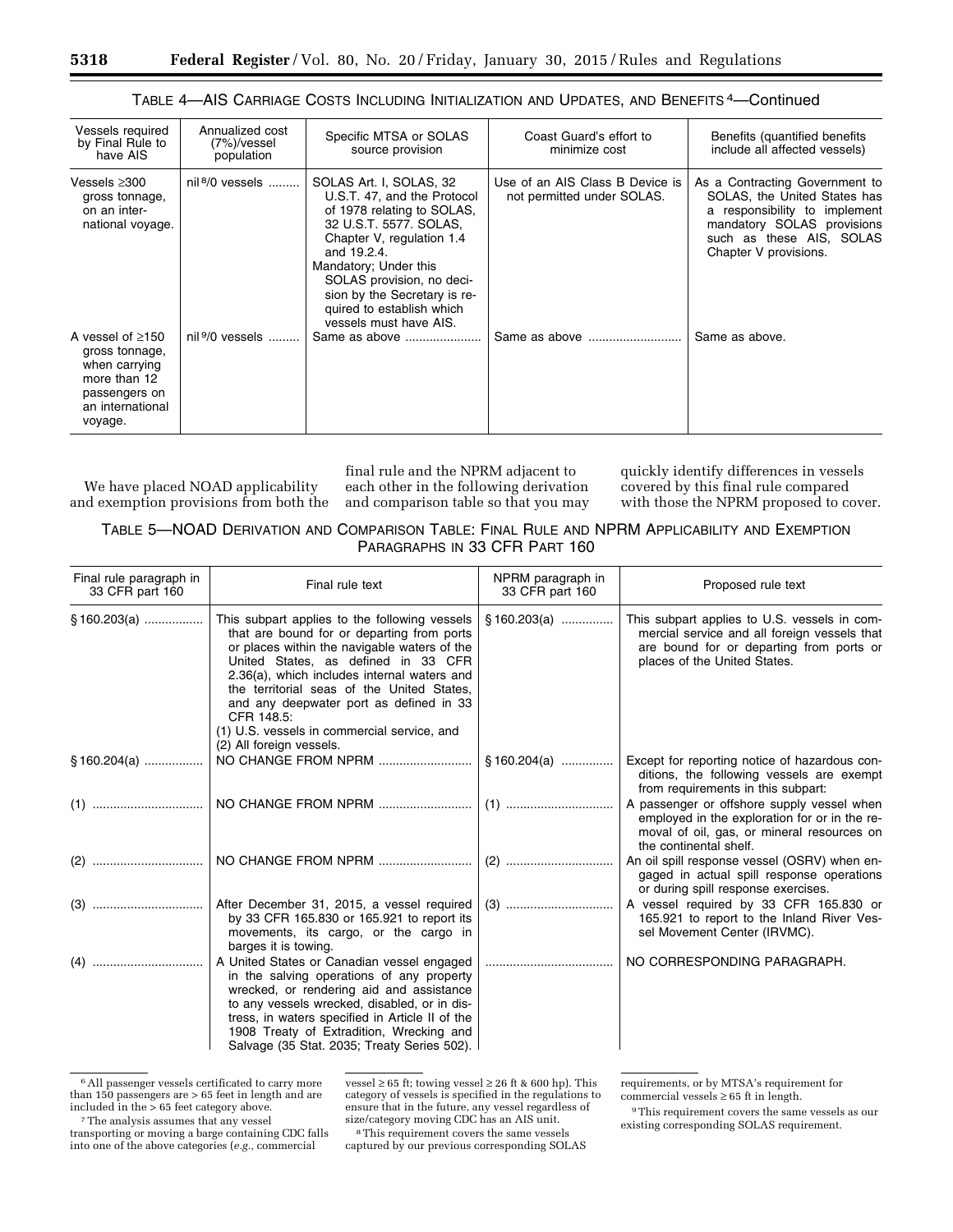## TABLE 5—NOAD DERIVATION AND COMPARISON TABLE: FINAL RULE AND NPRM APPLICABILITY AND EXEMPTION PARAGRAPHS IN 33 CFR PART 160—Continued

| Final rule paragraph in<br>33 CFR part 160 | Final rule text                                                                                                                                                                                                                                                                                                                                                                                                                                                                                                                                                                                                                                                                                                                                                                                                                                                                                                                                                                                                                                                                                                                                                                                                                                                                                                                                                                                                                                                                                                                                                                                                                                                                                                                                                                                                                                                                                                                                          | NPRM paragraph in<br>33 CFR part 160 | Proposed rule text                                                                                                                                                                      |
|--------------------------------------------|----------------------------------------------------------------------------------------------------------------------------------------------------------------------------------------------------------------------------------------------------------------------------------------------------------------------------------------------------------------------------------------------------------------------------------------------------------------------------------------------------------------------------------------------------------------------------------------------------------------------------------------------------------------------------------------------------------------------------------------------------------------------------------------------------------------------------------------------------------------------------------------------------------------------------------------------------------------------------------------------------------------------------------------------------------------------------------------------------------------------------------------------------------------------------------------------------------------------------------------------------------------------------------------------------------------------------------------------------------------------------------------------------------------------------------------------------------------------------------------------------------------------------------------------------------------------------------------------------------------------------------------------------------------------------------------------------------------------------------------------------------------------------------------------------------------------------------------------------------------------------------------------------------------------------------------------------------|--------------------------------------|-----------------------------------------------------------------------------------------------------------------------------------------------------------------------------------------|
|                                            | NO CHANGE IN TEXT FROM NPRM                                                                                                                                                                                                                                                                                                                                                                                                                                                                                                                                                                                                                                                                                                                                                                                                                                                                                                                                                                                                                                                                                                                                                                                                                                                                                                                                                                                                                                                                                                                                                                                                                                                                                                                                                                                                                                                                                                                              |                                      | The following vessels neither carrying certain<br>dangerous cargo nor controlling another<br>vessel carrying certain dangerous cargo:                                                   |
|                                            |                                                                                                                                                                                                                                                                                                                                                                                                                                                                                                                                                                                                                                                                                                                                                                                                                                                                                                                                                                                                                                                                                                                                                                                                                                                                                                                                                                                                                                                                                                                                                                                                                                                                                                                                                                                                                                                                                                                                                          |                                      | A foreign vessel 300 gross tons or less not<br>engaged in commercial service.                                                                                                           |
|                                            | NO CHANGE FROM NPRM                                                                                                                                                                                                                                                                                                                                                                                                                                                                                                                                                                                                                                                                                                                                                                                                                                                                                                                                                                                                                                                                                                                                                                                                                                                                                                                                                                                                                                                                                                                                                                                                                                                                                                                                                                                                                                                                                                                                      |                                      | A vessel operating exclusively within a single<br>Captain of the Port Zone. Captain of the                                                                                              |
|                                            | A U.S. towing vessel and a U.S. barge oper-<br>ating solely between ports or places of the<br>contiguous 48 states, Alaska, and the Dis-<br>trict of Columbia.                                                                                                                                                                                                                                                                                                                                                                                                                                                                                                                                                                                                                                                                                                                                                                                                                                                                                                                                                                                                                                                                                                                                                                                                                                                                                                                                                                                                                                                                                                                                                                                                                                                                                                                                                                                           |                                      | Port zones are defined in 33 CFR part 3.<br>A U.S. towing vessel and a U.S. barge oper-<br>ating solely between ports or places of the<br>continental United States.                    |
|                                            | NO CHANGE FROM NPRM<br>NO CHANGE FROM NPRM                                                                                                                                                                                                                                                                                                                                                                                                                                                                                                                                                                                                                                                                                                                                                                                                                                                                                                                                                                                                                                                                                                                                                                                                                                                                                                                                                                                                                                                                                                                                                                                                                                                                                                                                                                                                                                                                                                               |                                      | A public vessel.<br>Except for a tank vessel, a U.S. vessel oper-<br>ating solely between ports or places of the                                                                        |
|                                            | A U.S. vessel 300 gross tons or less, en-<br>gaged in commercial service not coming                                                                                                                                                                                                                                                                                                                                                                                                                                                                                                                                                                                                                                                                                                                                                                                                                                                                                                                                                                                                                                                                                                                                                                                                                                                                                                                                                                                                                                                                                                                                                                                                                                                                                                                                                                                                                                                                      |                                      | United States on the Great Lakes.<br>A U.S. vessel 300 gross tons or less, en-<br>gaged in commercial service not coming                                                                |
| (vii)                                      | from a foreign port or place.<br>Each ferry on a fixed route that is described<br>in a schedule that is submitted by the ferry<br>operator, along with information in para-<br>graphs $(a)(5)(vii)(A)$ –(J) of this section, to<br>the Captain of the Port for each port or<br>place of destination listed in the schedule<br>at least 24 hours in advance of the first<br>date and time of arrival listed on the sched-<br>ule. At least 24 hours before the first date<br>and time of arrival listed on the ferry<br>schedule, each ferry operator who submits<br>a schedule under paragraph (a)(5)(vii) of<br>this section must also provide the following<br>information to the Captain of the Port for<br>each port or place of destination listed in<br>the schedule for the ferry, and if the sched-<br>ule or the following submitted information<br>changes, the ferry operator must submit an<br>updated schedule at least 24 hours in ad-<br>vance of the first date and time of arrival<br>listed on the new schedule and updates on<br>the following items whenever the submitted<br>information is no longer accurate:<br>(A) Name of the vessel;<br>(B) Country of registry of the vessel;<br>(C) Call sign of the vessel;<br>(D) International Maritime Organization (IMO)<br>international number or, if the vessel does<br>not have an assigned IMO international<br>number, the official number of the vessel;<br>(E) Name of the registered owner of the ves-<br>sel:<br>(F) Name of the operator of the vessel;<br>(G) Name of the vessel's classification soci-<br>ety or recognized organization, if applica-<br>ble;<br>(H) Each port or place of destination;<br>(I) Estimated dates and times of arrivals at<br>and departures from these ports or places;<br>and<br>(J) Name and telephone number of a 24-hour<br>point of contact.<br>April 30, 2015 through December 31, 2015,<br>vessels identified as being subject to 33 |                                      | from a foreign port or place.<br>NO CORRESPONDING PARAGRAPH.<br>NO CORRESPONDING PARAGRAPH.                                                                                             |
|                                            | CFR 165.830 or 165.921.<br>NO CHANGE FROM NPRM                                                                                                                                                                                                                                                                                                                                                                                                                                                                                                                                                                                                                                                                                                                                                                                                                                                                                                                                                                                                                                                                                                                                                                                                                                                                                                                                                                                                                                                                                                                                                                                                                                                                                                                                                                                                                                                                                                           | §160.215                             | When a vessel is bound for a port or place of<br>the United States under force majeure, it<br>must comply with the requirements in this<br>section, but not other sections of this sub- |
|                                            |                                                                                                                                                                                                                                                                                                                                                                                                                                                                                                                                                                                                                                                                                                                                                                                                                                                                                                                                                                                                                                                                                                                                                                                                                                                                                                                                                                                                                                                                                                                                                                                                                                                                                                                                                                                                                                                                                                                                                          |                                      | part.                                                                                                                                                                                   |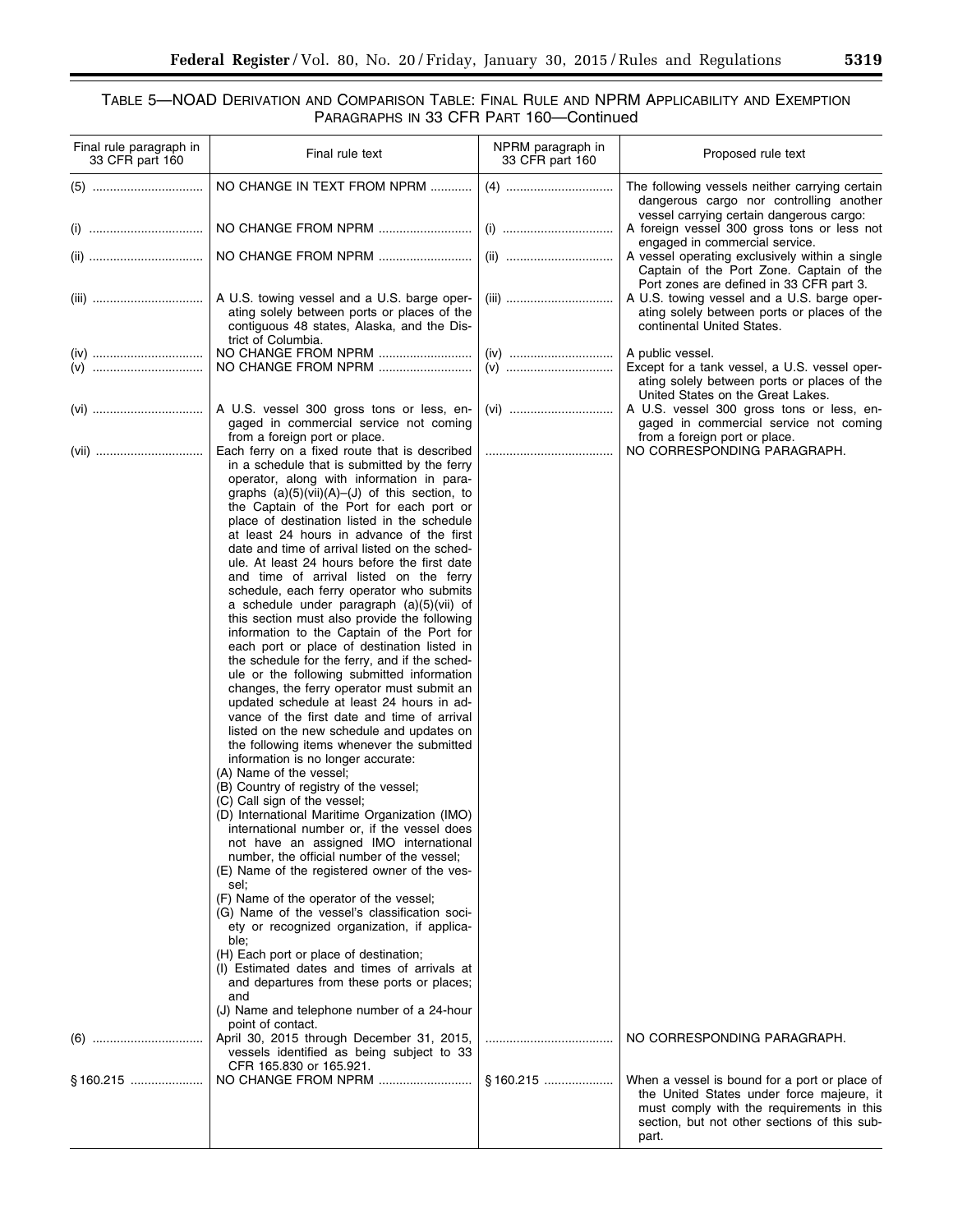We have placed AIS applicability provisions from both the final rule and the NPRM adjacent to each other in the

following derivation and comparison table so that you may readily identify differences in vessels covered by this

final rule compared with those the NPRM proposed to cover.

## TABLE 6—AIS DERIVATION AND COMPARISON TABLE: FINAL RULE AND NPRM APPLICABILITY PARAGRAPHS IN 33 CFR 164.46

| Final rule paragraph in<br>33 CFR 164.46 | Final rule text                                                                                                                                                                                                                                                                                                                                                                                    | <b>Corresponding NPRM</b><br>paragraph in 33 CFR<br>164.46 | Proposed rule text                                                                                                                                                                                                                                                                                                                                                                                                                                                |
|------------------------------------------|----------------------------------------------------------------------------------------------------------------------------------------------------------------------------------------------------------------------------------------------------------------------------------------------------------------------------------------------------------------------------------------------------|------------------------------------------------------------|-------------------------------------------------------------------------------------------------------------------------------------------------------------------------------------------------------------------------------------------------------------------------------------------------------------------------------------------------------------------------------------------------------------------------------------------------------------------|
|                                          | AIS Class A device. The following vessels<br>must have on board a properly installed,<br>operational Coast Guard type-approved                                                                                                                                                                                                                                                                     |                                                            | The following vessels must have onboard a<br>properly installed, operational, Coast Guard<br>type-approved Automatic Identification Sys-                                                                                                                                                                                                                                                                                                                          |
|                                          | AIS Class A device:<br>NO CHANGE IN TEXT FROM NPRM.                                                                                                                                                                                                                                                                                                                                                |                                                            | tem $(AIS)$ :<br>A self-propelled vessel of 65 feet or more in                                                                                                                                                                                                                                                                                                                                                                                                    |
|                                          | A towing vessel of 26 feet or more in length<br>and more than 600 horsepower, engaged                                                                                                                                                                                                                                                                                                              |                                                            | length, engaged in commercial service;<br>A towing vessel of 26 feet or more in length<br>and more than 600 horsepower, engaged                                                                                                                                                                                                                                                                                                                                   |
|                                          | in commercial service.<br>A vessel that is certificated to carry more<br>than 150 passengers.                                                                                                                                                                                                                                                                                                      |                                                            | in commercial towing;<br>A self-propelled vessel carrying 50 or more<br>passengers, engaged in commercial serv-<br>ice;                                                                                                                                                                                                                                                                                                                                           |
|                                          | NO CORRESPONDING TEXT IN FINAL<br>RULE.                                                                                                                                                                                                                                                                                                                                                            |                                                            | A vessel carrying more than 12 passengers<br>for hire and capable of speeds in excess of<br>30 knots;                                                                                                                                                                                                                                                                                                                                                             |
|                                          | A self-propelled vessel engaged in dredging<br>operations in or near a commercial channel<br>or shipping fairway in a manner likely to re-<br>strict or affect navigation of other vessels.                                                                                                                                                                                                        |                                                            | (5)    A dredge or floating plant engaged in or near<br>a commercial channel or shipping fairway<br>in operations likely to restrict or affect navi-<br>gation of other vessels except for an un-<br>manned or intermittently manned floating                                                                                                                                                                                                                     |
|                                          | A self-propelled vessel engaged in the move-<br>ment of-                                                                                                                                                                                                                                                                                                                                           |                                                            | plant under the control of a dredge; and<br>A self-propelled vessel carrying or engaged                                                                                                                                                                                                                                                                                                                                                                           |
|                                          | (A) Certain dangerous cargo as defined in<br>subpart C of part 160 of this chapter, or<br>(B) Flammable or combustible liquid cargo in<br>bulk that is listed in 46 CFR 30.25-1, Table<br>$30.25 - 1$ .                                                                                                                                                                                            |                                                            | in the movement of certain dangerous car-<br>goes as defined in §160.202 of this sub-<br>chapter.                                                                                                                                                                                                                                                                                                                                                                 |
|                                          | AIS Class B device. Use of a U.S. Coast<br>Guard type-approved AIS Class B device<br>in lieu of an AIS Class A device is permis-<br>sible on the following vessels if they are<br>not subject to pilotage by other than the<br>vessel Master or crew:                                                                                                                                              | See Note to paragraph<br>$(b)$ .                           | NO CORRESPONDING PARAGRAPH, but<br>see explanatory "Note to paragraph (b):<br>Except for those vessels denoted in para-<br>graph (c) of this section, use of Coast<br>Guard type-approved AIS Class B is per-<br>missible, however, not well-suited, on ves-<br>sels that are highly maneuverable, navigate<br>at high speed, or routinely operate on or<br>near very congested waterways or in close-<br>quarter situations with other AIS equipped<br>vessels." |
| (i)<br>(ii)                              | Vessels identified in paragraph (b)(1)(i) of this<br>section that are certificated to carry less<br>than 150 passengers, and that-                                                                                                                                                                                                                                                                 |                                                            | NO CORRESPONDING PARAGRAPH.<br>NO CORRESPONDING PARAGRAPH.                                                                                                                                                                                                                                                                                                                                                                                                        |
|                                          | (A) Do not operate in a VTS or VMRS area<br>defined in Table 161.12(c) of §161.12 of<br>this chapter, and<br>(B) Do not operate at speeds in excess of 14<br>knots; and engaged in dredging operations;                                                                                                                                                                                            |                                                            |                                                                                                                                                                                                                                                                                                                                                                                                                                                                   |
|                                          | and<br>Vessels identified in paragraph (b)(1)(iv) of<br>this section engaged in dredging oper-                                                                                                                                                                                                                                                                                                     |                                                            | NO CORRESPONDING PARAGRAPH.                                                                                                                                                                                                                                                                                                                                                                                                                                       |
|                                          | ations.<br>SOLAS provisions. The following self-pro-<br>pelled vessels must comply with Inter-<br>national Convention for Safety of Life at<br>Sea (SOLAS), as amended, Chapter V,<br>regulation 19.2.1.6 (Positioning System),<br>19.2.4 (AIS Class A), and 19.2.3.5 (Trans-<br>mitting Heading Device) or 19.2.5.1 (Gyro<br>Compass) as applicable (Incorporated by<br>reference, see § 164.03): |                                                            | SOLAS provisions. The following self-pro-<br>pelled vessels must comply with Inter-<br>national Convention for Safety of Life at<br>Sea (SOLAS), as amended, Chapter V,<br>regulation 19.2.1.6, 19.2.4 (AIS Class A),<br>and 19.2.3.5 or 19.2.5.1 as applicable (In-<br>corporated by reference, see § 164.03):                                                                                                                                                   |
|                                          | NO CORRESPONDING PARAGRAPH.<br>A vessel of 300 gross tonnage or more, on<br>an international voyage.                                                                                                                                                                                                                                                                                               |                                                            | A vessel of 500 gross tonnage or more;<br>A vessel of 300 gross tonnage or more, on<br>an international voyage; and                                                                                                                                                                                                                                                                                                                                               |

Ξ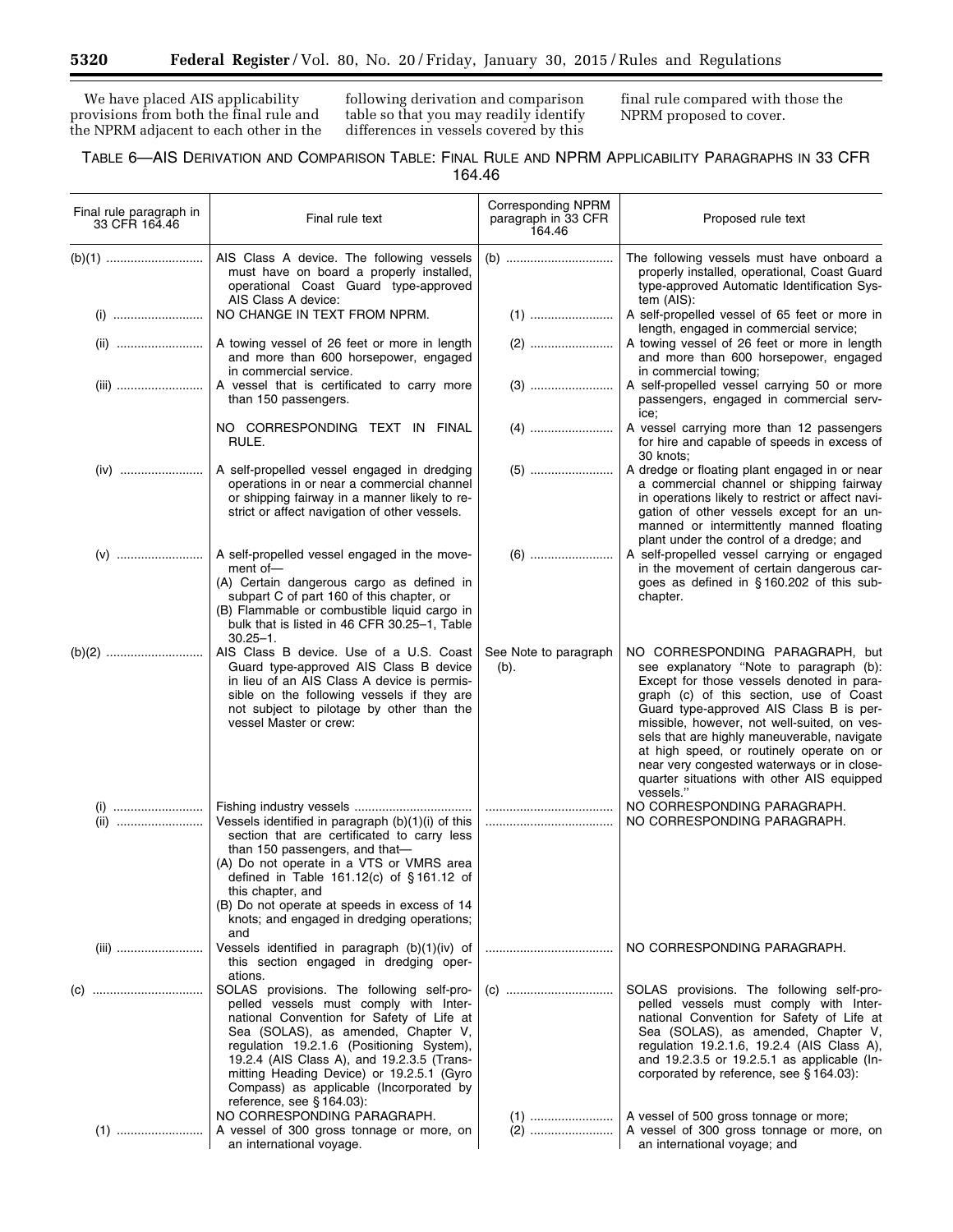TABLE 6—AIS DERIVATION AND COMPARISON TABLE: FINAL RULE AND NPRM APPLICABILITY PARAGRAPHS IN 33 CFR 164.46—Continued

| Final rule paragraph in<br>33 CFR 164.46 | Final rule text              | <b>Corresponding NPRM</b><br>paragraph in 33 CFR<br>164.46 | Proposed rule text                                                                                             |
|------------------------------------------|------------------------------|------------------------------------------------------------|----------------------------------------------------------------------------------------------------------------|
| (2)                                      | NO CHANGE IN TEXT FROM NPRM. | (3) !                                                      | A vessel of 150 gross tonnage or more, when<br>carrying more than 12 passengers on an<br>international voyage. |

To eliminate confusion and redundancy within the industry, we have generally aligned our NOA regulations with CBP regulations under its APIS final rule (70 FR 17820, as amended at 72 FR 48320), which requires that vessels arriving from a foreign port or place to submit arrival manifests and those departing for a foreign port or place to submit departure manifests. The submission of an NOA itself for this population of vessels is not a new requirement. However, we have added five fields (vessel's MMSI number, whether vessel 300-gross-tonor-less, whether voyage less than 24 hours, last port of departure, and arrival and departure date for last port of departure) to the NOA, two of which are already required by two Coast Guard requirements that we are modifying. A NOD will not be required in this final rule.

This rule will also require foreign commercial vessels 300 gross tons or less that transit two or more COTP zones to submit an NOA, which is not currently a CBP requirement. In addition, these vessel owners would be eligible to seek waivers under § 160.214 at the discretion of the COTP, a current Coast Guard practice.

This final rule will require the electronic submission of an NOA, and will modify related reporting content, timeframes, and procedures. This rule will also create an efficient and timesaving method of notification thereby reducing the hour burden on industry and Coast Guard resources.

Our 60-minute notice time provides flexibility for owners of smaller U.S. flag vessels and certain Canadian-flag vessels, because these businesses would continue to be able to operate efficiently

as charter businesses due to the spontaneous nature of their business. This requirement also better aligns with the CBP's current requirement, which will alleviate confusion within the industry and provide consistency for the public.

We estimate the NOA portion of this rule will affect approximately 3,430 U.S. vessels and 14,947 foreign-flag vessels. The following estimates use a 7-percent discount rate over a 10-year period of analysis. We estimate the annual cost to U.S. vessel owners and operators to be about \$28,706. We estimate the annual cost to foreign-flag vessel owners and operators to be about \$104,502. We estimate the 10-year NOA cost to U.S. vessel owners and operators to be about \$201,619. We estimate the 10-year NOA cost to foreign-flag vessel owners and operators to be about \$733,978. We estimate the total annualized costs of the NOA requirements for both U.S. and foreign owners and operators to be about \$133,208. We estimate the total present value 10-year costs of the NOA requirements for both U.S and foreignflag vessel owners and operators to be about \$935,597. We estimate this rule will add less than 1 dollar per vessel trip on average for an owner or operator to submit an NOA.

The AIS costs associated with this rule as presented are a result of the AIS carriage requirement, which includes the AIS device cost, installation, maintenance, training, replacement costs, unit initialization, and voyage specific updates. We estimate the AIS provisions will affect about 5,848 U.S. vessels and about 74 foreign-flag vessels.

The following estimates use a 7 percent discount rate over a 10-year

period of analysis. We estimate, for owners and operators of U.S. vessels that will be required to carry AIS onboard, the 10-year present value cost to be \$45.0 million, with annualized costs of about \$6.4 million at a 7-percent discount rate. We estimate for owners and operators of foreign-flag vessels the present value 10-year cost of this final rule to be \$585,000, with annualized costs of about \$83,000. We estimate for all owners and operators of U.S.- and foreign-flag vessels the total present value 10-year cost of the AIS provisions to be \$45.5 million, with annualized costs of about \$6.5 million.

We estimate the total present value 10-year cost of the final rule, including both NOA and AIS provisions, to be \$46.5 million, with annualized costs of about \$6.6 million. In our sample of 77 small entities, we found these entities owned 244 total vessels, or about 3 vessels per entity. Again, for the purpose of our analysis, we assumed all owners would install a Class A AIS device since we were not able to determine which small entities would choose to install the less costly Class B AIS device. Each small entity will purchase one AIS device for each vessel it owns. If a small entity owns one vessel, it will purchase one AIS device to meet the requirements of this final rule. We estimate this final rule will cost a small entity on average between about \$2,000 and \$14,300 to install, maintain, and carry AIS onboard depending upon the vessel class and whether the vessel will carry a Class A unit or Class B unit and to submit the three additional NOA fields. See Table 7.

TABLE 7—COST PER SMALL ENTITY TO CARRY THREE AIS UNITS AND SUBMIT THREE ADDITIONAL NOA FIELDS

| Type of AIS unit             | Types of vessels to install                                       | Average cost per owner/operator to purchase on average three AIS<br>units and complete three additional NOA fields                                                                               |
|------------------------------|-------------------------------------------------------------------|--------------------------------------------------------------------------------------------------------------------------------------------------------------------------------------------------|
| Class B plus NOA submissions | Commercial Fishing and vessels<br>engaged in dredging operations. | \$6,051 (initial year: \$6,027 for three AIS units and \$24 for three addi-<br>tional NOA fields).<br>\$774 (annually: \$250 for AIS maintenance and \$24 for three addi-<br>tional NOA fields). |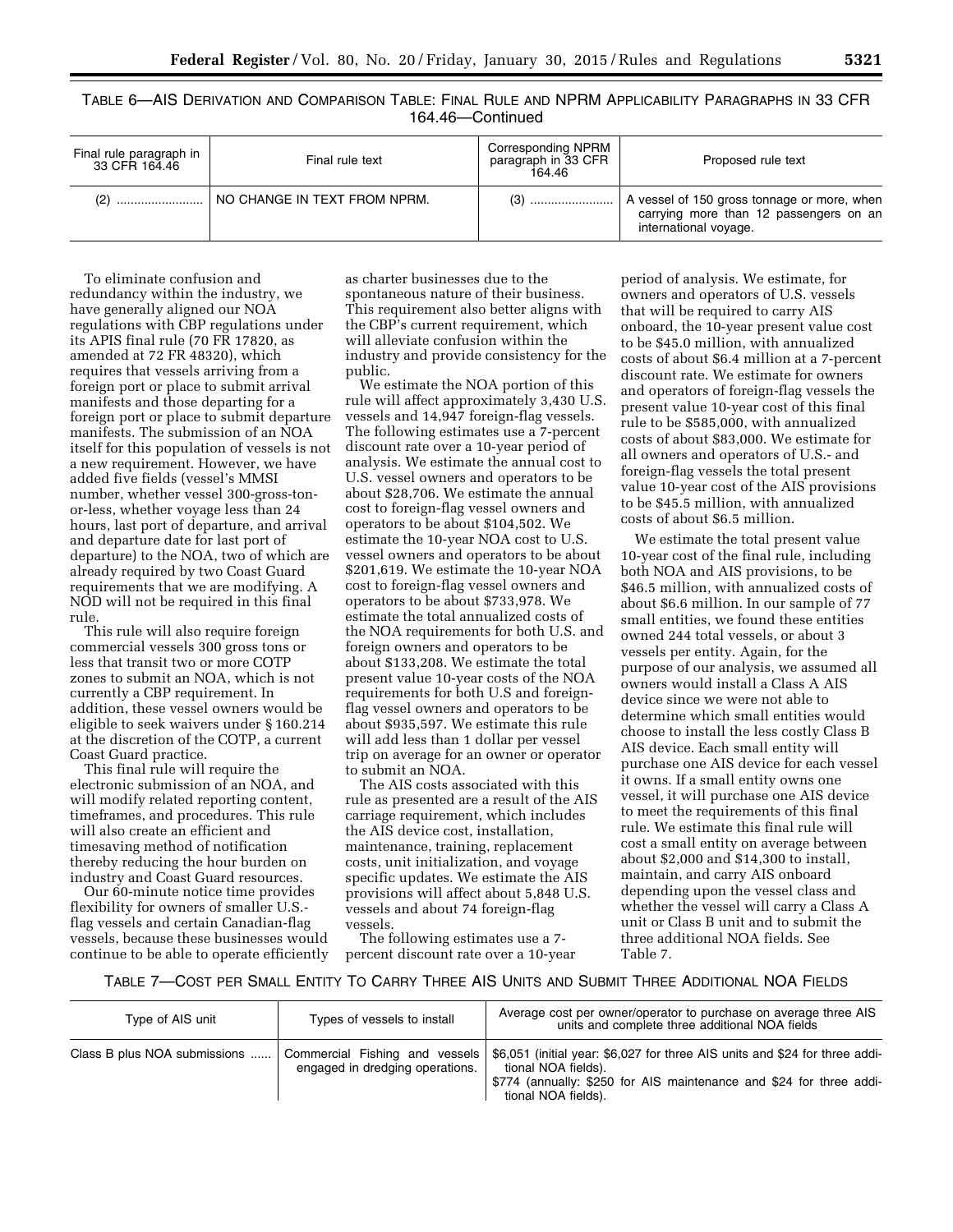## TABLE 7—COST PER SMALL ENTITY TO CARRY THREE AIS UNITS AND SUBMIT THREE ADDITIONAL NOA FIELDS— **Continued**

| Type of AIS unit             | Types of vessels to install | Average cost per owner/operator to purchase on average three AIS<br>units and complete three additional NOA fields                                                                                       |
|------------------------------|-----------------------------|----------------------------------------------------------------------------------------------------------------------------------------------------------------------------------------------------------|
| Class A plus NOA submissions | All other vessels classes   | \$14,340 (initial year: \$14,316 for three AIS units and \$24 for three<br>additional NOA fields).<br>\$1,473 (annually: \$1,449 for AIS including updates and \$24 for three<br>additional NOA fields). |

We expect this final rule to improve the quantity and quality of information, and enhance communications and MDA. We believe this final rule, through a combination of NOA and AIS, will strengthen maritime and national security. This rule will include a large number of vessels not currently covered under the current NOA and AIS regulations. We expect this final rule will provide us with a better understanding of vessels coming to the United States and help us determine which vessels may pose a threat as a target, weapon, or transport of suspicious persons and/or materials. NOA provides us advance warning of those intending to enter our waters, and electronic submission allows us greater time to evaluate this information, and to take action if warranted based on information about a potential threat by the vessel or persons on board the vessel. Specifically, the NOA requirement is combined with other sources such as AIS to form a COP in which vessel-specific movements in our ports and waterways can be monitored in real time enabling us to filter data from non-compliant collection mechanisms such as radar, thereby enhancing our ability to rapidly detect, identify, and track suspicious vessels. This information is used as a decision making aid by the Coast Guard field commanders and is also referenced in support of interagency and Department of Defense homeland security efforts. Creating this COP helps the Coast Guard prioritize its limited resources and meet mission requirements while maintaining MDA. Moreover, along with passenger, crew and cargo information required by CBP, we can determine if a suspicious person is onboard a vessel and by adding AIS, we can determine the position of the suspicious vessel. We believe NOA and AIS combined will serve as a deterrent and will enhance Coast Guard interdiction capabilities, but will not completely eliminate the risk of maritime transportation incidents.

As previously mentioned, we have added three NOA data fields that are new to industry. The addition of the MMSI number provides Coast Guard a

unique identifier for the vessel which correlates NOA and AIS data and provides an accurate picture of location, and verification of identity of the vessel. The addition of the field ''less than 300 gross tons'' allows the Coast Guard an opportunity to prioritize the screening of vessels, schedule inspections, and possibly establish security or safety zones. The addition of the field, ''voyage less than 24 hours'' will allow certain vessels that meet an exemption, such as U.S. flag vessels, to clarify that their voyage is less than 24 hours and eliminate the possibility of any delays or penalties that they may incur as a result of not submitting an NOA in a timely manner. The change to a 60 minute notice of arrival time for U.S. vessels under 300 gross tons provides flexibility and relief to small entities that typically own and operate vessels of this size.

AIS provides further benefits by allowing for rapid filtering of data from mechanisms that do not rely on vessel cooperation (*e.g.,* radar) and thus enhances security-related missions. AIS enables us to quickly locate, track, and intercept these vessels. This is a similar approach as taken for air transportation: Flight plan, passenger manifests and traffic control tracking.

From a security perspective, vessels pose a risk in three ways: They can be used as a weapon for terrorists (*e.g.,*  ramming another vessel or infrastructure component), they can be used to transport personnel/materials for an attack, or they can be used as the target of an attack. This rule helps focus Coast Guard and other resources to mitigate security risk across all three scenarios. Specifically, to determine if a vessel can be used as a weapon, a target, or as a transport vehicle, the Coast Guard has several tools at its disposal that assign risk based on valuable information contained in an NOA, such as crew and passenger information that CBP and the FBI use to identify persons or vessels that may pose a security risk to the United States. After receiving the NOA information, the data are placed into a database or matrix (dependent on the tool being used). Points are assigned to each vessel and a vessel is then given

a priority ranking based on its type and stated cargo. Above a certain threshold, the Coast Guard determines whether a vessel requires an escort to reduce the possibility of the vessel being used as a weapon, a target, or as a transport of suspicious persons or materials, such as weapons of mass destruction (WMD) or weapons of mass effect (WME). If necessary, the vessel may be boarded or inspected to ensure it meets international safety and security standards.

We expect this rule to provide quantifiable benefits in the form of barrels of oil not spilled in addition to benefits from avoided injuries and fatalities. For the NPRM, we based quantifiable benefits on a review of 64 marine accident cases from our MISLE database for the period 1996–2003 in order to obtain casualty reports involving commercial vessels that may have benefitted from an onboard AIS unit. For the final rule, we also examined casualty cases for the period 2004–2010 and found an additional 21 cases where AIS may have been beneficial in preventing an accident. For the period 1996–2009, we estimate the final rule will prevent 85 to 106 barrels of oil from being spilled during a 10 year period of analysis. We also analyzed more than 800 casualty incidents for 2010 and found only three cases where AIS may have been beneficial; however, the three cases did not involve any injuries, fatalities, death, or pollution and therefore did not provide additional benefits.

Using a VSL of \$9.1 million, we also estimated additional benefits (from avoided injuries and fatalities) of \$25.1 million at a 7-percent discount rate, during the 10-year period of analysis or an annualized amount of about \$3.6 million. The VSL estimate is based on the 2013 memorandum from DOT titled ''Guidance on Treatment of the Economic Value of a Statistical Life in U.S. Department of Transportation Analyses.'' This memorandum is available in the docket as detailed under **ADDRESSES**. The VSL is not an estimate of the value of a person's life, but is instead a technical valuation of the amount one would be willing to pay to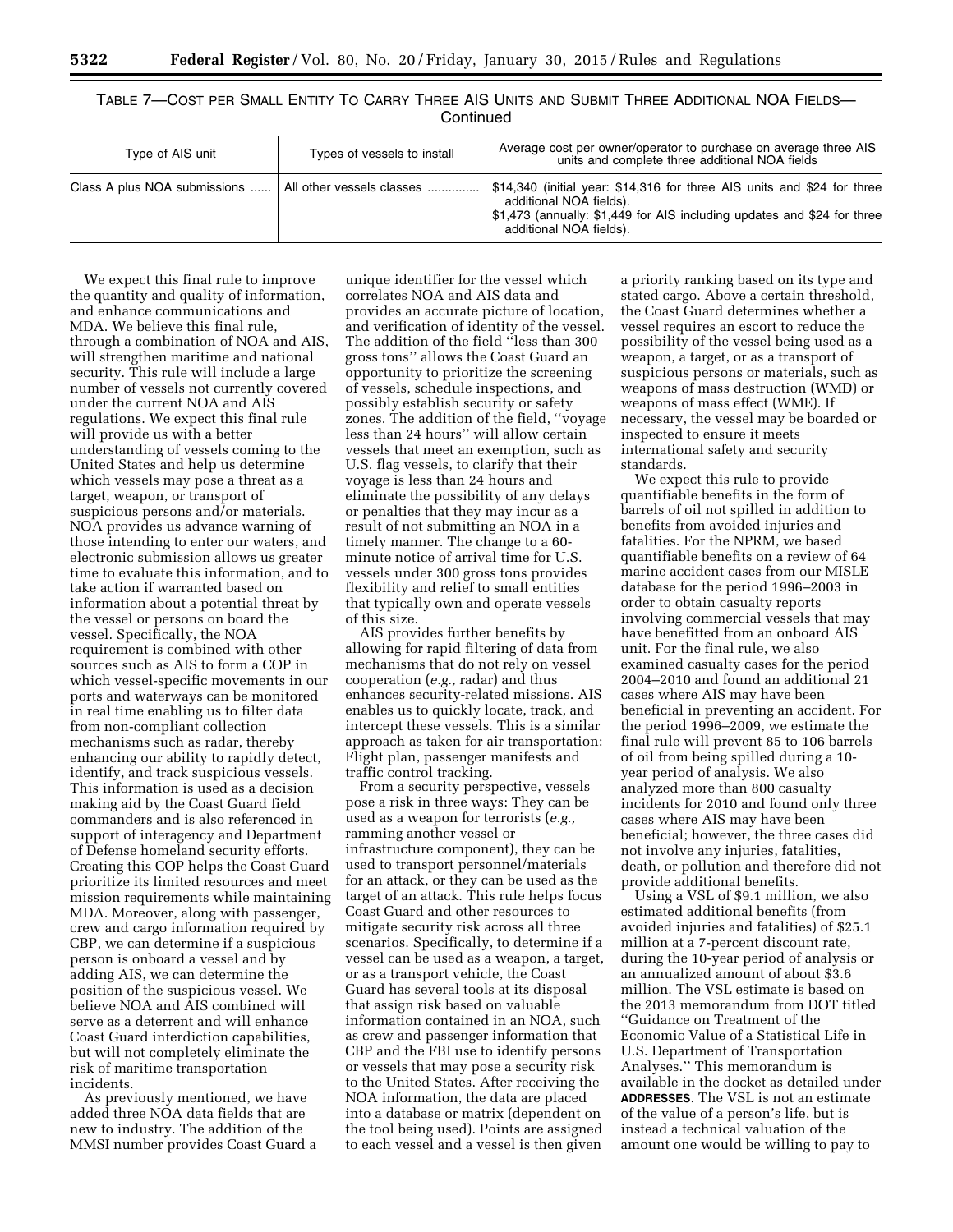reduce the probability of fatality. For example, a \$9.1 million VSL means the public is willing to pay \$9.10 to reduce the risk of a fatality by 1 in a million.

Our evaluation of the 85 accident cases, including 2010, also resulted in about \$5.1 million in property damage or about \$350,000 per year.

AIS helps reduce the risk of attack in two ways: (1) Reducing the likelihood of a successful attack, and (2) reducing the consequences should a successful attack occur. AIS reduces the likelihood of a successful attack which arises from the enhanced ability to defeat an attack. We identify the steps require to defeat an attack and how AIS helps to detect an attack in Table 20 of the regulatory analysis available on the docket for review. In Table 22 of the regulatory analysis, we also present illustrative scenarios where NOA in conjunction with AIS may be helpful in attacks ranging from any attack versus any size passenger vessel to an attack versus a cruise ship from a large VBIED. AIS also

assists in identifying vessels in position to assist with emergency response/ search and rescue by showing location of vessels in response operations and their proximity to vessels in need of response resources. This works for all attack types by reducing the time to get assisting vessels on the scene of the incident.

We performed a breakeven analysis based on common passenger vessel capacity amounts of 12 (threshold in Regulation 2 of the SOLAS International Convention), 150 (threshold used in the 2003 AIS Final Rule), and 2,000 (for large cruise ships that may be potential targets of smaller vessels that carry a vessel borne improvised explosive device (VBIED)). Table 8 that follows presents the annual risk reduction required for passenger vessels with certain passenger capacities for the final rule to breakeven. We estimated the annualized cost for the 288 passenger vessels, affected by this rule, at a 7-

percent discount rate to be \$0.33 million. Using the scenario of 150 lives saved for passenger vessels as our example, we can determine the number of years the final rule will have to prevent one incident involving 150 casualties in order for benefits to outweigh costs. From Table 8, the benefit from casualties avoided is \$1.4 billion using \$9.1 million as the value of a statistical life. Using the annualized cost of \$0.33 million for this population of passenger vessels affected by the final rule (288), we can determine the number of years the final rule would have to prevent one casualty in order for benefits to outweigh costs. Multiplying \$0.33 million by the variable ''time'' and equating it to the benefit value of \$1.4 billion, we solve for time to obtain 4,136 years, meaning the final rule would have to prevent one casualty incident involving 150 passengers in this time period for the final rule to be beneficial.

TABLE 8—ANNUAL RISK REDUCTION REQUIRED FOR COSTS TO EQUAL BENEFITS FOR PASSENGER VESSELS WITH CERTAIN PASSENGER CAPACITIES

[Annual costs at 7-percent discount rate]

| Potential casualties avoided    | Benefit from<br>casualties<br>avoided<br>(\$millions) | Annualized<br>cost for<br>passenger<br>vessels<br>(\$millions) | Risk reduction<br>required<br>(%) | <b>Risk reduction</b><br>required<br>(vears<br>between<br>averted<br>attacks) |
|---------------------------------|-------------------------------------------------------|----------------------------------------------------------------|-----------------------------------|-------------------------------------------------------------------------------|
| 12 <sup>2</sup><br>150<br>2.000 | \$109.2<br>1,365<br>18,200                            | \$0.33<br>0.33<br>0.33                                         | 0.30<br>0.02<br>0.0018            | 331<br>4,136<br>55,152                                                        |

These estimates do not reflect the full socioeconomic benefits of oil spill mitigation and risk reduction associated with vessels, which include avoided damages to the ecosystem and regional and national economic impacts. The scenarios above show the loss of human capital only for passenger vessels with certain passenger capacities specified above, and with no regard for physical assets, it likely underestimates the monetary effects of a terrorist incident. The human capital scenario shown as benefits from casualties avoided provide a useful account of the risk reduction in years required for the final rule to breakeven.

In the regulatory analysis, for the entire casualty period 1996–2010, about 14 barrels of oil were spilled annually. We estimate the total benefit or barrels of oil not spilled for all 85 casualty cases between 1996 and 2010 to be between 85 and 106 barrels over the 10 year period of analysis at 7- and 3 percent discount rates, respectively. We expect annualized unmonetized benefits

to be about 12 barrels of oil not spilled. The Regulatory Analysis for the final rule contains additional discussion of benefits, including qualitative benefits.

The NOA provisions provide the ability to perform advanced screening of cargo, passengers and crew, thus enabling interdiction of illicit activities including smuggling of weapons of mass destruction and/or terrorists. These provisions also enable the planning and prioritization of other protective measures, including protecting surrounding critical infrastructures from attacks using the vessel and/or protecting the vessel itself from attack. Given the range of attacks from a small passenger vessel to a cruise ship and the type of attack from a small device to a large VBIED as presented in the regulatory analysis, the casualty range can vary greatly, where the breakeven point can be minor to extremely minor. NOA may help prevent attacks from a man portable device with just one fatality, which would require only one attack prevented every 88 years up to an

attack with major consequences from a WMD or WME.

The AIS provisions support real-time situational awareness of vessel position and movements, and enable the detection of unusual/threatening operations and subsequent interdiction. AIS requirements also provide for a better understanding of resources in the area of an incident and thus enable more effective response planning. Combined with NOA provisions, AIS requirements further provide the ability to compare actual operations with stated plans, thus enabling the identification of potentially threatening activities.

See the ''Regulatory Analysis'' in Docket No. USCG–2005–21869 at *<http://www.regulations.gov>* for details of these calculations. The following link will take you directly to the docket: *[http://www.regulations.gov/](http://www.regulations.gov/#!docketDetail;D=USCG-2005-21869) [#!docketDetail;D=USCG-2005-21869.](http://www.regulations.gov/#!docketDetail;D=USCG-2005-21869)* 

## *B. Small Entities*

Under the Regulatory Flexibility Act (5 U.S.C. 601–612), we have considered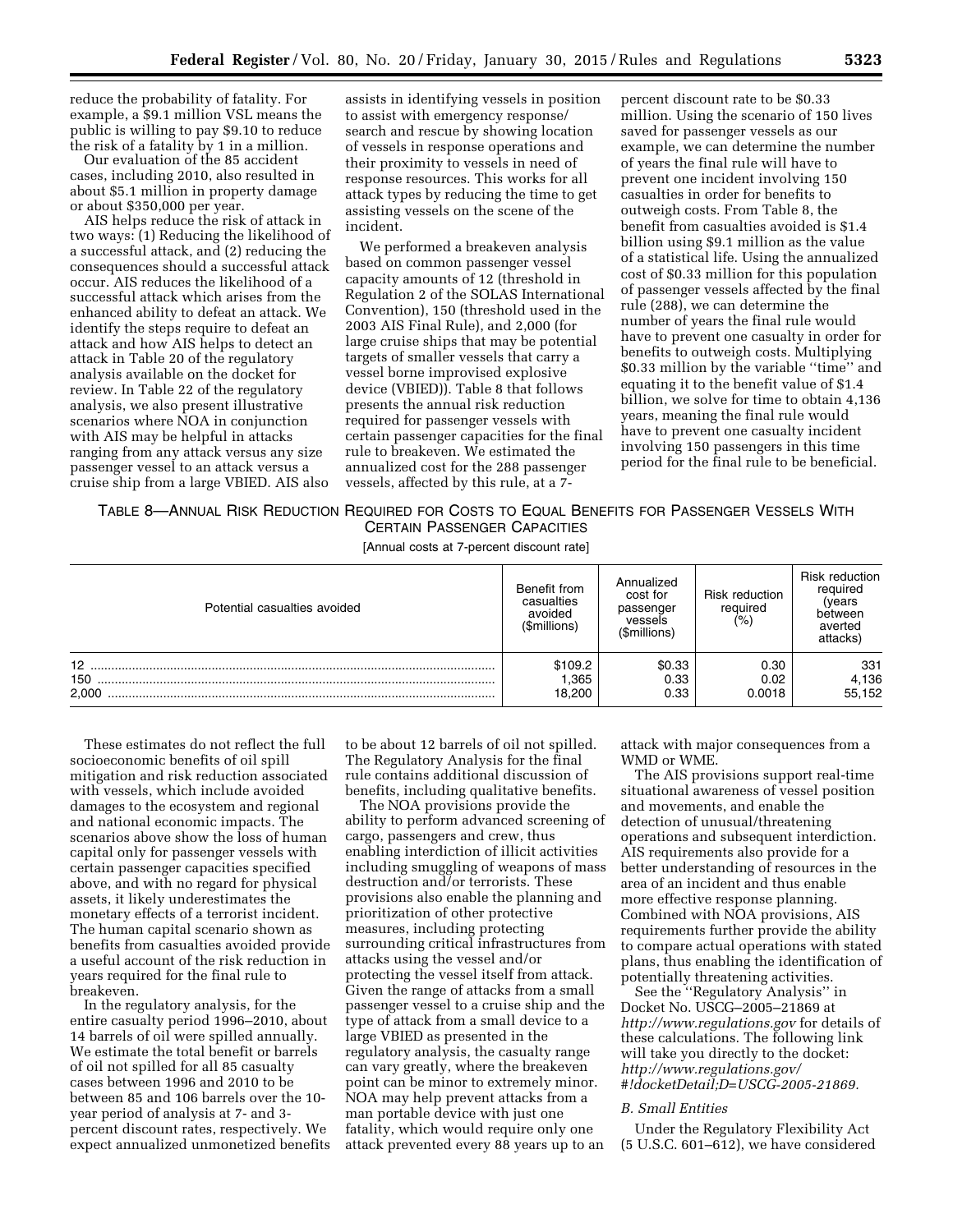whether this final rule would have a significant economic impact on a substantial number of small entities. The term ''small entities'' comprises small businesses, not-for-profit organizations that are independently owned and operated and are not dominant in their fields, and governmental jurisdictions with populations of less than 50,000.

#### Final Regulatory Flexibility Analysis

When an agency promulgates a final rule under section 4 of the Administrative Procedure Act, 5 U.S.C. 553, after being required by that section or any other law to publish a general notice of proposed rulemaking, or promulgates a final interpretative rule involving the internal revenue laws of the United States, under 5 U.S.C. 603(a), the agency must prepare a Final Regulatory Flexibility Analysis (FRFA) or have the head of the agency certify pursuant to 5 U.S.C. 605(b) that the final rule will not, if promulgated, have a significant economic impact on a substantial number of small entities. The Regulatory Flexibility Act (RFA) prescribes the content of the FRFA in 5 U.S.C. 604(a), a summary of which we discuss below.

(1) The RFA requires a succinct statement of the need for, and objectives of, the final rule.

*Coast Guard response:* The need and objective of this final rule is to (1) fully implement the Marine Transportation Security Act of 2002 AIS directive found at 46 U.S.C. 70114, (2) implement SOLAS AIS requirements including provisions in V/19.2.4.3 that went into force internationally July 1, 2008, and (3) expand NOA requirements and streamline the processing of these data to further enhance Homeland Security under Ports and Waterways Safety Act authority (33 U.S.C. 1225 & 1226) by increasing our awareness of vessels and people entering or departing U.S. ports or places. Prompt receipt of NOA and AIS data will assist the Coast Guard in preventing damage to structures on, in, or adjacent to the navigable waters of the United States and in protecting those navigable waters in the marine environment. AIS data will also assist vessels in avoiding collisions. This rule will affect a larger portion of relatively smaller vessels, which are not currently included under existing regulations (including fishing vessels).

(2) The RFA requires a summary of the significant issues raised by the public comments in response to the IRFA, a summary of the assessment of the agency of such issues, and a statement of any changes made in the

proposed rule as a result of such comments.

*Coast Guard response:* We summarize the public comments we received on the NPRM in section VI.C of the preamble.

(3) The RFA requires a description of and an estimate of the number of small entities to which the final rule will apply or an explanation of why no such estimate is available.

*Coast Guard response:* As previously discussed, this rule will affect owners and operators of vessels that will be required to submit an NOA in addition to vessel owners and operators that will be required to carry and operate an AIS unit onboard. This Final Regulatory Flexibility Analysis is based on our analysis of the requirements of the AIS portion of this rule as discussed in the separate Regulatory Analysis available in the docket for review. The addition of nine data fields to the NOA information requirements (only three of which are new to industry) will impose minor costs on industry because of the small burden associated with performing the task. The majority of the cost impact of this rule on small entities stems primarily from the AIS portion of this rule. We estimate that 5,821 U.S. flag vessels will be affected by the AIS portion of this rule and we expect that a majority of these vessels may be owned by small entities based on our analysis.

Based on current Coast Guard data, we estimate this rule will affect about 3,333 U.S. companies (entities) that own approximately 9,278 vessels. We randomly selected a sample size of 345 vessel owners and operators to reach the 95 percent confidence level. We found revenue and employee information on 104 of the entities in the sample using publicly available information. Of these, we found 77 to be small entities according to Small Business Administration (SBA) size standards. We did not find government or nonprofit entities in our sample. We consider the 241 with no revenue or employee information to be small entities, as the lack of available information likely indicates smaller entity size.

We estimated the potential initial and annual revenue impact for each owner and operator that will be required to have AIS on board. We multiplied the initial and annual costs of AIS installation by the number of vessels that each entity owns and then divided by the average annual revenues for each small entity to obtain the share of costs to total annual revenues.

We classified small entities by the North American Industry Classification System (NAICS) code for those entities

that had revenue and size data. The 77 small entities with data are represented by 34 different NAICS codes or categories. We determined if a business was small by using the SBA size standards for each NAICS code. We found that 7 NAICS categories represent about 55 percent or 42 of the 77 small entities that we analyzed. The remaining 45 percent (or 35 small entities) of small entities are represented by 27 different NAICS categories with about 1 percent of the population of small entities in a majority of the categories.

Based on the 7 NAICS categories that represent 55 percent of the small entities with data, about 43 percent or 33 of the 77 small entities are classified by 5 NAICS categories: ''Finfish Fishing,'' ''Inland Water Freight Transportation,'' ''Shellfish Fishing,'' ''Navigational Services to Shipping,'' and ''Fish and Seafood Merchant Wholesalers''. Based on available data, we did not find evidence that small notfor-profit organizations or small government jurisdictions will be impacted by this rule.

(4) The RFA requires a description of the projected reporting, recordkeeping and other compliance requirements of the final rule, including an estimate of the classes of small entities which will be subject to the requirement and the type of professional skills necessary for preparation of the report or record.

*Coast Guard response:* The final rule will require modifications to two existing OMB-approved collections ''Advance Notice of Arrival and Departure'' (OMB Control Number 1625–0100) and ''Enhanced Maritime Domain Awareness via Electronic Transmission of Vessel Transit Data'' (OMB Control Number 1625–0112). Five data elements will be added to the collection of information (1625–0100) and one will be deleted; of the five added data elements, only three (MMSI, Whether vessel is 300 GT or less, and whether the vessel's voyage time is less than 24 hours) are new to industry. We believe the burden for this additional element is so minimal that a change to the total burden estimate for this collection is unnecessary.

The projected reporting and recordkeeping, other compliance requirements of the final rule, and types of activities and skills necessary for the preparation of NOAs and AIS information are described in section VIII. D., ''Collection of Information.''

(5) The response of the agency to any comments filed by the Chief Counsel for Advocacy of the Small Business Administration in response to the proposed rule, and a detailed statement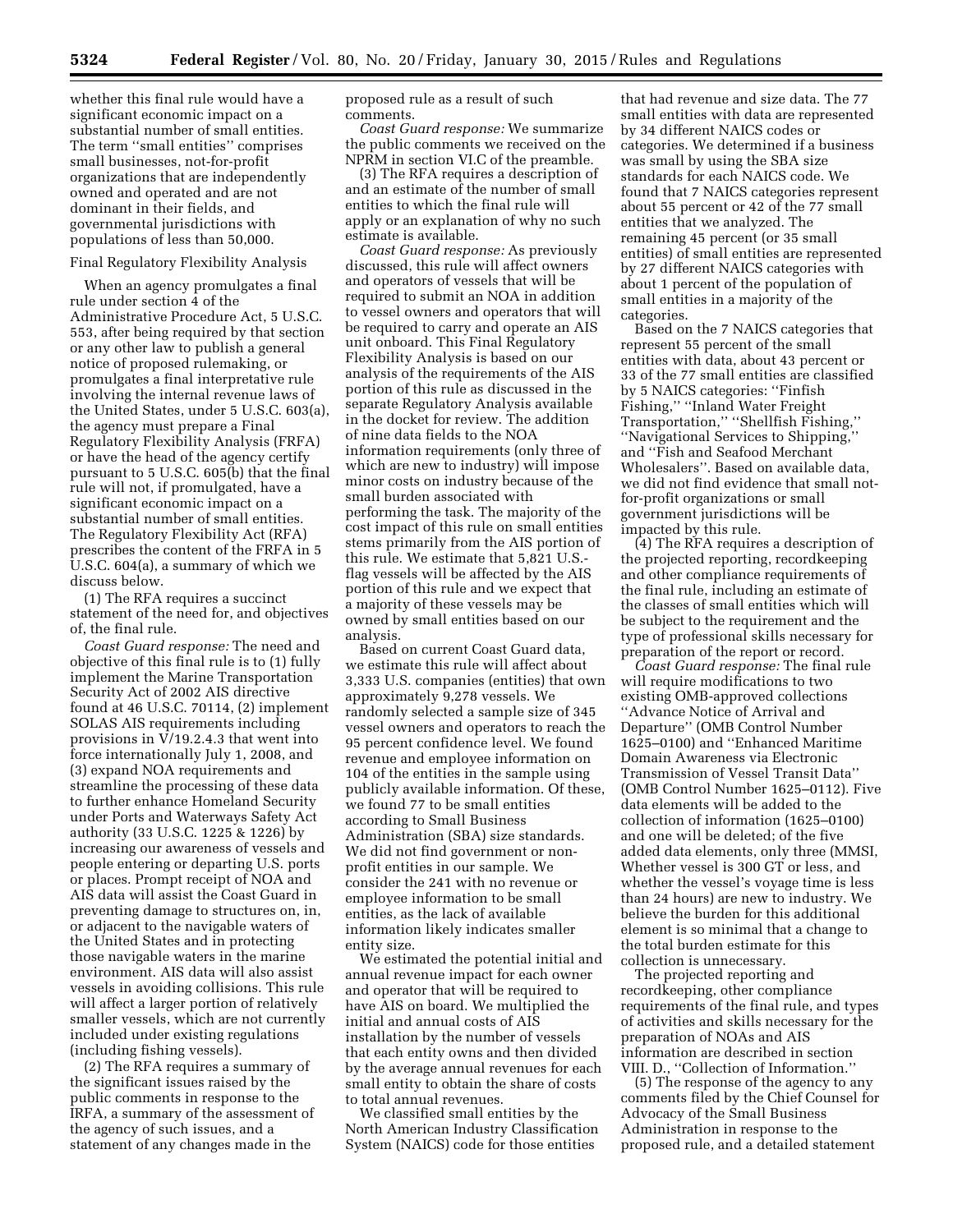of any change made to the proposed rule in the final rule as a result of the comments.

*Coast Guard response:* The Coast Guard did not receive comments on the NPRM from the Chief Counsel for Advocacy of the Small Business Administration.

(6) The RFA requires a description of the steps the agency has taken to minimize the significant economic impact on small entities consistent with the stated objectives of applicable statutes, including a statement of the factual, policy, and legal reasons for selecting the alternative adopted in the final rule and why each one of the other significant alternatives to the final rule considered by the agency which affect the impact on small entities was rejected.

*Coast Guard response:* The requirements for notice of arrival in this final rule for vessels, regardless of size, coming from a foreign port or place will be applied to vessels that are already required to comply with the CBP's APIS requirements. The evaluation of alternatives for this part of the final rule is unnecessary since the CBP's final rule precedes the Coast Guard's final rule for the submission of notices of arrival. Two aspects where our rule differs from the CBP's final rule are the Coast Guard NOA requirement (1) for foreign-flag commercial vessels less than 300 gross tons transiting two different COTP zones and (2) vessels carrying CDC. Vessels in the second category above will have to submit an NOA for nearly all transits. In addition, each COTP will have the discretion to grant waivers for these vessels under 33 CFR 160.214. The Coast Guard has established an

exception for certain ferries that transit more than one COTP zone and some ferries will continue to qualify for the operating-exclusively-within-a-single-COTP-zone exception.

In drafting this rule, the Coast Guard originally contemplated reducing the threshold for NOADs to 100 gross tons, but we determined that this would have left the Coast Guard without the necessary visibility of these smaller vessels to ensure that we can conduct necessary inspections.

These vessels also pose a unique threat due to their size and can be utilized as weapons, targets, or transports of suspicious persons and/or materials. By capturing vessels down to zero gross tons for notice of arrival, we have ensured that all commercial vessels would be required to submit NOAs if coming from a foreign port or place, and by more closely aligning this requirement with CBP's requirement, we reduce some confusion within the industry. It also allows the Coast Guard to identify and assess a vessel's threat level based on size, cargo, crew, and route.

The Coast Guard also considered carriage of AIS units on passenger vessels that carry more than 12 passengers, a passenger vessel threshold mandated by SOLAS regardless of size or type of voyage. These vessels carry up to 150 passengers (and thus, the threshold of more than 150 passengers does not apply to them) who may be injured or killed in a collision or terrorist attack. However, the domestic population of passenger vessels that carry more than 12 passengers and up to 150 passengers and less than 65 feet in length is estimated to be 4,450

vessels, which are predominantly owned by small entities. We estimate the cost for the carriage (including installation and operation and maintenance costs) of AIS units (assuming Class A units) on this population of vessels to be between \$36.0 and \$42.4 million at 7- and 3 percent discount rates, respectively. This would have been a relatively large cost burden for small entities that operate these vessels with very few marginal benefits; therefore, the Coast Guard rejected this passenger vessel threshold for AIS carriage.

The AIS portion of this final rule is based on a statutory directive for the carriage of AIS devices onboard commercial vessels of a certain size or type; some of these vessels are expressly identified in 46 U.S.C.  $70114(a)(1)(A)$ and (C), and others are identified based on a decision by the Secretary as called for in 46 U.S.C. 70114(a)(1)(B) and (D). See Table 9 that follows for the source of authority for each § 164.46 applicability paragraph, including those based on a SOLAS requirement. Based on public comments that the rulemaking is too costly for smaller vessel owners and operators and our assessment of alternatives to requirements we proposed, the Coast Guard has set its passenger threshold to vessels certificated to carry more than 150 passengers—up from our proposed threshold of 50 or more passengers and will also allow certain vessel owners and operators to install the less costly Class B AIS unit, which should alleviate some of the cost burden on smaller vessel owners and operators. See the Regulatory Analysis in the docket for further details.

TABLE 9—NATURE OF AUTHORITY TO REQUIRE INSTALLATION AND USE OF AUTOMATIC IDENTIFICATION SYSTEM (AIS)

| 33 CFR<br>164.46 | Text of final rule                                                                                                                     | Expressly required by statute                                                                                                       | Expressly required by inter-<br>national convention | Based on discretion exercised<br>by Coast Guard                                                                                                                                                    |
|------------------|----------------------------------------------------------------------------------------------------------------------------------------|-------------------------------------------------------------------------------------------------------------------------------------|-----------------------------------------------------|----------------------------------------------------------------------------------------------------------------------------------------------------------------------------------------------------|
|                  | (b)(1)    AIS Class A device. The following vessels must have on board a properly installed, operational Coast Guard type-approved AIS |                                                                                                                                     | Class A device:                                     |                                                                                                                                                                                                    |
| $(b)(1)(i)$      | A self-propelled vessel of 65<br>feet or more in length, en-<br>gaged in commercial serv-<br>ice.                                      | 46 U.S.C. 70114(a)(1)(A) ("A<br>self-propelled commercial<br>vessel of at least 65 feet<br>overall in length.").                    |                                                     |                                                                                                                                                                                                    |
| $(b)(1)(ii)$     | A towing vessel of 26 feet or<br>more in length and more<br>than 600 horsepower, en-<br>gaged in commercial towing.                    | 46 U.S.C. 70114(a)(1)(C) ("A<br>towing vessel of more than<br>26 feet overall in length and<br>600 horsepower.").                   |                                                     |                                                                                                                                                                                                    |
| $(b)(1)(iii)$    | A vessel that is certificated to<br>carry more than 150 pas-<br>sengers.                                                               | 46 U.S.C. 70114(a)(1)(B) ("A<br>vessel carrying more than a<br>number of passengers for<br>hire determined by the Sec-<br>retary.". |                                                     | 46 U.S.C. 70114(a)(1)(D)<br>("Any other vessel for<br>which the Secretary de-<br>cides that an automatic<br>identification system is nec-<br>essary for the safe naviga-<br>tion of the vessel."). |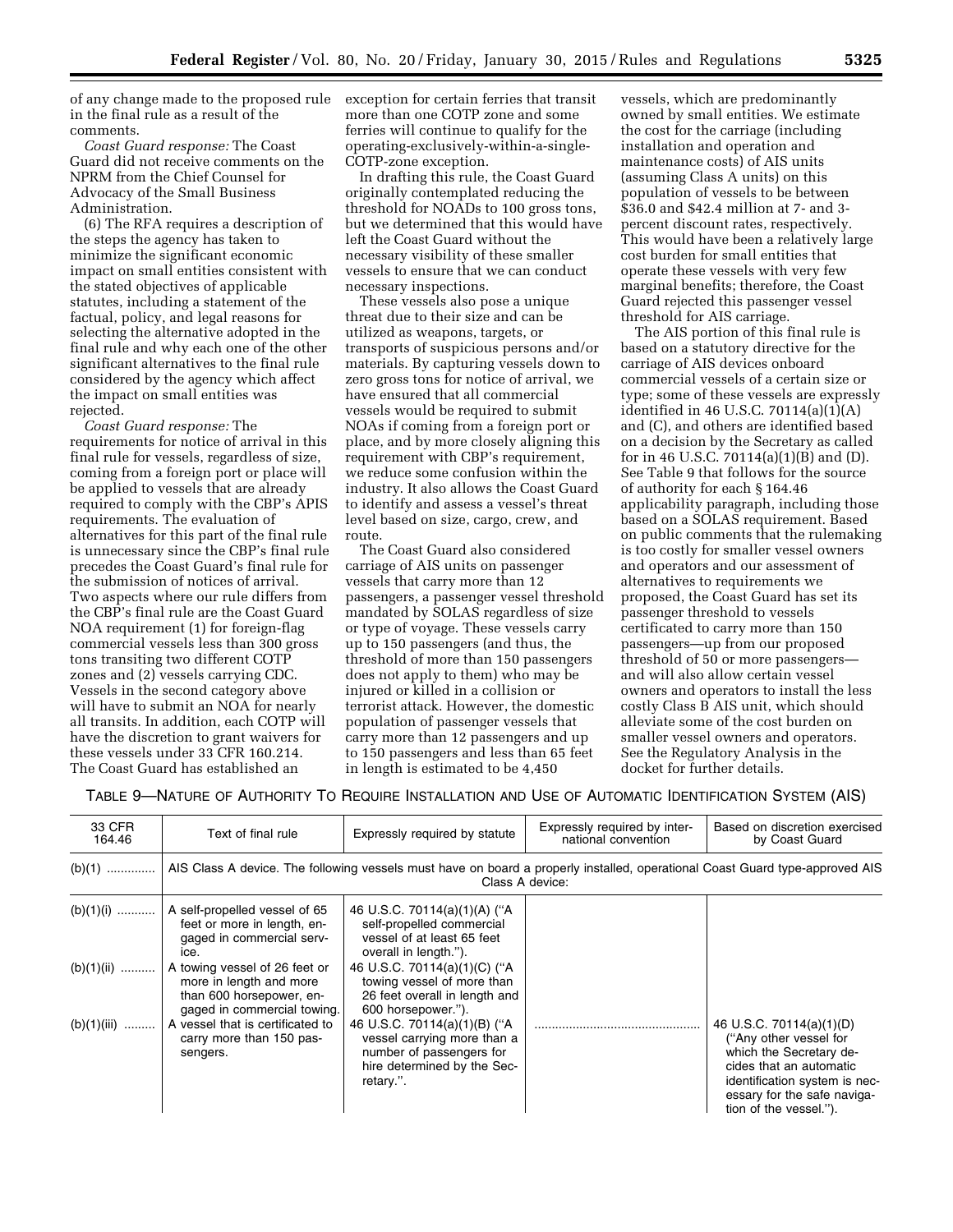$\equiv$ 

۲

| 33 CFR<br>164.46 | Text of final rule                                                                                                                                                                                                                                                                                                                                                                                         | Expressly required by statute | Expressly required by inter-<br>national convention                                                          | Based on discretion exercised<br>by Coast Guard                                                                                                |
|------------------|------------------------------------------------------------------------------------------------------------------------------------------------------------------------------------------------------------------------------------------------------------------------------------------------------------------------------------------------------------------------------------------------------------|-------------------------------|--------------------------------------------------------------------------------------------------------------|------------------------------------------------------------------------------------------------------------------------------------------------|
| $(b)(1)(iv)$     | A self-propelled vessel en-<br>gaged in dredging oper-<br>ations in or near a commer-<br>cial channel or shipping<br>fairway in a manner likely<br>to restrict or affect naviga-                                                                                                                                                                                                                           |                               |                                                                                                              | 46 U.S.C. 70114(a)(1)(D).                                                                                                                      |
| $(b)(1)(v)$      | tion of other vessels.<br>A self-propelled vessel en-<br>gaged in the movement<br>$of -$<br>(A) Certain dangerous cargo<br>as defined in subpart C of<br>part 160 of this chapter, or<br>(B) Flammable or combustible<br>liquid cargo in bulk that is                                                                                                                                                      |                               |                                                                                                              | 46 U.S.C. 70114(a)(1)(D).                                                                                                                      |
| $(b)(2)(i)$      | listed in 46 CFR 30.25-1,<br>Table 30.25-1.<br>(2) AIS Class B device. Use<br>of a U.S. Coast Guard<br>type-approved AIS Class B<br>device in lieu of an AIS<br>Class A device is permis-                                                                                                                                                                                                                  |                               |                                                                                                              | 46 U.S.C. 70114(b) ("The<br>Secretary shall prescribe<br>regulations implementing<br>subsection (a), including re-<br>quirements for the oper- |
|                  | sible on the following ves-<br>sels if they are not subject<br>to pilotage by other than<br>the vessel Master or crew:<br>(i) Fishing industry ves-<br>sels;                                                                                                                                                                                                                                               |                               |                                                                                                              | ation and maintenance of<br>the automatic identification<br>systems required under<br>subsection (a).").                                       |
| $(b)(2)(ii)$     | (ii) Vessels identified in para-<br>graph $(b)(1)(i)$ of this sec-<br>tion that are certificated to<br>carry less than 150 pas-<br>sengers, and that-<br>(A) Do not operate in a VTS<br>or VMRS area defined in<br>Table 161.12(c) of §161.12<br>of this chapter, and<br>(B) Do not operate at speeds<br>in excess of 14 knots; and                                                                        |                               |                                                                                                              | 46 U.S.C. 70114(b).                                                                                                                            |
| $(b)(2)(iii)$    | (iii) Vessels identified in para-<br>graph $(b)(1)(iv)$ of this sec-<br>tion engaged in dredging<br>operations.                                                                                                                                                                                                                                                                                            |                               |                                                                                                              | 46 U.S.C. 70114(b).                                                                                                                            |
| (C)              | (c) SOLAS provisions. The<br>following self-propelled ves-<br>sels must comply with Inter-<br>national Convention for<br>Safety of Life at Sea<br>(SOLAS), as amended,<br>Chapter V, regulation<br>19.2.1.6 (Positioning Sys-<br>tem), 19.2.4 (AIS Class A),<br>and 19.2.3.5 (Transmitting<br>Heading Device) or<br>19.2.5.1 (Gyro Compass)<br>as applicable (Incorporated<br>by reference, see § 164.03): |                               | SOLAS Art. I, SOLAS, 32<br>U.S.T. 47, and the Protocol<br>of 1978 relating to SOLAS,<br>32 U.S.I. 5577.      |                                                                                                                                                |
| $(c)(1)$         | (1) A vessel of 300 gross ton-<br>nage or more, on an inter-<br>national voyage.                                                                                                                                                                                                                                                                                                                           |                               | Same as above, and SOLAS<br>Chapter V, regulation<br>19.2.4, that requires all<br>ships of 300 gross tonnage |                                                                                                                                                |

and upwards engaged on international voyages to be

fitted with AIS.

## TABLE 9—NATURE OF AUTHORITY TO REQUIRE INSTALLATION AND USE OF AUTOMATIC IDENTIFICATION SYSTEM (AIS)— Continued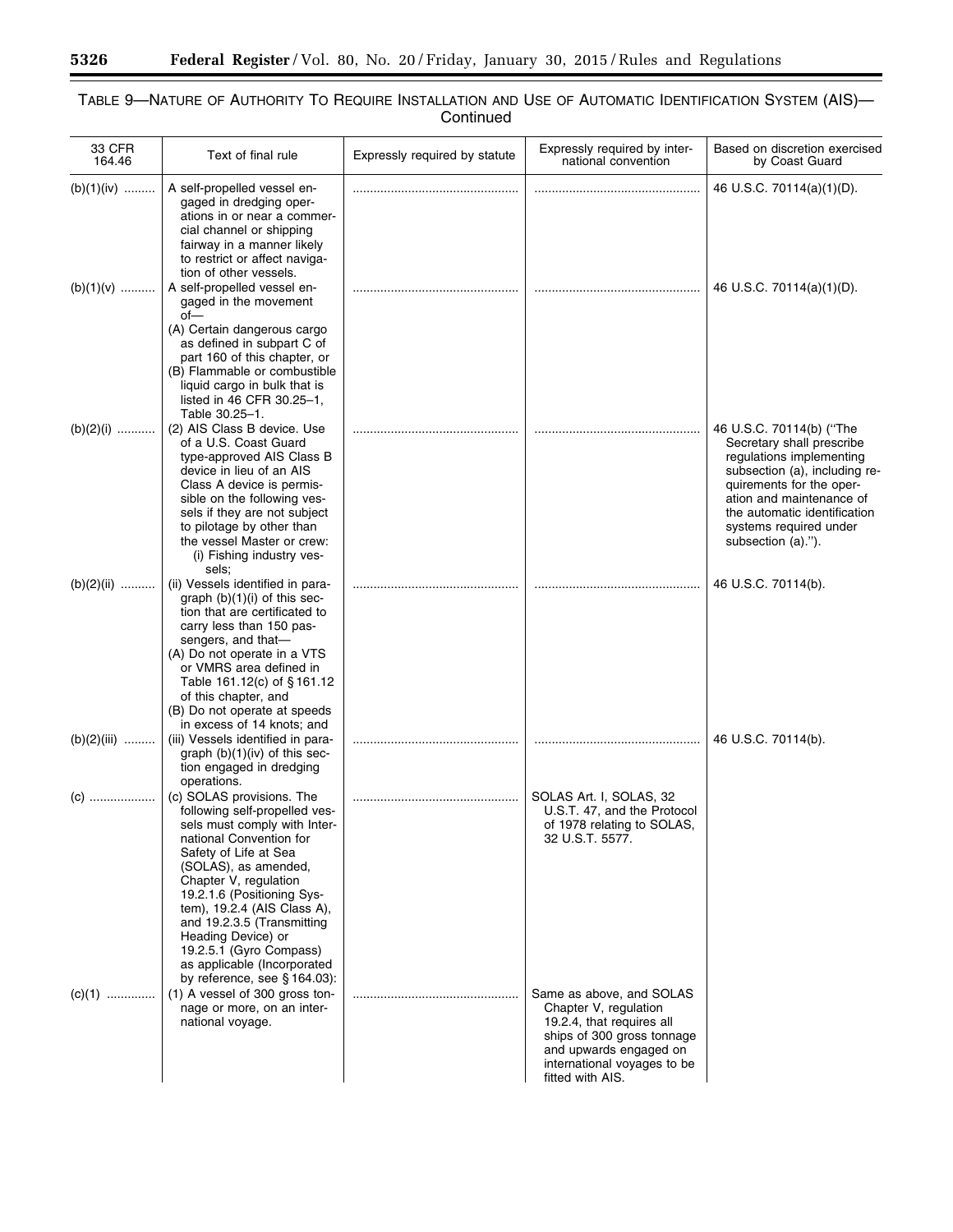TABLE 9—NATURE OF AUTHORITY TO REQUIRE INSTALLATION AND USE OF AUTOMATIC IDENTIFICATION SYSTEM (AIS)— **Continued** 

| 33 CFR<br>164.46 | Text of final rule                                                                                                             | Expressly required by statute | Expressly required by inter-<br>national convention                                                                                                                                                  | Based on discretion exercised<br>by Coast Guard |
|------------------|--------------------------------------------------------------------------------------------------------------------------------|-------------------------------|------------------------------------------------------------------------------------------------------------------------------------------------------------------------------------------------------|-------------------------------------------------|
|                  | (2) A vessel of 150 gross ton-<br>nage or more, when car-<br>rying more than 12 pas-<br>sengers on an international<br>voyage. |                               | Same as above with addition<br>of SOLAS V, regulation 1.4,<br>which gives the United<br>States discretion in imple-<br>menting these AIS require-<br>ments for ships less than<br>150 gross tonnage. |                                                 |

## *C. Assistance for Small Entities*

Under section 213(a) of the Small Business Regulatory Enforcement Fairness Act of 1996 (Pub. L. 104–121), we offered to assist small entities in understanding the final rule so that they could better evaluate its effects on them and participate in the rulemaking. If you think that this rule would affect your small business, organization, or governmental jurisdiction and you have questions concerning these provisions or options for compliance, please consult with the Coast Guard personnel listed in the **FOR FURTHER INFORMATION CONTACT** section of this rule. We will not retaliate against small entities that question or complain about this rule or any policy or action of the Coast Guard.

Small businesses may send comments on the actions of Federal employees who enforce, or otherwise determine compliance with, Federal regulations to the Small Business and Agriculture Regulatory Enforcement Ombudsman and the Regional Small Business Regulatory Fairness Boards. The Ombudsman evaluates these actions annually and rates each agency's responsiveness to small business. If you wish to comment on actions by employees of the Coast Guard, call 1– 888–REG–FAIR (1–888–734–3247).

### *D. Collection of Information*

This rule calls for a collection of information under the Paperwork Reduction Act of 1995 (44 U.S.C. 3501– 3520). As defined in 5 CFR 1320.3(c), ''collection of information'' comprises reporting, recordkeeping, monitoring, posting, labeling, and other, similar actions. The title and description of the information collections, a description of those who must collect the information, and an estimate of the total annual burden follow. The estimate covers the time for reviewing instructions, searching existing sources of data, gathering and maintaining the data needed, and completing and reviewing the collection.

This rule relates to two existing OMBapproved collections of information,

1625–0100 and 1625–0112. Details are provided below.

The summary of revised 1625–0100 collection follows:

*Title:* Advance Notice of Vessel Arrival.

*OMB Control Number:* 1625–0100. *Summary Of The Collection Of Information:* We require arrival notices from certain vessels bound for a port or place in the United States. This rule revises the applicability of vessels required to submit an NOA, adds three new data elements that will be required by 33 CFR part 160, and removes 1 data element with no impact on burden.

*Need For Information:* To strengthen port safety and security and to ensure the uninterrupted flow of commerce. To this end, we must modify our NOA regulations.

*Proposed Use Of Information:* This information is required to control vessel traffic, develop contingency plans, and enforce regulations.

*Description Of The Respondents:*  Respondents are the owner, agent, Master, operator, or person in charge of a vessel that arrives at or departs from a port or place in the United States.

*Number Of Respondents:* The existing OMB-approved number of respondents is 31,594. This rule will decrease that number by 13,217. The total number of respondents will be 18,377. We attribute this decrease in the number of respondents to our improved analysis of the number of vessels impacted by this rulemaking.

*Frequency Of Response:* The existing OMB-approved number of responses is 170,866, not including 150 waivers. This rule will decrease that number by 63,261. The total number of responses will be 107,605 (not including waivers).

*Burden Of Response:* The existing OMB-approved burden of response is approximately 30 minutes per response plus an additional 2 minutes for the three new data fields that are new to industry: Maritime Mobile Service Identity (MMSI), whether a vessel is 300 GT or less, and whether the vessel's voyage time is less than 24 hours.

*Estimate Of Total Annual Burden:*  The existing OMB-approved total annual burden is 163,994 hours (ICR Ref. No. 201012–1625–002), not including 150 waivers. This rule will increase that number by 4,168 hours. The estimated total annual burden will be 168,312 hours (not including waivers).

As required by 44 U.S.C. 3507(d), we submitted a copy of the final rule to OMB for its review of the collection of information. OMB has not yet completed its review of this collection. Therefore, we are not making §§ 160.204(a)(5)(vii), 160.205 and 160.208 effective until our information collection request is approved by OMB. We will publish a document in the **Federal Register** informing the public of OMB's decision to approve, modify, or disapprove the collection.

The summary of revised 1625–0112 collection follows:

*Title:* Enhanced Maritime Domain Awareness via Electronic Transmission of Vessel Transit Data.

*OMB Control Number:* 1625–0112. *Summary of the Collection of Information:* We plan to collect, store, share, and analyze data transmitted by AIS to enhance MDA. Awareness and threat knowledge are critical for securing and maintaining safety in the maritime domain and the key to preventing adverse events. Domain awareness enables the early identification of potential threats and enhances appropriate responses, including interdiction at an optimal distance with capable prevention forces and increases the timeliness and effectiveness of response to an incident.

*Need for Information:* To ensure maritime safety and security and to ensure the effective movement of commerce.

*Proposed Use of Information:* This information collection, storage, and analysis would greatly expand the breadth and depth of our MDA. This enhanced MDA would enable quicker, more efficient responses to marine casualties and improve our ability to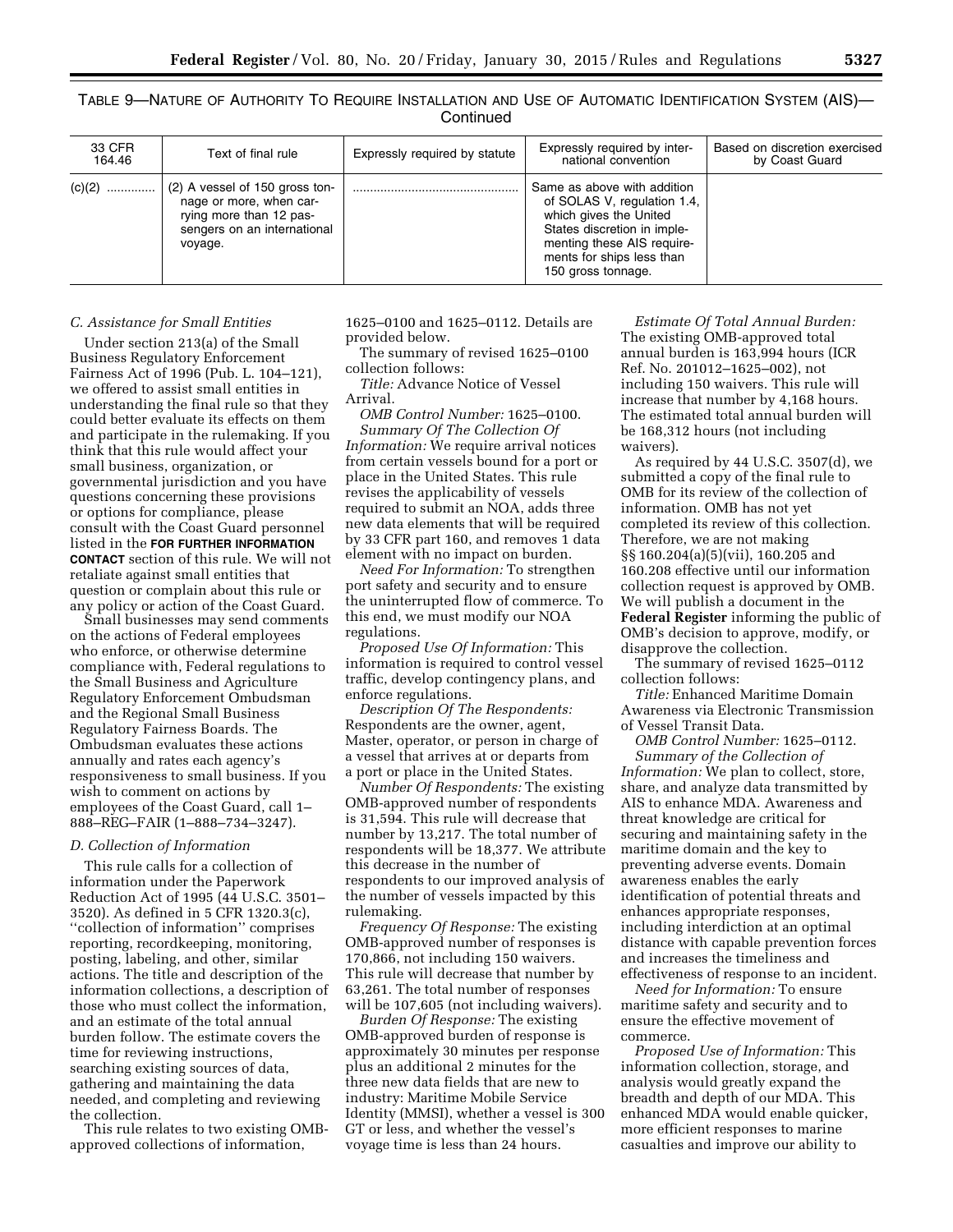prevent and respond to potential terrorist threats. It would also contribute an essential aspect to our COP, which is our system for sharing operational data among those who need it to perform their missions.

*Description of the Respondents:*  Respondents are the operators or persons in charge of vessels that carry AIS. The MTSA requires the following vessels to carry AIS:

• A self-propelled commercial vessel of at least 65-feet in overall length.

• A towing vessel of more than 26 feet overall in length and 600 horsepower.

• Vessels carrying more than a number of passengers for hire determined by the Secretary.

• Any other vessel for which the Secretary decides that an automatic identification system is necessary for the safe navigation of the vessel. In addition to vessels subject to the MTSA, we estimate an additional 10 percent of voluntary compliance with this rule and information collection.

*Number of Respondents:* The existing OMB-approved number of respondents is 613—LRIT system users. The AIS portion of this rule will increase that number by 8,922 (about 5,848 U.S.-flag vessels and 74 foreign-flag vessels estimated for this rule including about 3,000 existing AIS users). The total number of respondents is estimated to be 9,535 including 613 respondents from LRIT.

*Frequency of Response:* The existing OMB-approved number of responses is 613. This final rule will increase that number by 534,557 (533,574 for U.S. flag vessels and 370 for foreign-flag vessels) for a total of 534,944 responses including 613 responses from LRIT annually.

*Burden of Response:* The existing OMB-approved burden of response is approximately 20 minutes per response. We retain this estimate to initialize the unit plus about five minutes per voyage to enter the information for Class A users.

*Estimate of Total Annual Burden:* The existing OMB-approved total annual burden is 204 hours (ICR Ref. No. 201009–1625–012). This rule will increase that number by 46,986 hours annually for a total of 47,190 hours. The hour burden is a function of the 20 minutes dedicated to the initial encoding of the AIS device with the vessel's static data (MMSI, IMO number, name, call sign, type, and dimension) and approximately 5 minute per voyage to update the vessel's dynamic data (status, destination, estimated time of arrival, and, static draft), which is based on the number of vessels subject to

Class A AIS carriage performing an average 164 voyages per year for U.S. flag vessels.

As required by 44 U.S.C. 3507(d), we submitted a copy of the final rule to OMB for its review of the collection of information. OMB has not yet completed its review of this collection. Therefore, we are not making § 164.46(b) and (c) effective until its information collection request is approved by OMB. We will publish a document in the **Federal Register**  informing the public of OMB's decision to approve, modify, or disapprove the collection.

You are not required to respond to a collection of information unless it displays a currently valid OMB control number.

#### *E. Federalism*

A rule has implications for federalism under Executive Order 13132, Federalism, if it has a substantial direct effect on the States, or on the relationship between the national government and the States, or on the distribution of power and responsibilities among the various levels of government. We have analyzed this final rule under that Order and have determined that it is consistent with the fundamental federalism principles and preemption requirements described in Executive Order 13132. Our analysis is explained below.

To the extent States have a current requirement in effect for notices of vessel arrivals to a State agency—for example, notices to pilot authorities for pilot services—we do not intend to preempt those requirements with this final rule. However, we reserve our position with respect to preemption of any prospective new State rule or legal requirement for a notice of arrival or submission of information requirements that are similar to those set forth in this final rule. The U.S. Supreme Court in *United States* v. *Locke,* 529 U.S. 89, 120 S.Ct. 1135 (2000), held that pursuant to title I of the Ports and Waterways Safety Act (PWSA) (33 U.S.C. 1221–1232), the authority for the NOA portion of this final rule, we can preempt conflicting or similar State requirements on vessel operation. Accordingly, based on the Supreme Court's holding in the *Locke*  case, we believe that any prospective State requirement for an NOA or information gathering requirement directed at vessel owners or operators that is similar to that contained in this final rule is inconsistent with the Federalism principles enunciated in that case and is preempted.

Regarding the AIS portion of this final rule, it is well settled that States may

not regulate in categories reserved for regulation by the Coast Guard. It is also well settled, now, that all of the categories covered in 46 U.S.C. 3306, 3703, 7101, and 8101 (design, construction, alteration, repair, maintenance, operation, equipping, personnel qualification, and manning of vessels), in which Congress intended the Coast Guard to be the sole source of a vessel's obligations, are within the field foreclosed from regulation by the States. Our AIS carriage requirements fall into the category of equipping of vessels which, based on the principles in *Locke,* are within a field foreclosed from regulation by States. In addition, under the authority of Title I of the PWSA (specifically 33 U.S.C. 1223) and the MTSA, this final rule will preempt any State action on the subject of AIS carriage requirements. *See Locke.* 

In light of the analyses above, this final rule is consistent with the principles of federalism and preemption requirements in Executive Order 13132.

## *F. Unfunded Mandates Reform Act*

The Unfunded Mandates Reform Act of 1995 (2 U.S.C. 1531–1538) requires Federal agencies to assess the effects of their discretionary regulatory actions. In particular, the Act addresses actions that may result in the expenditure by a State, local, or tribal government, in the aggregate, or by the private sector of \$100,000,000 (adjusted for inflation) or more in any 1 year. Though this final rule will not result in such an expenditure, we discuss the effects of this final rule elsewhere in this preamble.

### *G. Taking of Private Property*

This final rule will not cause a taking of private property or otherwise have taking implications under Executive Order 12630, Governmental Actions and Interference with Constitutionally Protected Property Rights.

## *H. Civil Justice Reform*

This final rule meets applicable standards in sections 3(a) and 3(b)(2) of Executive Order 12988, Civil Justice Reform, to minimize litigation, eliminate ambiguity, and reduce burden.

### *I. Protection of Children*

We have analyzed this final rule under Executive Order 13045, Protection of Children from Environmental Health Risks and Safety Risks. This final rule is not an economically significant rule and does not create an environmental risk to health or risk to safety that may disproportionately affect children.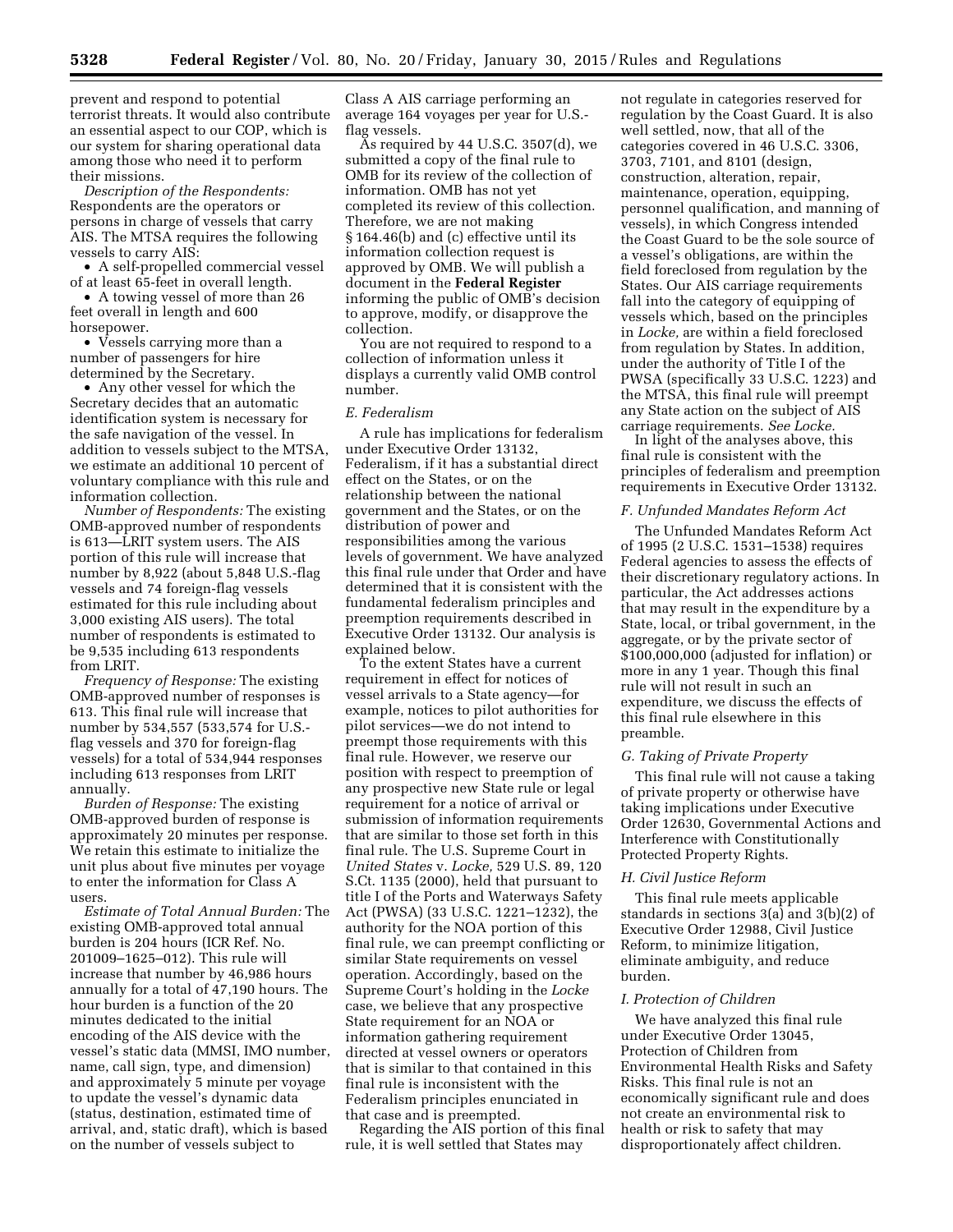### *J. Indian Tribal Governments*

This final rule does not have tribal implications under Executive Order 13175, Consultation and Coordination with Indian Tribal Governments, because it does not have a substantial direct effect on one or more Indian tribes, on the relationship between the Federal Government and Indian tribes, or on the distribution of power and responsibilities between the Federal Government and Indian tribes.

## *K. Energy Effects*

We have analyzed this final rule under Executive Order 13211, Actions Concerning Regulations That Significantly Affect Energy Supply, Distribution, or Use. We have determined that it is not a ''significant energy action'' under that order. Though it is a ''significant regulatory action'' under Executive Order 12866, this final rule is not likely to have a significant adverse effect on the supply, distribution, or use of energy. The Administrator of the Office of Information and Regulatory Affairs has not designated it as a significant energy action. Therefore, this final rule does not require a Statement of Energy Effects under Executive Order 13211.

#### *L. Technical Standards*

The National Technology Transfer and Advancement Act (15 U.S.C. 272 note) directs agencies to use voluntary consensus standards in their regulatory activities unless the agency provides Congress, through the OMB, with an explanation of why using these standards would be inconsistent with applicable law or otherwise impractical. Voluntary consensus standards are technical standards (*e.g.,* specifications of materials, performance, design, or operation; test methods; sampling procedures; and related management systems practices) that are developed or adopted by voluntary consensus standards bodies.

This final rule uses the following voluntary consensus standards:

• IMO Resolution A.917(22), Guidelines for the Onboard Operational Use of Shipborne Automatic Identification System (AIS), adopted November 29, 2001

• IMO SN/Circ 227, Guidelines for the Installation of a Shipborne Automatic Identification System (AIS), dated January 6, 2003

• IMO SN/Circ 244, Guidance on the Use of the UN/LOCODE in the Destination Field in AIS Messages, dated December 15, 2004

• IMO SN/Circ 245, Amendments to the Guidelines for the Installation of a

Shipborne Automatic Identification System (AIS) (SN/Circ.227), dated December 15, 2004

• IMO SN.1/Circ 289, Guidelines on the Use of AIS Application-specific Messages, dated June 2, 2010

• National Marine Electronics Association (NMEA) 0400, Installation Standard for Marine Electronic Equipment used on Moderate-Sized Vessels, Version 3.10, dated February 2012

The section that references these standards and the locations where these standards are available are listed in § 164.03.

#### *M. Environment*

We have analyzed this final rule under Department of Homeland Security Management Directive 023–01 and Commandant Instruction M16475.lD, which guide us in complying with the National Environmental Policy Act of 1969 (42 U.S.C. 4321–4370f), and have concluded that this action is one of a category of actions that do not individually or cumulatively have a significant effect on the human environment. This rule is categorically excluded under section 2.B.2, figure 2–1, paragraph (34)(a), (d), (e), and (i) of the Instruction and under section 6.a. of the ''Appendix to National Environmental Policy Act: Coast Guard Procedures for Categorical Exclusions, Notice of Final Agency Policy'' (67 FR 48243, 48245, July 23, 2002). This rule involves regulations concerning reporting procedures, equipping of vessels, equipment carriage requirements, aid of navigation, and vessel operation safety standards. An environmental analysis checklist and a categorical exclusion determination are available in the docket where indicated under **ADDRESSES**.

#### **List of Subjects**

## *33 CFR Part 62*

Navigation (water).

### *33 CFR Part 66*

Intergovernmental relations, Navigation (water), Reporting and recordkeeping requirements.

### *33 CFR Part 101*

Harbors, Maritime security, Reporting and recordkeeping requirements, Security measures, Vessels, Waterways.

#### *33 CFR Part 110*

Anchorage grounds.

*33 CFR Part 117* 

Bridges.

#### *33 CFR Part 118*

Bridges.

## *33 CFR Part 151*

Administrative practice and procedure, Oil pollution, Penalties, Reporting and recordkeeping requirements, Water pollution control.

#### *33 CFR Part 160*

Administrative practice and procedure, Harbors, Hazardous materials transportation, Marine safety Navigation (water), Reporting and recordkeeping requirements, Vessels, Waterways.

## *33 CFR Part 161*

Harbors, Navigation (water), Reporting and recordkeeping requirements, Vessels, Waterways.

## *33 CFR Part 164*

Incorporation by reference, Marine safety, Navigation (water), Reporting and recordkeeping requirements, Waterways.

## *33 CFR Part 165*

Harbors, Marine safety, Navigation (water), Reporting and recordkeeping requirements, Security measures, Waterways.

## *46 CFR Part 4*

Administrative practice and procedure, Drug testing, Investigations, Marine safety, Nuclear vessels, Radiation protection, Reporting and recordkeeping requirements, Safety, Transportation.

#### *46 CFR Part 148*

Cargo vessels, Hazardous materials transportation, Marine safety.

For the reasons discussed in the preamble, the Coast Guard amends 33 CFR parts 62, 66, 101, 110, 117, 118, 151, 160, 161, 164, and 165, and 46 CFR parts 4 and 148, as follows:

## **Title 33—Navigation and Navigable Waters**

## **PART 62—UNITED STATES AIDS TO NAVIGATION SYSTEM**

■ 1. The authority citation for part 62 is revised to read as follows:

**Authority:** 14 U.S.C. 85; 33 U.S.C. 1222, 1233; 43 U.S.C. 1333; Department of Homeland Security Delegation No. 0170.1.

 $\blacksquare$  2. Add § 62.52 to read as follows:

#### **§ 62.52 Automatic Identification System Aids to Navigation (AIS AtoN).**

(a) Aids to Navigation (AtoN) may be enhanced by the use of an automatic identification system (AIS). AIS is a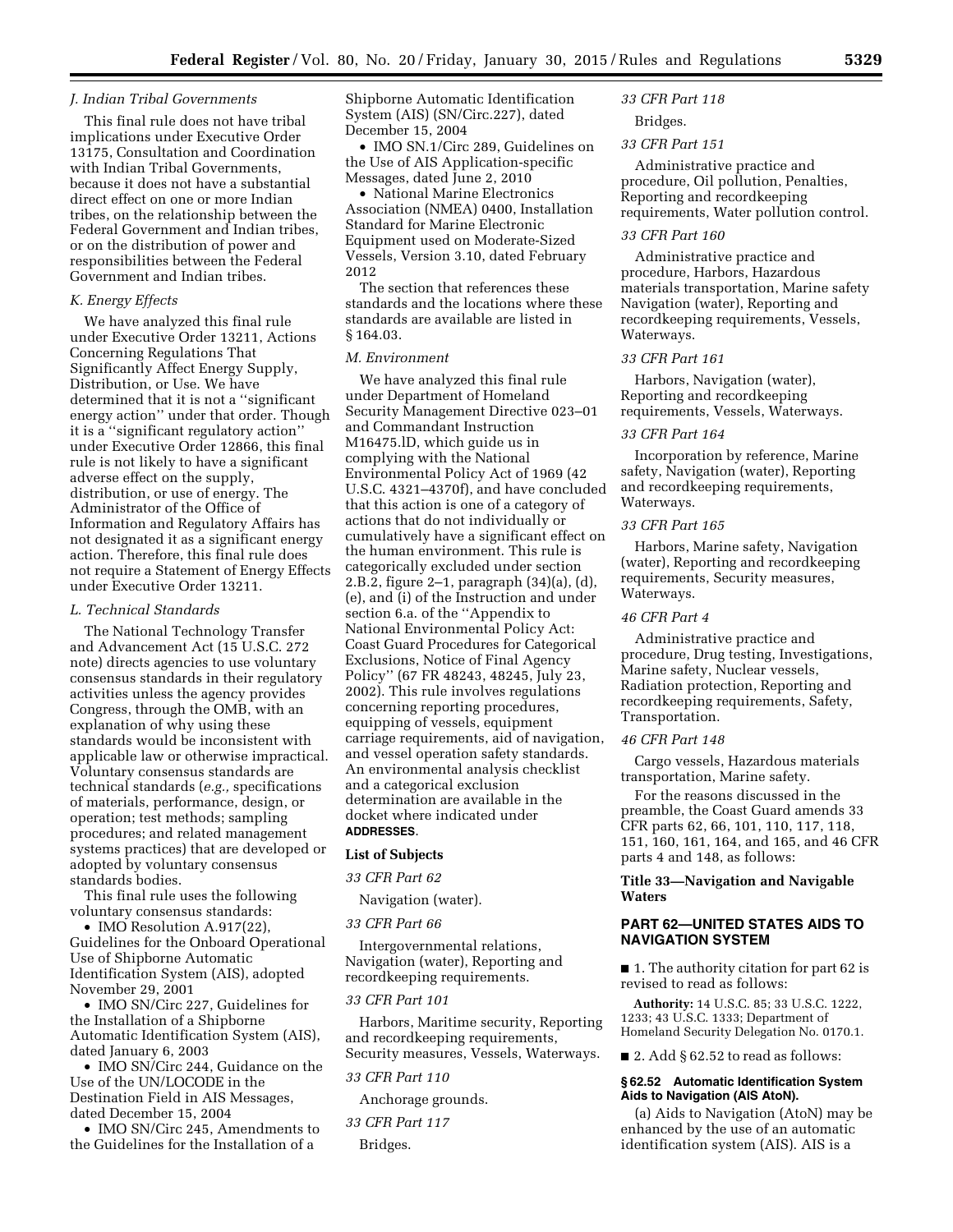maritime navigation safety communications protocol standardized by the International Telecommunication Union and adopted by the International Maritime Organization for the broadcast or exchange of navigation information between vessels, aircraft, and shore stations. AIS AtoN can autonomously and at fixed intervals broadcast the name, position, dimensions, type, characteristics and status from or concerning an aid to navigation.

(b) AIS AtoN can be either real (physically fitted to the AtoN), synthetic (physically fitted somewhere other than to the AtoN) or virtual (physically nonexistent, but capable of being portrayed on AIS-capable displays).

(c) AIS AtoN can also be used to broadcast both laterally (*e.g.,* Port Hand Mark) and non-laterally significant marine safety information (*e.g.,*  environmental data, tidal information, and navigation warnings).

## **PART 66—PRIVATE AIDS TO NAVIGATION**

■ 3. The authority citation for part 66 continues to read as follows:

**Authority:** 14 U.S.C. 83, 84, 85; 43 U.S.C. 1333; Pub. L. 107–296, 116 Stat. 2135; Department of Homeland Security Delegation No. 0170.1.

## **§ 66.01–1 [Amended]**

 $\blacksquare$  4. In § 66.01–1, remove paragraph (d). ■ 5. Revise § 66.01–5(i) to read as follows:

### **§ 66.01–5 Application procedure.**

\* \* \* \* \* (i) For AIS AtoN and racons: Manufacturer and model number of AIS AtoN and racon, position and height above water of desired installation, and requested MORSE coding or AIS AtoN message characteristics. Equipment must have FCC authorization.

## **PART 101—MARITIME SECURITY: GENERAL**

■ 6. The authority citation for part 101 continues to read as follows:

**Authority:** 33 U.S.C. 1226, 1231; 46 U.S.C. Chapter 701; 50 U.S.C. 191, 192; Executive Order 12656, 3 CFR 1988 Comp., p. 585; 33 CFR 1.05–1, 6.04–11, 6.14, 6.16, and 6.19; Department of Homeland Security Delegation No. 0170.1.

## **§ 101.105 [Amended]**

 $\blacksquare$  7. In § 101.105, in the definition of Certain Dangerous Cargo, remove the section reference ''160.204'' and add, in its place, the section reference ''160.202''.

## **PART 110—ANCHORAGE REGULATIONS**

■ 8. The authority citation for part 110 continues to read as follows:

**Authority:** 33 U.S.C. 471, 1221 through 1236, 2071; 33 CFR 1.05–1(g); Department of Homeland Security Delegation No. 0170.1.

#### **§ 110.158 [Amended]**

 $\blacksquare$  9. In § 110.158(b), remove the words ''Sec. 160.203 of this title'' and add, in their place, the words ''§ 160.202 of this chapter''.

## **§ 110.168 [Amended]**

 $\blacksquare$  10. In § 110.168(b), in the definition of Dangerous cargo, remove the section reference ''§ 160.204 of this title'' and add, in its place, the section reference ''§ 160.202 of this chapter''.

### **§ 110.214 [Amended]**

 $\blacksquare$  11. In § 110.214(a)(2)(ii) and (d)(1), remove the section reference '' § 160.203'' and add, in its place, the section reference ''§ 160.202''.

## **PART 117—DRAWBRIDGE OPERATION REGULATIONS**

■ 12. The authority citation for part 117 continues to read as follows:

**Authority:** 33 U.S.C. 499; 33 CFR 1.05–1; and Department of Homeland Security Delegation No. 0170.1.

## **§ 117.1007 [Amended]**

■ 13. In § 117.1007(b)(2), remove the section reference ''160.204'' and add, in its place, the section reference ''160.202''.

## **PART 118—BRIDGE LIGHTING AND OTHER SIGNALS**

■ 14. The authority citation for part 118 continues to read as follows:

**Authority:** 33 U.S.C. 494; 14 U.S.C. 85, 633; Department of Homeland Security Delegation No. 0170.1.

■ 15. In § 118.120, add a new sentence at the end of the section to read as follows:

### **§ 118.120 Radar reflectors and racons.**

\* \* \* The District Commander may authorize the use of Automatic Identification System Aids to Navigation in lieu of or in addition to a racon.

## **PART 151—VESSELS CARRYING OIL, NOXIOUS LIQUID SUBSTANCES, GARBAGE, MUNICIPAL OR COMMERCIAL WASTE, AND BALLAST WATER**

■ 16. The authority citation for part 151 continues to read as follows:

**Authority:** 33 U.S.C. 1321, 1902, 1903, 1908; 46 U.S.C. 6101; Pub. L. 104–227 (110 Stat. 3034); Pub. L. 108–293 (118 Stat. 1063), § 623; E.O. 12777, 3 CFR, 1991 Comp. p. 351; DHS Delegation No. 0170.1, sec. 2(77).

## **§ 151.2005 [Amended]**

■ 17. In § 151.2005(a), remove the reference ''160.204'' and add, in its place, the reference ''160.202''.

## **PART 160—PORTS AND WATERWAYS SAFETY—GENERAL**

■ 18. The authority citation for part 160 continues to read as follows:

**Authority:** 33 U.S.C. 1223, 1231; 46 U.S.C. Chapter 701; Department of Homeland Security Delegation No. 0170.1. Subpart C is also issued under the authority of 33 U.S.C. 1225 and 46 U.S.C. 3715.

## **Subpart C—Notification of Arrival, Hazardous Conditions, and Certain Dangerous Cargoes**

■ 19. Revise the heading to subpart C to read as shown above.

■ 20. Revise § 160.201 to read as follows:

## **§ 160.201 General.**

This subpart contains requirements and procedures for submitting a notice of arrival (NOA), and a notice of hazardous condition. The sections in this subpart describe:

(a) Applicability and exemptions from requirements in this subpart;

- (b) Required information in an NOA;
- (c) Required updates to an NOA;

(d) Methods and times for submission of an NOA, and updates to an NOA;

(e) How to obtain a waiver; and

(f) Requirements for submission of the notice of hazardous condition.

**Note to § 160.201.** For notice-of-arrival requirements for the U.S. Outer Continental Shelf, see 33 CFR part 146.

### **§ 160.203 [Amended]**

■ 21. Lift the suspension of § 160.203(d) and (e).

## **160.202, 160.203, and 160.204 [Redesignated as 160.203, 160.204 and 160.205]**

■ 22. Redesignate §§ 160.202, 160.203, and 160.204, as §§ 160.203, 160.204, and 160.202, respectively.

■ 23. In redesignated § 160.202, revise the introductory text, and add definitions, in alphabetical order, for ''boundary waters'', ''embark'', ''ferry schedule'', ''foreign vessel'', and ''operating exclusively within a single Captain of the Port zone'', to read as follows:

## **§ 160.202 Definitions.**

Terms in this subpart that are not defined in this section or in § 160.3 have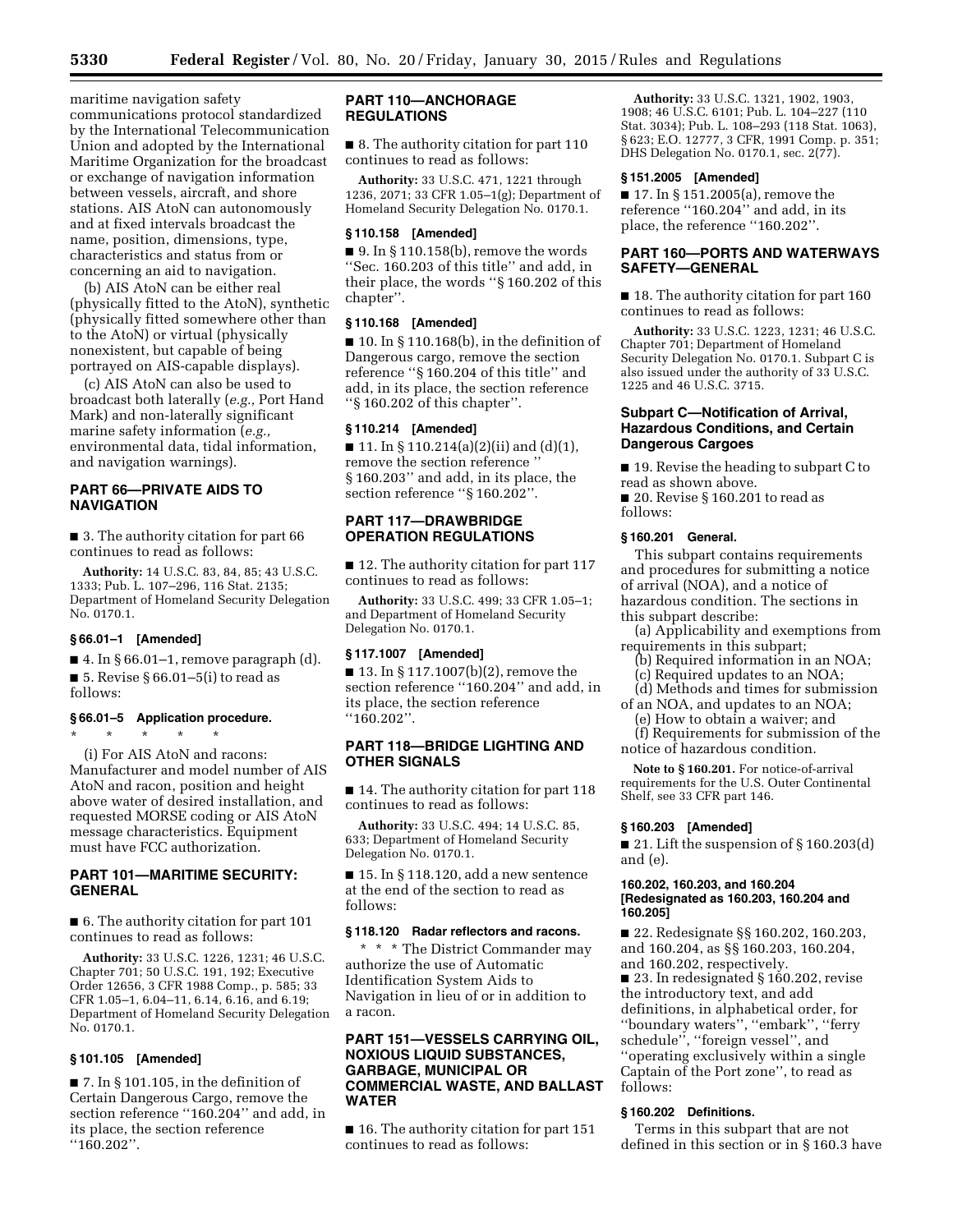the same meaning as those terms in 46 U.S.C. 2101. As used in this subpart—

\* \* \* \* \* Boundary waters mean the waters from main shore to main shore of the lakes and rivers and connecting waterways, or the portions thereof, along which the international boundary between the United States and the Dominion of Canada passes, including all bays, arms, and inlets thereof, but not including tributary waters which in their natural channels would flow into such lakes, rivers, and waterways, or waters flowing from such lakes, rivers, and waterways, or the waters of rivers flowing across the boundary.

\* \* \* \* \*

Embark means when a crewmember or a person in addition to the crew joins the vessel.

Ferry schedule means a published document that:

(1) Identifies locations a ferry travels to and from;

(2) Lists the times of departures and arrivals; and

(3) Identifies the portion of the year in which the ferry maintains this schedule.

*Foreign vessel* means a vessel of foreign registry or operated under the authority of a country except the United States.

\* \* \* \* \* *Operating exclusively within a single Captain of the Port zone* refers to vessel movements within the boundaries of a single COTP zone, *e.g.,* from one dock to another, one berth to another, one anchorage to another, or any combination of such transits. Once a vessel has arrived in a port in a COPT zone, it would not be considered as departing from a port or place simply because of its movements within that specific port.

\* \* \* \* \* ■ 24. In redesignated § 160.203, remove paragraph (b); redesignate paragraphs (c) and (d) as paragraphs (b) and (c), respectively; and revise paragraph (a) to read as follows:

#### **§ 160.203 Applicability.**

(a) This subpart applies to the following vessels that are bound for or departing from ports or places within the navigable waters of the United States, as defined in 33 CFR 2.36(a), which includes internal waters and the territorial seas of the United States, and any deepwater port as defined in 33 CFR 148.5:

(1) U.S. vessels in commercial service, and

(2) All foreign vessels.

\* \* \* \* \*

 $\blacksquare$  25. In redesignated § 160.204—

■ a. Revise the section heading:

■ b. Revise paragraph (a);

■ c. From April 30, 2015 through December 31, 2015, add temporary paragraph (a)(6) to read as set out below; and

■ d. Revise paragraphs (b) through (c) to read as set out below; and

■ e. Remove paragraphs (d) through (f).

### **§ 160.204 Exemptions and exceptions.**

(a) Except for reporting notice of hazardous conditions, the following vessels are exempt from requirements in this subpart:

(1) A passenger or offshore supply vessel when employed in the exploration for or in the removal of oil, gas, or mineral resources on the continental shelf.

(2) An oil spill response vessel (OSRV) when engaged in actual spill response operations or during spill response exercises.

(3) After December 31, 2015, a vessel required by 33 CFR 165.830 or 165.921 to report its movements, its cargo, or the cargo in barges it is towing.

(4) A United States or Canadian vessel engaged in the salving operations of any property wrecked, or rendering aid and assistance to any vessels wrecked, disabled, or in distress, in waters specified in Article II of the 1908 Treaty of Extradition, Wrecking and Salvage (35 Stat. 2035; Treaty Series 502).

(5) The following vessels neither carrying certain dangerous cargo nor controlling another vessel carrying certain dangerous cargo:

(i) A foreign vessel 300 gross tons or less not engaged in commercial service.

(ii) A vessel operating exclusively within a single Captain of the Port zone. Captain of the Port zones are defined in 33 CFR part 3.

(iii) A U.S. towing vessel and a U.S. barge operating solely between ports or places of the contiguous 48 states, Alaska, and the District of Columbia. (iv) A public vessel.

(v) Except for a tank vessel, a U.S. vessel operating solely between ports or places of the United States on the Great Lakes.

(vi) A U.S. vessel 300 gross tons or less, engaged in commercial service not coming from a foreign port or place.

(vii) Each ferry on a fixed route that is described in an accurate schedule that is submitted by the ferry operator, along with information in paragraphs  $(a)(5)(vii)(A)$  through  $(J)$  of this section, to the Captain of the Port for each port or place of destination listed in the schedule at least 24 hours in advance of the first date and time of arrival listed on the schedule. At least 24 hours before the first date and time of arrival

listed on the ferry schedule, each ferry operator who submits a schedule under paragraph (a)(5)(vii) of this section must also provide the following information to the Captain of the Port for each port or place of destination listed in the schedule for the ferry, and if the schedule or the following submitted information changes, the ferry operator must submit an updated schedule at least 24 hours in advance of the first date and time of arrival listed on the new schedule and updates on the following items whenever the submitted information is no longer accurate:

(A) Name of the vessel;

(B) Country of registry of the vessel;

(C) Call sign of the vessel;

(D) International Maritime Organization (IMO) international number or, if the vessel does not have an assigned IMO international number,

the official number of the vessel; (E) Name of the registered owner of the vessel;

(F) Name of the operator of the vessel; (G) Name of the vessel's classification society or recognized organization, if applicable;

(H) Each port or place of destination; (I) Estimated dates and times of arrivals at and departures from these ports or places; and

(J) Name and telephone number of a 24-hour point of contact.

(6) From April 30, 2015 through December 31, 2015, vessels identified as being subject to 33 CFR 165.830 or 165.921.

(b) A vessel less than 500 gross tons is not required to submit the International Safety Management (ISM) Code Notice (Entry 7 in Table 160.206 of § 160.206).

(c) A U.S. vessel is not required to submit the International Ship and Port Facility Security (ISPS) Code Notice information (Entry 8 in Table 160.206 of § 160.206).

■ 26. Add § 160.205 to read as follow:

## **§ 160.205 Notices of arrival.**

The owner, agent, Master, operator, or person in charge of a vessel must submit notices of arrival consistent with the requirements in this subpart.

■ 27. In § 160.206, lift the suspension of item (8) in Table 160.206 of paragraph (a), and revise § 160.206 to read as follows:

## **§ 160.206 Information required in an NOA.**

(a) Information required. With the exceptions noted in paragraph (b) of this section, each NOA must contain all of the information items specified in Table 160.206. Vessel owners and operators should protect any personal information they gather in preparing notices for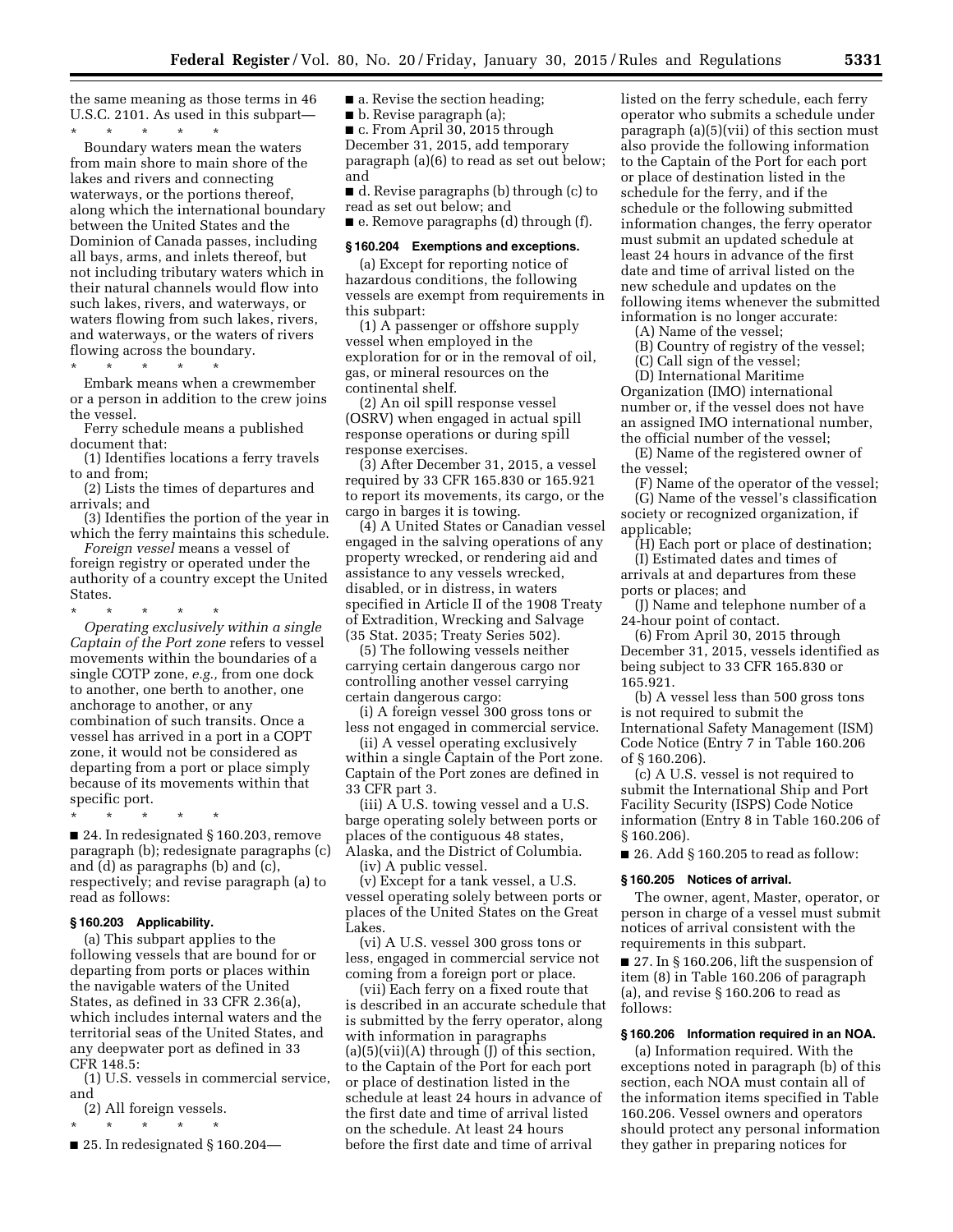Ξ

transmittal to the National Vessel Movement Center (NVMC) to prevent

unauthorized disclosure of that information.

## TABLE 160.206—NOA INFORMATION ITEMS

| Required information                                                                                                                                                                       | <b>Vessels</b><br>neither car-<br>rying CDC nor<br>controlling an-<br>other vessel<br>carrying CDC | Vessels<br>carrying CDC<br>or controlling<br>another vessel<br>carrying CDC |
|--------------------------------------------------------------------------------------------------------------------------------------------------------------------------------------------|----------------------------------------------------------------------------------------------------|-----------------------------------------------------------------------------|
| (1) Vessel Information:                                                                                                                                                                    |                                                                                                    |                                                                             |
| (i) Name;                                                                                                                                                                                  | х                                                                                                  | х                                                                           |
| (ii) Name of the registered owner;                                                                                                                                                         | X                                                                                                  | X                                                                           |
| (iii) Country of registry;                                                                                                                                                                 | х                                                                                                  | х                                                                           |
| (iv) Call sign;                                                                                                                                                                            | X                                                                                                  | x                                                                           |
| (v) International Maritime Organization (IMO) international number or, if vessel does not have an assigned                                                                                 |                                                                                                    |                                                                             |
| IMO international number, substitute with official number;                                                                                                                                 | х                                                                                                  | х                                                                           |
| (vi) Name of the operator;                                                                                                                                                                 | х                                                                                                  | х                                                                           |
| (vii) Name of charterer;                                                                                                                                                                   | х                                                                                                  | х                                                                           |
| (viii) Name of classification society or recognized organization;                                                                                                                          | X                                                                                                  | х                                                                           |
| (ix) Maritime Mobile Service Identity (MMSI) number, if applicable;                                                                                                                        | х                                                                                                  | х                                                                           |
| (x) Whether the vessel is 300 gross tons or less (yes or no); and                                                                                                                          | х                                                                                                  | х                                                                           |
| (xi) USCG Vessel Response Plan Control Number, if applicable.                                                                                                                              | X                                                                                                  | X                                                                           |
| (2) Voyage Information:<br>(i) Names of last five foreign ports or places visited;                                                                                                         | х                                                                                                  | х                                                                           |
| (ii) Dates of arrival and departure for last five foreign ports or places visited;                                                                                                         | X                                                                                                  | X                                                                           |
| (iii) For the port or place of the United States to be visited, list the name of the receiving facility, the port                                                                          |                                                                                                    |                                                                             |
| or place, the city, and the state;                                                                                                                                                         | X                                                                                                  | x                                                                           |
| (iv) For the port or place of the United States to be visited, the estimated date and time of arrival;                                                                                     | х                                                                                                  | х                                                                           |
| (v) For the port or place in the United States to be visited, the estimated date and time of departure;                                                                                    | X                                                                                                  | X                                                                           |
| (vi) The location (port or place and country) or position (latitude and longitude or waterway and mile mark-                                                                               |                                                                                                    |                                                                             |
| er) of the vessel at the time of reporting;                                                                                                                                                | х                                                                                                  | х                                                                           |
| (vii) The name and telephone number of a 24-hour point of contact;                                                                                                                         | х                                                                                                  | х                                                                           |
| (viii) Whether the vessel's voyage time is less than 24 hours (yes or no);                                                                                                                 | х                                                                                                  | х                                                                           |
| (ix) Last port or place of departure; and                                                                                                                                                  | х                                                                                                  | х                                                                           |
| (x) Dates of arrival and departure for last port or place of departure.                                                                                                                    | X                                                                                                  | X                                                                           |
| (3) Cargo Information:                                                                                                                                                                     |                                                                                                    |                                                                             |
| (i) A general description of cargo, other than CDC, on board the vessel (e.g., grain, container, oil, etc.);                                                                               | X                                                                                                  | x                                                                           |
| (ii) Name of each CDC carried, including cargo UN number, if applicable; and                                                                                                               |                                                                                                    | х                                                                           |
| (iii) Amount of each CDC carried.                                                                                                                                                          |                                                                                                    | x                                                                           |
| (4) Information for each Crewmember On Board:                                                                                                                                              |                                                                                                    |                                                                             |
| (i) Full name;<br>(ii) Date of birth;                                                                                                                                                      | х<br>х                                                                                             | х<br>х                                                                      |
| (iii) Nationality;                                                                                                                                                                         | х                                                                                                  | х                                                                           |
| (iv) Passport* or mariner's document number (type of identification and number);                                                                                                           | х                                                                                                  | х                                                                           |
| (v) Position or duties on the vessel; and                                                                                                                                                  | х                                                                                                  | х                                                                           |
| (vi) Where the crewmember embarked (list port or place and country).                                                                                                                       | X                                                                                                  | x                                                                           |
| (5) Information for each Person On Board in Addition to Crew:                                                                                                                              |                                                                                                    |                                                                             |
| (i) Full name;                                                                                                                                                                             | x                                                                                                  | х                                                                           |
| (ii) Date of birth;                                                                                                                                                                        | х                                                                                                  | х                                                                           |
| (iii) Nationality;                                                                                                                                                                         | х                                                                                                  | х                                                                           |
| (iv) Passport number; * and                                                                                                                                                                | X                                                                                                  | х                                                                           |
| (v) Where the person embarked (list port or place and country).                                                                                                                            | х                                                                                                  | х                                                                           |
| (6) Operational condition of equipment required by 33 CFR part 164 of this chapter (see note to table):                                                                                    | Χ                                                                                                  | х                                                                           |
| (7) International Safety Management (ISM) Code Notice:                                                                                                                                     |                                                                                                    |                                                                             |
| (i) The date of expiration for the company's Document of Compliance certificate that covers the vessel;<br>(ii) The date of expiration for the vessel's Safety Management Certificate; and | х<br>X                                                                                             | х<br>X                                                                      |
| (iii) The name of the Flag Administration, or the recognized organization(s) representing the vessel Flag                                                                                  |                                                                                                    |                                                                             |
| Administration, that issued those certificates.                                                                                                                                            | X                                                                                                  | x                                                                           |
| (8) International Ship and Port Facility Security Code (ISPS) Notice:                                                                                                                      |                                                                                                    |                                                                             |
| (i) The date of issuance for the vessel's International Ship Security Certificate (ISSC), if any;                                                                                          | X                                                                                                  | x                                                                           |
| (ii) Whether the ISSC, if any, is an initial Interim ISSC, subsequent and consecutive Interim ISSC, or final                                                                               |                                                                                                    |                                                                             |
| ISSC:                                                                                                                                                                                      | х                                                                                                  | x                                                                           |
| (iii) Declaration that the approved ship security plan, if any, is being implemented;                                                                                                      | х                                                                                                  | х                                                                           |
| (iv) If a subsequent and consecutive Interim ISSC, the reasons therefore;                                                                                                                  | х                                                                                                  | х                                                                           |
| (v) The name and 24-hour contact information for the Company Security Officer; and                                                                                                         | х                                                                                                  | х                                                                           |
| (vi) The name of the Flag Administration or the recognized security organization(s) representing the ves-                                                                                  |                                                                                                    |                                                                             |
| sel Flag Administration that issued the ISSC.                                                                                                                                              | х                                                                                                  | X                                                                           |

**Note to Table 160.206.** For items with an asterisk (\*), see paragraph (b) of this section. Submitting a response for item 6 indicating that navigation equipment is not operating properly does not serve as notice to the District Commander, Captain of the Port, or Vessel Traffic Center, under 33 CFR 164.53.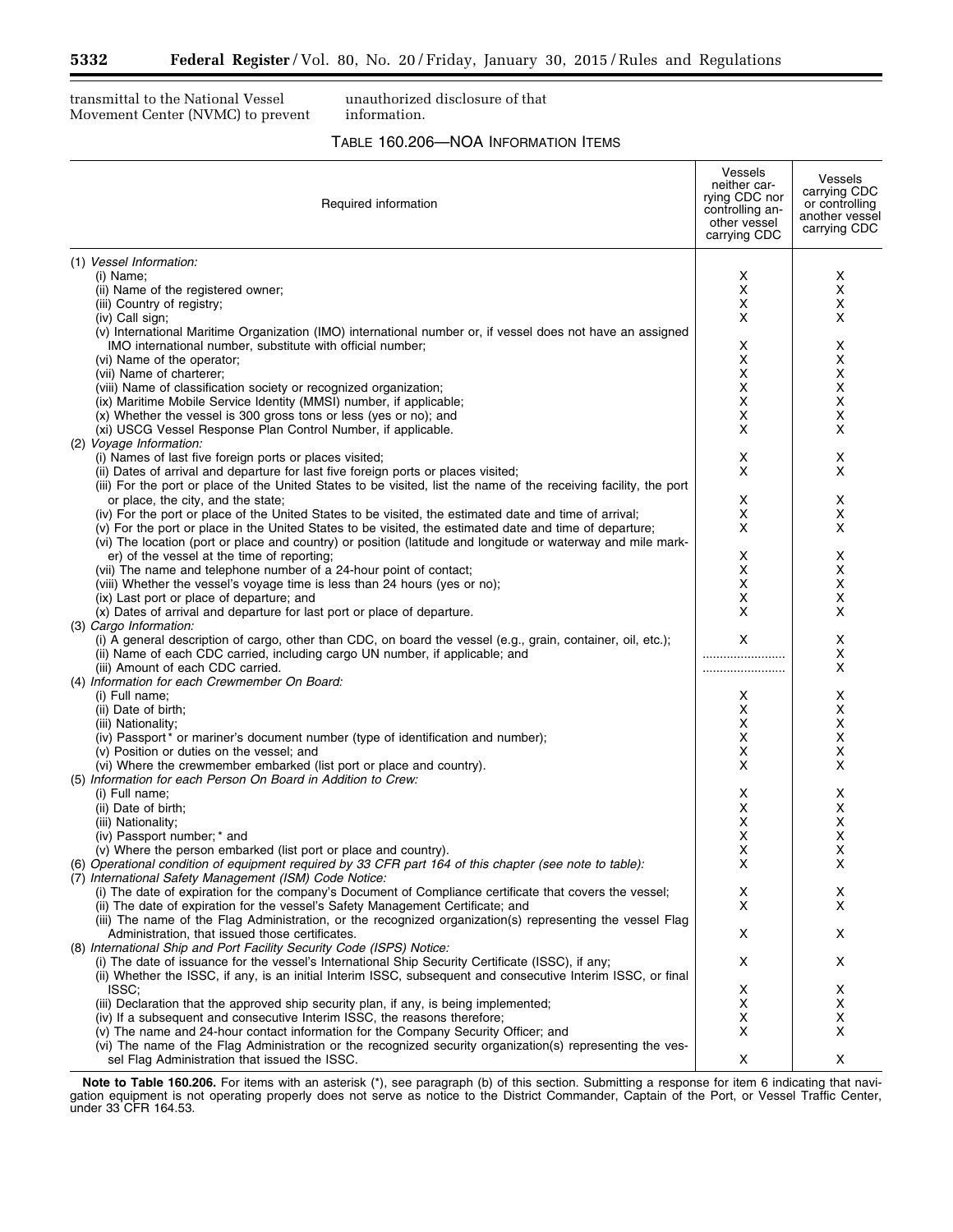(b) Exceptions. If a crewmember or person on board other than a crewmember is not required to carry a passport for travel, then passport information required in Table 160.206 by items (4)(iv) and (5) (iv) need not be provided for that person.

■ 28. In § 160.208-

■ a. In paragraph (b)(3), remove the reference to " $(5)(v)$ ", and in its place, add  $''(4)(vii)$ ",

■ b. Revise the section heading and paragraphs (a) and (c) to read as follows:

#### **§ 160.208 Updates to a submitted NOA.**

(a) Unless otherwise specified in this section, whenever events cause NOA information submitted for a vessel to become inaccurate, or the submitter to realize that data submitted was inaccurate, the owner, agent, Master, operator, or person in charge of that vessel must submit an update within the times required in § 160.212.

\* \* \* \* \*

(c) When reporting updates, revise and resubmit the NOA.

■ 29. In § 160.210, lift the suspension of the last sentence of paragraph (b), the last sentence of paragraph (c), and paragraph (d); and revise § 160.210 to read as follows:

#### **§ 160.210 Methods for submitting an NOA.**

(a) National Vessel Movement Center (NVMC). Except as otherwise provided

in this paragraph or paragraph (b) of this section, vessels must submit NOA information required by § 160.206 to the NVMC using methods currently specified at *[www.nvmc.uscg.gov,](http://www.nvmc.uscg.gov)* which includes submission through the NVMC electronic Notice of Arrival and Departure (eNOAD) World Wide Web site, and XML, which includes the Excel Workbook format. These data may also be submitted using other methods that may be added as future options on *[www.nvmc.uscg.gov.](http://www.nvmc.uscg.gov)* XML spreadsheets may be submitted via email to *[enoad@](mailto:enoad@nvmc.uscg.gov) [nvmc.uscg.gov.](mailto:enoad@nvmc.uscg.gov)* If a vessel operator must submit an NOA or an update, for a vessel in an area without internet access or when experiencing technical difficulties with an onboard computer, and he or she has no shore-side support available, the vessel operator may fax or phone the submission to the NVMC. Fax at 1–800–547–8724 or 304–264–2684. Workbook available at *[www.nvmc.uscg.gov;](http://www.nvmc.uscg.gov)* or, telephone at 1– 800–708–9823 or 304–264–2502.

(b) Saint Lawrence Seaway. Those vessels transiting the Saint Lawrence Seaway inbound, bound for a port or place in the United States, may meet the submission requirements of paragraph (a) of this section by submitting the required information to the Saint Lawrence Seaway Development Corporation and the Saint Lawrence Seaway Management Corporation of

Canada using methods specified at *[www.nvmc.uscg.gov.](http://www.nvmc.uscg.gov)* 

■ 30. In § 160.212, lift the suspension of paragraph (c), and revise § 160.212 to read as follows:

## **§ 160.212 When to submit an NOA.**

(a) Submission of an NOA. (1) Except as set out in paragraphs (a)(2) and (a)(3) of this section, all vessels must submit NOAs within the times required in paragraph (a)(4) of this section.

(2) Towing vessels, when in control of a vessel carrying CDC and operating solely between ports or places of the contiguous 48 states, Alaska, and the District of Columbia, must submit an NOA before departure but at least 12 hours before arriving at the port or place of destination.

(3) U.S. vessels 300 gross tons or less, arriving from a foreign port or place, and whose voyage time is less than 24 hours must submit an NOA at least 60 minutes before departure from the foreign port or place. Also, Canadian vessels 300 gross tons or less, arriving directly from Canada, via boundary waters, to a United States port or place on the Great Lakes, whose voyage time is less than 24 hours must submit an NOA at least 60 minutes before departure from the Canadian port or place.

(4) Times for submitting NOAs are as follows:

| If your voyage time is-   | Then you must submit an NOA-                                                                                                                                                                         |
|---------------------------|------------------------------------------------------------------------------------------------------------------------------------------------------------------------------------------------------|
| $(ii)$ Less than 96 hours | (i) 96 hours or more; or    At least 96 hours before arriving at the port or place of destination; or<br>Before departure but at least 24 hours before arriving at the port or place of destination. |

(b) Submission of updates to an NOA. (1) Except as set out in paragraphs (b)(2) and (b)(3) of this section, vessels must submit updates in NOA information within the times required in paragraph (b)(4) of this section.

(2) Towing vessels, when in control of a vessel carrying CDC and operating solely between ports or places in the contiguous 48 states, Alaska, and the

District of Columbia, must submit updates to an NOA as soon as practicable but at least 6 hours before entering the port or place of destination.

(3) U.S. vessels 300 gross tons or less, arriving from a foreign port or place, whose voyage time is—

(i) Less than 24 hours but greater than 6 hours, must submit updates to an NOA as soon as practicable, but at least

6 hours before entering the port or place of destination.

(ii) Less than or equal to 6 hours, must submit updates to an NOA as soon as practicable, but at least 60 minutes before departure from the foreign port or place.

(4) Times for submitting updates to NOAs are as follows:

| If your remaining voyage<br>time is-                                                | Then you must submit updates to an NOA-                                                                                                                                                                     |
|-------------------------------------------------------------------------------------|-------------------------------------------------------------------------------------------------------------------------------------------------------------------------------------------------------------|
| (i) 96 hours or more;<br>(ii) Less than 96 hours but<br>not less than 24 hours; or. | As soon as practicable, but at least 24 hours before arriving at the port or place of destination;<br>As soon as practicable, but at least 24 hours before arriving at the port or place of destination; or |
|                                                                                     | (iii) Less than 24 hours  As soon as practicable, but at least 12 hours before arriving at the port or place of destination.                                                                                |

### **§ 160.215 [Redesignated as § 160.216]**

■ 31. Redesignate § 160.215 as § 160.216, and add a new § 160.215 to read as follows:

#### **§ 160.215 Force majeure.**

When a vessel is bound for a port or place of the United States under force majeure, it must comply with the requirements in this section, but not

other sections of this subpart. The vessel must report the following information to the nearest Captain of the Port as soon as practicable:

(a) The vessel Master's intentions;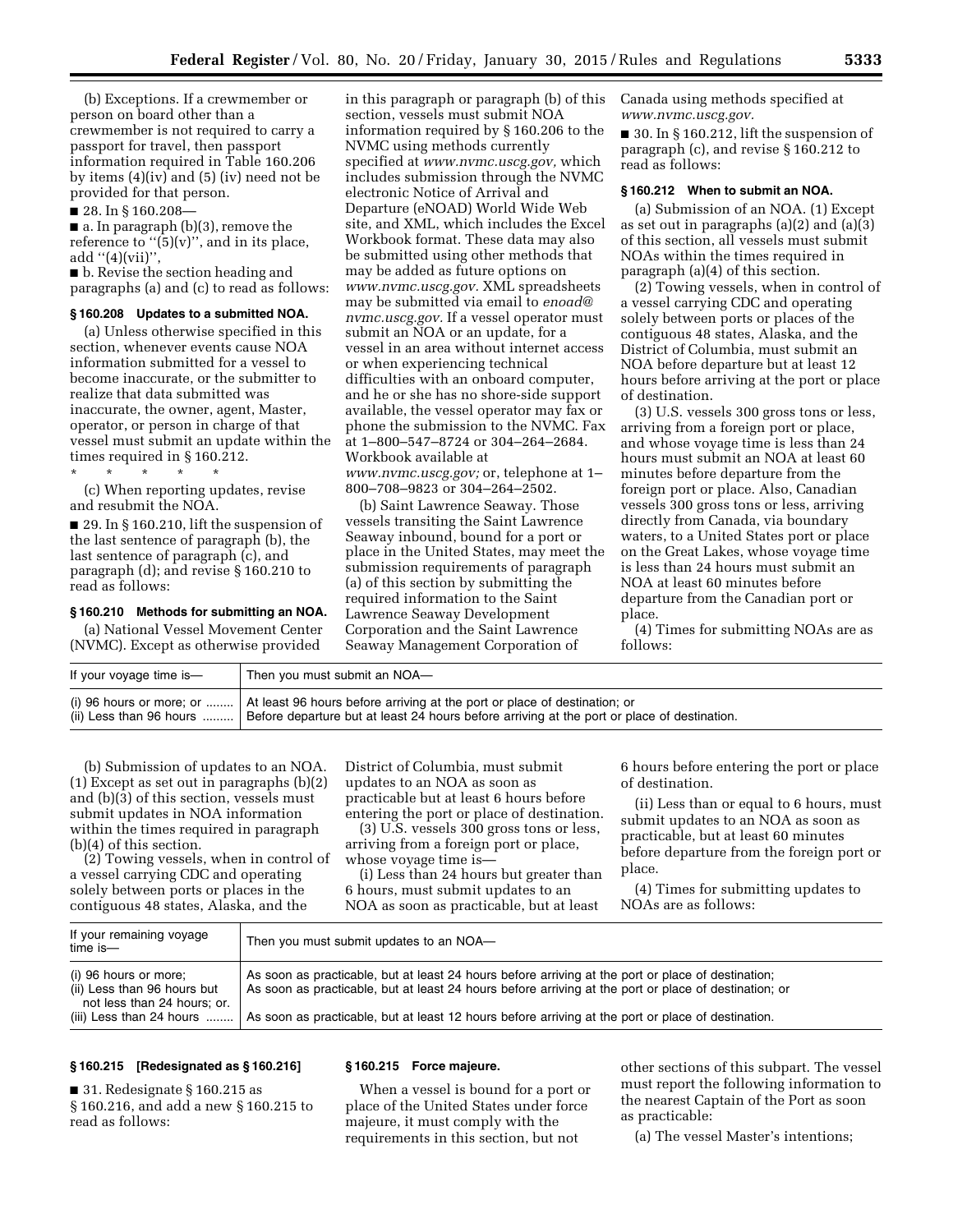(b) Any hazardous conditions as defined in § 160.202; and

(c) If the vessel is carrying certain dangerous cargo or controlling a vessel carrying certain dangerous cargo, the amount and name of each CDC carried, including cargo UN number if applicable.

## **PART 161—VESSEL TRAFFIC MANAGEMENT**

■ 32. The authority citation for part 161 continues to read as follows:

**Authority:** 33 U.S.C. 1223, 1231; 46 U.S.C. 70114, 70117; Pub. L. 107–295, 116 Stat. 2064; Department of Homeland Security Delegation No. 0170.1.

■ 33. In § 161.2, revise the definition of ''VTS User'' to read as follows:

## **§ 161.2 Definitions.**

\* \* \* \* \*

*VTS User* means a vessel or an owner, operator, charterer, Master, or person directing the movement of a vessel within a VTS area that is:

(1) Subject to the Vessel Bridge-to-Bridge Radiotelephone Act;

(2) Required to participate in a VMRS; or

(3) Equipped with a Coast Guard typeapproved Automatic Identification System (AIS).

\* \* \* \* \*

■ 34. In § 161.5, revise paragraph (b) to read as follows:

#### **§ 161.5 Deviations from the rules.**

\* \* \* \* \* (b) Requests to deviate from any provision in this part due to circumstances that develop during a transit or immediately preceding a transit may be made to the appropriate Vessel Traffic Center (VTC). Requests to deviate must be made as far in advance as practicable. Upon receipt of the request, the VTC may authorize a deviation if it is determined that, based on vessel handling characteristics, traffic density, radar contacts, environmental conditions and other relevant information, such a deviation provides a level of safety equivalent to that provided by the required measure or is a maneuver considered necessary for safe navigation under the circumstances.

#### **§ 161.12 [Amended]**

 $\blacksquare$  35. In § 161.12, in paragraph (c), remove the words ''§§ 161.21 and 164.46 of this subchapter'' from the last sentence of Note 1 of table 161.12(c), and add, in their place, the words ''§ 161.21''; and in paragraph (d)(5), remove the section reference

''§ 160.204'' and add, in its place, the section reference ''§ 160.202''.

■ 36. In § 161.19, revise paragraph (f) to read as follows:

#### **§ 161.19 Sailing Plan (SP).**  \* \* \* \* \*

(f) Dangerous cargo on board or in its tow, as defined in § 160.202 of this chapter.

## **PART 164—NAVIGATION SAFETY REGULATIONS**

■ 37. The authority citation for part 164 is revised to read as follows:

**Authority:** 33 U.S.C. 1222(5), 1223, 1231; 46 U.S.C. 2103, 3703; E.O. 12234, 45 FR 58801, 3 CFR, 1980 Comp., p. 277; Department of Homeland Security Delegation No. 0170.1. Sec. 164.13 also issued under 46 U.S.C. 8502. Sec. 164.46 also issued under 46 U.S.C. 70114 and Sec. 102 of Pub. L. 107– 295. Sec. 164.61 also issued under 46 U.S.C. 6101.

■ 38. In § 164.02, revise the introductory text of paragraph (a) to read as follows:

## **§ 164.02 Applicability exception for foreign vessels.**

(a) Except for § 164.46(c), none of the requirements of this part apply to foreign vessels that:

\* \* \* \* \* ■ 39. Revise § 164.03 to read as follows:

### **§ 164.03 Incorporation by reference.**

(a) Certain material is incorporated by reference into this part with the approval of the Director of the Federal Register under 5 U.S.C. 552(a) and 1 CFR part 51. To enforce any edition other than that specified in this section, the Coast Guard must publish notice of the change in the **Federal Register** and the material must be available to the public. All approved material is available for inspection at the National Archives and Records Administration (NARA). For more information on the availability of this material at NARA, call 202–741–6030, or go to: *[www.archives.gov/federal-register/cfr/](http://www.archives.gov/federal-register/cfr/ibr-locations.html) [ibr-locations.html.](http://www.archives.gov/federal-register/cfr/ibr-locations.html)* Also, it is available for inspection at the Commandant (CG– NAV), U.S. Coast Guard Stop 7418, Attn: Office of Navigation Systems, 2703 Martin Luther King Jr. Ave. SE., Washington, DC 20593–7418, and is available from the sources listed below.

(b) American Petroleum Institute (API), 1220 L Street NW., Washington, DC 20005–4070, 202–682–8000, *[www.api.org:](http://www.api.org)* 

(1) API Specification 9A, Specification for Wire Rope, Section 3, Properties and Tests for Wire and Wire Rope, May 28, 1984, IBR approved for § 164.74.

(2) [Reserved]

(c) ASTM International, 100 Barr Harbor Drive, West Conshohocken, PA 19428–2959, 610–832–9585, *[www.astm.org:](http://www.astm.org)* 

(1) ASTM D4268–93, Standard Test Method for Testing Fiber Rope, IBR approved for § 164.74.

(2) [Reserved]

(d) Cordage Institute, 350 Lincoln Street, Hingham, MA 02043.

(1) CIA–3, Standard Test Methods for Fiber Rope Including Standard Terminations, Revised, June 1980, IBR approved for § 164.74.

(2) [Reserved]

(e) International Maritime Organization (IMO), 4 Albert Embankment, London SE1 7SR, United Kingdom, *[www.imo.org:](http://www.imo.org)* 

(1) IMO Resolution A342(IX), Recommendation on Performance Standards for Automatic Pilots, November 12, 1975, IBR approved for § 164.13.

(2) IMO Resolution A.917(22), Guidelines for the Onboard Operational Use of Shipborne Automatic Identification System (AIS), January 25, 2002, IBR approved for § 164.46.

(3) Resolution MSC.74(69), Annex 3, Recommendation on Performance Standards for a Universal Shipborne Automatic Identification System (AIS), May 12, 1998, IBR approved for § 164.46.

(4) SN/Circ.227, Guidelines for the Installation of a Shipborne Automatic Identification System (AIS), January 6, 2003, IBR approved for § 164.46.

(5) SN/Circ.244, Guidance on the Use of the UN/LOCODE in the Destination Field in AIS Messages, December 15, 2004, IBR approved for § 164.46.

(6) SN/Circ.245, Amendments to the Guidelines for the Installation of a Shipborne Automatic Identification System (AIS)(SN/Circ.227), December 15, 2004, IBR approved for § 164.46.

(7) SOLAS, International Convention for the Safety of Life at Sea, 1974, and 1988 Protocol relating thereto, 2000 Amendments, effective January and July 2002, (SOLAS 2000 Amendments), IBR approved for § 164.46.

(8) Conference resolution 1, Adoption of amendments to the Annex to the International Convention for the Safety of Life at Sea, 1974, and amendments to Chapter V of SOLAS 1974, adopted on December 12, 2002, IBR approved for § 164.46.

(9) SN.1/Circ.289, Guidance on the Use of AIS Application-Specific Messages, June 2, 2010, IBR approved for § 164.46.

(f) National Marine Electronics Association (NMEA), 7 Riggs Avenue, Severna Park, MD 21146, 800–808– 6632, *[www.nmea.org:](http://www.nmea.org)*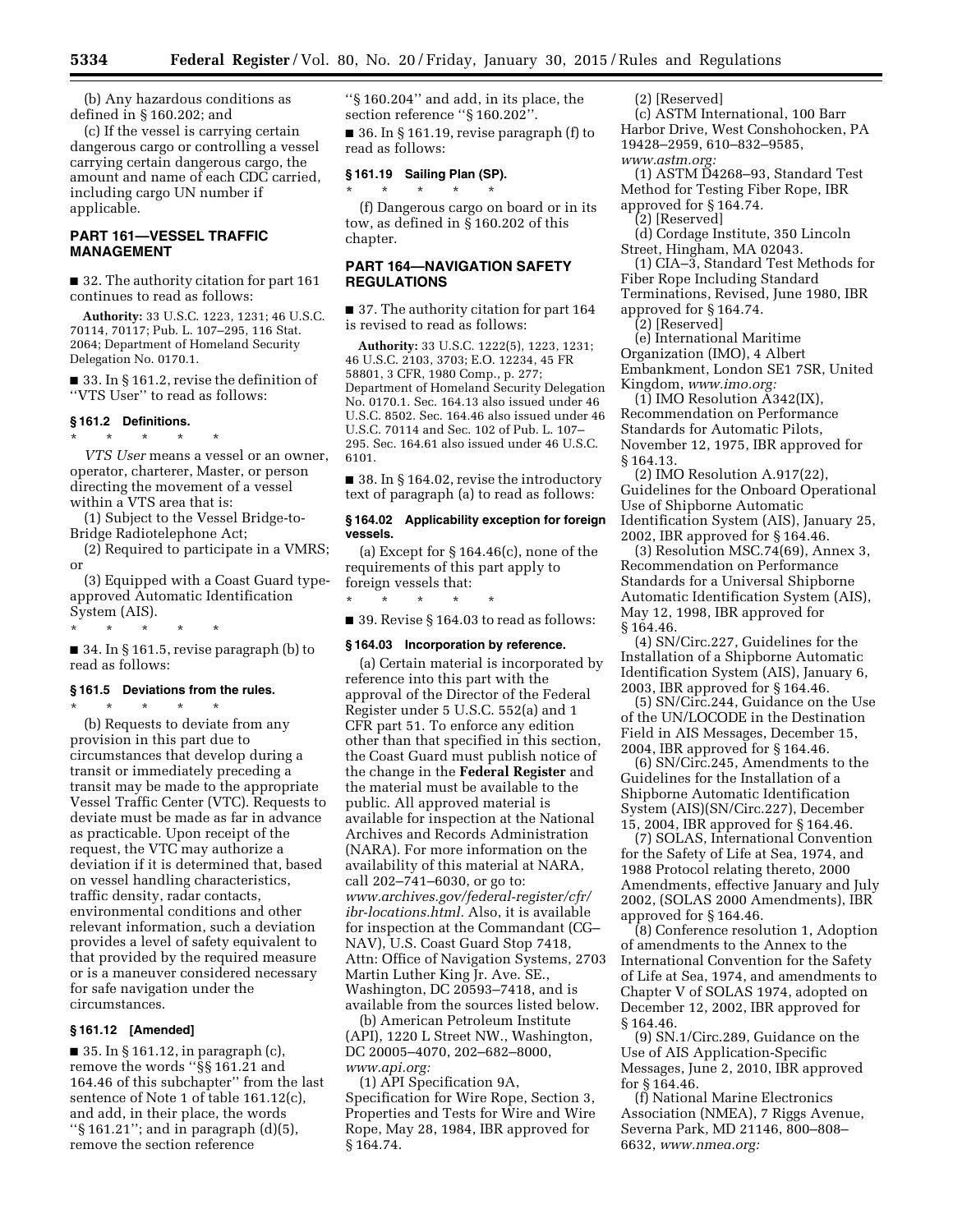(1) NMEA 0400, Installation Standard for Marine Electronic Equipment used on Moderate-Sized Vessels, Version 3.10, February 2012, IBR approved for § 164.46.

(2) [Reserved]

(g) Radio Technical Commission for Maritime Services *(RTCM),* 1611 N. Kent St., Suite 605, Arlington, VA 22209, 703–527–2000, *[www.rtcm.org:](http://www.rtcm.org)* 

(1) RTCM Paper 12–78/DO–100, Minimum Performance Standards, Loran C Receiving Equipment, 1977, IBR approved for § 164.41.

(2) RTCM Paper 71–95/SC112–STD, RTCM Recommended Standards for Marine Radar Equipment Installed on Ships of Less Than 300 Tons Gross Tonnage, Version 1.1, October 10, 1995, IBR approved for § 164.72.

(3) RTCM Paper 191–93/SC112–X, RTCM Recommended Standards for Maritime Radar Equipment Installed on Ships of 300 Tons Gross Tonnage and Upwards, Version 1.2, December 20, 1993, IBR approved for § 164.72.

#### **§ 164.43 [Removed]**

■ 40. Remove § 164.43.

■ 41. Revise § 164.46 to read as follows:

## **§ 164.46 Automatic Identification System.**

(a) *Definitions.* As used in this section—Automatic Identification Systems or AIS means a maritime navigation safety communications system standardized by the International Telecommunication Union (ITU), adopted by the International Maritime Organization (IMO), that—

(1) Provides vessel information, including the vessel's identity, type, position, course, speed, navigational status and other safety-related information automatically to appropriately equipped shore stations, other ships, and aircraft;

(2) Receives automatically such information from similarly fitted ships, monitors and tracks ships; and

(3) Exchanges data with shore-based facilities.

*Gross tonnage* means tonnage as defined under the International Convention on Tonnage Measurement of Ships, 1969.

*International voyage* means a voyage from a country to which the present International Convention for the Safety of Life at Sea applies to a port outside such country, or conversely.

*Properly installed, operational* means an Automatic Identification System (AIS) that is installed and operated using the guidelines set forth by the International Maritime Organization (IMO) Resolution A.917(22) and Safety of Navigation Circulars (SN/Circ.) 227, 244, 245, and SN.1/Circ.289; or National Marine Electronics Association (NMEA) Installation Standard 0400–3.10 in lieu of SN/Circ.227 and 245 (incorporated by reference, see § 164.03).

(b) *AIS carriage*—(1) *AIS Class A device.* The following vessels must have on board a properly installed, operational Coast Guard type-approved AIS Class A device:

(i) A self-propelled vessel of 65 feet or more in length, engaged in commercial service.

(ii) A towing vessel of 26 feet or more in length and more than 600 horsepower, engaged in commercial service.

(iii) A vessel that is certificated to carry more than 150 passengers.

(iv) A self-propelled vessel engaged in dredging operations in or near a commercial channel or shipping fairway in a manner likely to restrict or affect navigation of other vessels.

(v) A self-propelled vessel engaged in the movement of—

(A) Certain dangerous cargo as defined in subpart C of part 160 of this chapter, or

(B) Flammable or combustible liquid cargo in bulk that is listed in 46 CFR 30.25–1, Table 30.25–1.

(2) *AIS Class B device.* Use of a Coast Guard type-approved AIS Class B device in lieu of an AIS Class A device is permissible on the following vessels if they are not subject to pilotage by other than the vessel Master or crew:

(i) Fishing industry vessels;

(ii) Vessels identified in paragraph (b)(1)(i) of this section that are certificated to carry less than 150 passengers and that—

(A) Do not operate in a Vessel Traffic Service (VTS) or Vessel Movement Reporting System (VMRS) area defined in Table 161.12(c) of § 161.12 of this chapter, and

(B) Do not operate at speeds in excess of 14 knots; and

(iii) Vessels identified in paragraph (b)(1)(iv) of this section engaged in dredging operations.

*Note to paragraph (b):* Under 33 U.S.C. 1223(b)(3) and 33 CFR 160.111, a Coast Guard Captain of the Port (COTP) may restrict the operation of a vessel if he or she determines that by reason of weather, visibility, sea conditions, port congestion, other hazardous circumstances, or the condition of such vessel, the restriction is justified in the interest of safety. In certain circumstances, if a COTP is concerned that the operation of a vessel not subject to § 164.46 would be unsafe, the COTP may determine that voluntary installation of AIS by the operator would mitigate that concern.

(c) *SOLAS provisions.* The following self-propelled vessels must comply with International Convention for Safety of

Life at Sea (SOLAS), as amended, Chapter V, regulation 19.2.1.6 (Positioning System), 19.2.4 (AIS Class A), and 19.2.3.5 (Transmitting Heading Device) or 19.2.5.1 (Gyro Compass) as applicable (Incorporated by reference, see § 164.03):

(1) A vessel of 300 gross tonnage or more, on an international voyage.

(2) A vessel of 150 gross tonnage or more, when carrying more than 12 passengers on an international voyage.

(d) Operations. The requirements in this paragraph are applicable to any vessel equipped with AIS.

(1) Use of AIS does not relieve the vessel of the requirements to sound whistle signals or display lights or shapes in accordance with the International Regulations for Preventing Collisions at Sea, 1972 (72 COLREGS), 28 U.S.T. 3459, T.I.A.S. 8587, or Inland Navigation Rules, 33 CFR part 83; nor of the radio requirements of the Vessel Bridge-to-Bridge Radiotelephone Act, 33 U.S.C. 1201–1208, part 26 of this chapter, and 47 CFR part 80.

(2) AIS must be maintained in effective operating condition, which includes—

(i) The ability to reinitialize the AIS, which requires access to and knowledge of the AIS power source and password;

(ii) The ability to access AIS information from the primary conning position of the vessel;

(iii) The accurate broadcast of a properly assigned Maritime Mobile Service Identity (MMSI) number;

(iv) The accurate input and upkeep of all AIS data fields and system updates; and

(v) For those vessels denoted in paragraph (b) of this section, the continual operation of AIS and its associated devices (*e.g.,* positioning system, gyro, converters, displays) at all times while the vessel is underway or at anchor, and, if moored, at least 15 minutes prior to getting underway; except when its operation would compromise the safety or security of the vessel or a security incident is imminent. The AIS should be returned to continuous operation as soon as the compromise has been mitigated or the security incident has passed. The time and reason for the silent period should be recorded in the ship's official log and reported to the nearest Captain of the Port or Vessel Traffic Center (VTC).

(3) AIS safety-related text messaging must be conducted in English and solely to exchange or communicate pertinent navigation safety information (analogous to a SECURITE broadcast). Although not prohibited, AIS text messaging should not be relied upon as the primary means for broadcasting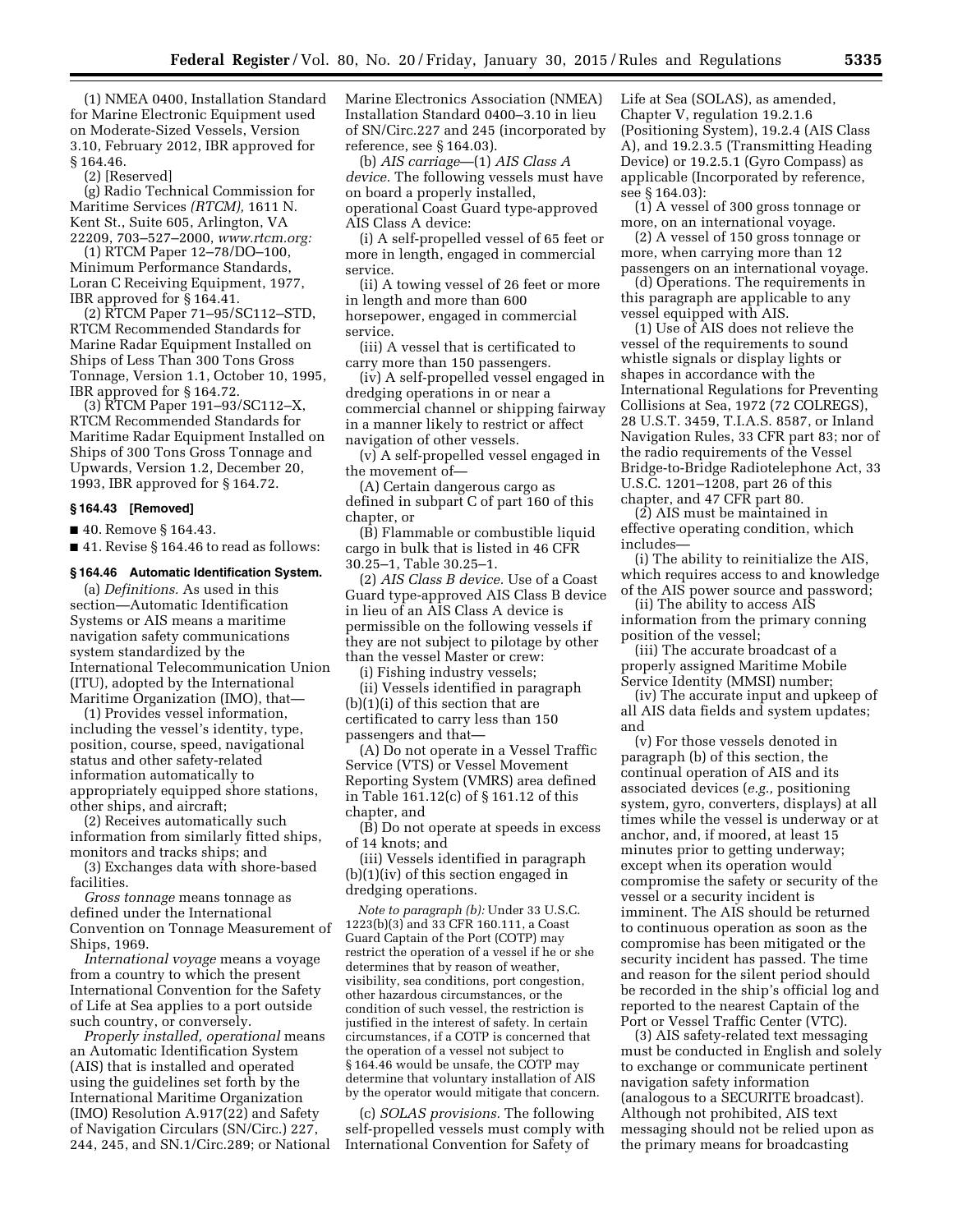distress (MAYDAY) or urgent (PAN PAN) communications. (47 CFR 80.1109, Distress, urgency, and safety communications).

(4) AIS application-specific messaging (ASM) is permissible, but is limited to applications adopted by the International Maritime Organization (such as IMO SN.1/Circ.289) or those denoted in the International Association of Marine Aids to Navigation and Lighthouse Authorities' (IALA) ASM Collection for use in the United States or Canada, and to no more than one ASM per minute.

*Note to paragraph (d):* The Coast Guard has developed the ''U.S. AIS Encoding Guide'' to help ensure consistent and accurate data encoding (input) by AIS users. This Guide is available at our ''AIS Frequently Asked Questions'' (FAQ #2) World Wide Web page at *[www.navcen.uscg.gov.](http://www.navcen.uscg.gov)* Although of great benefit, the interfacing or installation of other external devices or displays (*e.g.,*  transmitting heading device, gyro, rate of turn indicator, electronic charting systems, and radar), is not currently required except as denoted in § 164.46(c). Most applicationspecific messages require interfacing to an external system that is capable of their portrayal, such as equipment certified to meet Radio Technical Commission for Maritime Services (RTCM) electronic chart system (ECS) standard 10900 series.

(e) Watchkeeping. AIS is primarily intended for use by the Master or person in charge of the vessel, or by the person designated by the Master or person in charge to pilot or direct the movement of the vessel, who must maintain a periodic watch for AIS information.

(f) Portable AIS. The use of a portable AIS is permissible only to the extent that electromagnetic interference does not affect the proper function of existing navigation and communication equipment on board and such that only one AIS device may be transmitting on board a vessel at any one time.

(g) AIS Pilot Plug. The AIS Pilot Plug on any vessel subject to pilotage by other than the vessel Master or crew must be readily available and easily accessible from the primary conning position of the vessel and permanently affixed (not an extension cord) and adjacent (within 3 feet) to a 120-volt 50/ 60 Hz AC power receptacle (NEMA 5– 15).

(h) Exceptions. The following vessels may seek up to a 5-year deviation from the AIS requirements of this section by requesting a deviation under § 164.55.

(1) Vessels that operate solely within a very confined area (*e.g.,* less than a 1 nautical-mile radius, shipyard, or barge fleeting facility);

(2) Vessels that conduct only short voyages (less than 1 nautical mile) on a fixed schedule (*e.g.,* a bank-to-bank river ferry service or a tender vessel); (3) Vessels that are not likely to

encounter other AIS-equipped vessels; (4) Vessels whose design or

construction makes it impracticable to operate an AIS device (*e.g.,* those that lack electrical power, have an exposed or open cabin, or are submersible); or

(5) Vessels denoted in paragraph (b)(2) that seek a deviation from requirements in paragraphs (d)(2)(ii) and (e) of this section because their AIS Class B device lacks a display.

(i) Prohibition. Except for maritime support stations (see 47 CFR 80.5) licensed by the Federal Communications Commission (FCC), broadcasts from AIS Class A or B devices on aircraft, non-self propelled vessels or from land are prohibited.

(j) Implementation date. Those vessels identified in paragraphs (b) and (c) of this section that were not previously subject to AIS carriage must install AIS no later than March 1, 2016.

## **§ 164.53 [Amended]**

■ 42. In § 164.53(b), after the word ''vessel's'', add the phrase ''automatic identification system (AIS),''.

## **PART 165—REGULATED NAVIGATION AREAS AND LIMITED ACCESS AREAS**

■ 43. The authority citation for part 165 is revised to read as follows:

**Authority:** 33 U.S.C. 1231; 50 U.S.C. 191; 33 CFR 1.05–1, 6.04–1, 6.04–6, and 160.5; Department of Homeland Security Delegation No. 0170.1.

## **§ 165.503 [Amended]**

 $\blacksquare$  44. In § 165.503(a), in the definition of *Certain dangerous cargo or CDC,*  remove the section reference ''160.204'' and add, in its place, the section reference ''160.202''.

## **§ 165.510 [Amended]**

 $\blacksquare$  45. In § 165.510(b), in the definition of *Dangerous Cargo,* remove the section reference ''§ 160.203'' and add, in its place, the section reference ''§ 160.202''.

#### **§ 165.753 [Amended]**

■ 46. In § 165.753(c)(6), remove the reference ''160.203'' and add, in its place, the reference ''160.202''.

## **§ 165.811 [Amended]**

 $\blacksquare$  47. In § 165.811(e)(2), remove the section reference ''§ 160.203'' and add, in its place, the section reference ''§ 160.202''.

#### **§ 165.830 [Amended]**

 $\blacksquare$  48. In § 165.830(c), in the definition of *Barge,* remove the reference ''160.204''

and add, in its place, the reference ''160.202''.

#### **§ 165.921 [Amended]**

 $\blacksquare$  49. In § 165.921(c), in the definition of *Barge,* remove the reference ''160.204'' and add, in its place, the reference ''160.202''.

#### **§ 165.1181 [Amended]**

■ 50. In § 165.1181(e)(1)(ii)(C)(*1*), remove the words ''section 160.203'' and add, in their place, the section reference ''§ 160.202''.

#### **§ 165.1183 [Amended]**

■ 51. In § 165.1183(a)(2), in the definition of *High Value Asset,* remove the reference ''160.204'' and add, in its place, the reference ''160.202''.

#### **§ 165.1704 [Amended]**

 $\blacksquare$  52. In § 165.1704—

■ a. In paragraph (c)(4), after the punctuation mark '';'', add the word ''and'';

 $\blacksquare$  b. In paragraph (c)(5), after the term "6 knots'', remove the text ''; and'' and add, in its place, the punctuation mark "."; and

■ c. Remove paragraph (c)(6).

## **Title 46—Shipping**

## **PART 4—MARINE CASUALTIES AND INVESTIGATIONS**

■ 53. The authority citation for part 4 continues to read as follows:

**Authority:** 33 U.S.C. 1231; 43 U.S.C. 1333; 46 U.S.C. 2103, 2303a, 2306, 6101, 6301, and 6305; 50 U.S.C. 198; Department of Homeland Security Delegation No. 0170.1. Subpart 4.40 issued under 49 U.S.C.  $190\overline{3}$ (a)(1)(E).

## **§ 4.05–1 [Amended]**

■ 54. In § 4.05–1(b), remove the reference ''160.204'' and add, in its place, the reference ''160.202''.

## **PART 148—CARRIAGE OF BULK SOLID MATERIALS THAT REQUIRE SPECIAL HANDLING**

■ 55. The authority citation for part 148 continues to read as follows:

**Authority:** 33 U.S.C. 1602; E.O. 12234, 45 FR 58801, 3 CFR, 1980 Comp., p. 277; 46 U.S.C. 3306, 5111; 49 U.S.C. 5103; Department of Homeland Security Delegation No. 0170.1.

## **§ 148.11 [Amended]**

■ 56. In § 148.11(b), in the last row of the Table of Hazardous or Potentially Dangerous Characteristics, remove the reference ''160.204'' and add, in its place, the reference ''160.202''.